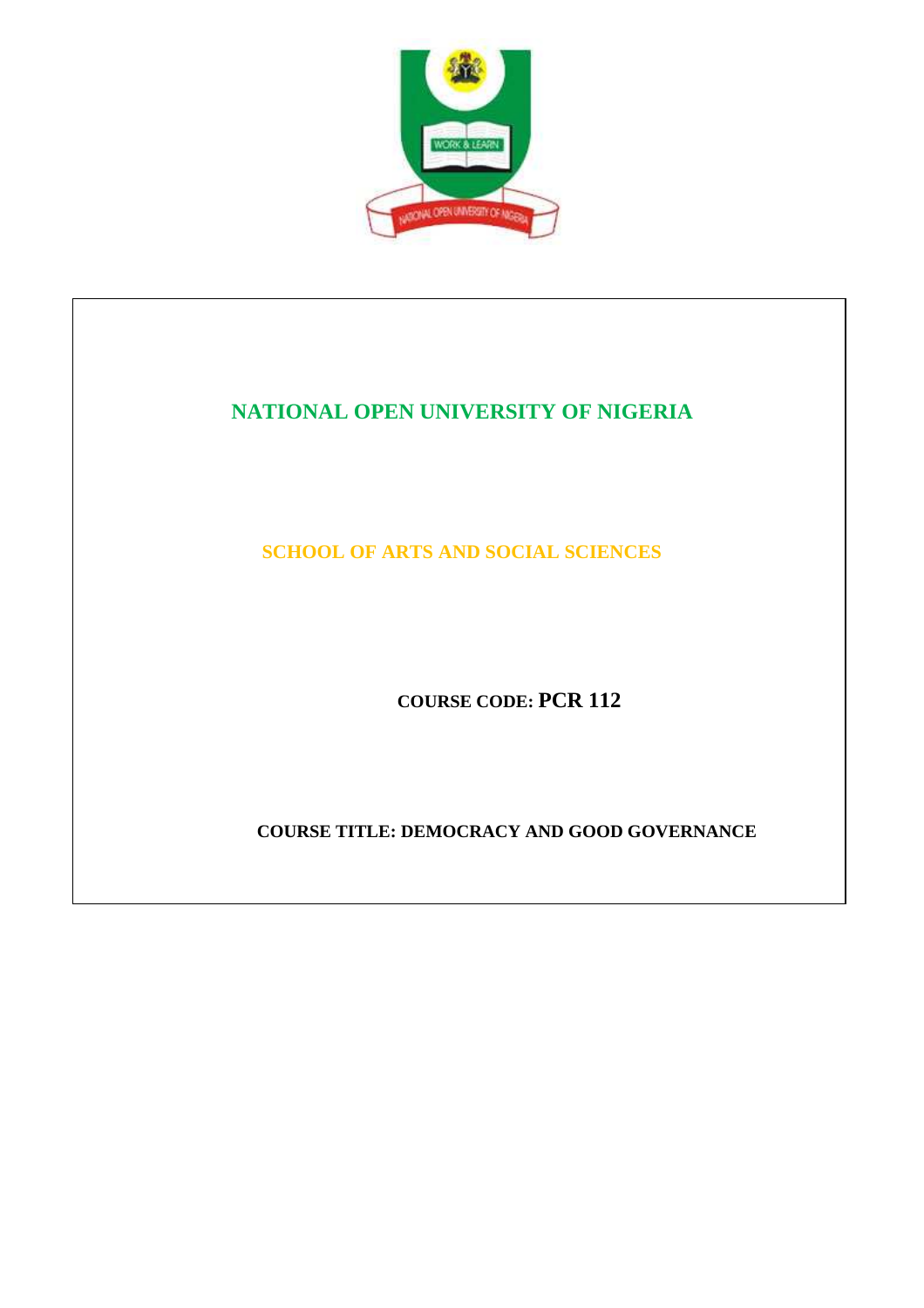# **COURSE GUIDE**

# **PCR 112 DEMOCRACY AND GOOD GOVERNANCE**

| <b>Course Developer</b> | Dr. C.N. Odock,<br>University of Calabar,<br>Calabar.                      |
|-------------------------|----------------------------------------------------------------------------|
| <b>Course Writers</b>   | Dr. C.N. Odock,<br>University of Calabar,<br>Calabar.                      |
| Course Editor           | Dr Ifidon Oyakhiromen,<br>National Open University of Nigeria<br>Lagos.    |
| Course Co-ordinator     | Mr. Oyedolapo B. Durojaye<br>National Open University of Nigeria<br>Lagos. |

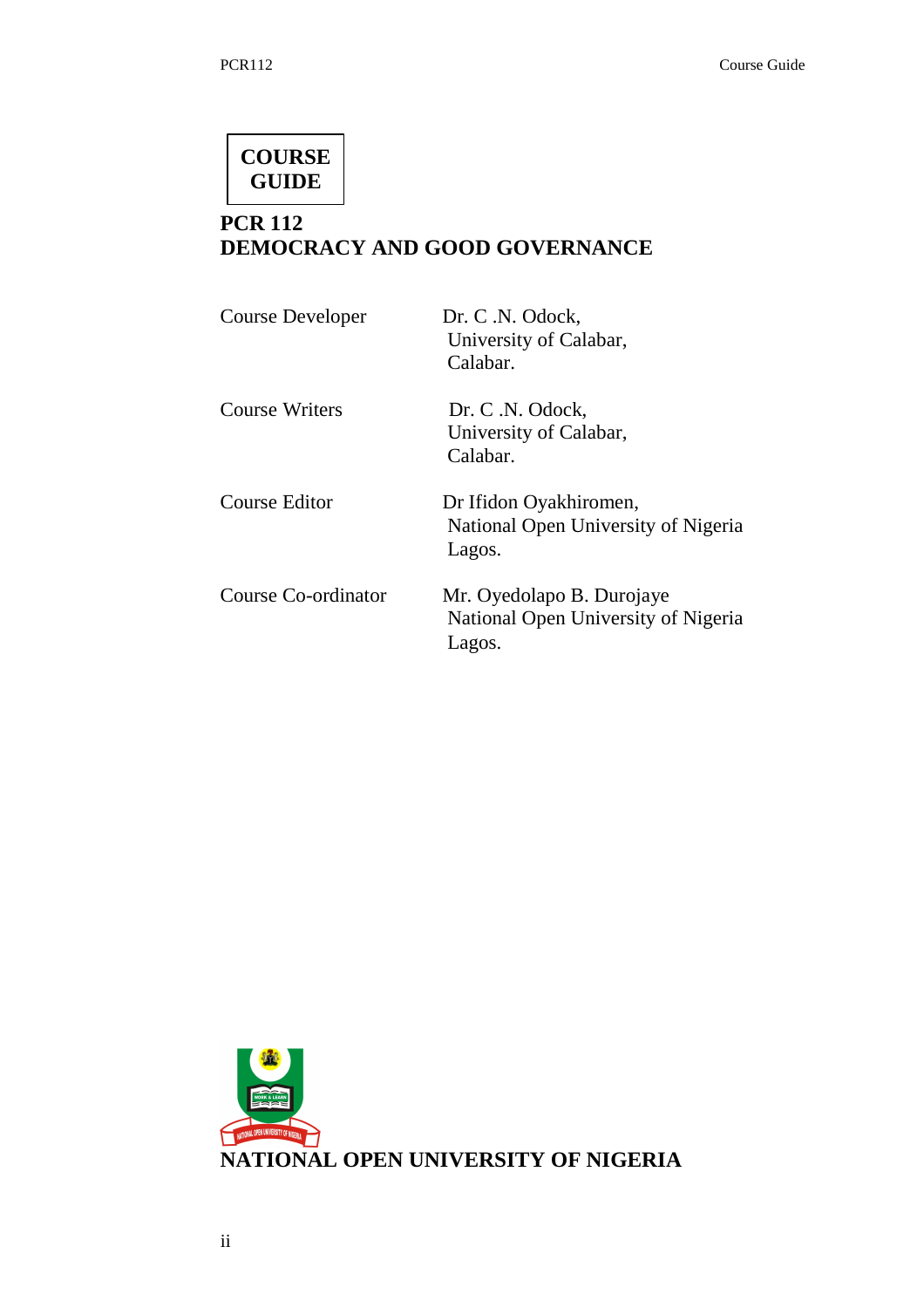National Open University of Nigeria Headquarters 14/16 Ahmadu Bello Way Victoria Island Lagos

Abuja Annex 245 Samuel Adesujo Ademulegun Street Central Business District Opposite Arewa Suites Abuja

e-mail: centralinfo@nou.edu.ng URL: www.nou.edu.ng

National Open University of Nigeria 2006

First Printed 2006

ISBN: 978-058-278-9

All Rights Reserved

Printed by …………….. For National Open University of Nigeria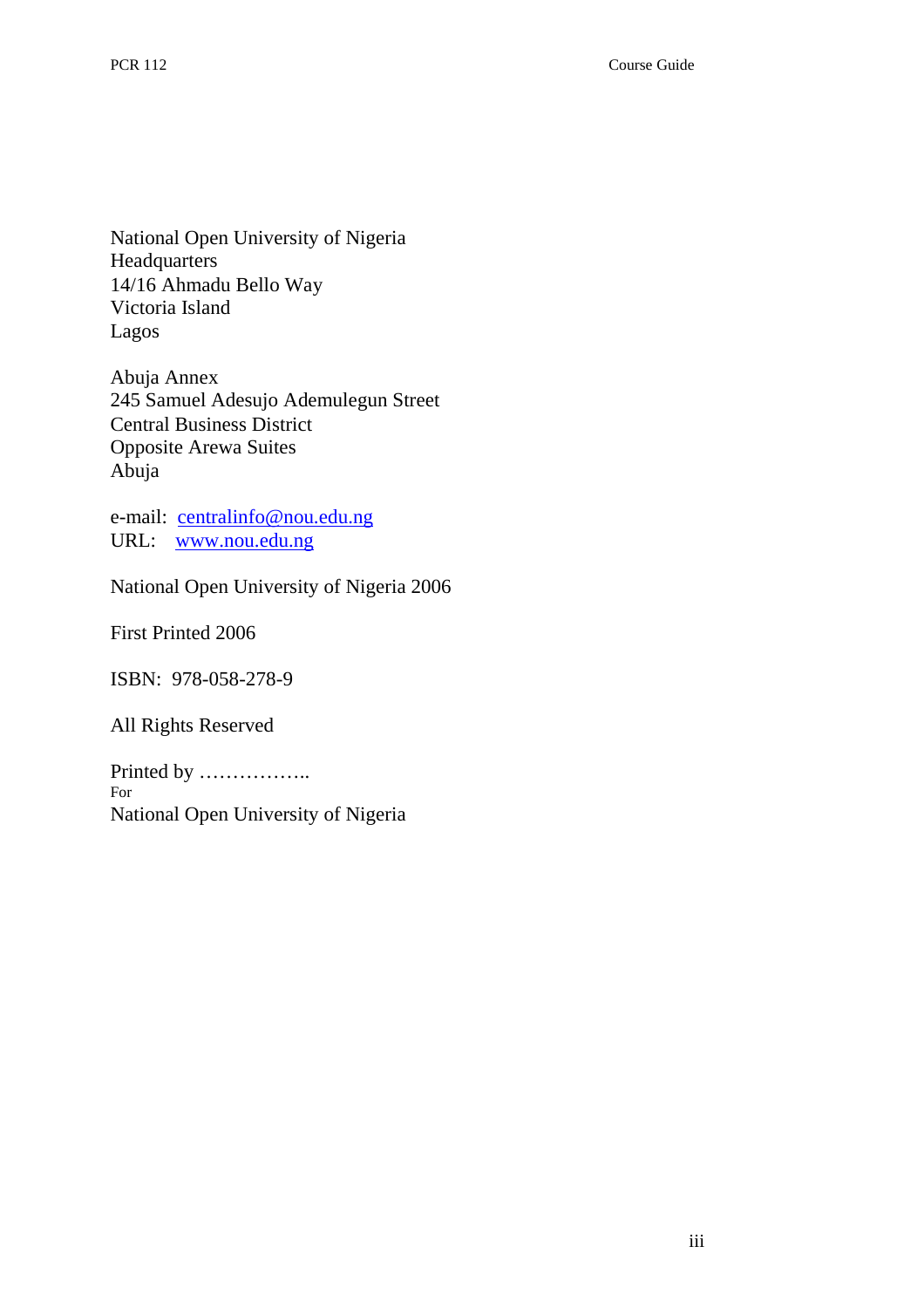# **Table of Contents Page**

| 1.0  |                                       |                 |
|------|---------------------------------------|-----------------|
| 2.0  |                                       |                 |
| 3.0  |                                       | 1               |
| 4.0  |                                       | $\overline{2}$  |
| 5.0  |                                       | $\overline{2}$  |
| 6.0  |                                       | $2 - 3$         |
| 7.0  |                                       | 3               |
| 8.0  |                                       | 3               |
| 9.0  | Tutor Marked Assignments (TMA)        | 4               |
| 10.0 |                                       | $\overline{4}$  |
| 11.0 |                                       | $\overline{4}$  |
| 12.0 | Course Overview/Presentation Schedule | $5 - 6$         |
| 13.0 | How to get the most from this course  | 6               |
| 14.0 |                                       | $6 - 7$         |
| 15.0 |                                       | $7\overline{ }$ |
|      |                                       |                 |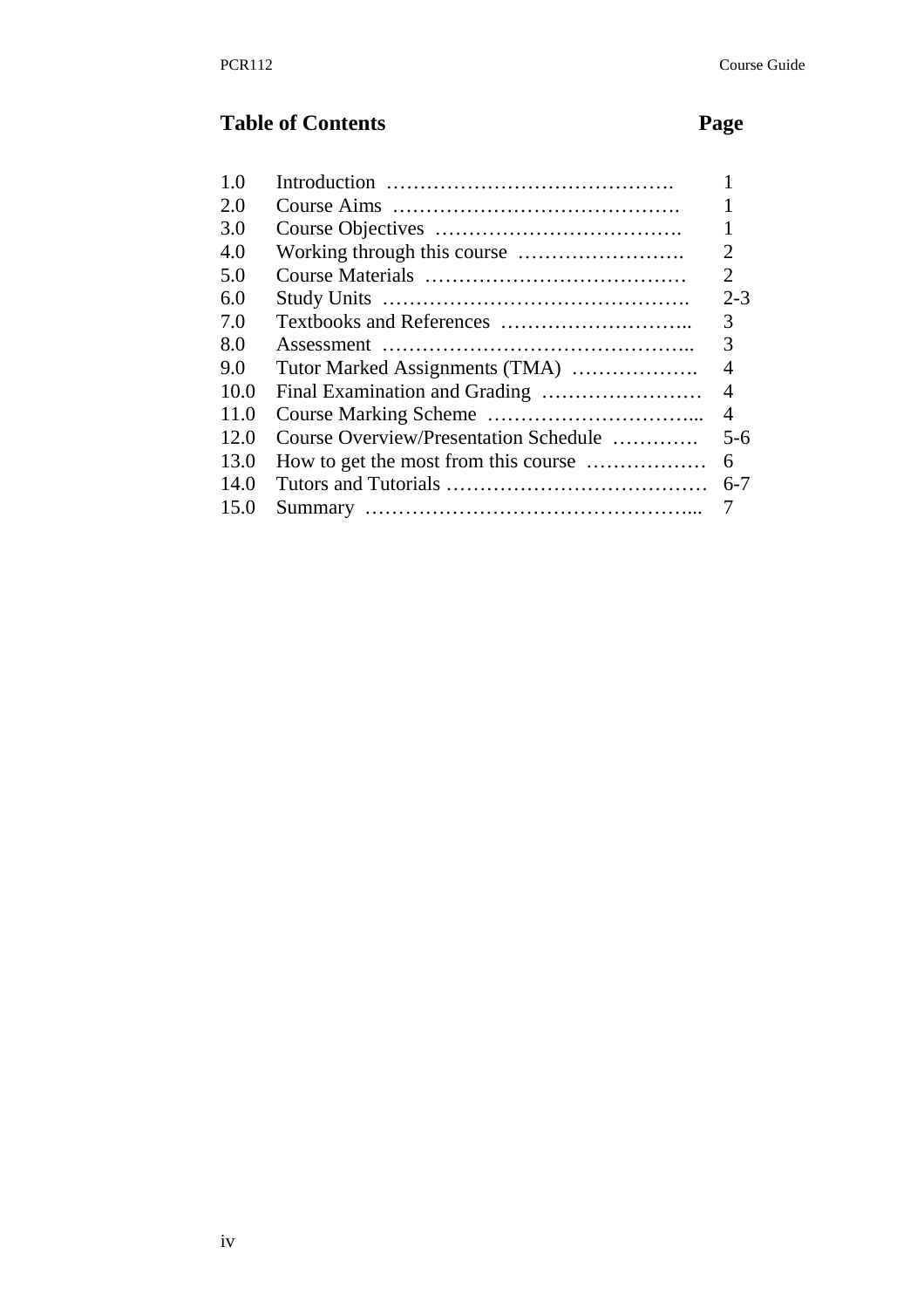# **Introduction**

#### **Welcome to PCR 112: Democracy and Good Governance.**

PCR 104 is a three- unit course that has minimum duration of one semester. It is suitable for all students of Peace Studies and Conflict Resolution. The course consists of twenty units and a course Guide. The course has been developed to suit democracy in the democratic African countries.

The course guide tells you briefly what the course is about, what course materials you will be using, and to work your way through these materials. It suggests some general guidelines for the amount of time you are likely to spend on each study unit of the course. It also gives you some guidance on your Tutor Marked Assignments (TMA). You are advised to attend the tutorial classes to discuss the problems with the Tutorials facilitators at the study centre.

# **Course Aims**

The Aims of this course are to:

- (i) Introduce you to the characteristics of a democratic society.
- (ii) Show how good governance contributes to the building of a peaceful society
- (iii) Identify the operations of a democratic society.
- (iv) Devise mechanism for potential barriers to democracy.

# **Course Objectives**

Democracy and good governance as a course is a crucial precondition for the building of a peaceful society. Consequently the overall objectives of this course include the following:

- (1) Introduce the students to the definition, meaning and characteristics of a democratic society, a peaceful society and their working rules.
- (2) Describe how the key elements of good governance, the rule of law and accountability contribute to the building of a peaceful society.
- (3) Identify the attitudinal, behavioural and institutional obstacles to the operations of a democratic society.
- (4) Devise strategies and mechanism for overcoming those barriers.
- (5) Encourage your active participation in the process of building a democratic and peaceful.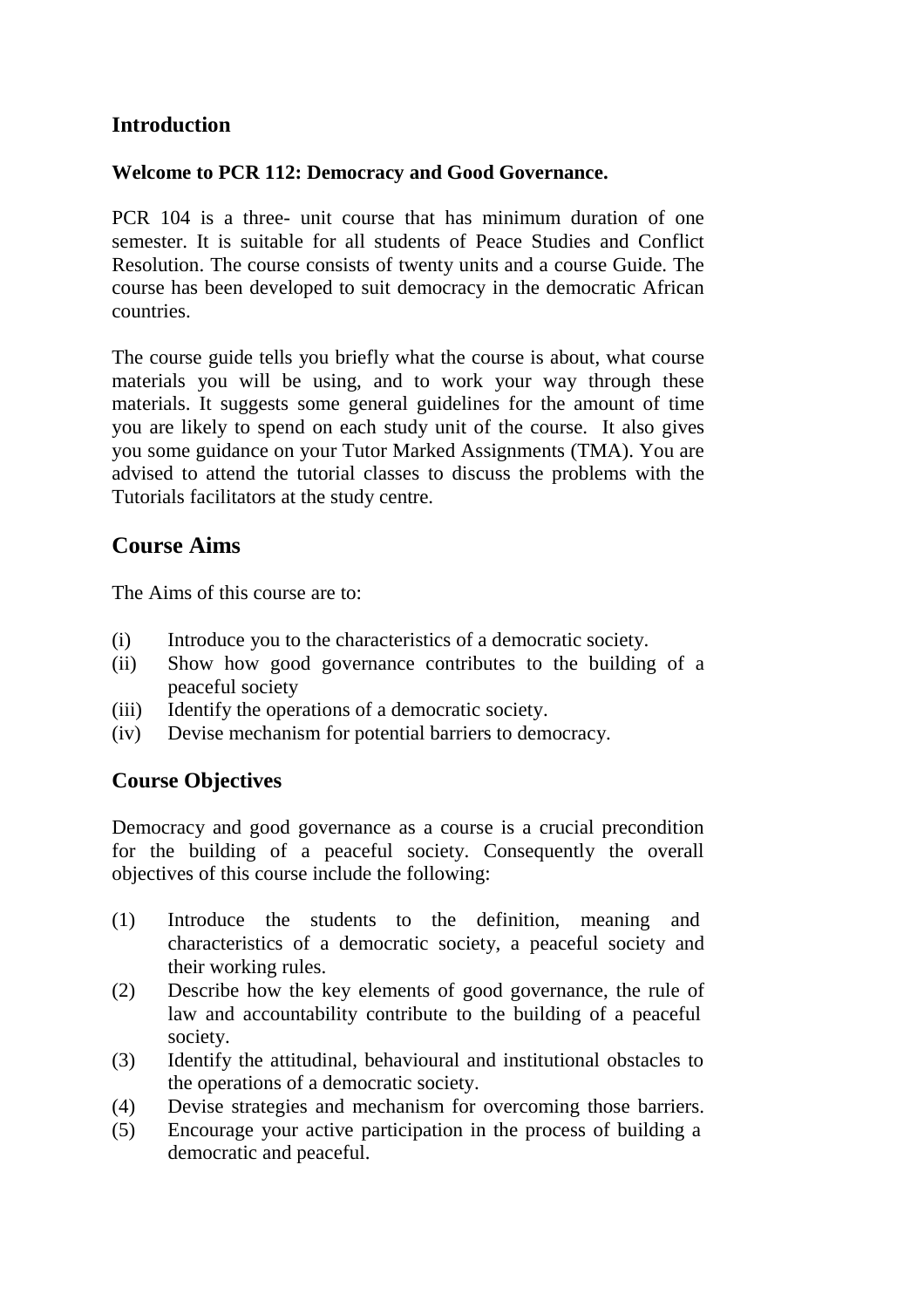#### **Working through this Course**

To complete this course**,** you are advised to read the study units, read recommended books and other materials provided by NOUN. Each unit contains self assessment Exercises, and at points in the course you are required to submit assignments for assessment purposes. At the end of the course, there is a final examination. The course should take you about twenty weeks to complete. You need to allocate your time in order to complete the course successfully and on time.

#### **Course Materials**

The major components of the course are:

- 1. Course Guide
- 2. Study units
- 3. Textbooks and References
- 4. Assignment File

#### **Study Units**

There are twenty study units and a study Guide in this course, and they are as follows:

#### **Module 1: Conceptual Foundations of Democracy and good governance**

- Unit 1: Defining democracy and good governance
- Unit 2: Democracy, good governance: the rule of law
- Unit 3: Democracy, good governance: economic development
- Unit 4: Democracy, good governance: building a peaceful society

#### **Module 2: The Institutional Dimensions of Democracy and good Governance**

- Unit 1: Constitutionalism as the foundation
- Unit 2: The separation of powers
- Unit 3: The principle of checks and balances
- Unit 4: The multi party system

#### **Module 3: The Attitudinal and Behavioural Ingredients of Democracy and Good Governance**

- Unit 1: Tolerance for divergent and opposing views liberalism
- Unit 2: A pluralistic concept of society
- Unit 3: Popular and majority opinions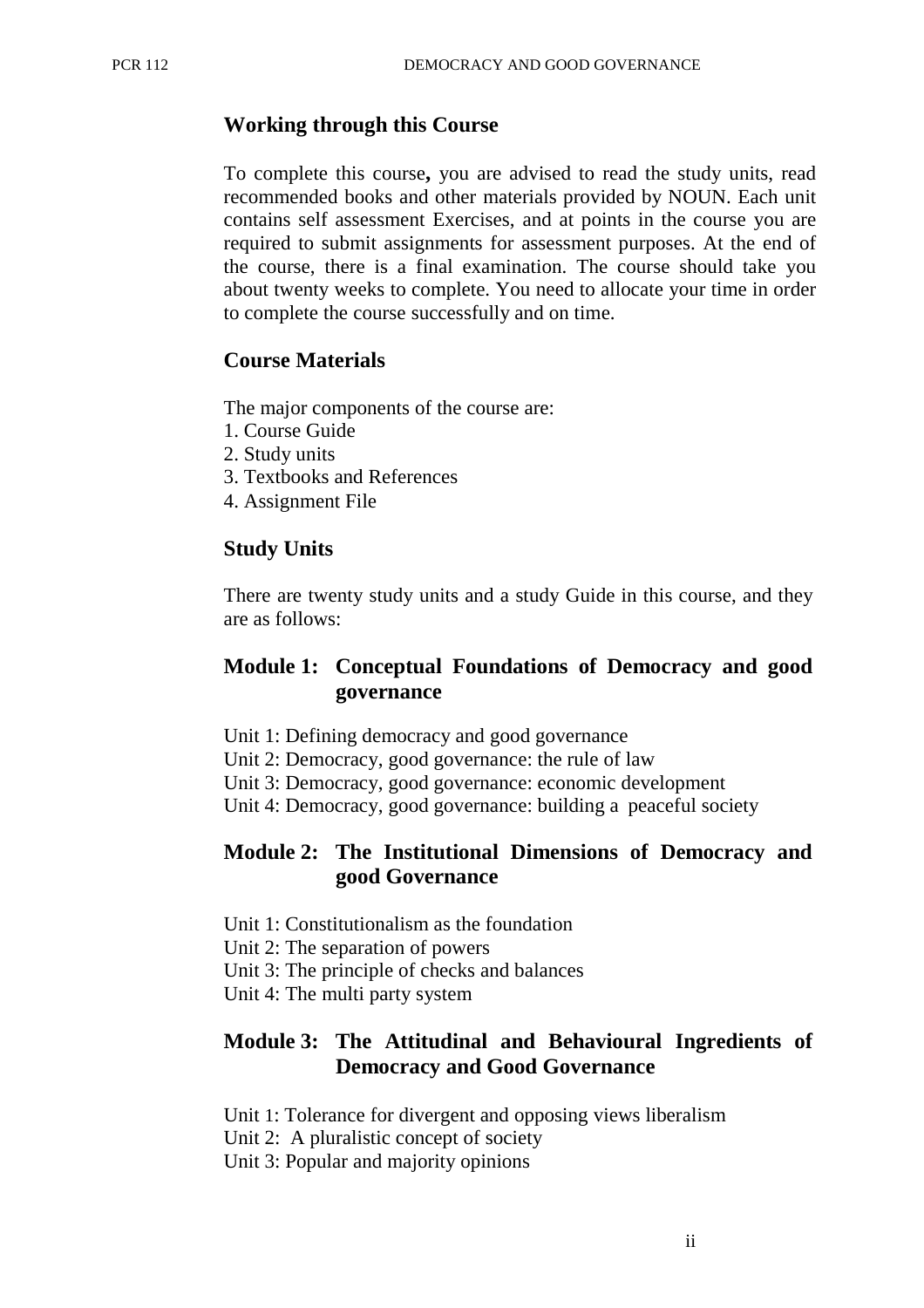#### Unit 4: Peaceful resolution of disputes

# **Module 4: Key barriers to Democracy and good Governance in African states**

- Unit 1: Economic underdevelopment and mass poverty.
- Unit 2: Centralisation of economic and political power
- Unit 3: Corruption in its various ramifications
- Unit 4: Negative historical antecedents.

# **Module 5: Building Democracy and good Governance in Nigeria**

- Unit 1: A focus on the people
- Unit 2: Decentralisation of economic and political power
- Unit 3: Ensuring accountability
- Unit 4: The application of due process.

Module 1 gives a conceptual foundation of Democracy and good Governance; Module 2 deals with the institutional of dimension of Democracy and good Governance; while Module 3 examines the attitudinal and behavioral ingredients of Democracy and good Governance; Module 4 highlights the key barriers to Democracy and good Governance in African states; finally Module 5 describes how good Democracy and good Governance can be built up in Nigeria. Each study unit consists of one week's work and includes specific objectives; direction for study, reading materials and Self Assessment Exercises. Together with tutor Marked assignments, these exercises will assist you in achieving the stated learning objectives of the individual units and of the course.

#### **Textbooks and References**

Some books have been recommended in the course. You may consult them for further reading.

#### **Assessment**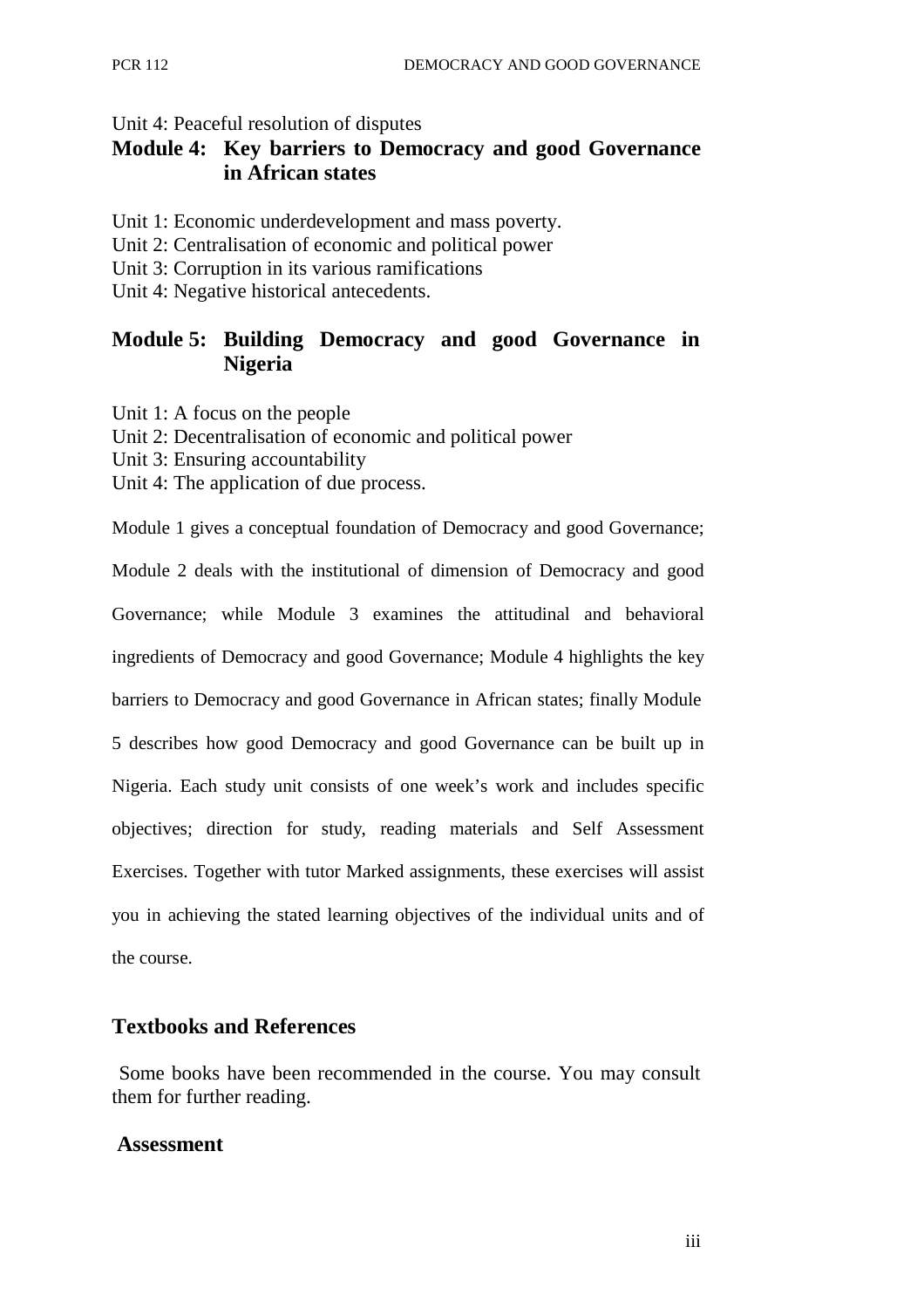There are two aspects of the assessment in this course; the tutor marked assignments, and a written examination. In doing these assignments, you are expected to apply knowledge acquired during the course. The assignment must be submitted to your tutor for formal assessment in accordance with the deadlines stated in the presentation schedule and the assignment file. The work that you submit to your tutor for assessment will count for 30% of your total score.

#### **Tutor Marked Assignments (TMA)**

There is a tutor marked assignment at the end of every unit. You are required to attempt all the assignments. You will be assessed on all of them but the best four performances will be used for assessment. Each of the four selected will come from the five areas covered in the course namely: the conceptual conception of Democracy and good Governance, it's behavioral foundation which forms basis for democracy and good governance, the key barriers associated with them and how to overcome them. Finally, some concrete proposals for actualizing a democratic polity based on good governance in Nigeria and other African countries. The assignments carry 10% each.

When you have completed each assignment, send it together with a (Tutor Marked assignment) form to your tutor. Make sure that each assignment reaches your Tutor on or before the deadline. If for any reason, you cannot complete your work on time, contact your tutor before the assignment is due to discuss the possibility of an extension.

Extension will not be granted after the due date unless under exceptional circumstances.

#### **Final Examination and Grading**

The final examination for PCR 104: Democracy and good Governance will be for three hours duration and will carry 70% percent of the total course grade. The examination will consist of questions, which reflect the kind of self assessment exercises and the tutor marked problems you have previously encountered. All aspects of the course will be assessed.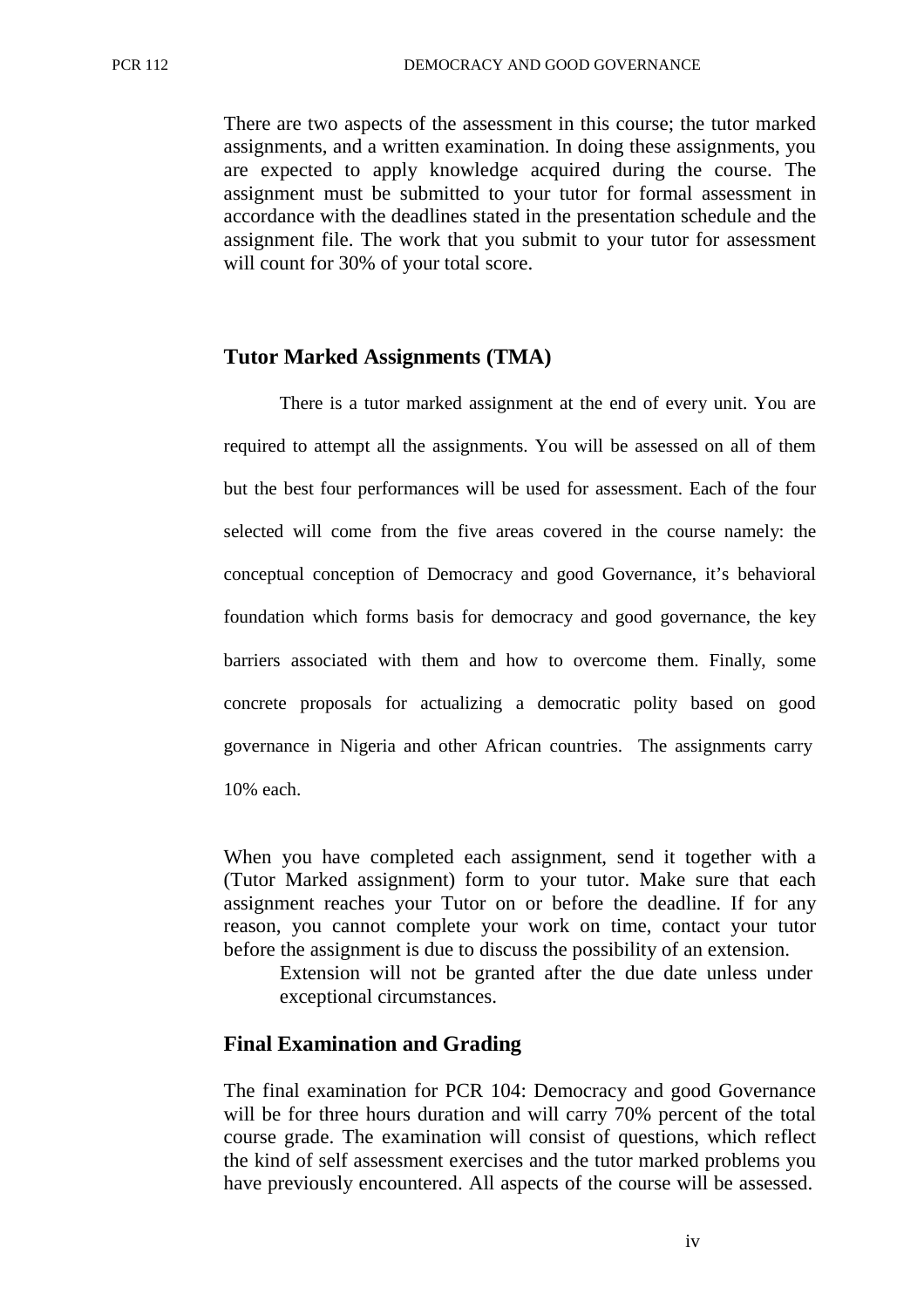You should use the time between completing the last unit, and taking the examination to revise the entire course. You may find it useful to review your self assessment exercises and tutor marked assignments before the examination.

# **Course Marking Scheme**

The following table lays out how the actual course marking is broken down.

| Course<br><b>Marking</b><br><b>Schedule</b> |                | <b>Assessment</b>                                | <b>Marks</b><br>Four assignments, best three marks of<br>the four count at 30% of course<br>marks. |                                        |  |
|---------------------------------------------|----------------|--------------------------------------------------|----------------------------------------------------------------------------------------------------|----------------------------------------|--|
|                                             |                | Assignments 1-4                                  |                                                                                                    |                                        |  |
|                                             | Unit           | Final exarilleation Work                         |                                                                                                    | 7Weelfs <sub>overa</sub> nssessmentore |  |
|                                             | Module $11$    | lotal<br><del>  Course Guide</del>               |                                                                                                    | Activity (End of Unit)                 |  |
|                                             |                |                                                  |                                                                                                    |                                        |  |
|                                             | Unit 1         | Defining Democracy and<br>good Governance        | $\mathbf{1}$                                                                                       | Assignment 1                           |  |
|                                             | $\overline{2}$ | Democracy, good                                  | $\mathbf{1}$                                                                                       | Assignment 2                           |  |
|                                             |                | Governance: The rule of<br>Law                   |                                                                                                    |                                        |  |
|                                             | 3              | Democracy, good                                  | $\mathbf{1}$                                                                                       | Assignment 3                           |  |
|                                             |                | Governance: Economic                             |                                                                                                    |                                        |  |
|                                             | $\overline{4}$ | development.<br>Democracy,<br>good               | 1                                                                                                  | Assignment 4                           |  |
|                                             |                | Governance: Building a<br>peaceful society.      |                                                                                                    |                                        |  |
|                                             | Module 2       | Institutional<br>The                             |                                                                                                    |                                        |  |
|                                             |                | dimensions of Democracy                          | $\mathbf{1}$                                                                                       | Assignment 1                           |  |
|                                             | Unit 1         | and good Governance.<br>Constitutionalism as the |                                                                                                    |                                        |  |
|                                             |                | foundation                                       |                                                                                                    |                                        |  |
|                                             | $\overline{2}$ | The separation of powers                         | $\mathbf{1}$                                                                                       | <b>Assignment 2</b>                    |  |
|                                             | 3              | The principle of checks                          | $\mathbf{1}$                                                                                       | Assignment 3                           |  |
|                                             |                | and balances                                     |                                                                                                    |                                        |  |
|                                             | $\overline{4}$ | The multi Party System                           |                                                                                                    | Assignment 4                           |  |
|                                             | Module 3       | The Attitudinal                                  |                                                                                                    |                                        |  |
|                                             |                | Behavioural ingredients of<br>Democracy and good |                                                                                                    |                                        |  |
|                                             |                | Governance                                       | $\mathbf{1}$                                                                                       | Assignment 1                           |  |
|                                             | Unit 1         | Tolerance for<br>Divergent                       |                                                                                                    |                                        |  |
|                                             |                | and opposing<br><u>views</u>                     |                                                                                                    |                                        |  |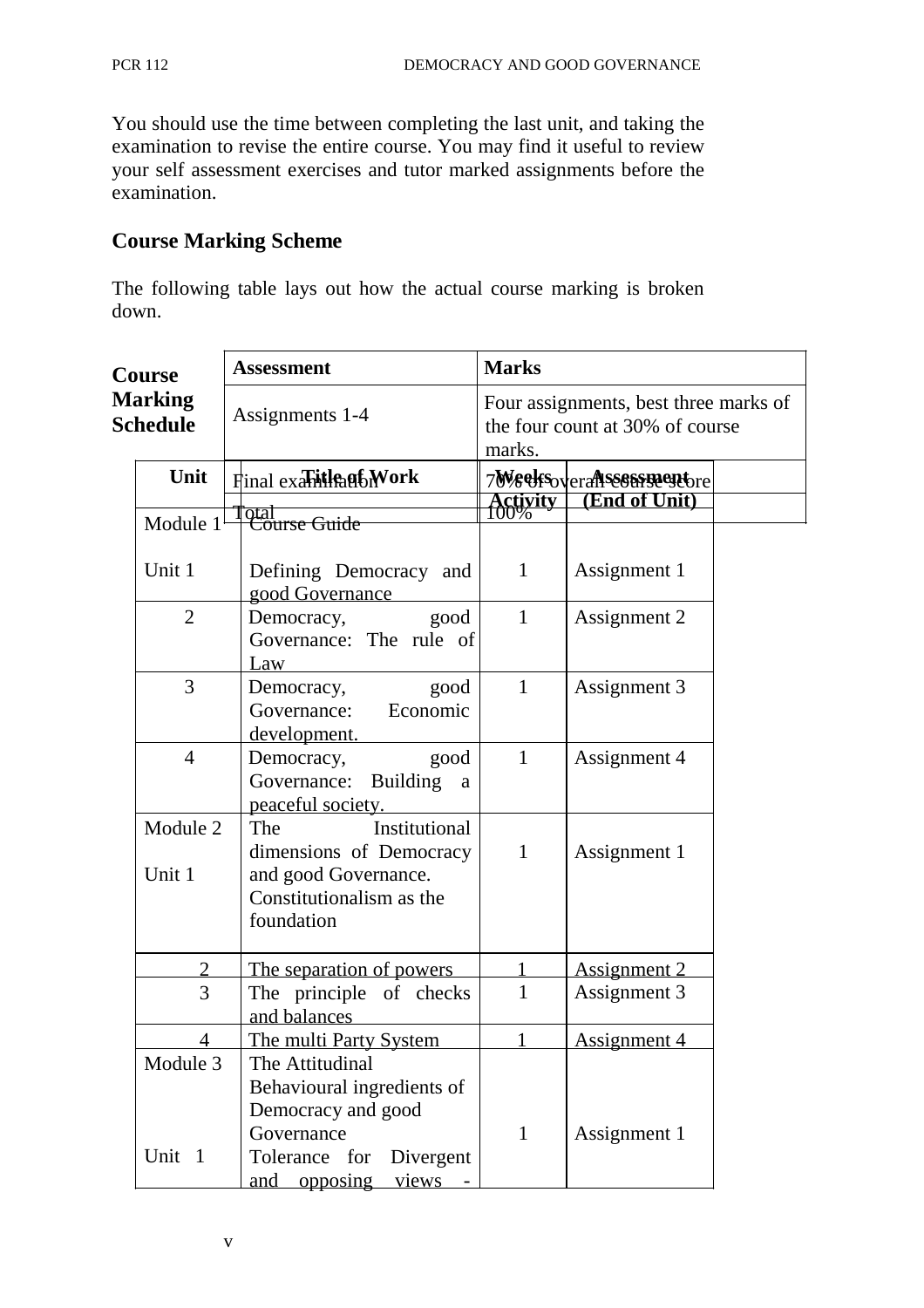|                        | liberalism                     |              |              |
|------------------------|--------------------------------|--------------|--------------|
| $\overline{2}$         | A pluralistic concept of       | $\mathbf{1}$ | Assignment 2 |
|                        | society                        |              |              |
| 3                      | and majority<br>Popular        | $\mathbf{1}$ | Assignment 3 |
|                        | Opinion                        |              |              |
| $\overline{4}$         | Resolution<br>Peaceful<br>of   | $\mathbf{1}$ | Assignment 4 |
|                        | disputes                       |              |              |
| Module 4               |                                |              |              |
|                        |                                |              |              |
| Unit<br>$\overline{1}$ | Economic                       | $\mathbf{1}$ | Assignment 1 |
|                        | underdevelopment<br>and        |              |              |
|                        | mass poverty                   |              |              |
| $\overline{2}$         | Centralisation of Economy      | $\mathbf{1}$ | Assignment 2 |
|                        | and political power            |              |              |
| 3                      | Corruption in its various      | $\mathbf{1}$ | Assignment 3 |
|                        | Ramification                   |              |              |
| $\overline{4}$         | Negative Historical            | $\mathbf{1}$ | Assignment 4 |
|                        | <b>Antence Dents</b>           |              |              |
| Module 5               |                                |              |              |
|                        |                                |              |              |
| Unit 1                 | A focus on the people          | 1            | Assignment 1 |
| $\overline{2}$         | Decentralisation<br>$\sigma$ f | $\mathbf{1}$ | Assignment 2 |
|                        | Economy and                    |              |              |
|                        | Political power                |              |              |
| 3                      | <b>Ensuring Accountability</b> | $\mathbf{1}$ | Assignment 3 |
| $\overline{4}$         | The Application of due         | $\mathbf{1}$ | Assignment 4 |
|                        | process                        |              |              |
|                        | Revision                       | 1            |              |
|                        | Examination                    | 1            |              |
|                        | Total                          | 22           |              |

#### **How to get the most from this Course**

In distance learning, the study units replace the lecturer. The advantage is

that you can read and work through the study materials at your pace, and at a time and place that suits you best. Think of it as reading the lecture instead of listening to a lecturer. Just as a lecturer might give you inclass exercise, your study units provide exercises for you to do at appropriate times. Each of the study units follows the same format. The first item is introduction to the subject matter of the unit and how a particular unit is intergrated with other units and the course as a whole. Next is a set of learning objectives. These objectives, lets you know what you should be able to do, by the time you have completed the unit. You should use these objectives to guide your study. When you have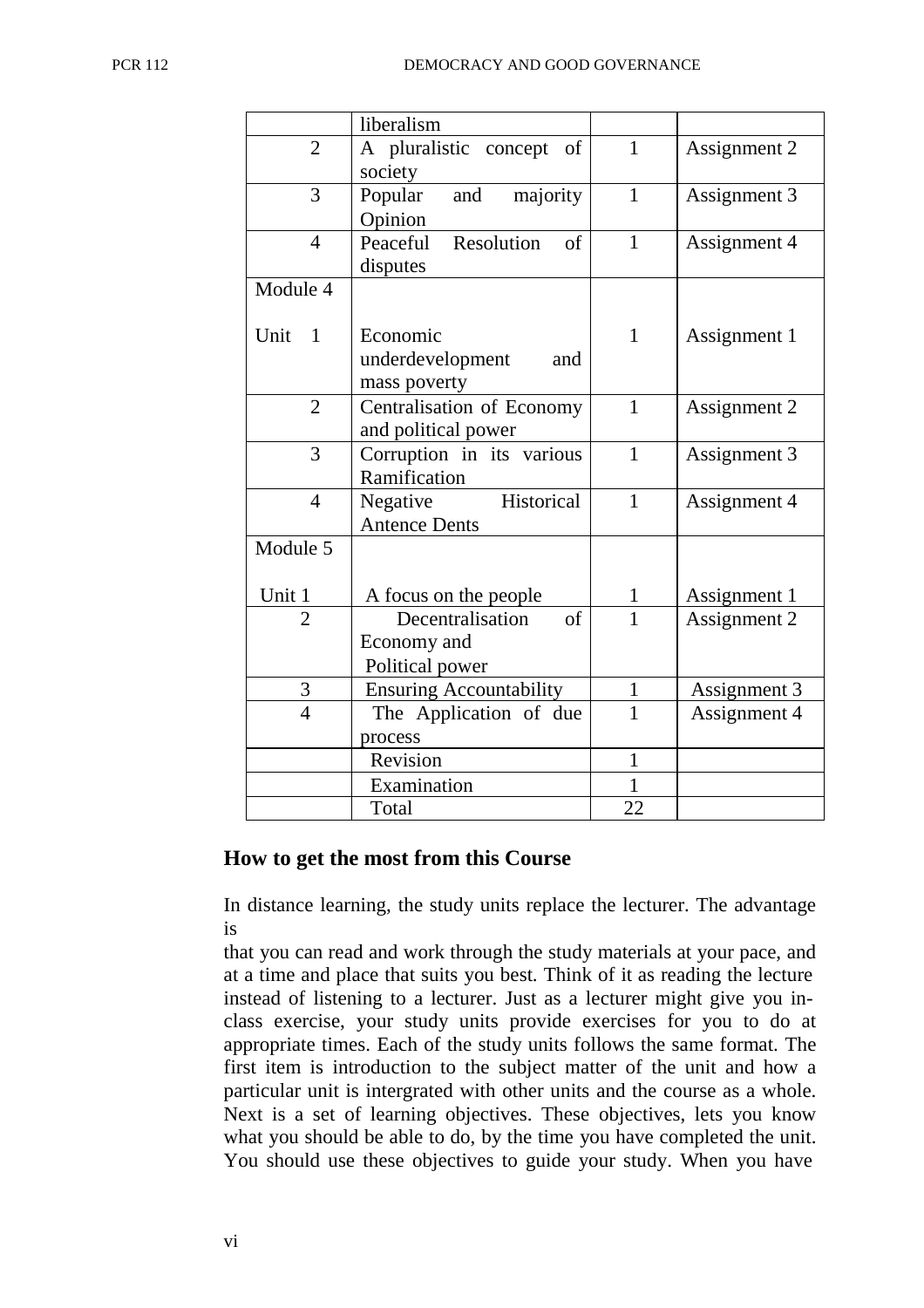finished the unit, you should go back and check whether you have achieved the objectives. If you make a habit of doing this, you will significantly improve your chances of passing the course. Self assessment Exercises are interspersed throughout the units and answers are given at the end of the course. Working through these tests will help you to achieve the objectives of the units and prepare you for the assignments and the examination. You should do each Self assessment exercise as you come to it in the study units. Work through these when you have come to them.

# **Tutors and Tutorials**

There are 15 hours of Tutorials provided in support of this course. You will be notified of the dates, times and location of these tutorials, together with the name and phone number of your tutor, as soon as you are allocated a tutorial group. Your tutor will mark and comment on your assignment, keep a close watch on your progress. And on difficulties you might encounter and provide assistance to you during the course. You must send your tutor marked assignment well before the due date. They will be marked by your tutor and returned to you as soon as possible. Do not hesitate, to contact your tutor by telephone or e-mail if you need help. Contact your tutor if:

- a) You do not understand any part of the assigned readings;
- b) You have difficulty with the self assessment exercise;
- c) You have a question or a problem with an assignment, with your tutor's comment or with the grading of an assignment.

You should try your best to attend the tutorials. This is the only way to have face to face contact with your tutor and ask questions which are answered instantly. You can raise any problem encountered in the course of your study. To gain the maximum benefit from course tutorials, prepare a question list before attending them. You will gain a lot from participating actively.

# **Summary**

As a student of the Peace Studies and Conflict Resolution Programme, you can apply the benefits gained from this course in understanding your immediate context. In Nigeria, and in many other countries of Africa the main causes of political, social, and economic crises, that have resulted in a major disturbance of the peace and that have brought about several months and even years of negotiation and other efforts to resolve, have often been set off at their inception by many acts which could collectively be described either as the violation of the basic rules and principles of good governance or of democracy. It thus becomes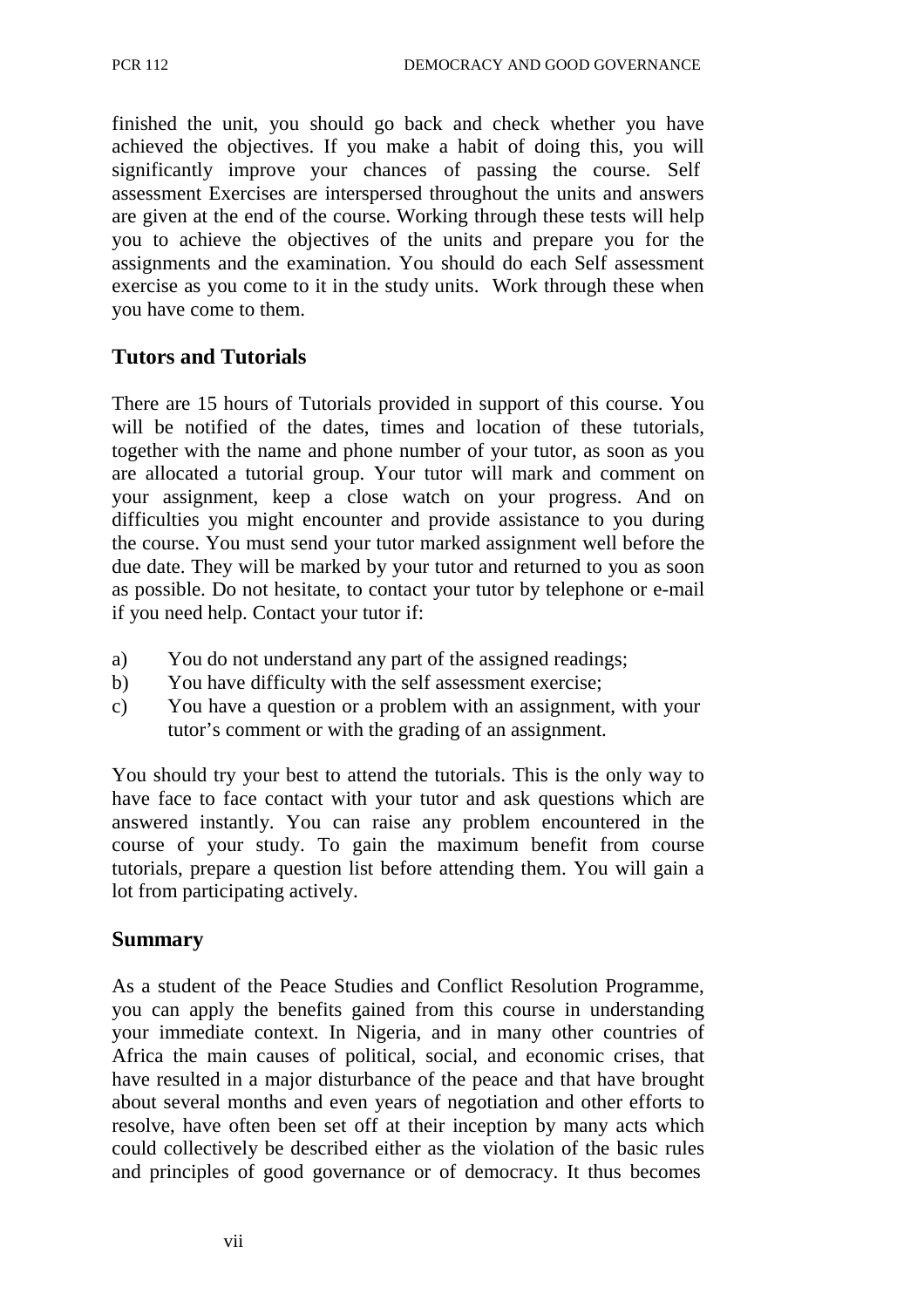clear that this course is essential to be able to make practical contributions to the building and maintenance of peace, and the resolution of conflicts in your home community and in the Nigerian society at large.

We wish you success with the course and hope that you will find it both interesting and useful.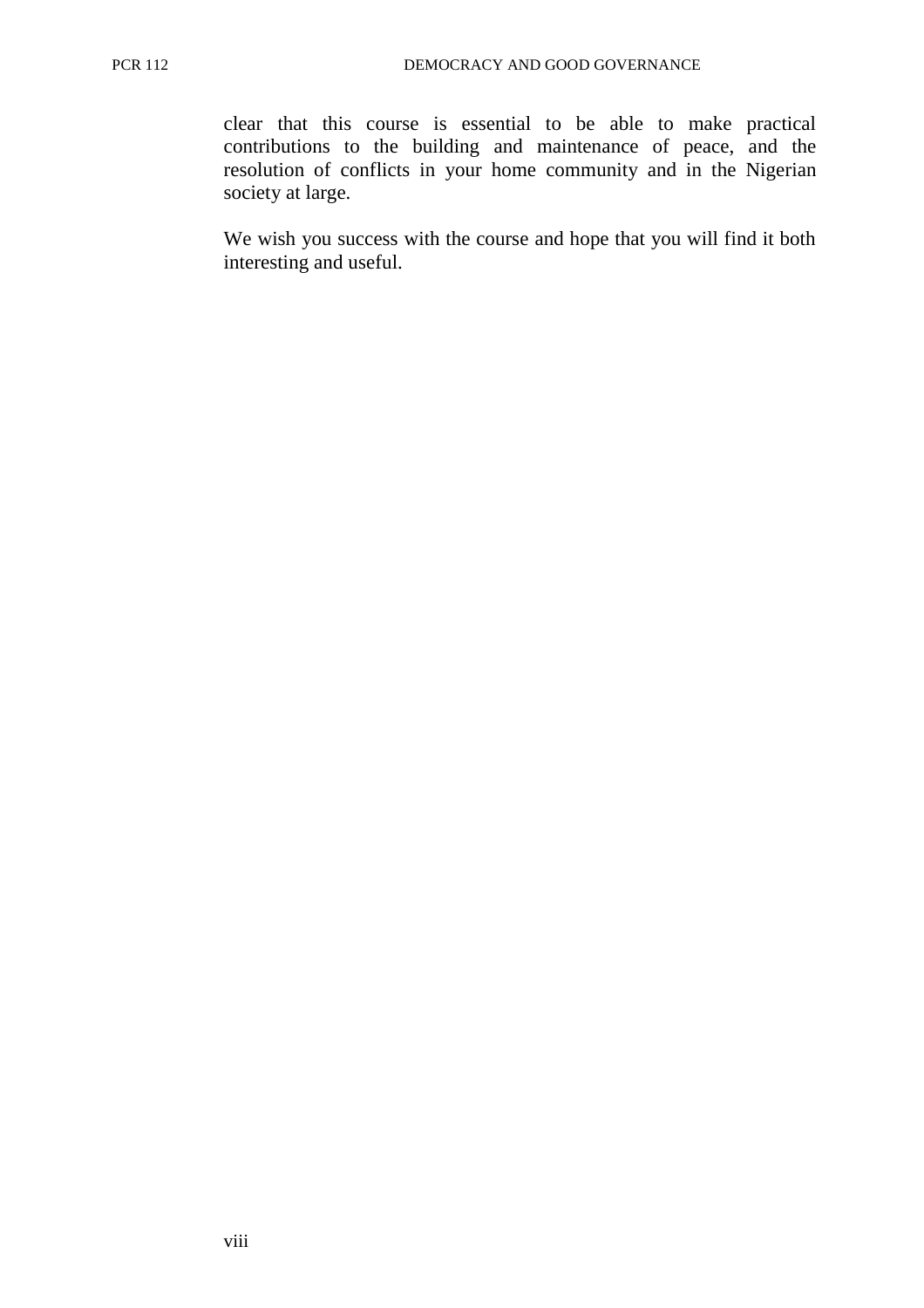| MAIN          |  |
|---------------|--|
| <b>COURSE</b> |  |

| Course Code          | <b>PCR 104</b>                                                                                                             |
|----------------------|----------------------------------------------------------------------------------------------------------------------------|
| Course Title         | Democracy and Good Governance                                                                                              |
| Course Developer     | Dr. C. N. Odock<br>University of Calabar                                                                                   |
| Course Writer        | Dr. C. N. Odock<br>University of Calabar                                                                                   |
| <b>Course Editor</b> | Dr. Godwin Ifidon Oyakhriomen<br><b>School of Arts and Social Sciences</b><br>National Open University of Nigeria<br>Lagos |
| Course Co-ordinator  | Mr. Oyedolapo B. Durojaye<br>National Open University of Nigeria<br>Lagos                                                  |

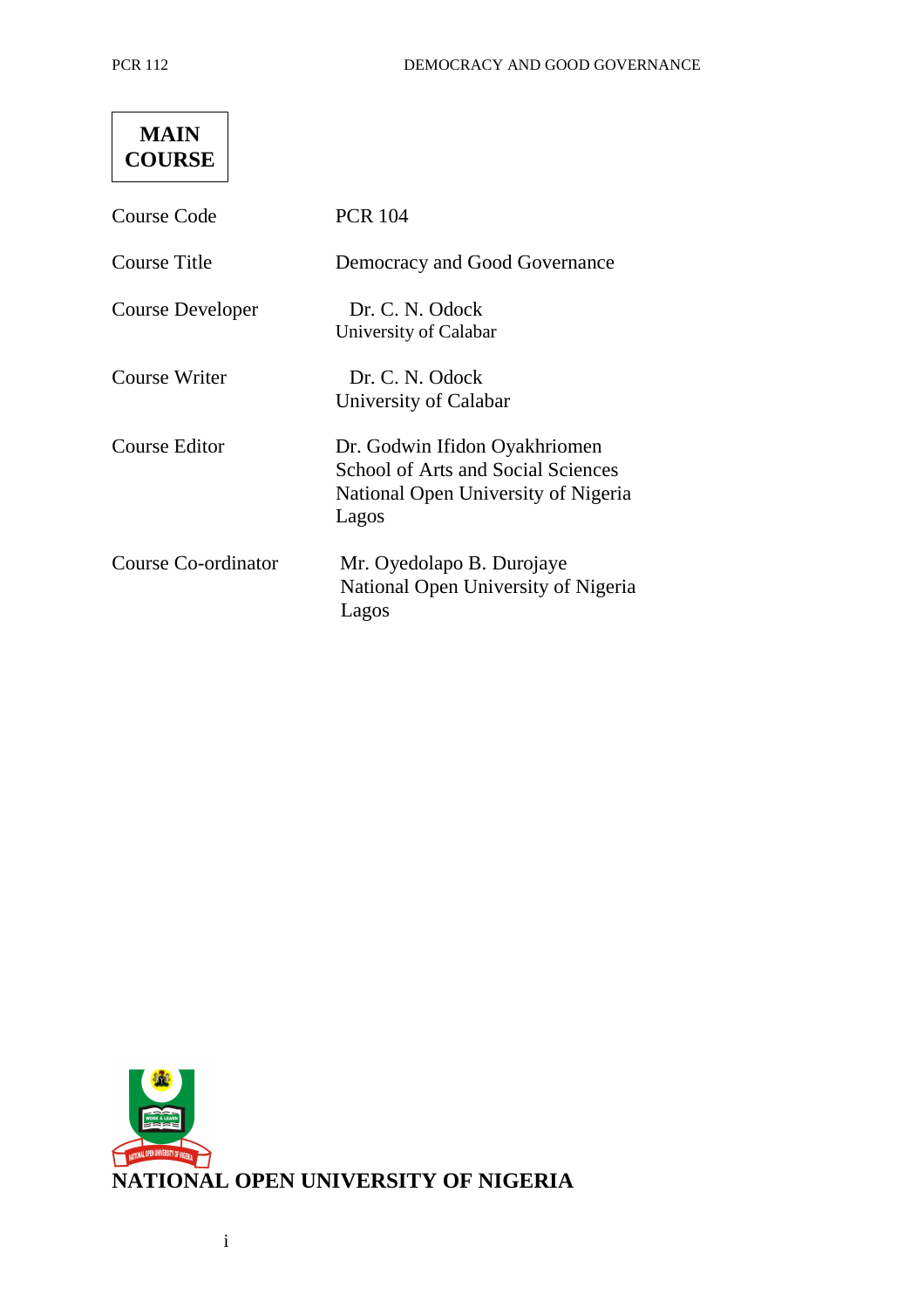National Open University of Nigeria **Headquarters** 14/16 Ahmadu Bello Way Victoria Island Lagos

Abuja Annex 245 Samuel Adesujo Ademulegun Street Central Business District Opposite Arewa Suites Abuja

e-mail: centralinfo@nou.edu.ng URL: www.nou.edu.ng

National Open University of Nigeria 2006

First Printed 2006

ISBN: 978-058-278-9

All Rights Reserved

Printed by …………….. For National Open University of Nigeria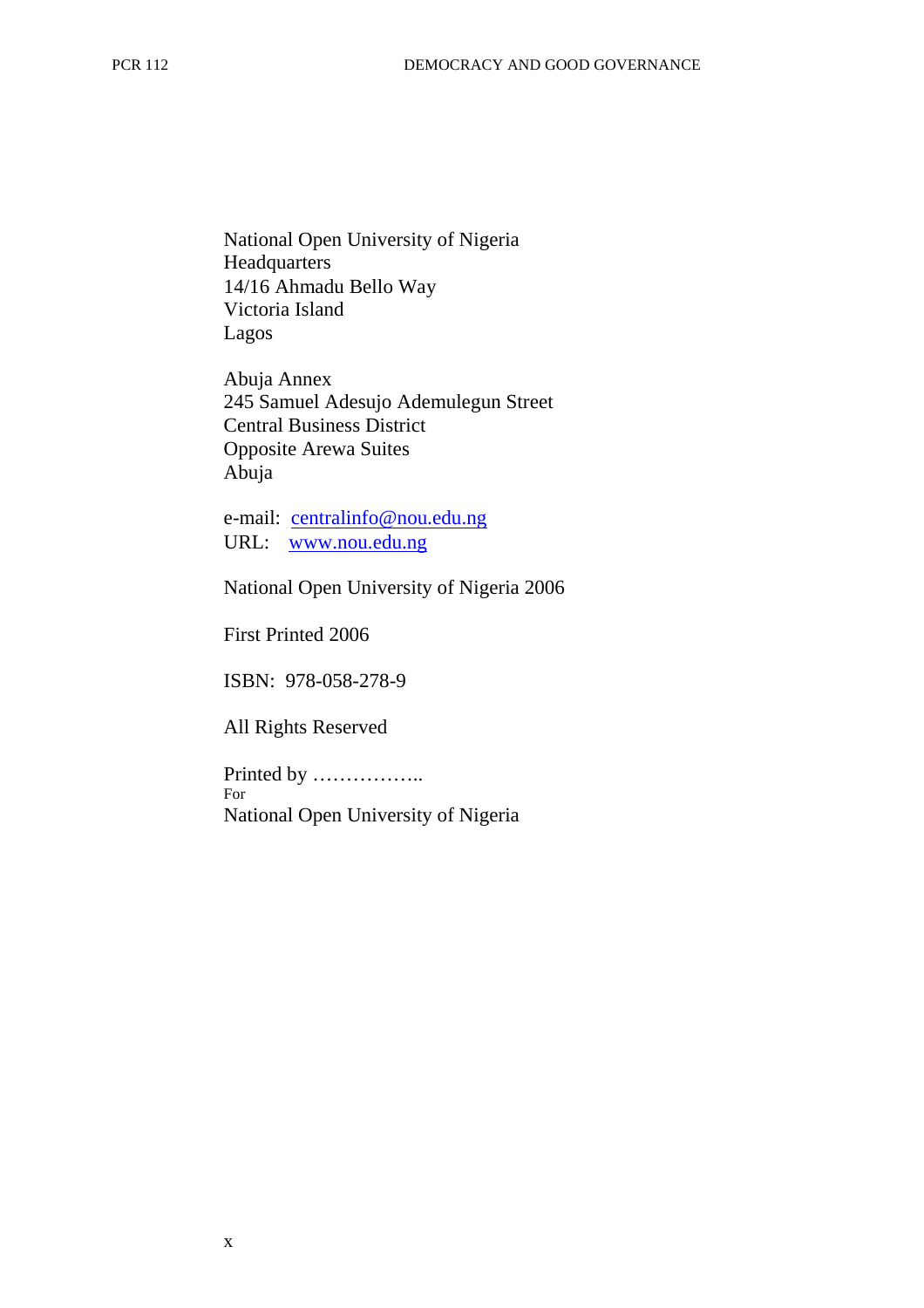# **CONTENT PAGE**

# **Module 1 Conceptual Foundation: Democracy and Good Governance**

| Unit 1 Defining Democracy and Good Governance  | $1 - 9$   |
|------------------------------------------------|-----------|
| Unit 2 Democracy and Good Governance: The Rule |           |
|                                                | $10 - 15$ |
| Unit 3 Democracy, Good Governance and          |           |
|                                                | $16 - 24$ |
| Unit 4 Democracy and Good Governance: Building |           |
|                                                | $25 - 29$ |
|                                                |           |

# **Module 2 The Institutional Dimensions of Democracy and Good Governance**

| Unit 1 Constitutionalism as the Foundation          | $30 - 36$ |
|-----------------------------------------------------|-----------|
|                                                     | $37 - 40$ |
| Unit 3 The Principle of Checks and Balances $41-46$ |           |
|                                                     |           |

# **Module 3 The Attitudinal and Behavioural Ingredients**

| Unit 1 Tolerance for Divergent and Opposing Views $54 - 60$ |  |
|-------------------------------------------------------------|--|
|                                                             |  |
| Unit 3 Popular Opinion and Majority Rule $68-76$            |  |
|                                                             |  |

# **Module 4 Key Barriers to Democracy and Good Governance**

| Unit 1 Economic Underdevelopment and Mass                |           |
|----------------------------------------------------------|-----------|
|                                                          |           |
| Unit 2 Centralisation of Economic and Political          |           |
|                                                          | $92 - 98$ |
| Unit 3 Corruption in its Various Ramifications  99 – 104 |           |
|                                                          |           |

# **Module 5 Overcoming Barriers to Democracy and Good Governance**

|                                                   | $113 - 121$ |
|---------------------------------------------------|-------------|
| Unit 2 Decentralisation of Economic and Political |             |
|                                                   | $122 - 129$ |
|                                                   |             |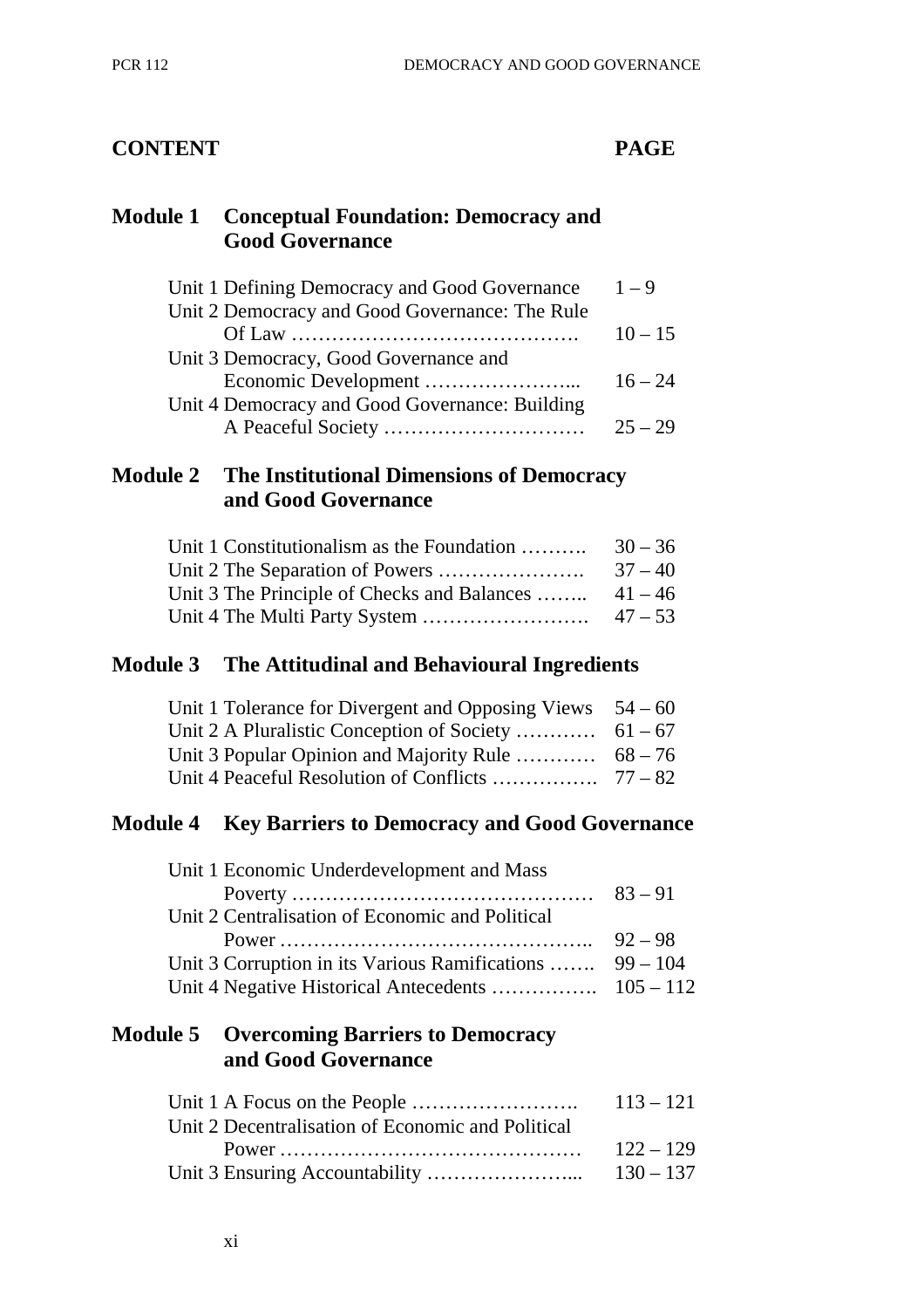Unit 4 The Application of Due Process ……… 138 – 147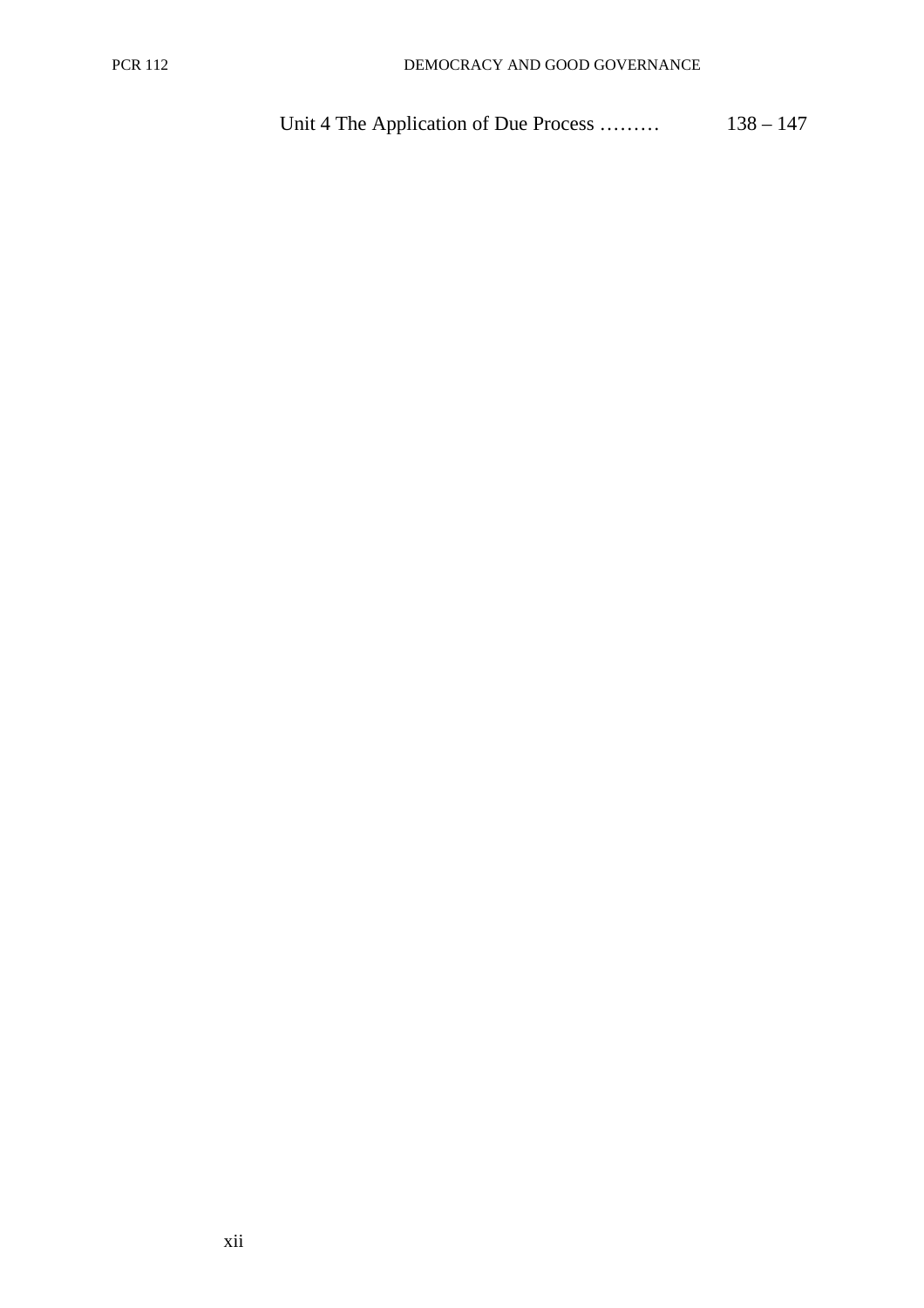# **MODULE 1 CONCEPTUAL FOUNDATION OF DEMOCRACY AND GOOD GOVERNANCE**

Unit 1 Defining Democracy and Good Governance

Unit 2 Democracy and Good Governance: The Rule of Law

Unit 3 Democracy, Good Governance and Economic Development

Unit 4 Democracy and Good Governance: Building A Peaceful Society

#### **CONTENTS**

- 1.0 Introduction
- 2.0 Objectives
- 3.0 Main Content
- 3.1 Definition of Terms
	- 3.1.1 Democracy
	- 3.1.2 Good Governance
- 3.2 Electric Field
- 4.0 Conclusion
- 5.0 Summary
- 6.0 Tutor-Marked Assignments
- 7.0 References/Further Readings

# **1.0 INTRODUCTION**

If we go by what we read in the daily press and see on local and international media, one could readily be led to believe that "democracy and good governance" are the most important political concepts in the world today. This is more so that the success of many countries have been attributed to their practice of democracy and good governance while the collapse and failure of several other regimes or governments have been explained mainly in terms of their non practice of democracy and good governance.

In such circumstances many scholars have seen the need to democratise or embrace good governance as a major national priority for some countries especially those under military rule or authoritarian regimes.

In the same vein some countries such as Nigeria have paid an enormous price in terms of both human and material resources as they undertook a long and complicated process of transition from authoritarian to democratic governance.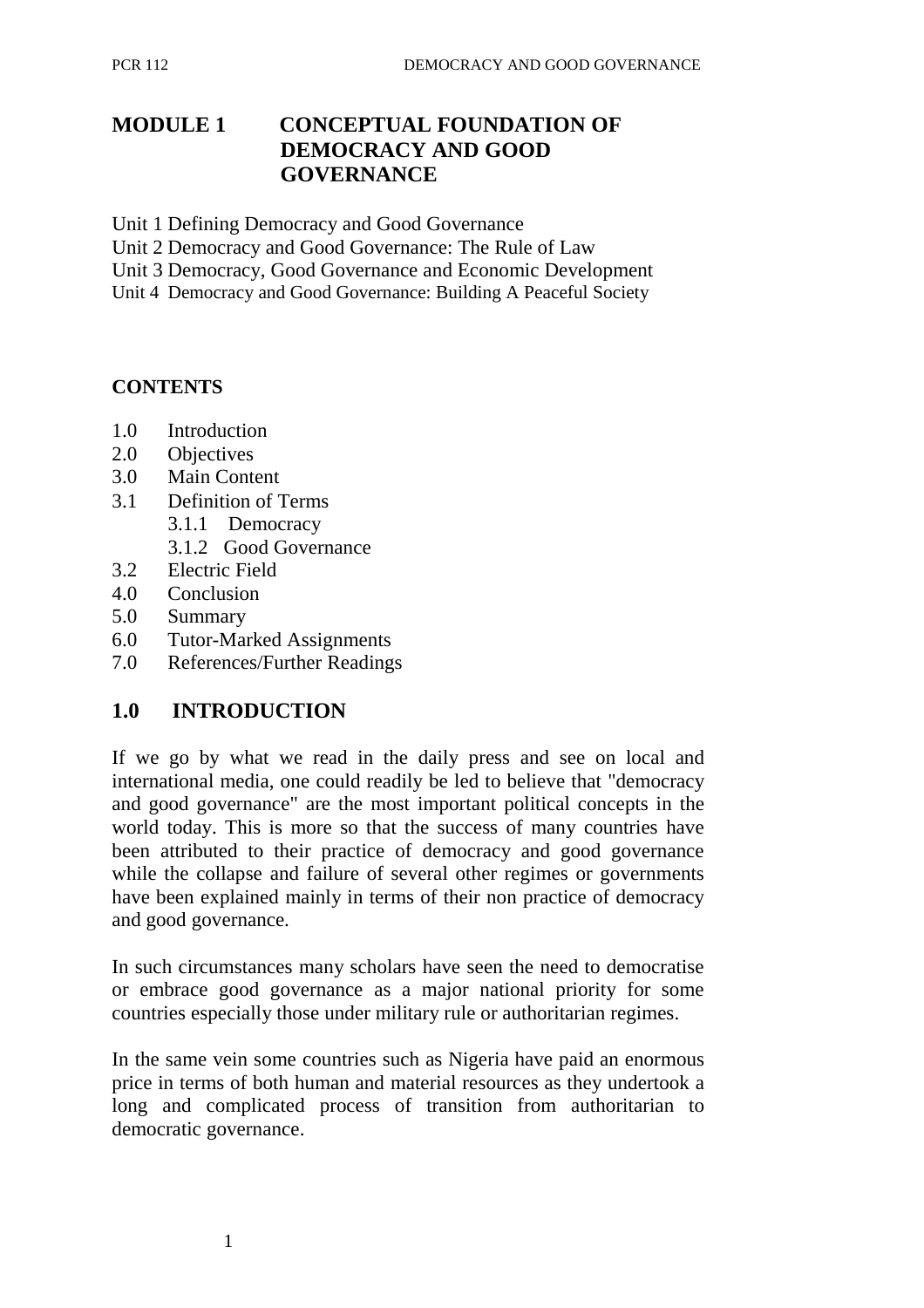However, if the need for democracy and good governance is recognised as imperative for most political communities at the beginning of the twenty first century, there is little agreement among scholars and politicians as to what democracy and good governance actually mean. Is democracy really what every one assumes that it is and ought to be? "a government of the people, by the people and for the people"? A related question is "what is good governance"? Does good governance and democracy have recognisable ingredients? Can we itemise and operationalise these ingredients?

# **2.0 OBJECTIVES**

With the above questions in our minds, the objectives of this first unit of the course include the following:

- (i) Define the concepts of democracy and good governance;
- (ii) Specify the major ingredients that distinguish between societies that operate on the basis of democracy and good governance and those that do not;
- (iii) Articulate features of the Nigerian context hat promote democracy and good governance on the basis of  $(i - ii)$  above; and
- (iv) Highlight contributions to the building of a peaceful society at home and a more peaceful world community.

# **3.0 MAIN CONTENT**

# **3.1 Definition of Terms**

There are two key terms that you need to define, know and employ in your every day discussion as a student of this programme. These are namely "democracy" and "good governance"

# **3.1.1 Democracy:**

In political science, the term "democracy" has often been used in three senses that are fairly distinct, even though they refer to aspects of the same phenomenon. In a general sense "democracy" is used to describe a system of government in which ultimate power (or sovereignty) rests with the people against other forms of government in which the final decision-making power rests with an individual (monarchy) or with a small number (aristocracy). It is really in this sense that the Aristotelian classification of political systems into democracy is based. There is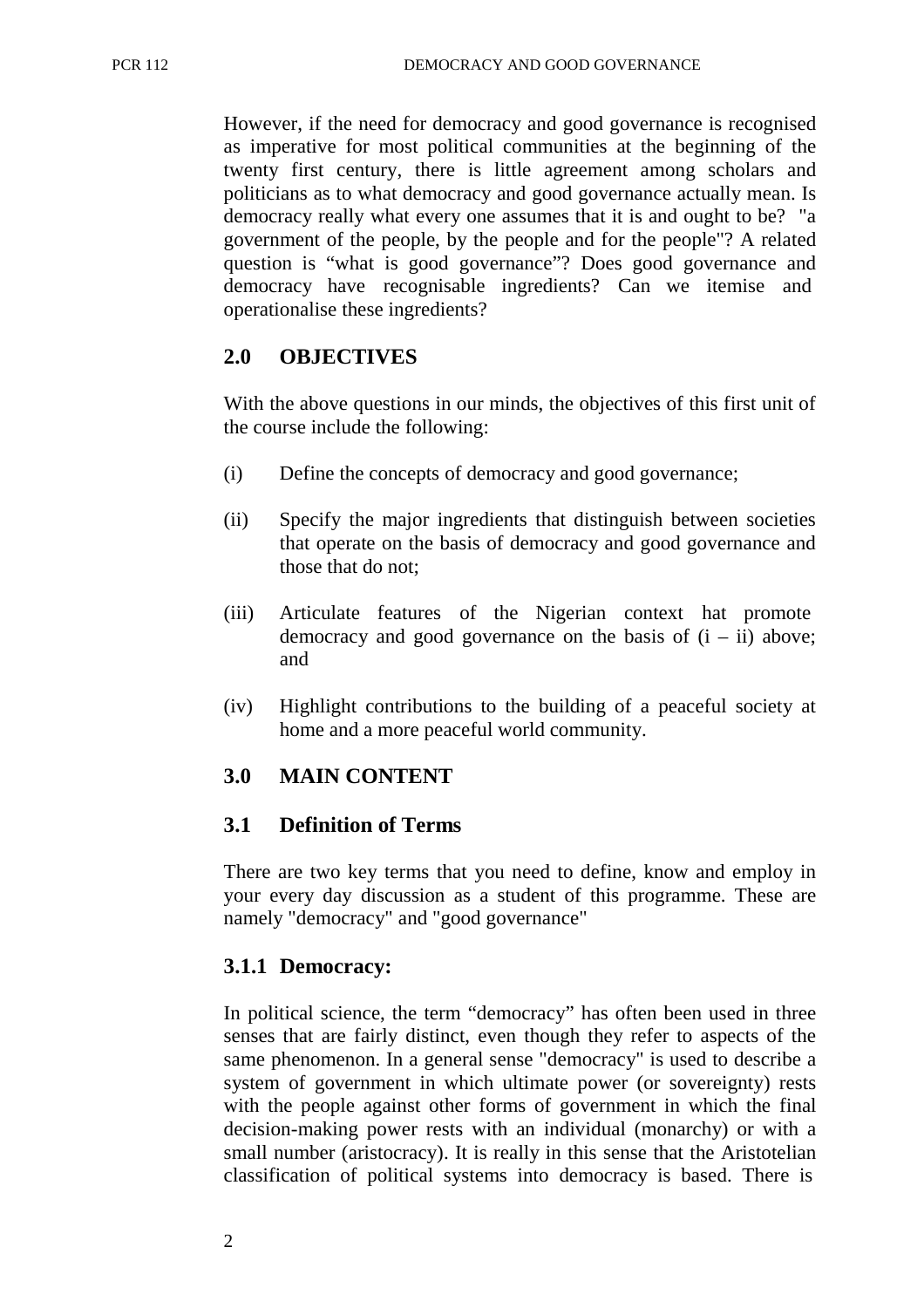however a second sense in which the term democracy is used in political science. This is the institutional sense. In this second sense, democracy is used to describe a system of government in which the powers of government are divided amongst different institutions such that some institutions are responsible for making laws, while others are responsible for executing the laws and yet a third institution may be responsible for mediating or adjudicating in disputes between different individual or groups who violate the laws of the land.

In institutional terms, the presence or absence of such separation or distribution of governmental powers is taken as major indicator of the presence or absence of democracy.

Finally democracy can be discussed in terms of the procedures by which a political system is governed. In most democracies, an essential procedure by which most essential decisions are taken is to subject them either to a popular election, a plebiscite or a referendum. The basic rule in all such popular elections or consultations is that the opinion expressed by the majority is the dominant position that needs to be adopted while the minority opinion will be subordinated to the majority position.

These three dimensions of democracy are usually either closely interwoven or not clearly separated in many works on the subject. What we need to emphasize here is the fact that each of these three dimensions is embodied in some of the popular definitions of democracy that we are familiar with such as:

Democracy is the government of the people, by the people and for the people by Abraham Lincoln. Or "Democracy is a system of government where the majority have their way and the minority have their say" or again: "democracy is limited government"

Each of these three definitions of democracy is correct to the extent to which we recognise the aspect of democracy it is highlighting. But to consider any of such definitions as good and complete for all purposes will be in correct.

#### **3.1.2 Good governance**

Is a relatively new concept, having entered the political lexicon in the 1970s and 1980s as a large number of underdeveloped countries were struggling to deal with the political and economic problems which poor political leadership had generated for their countries.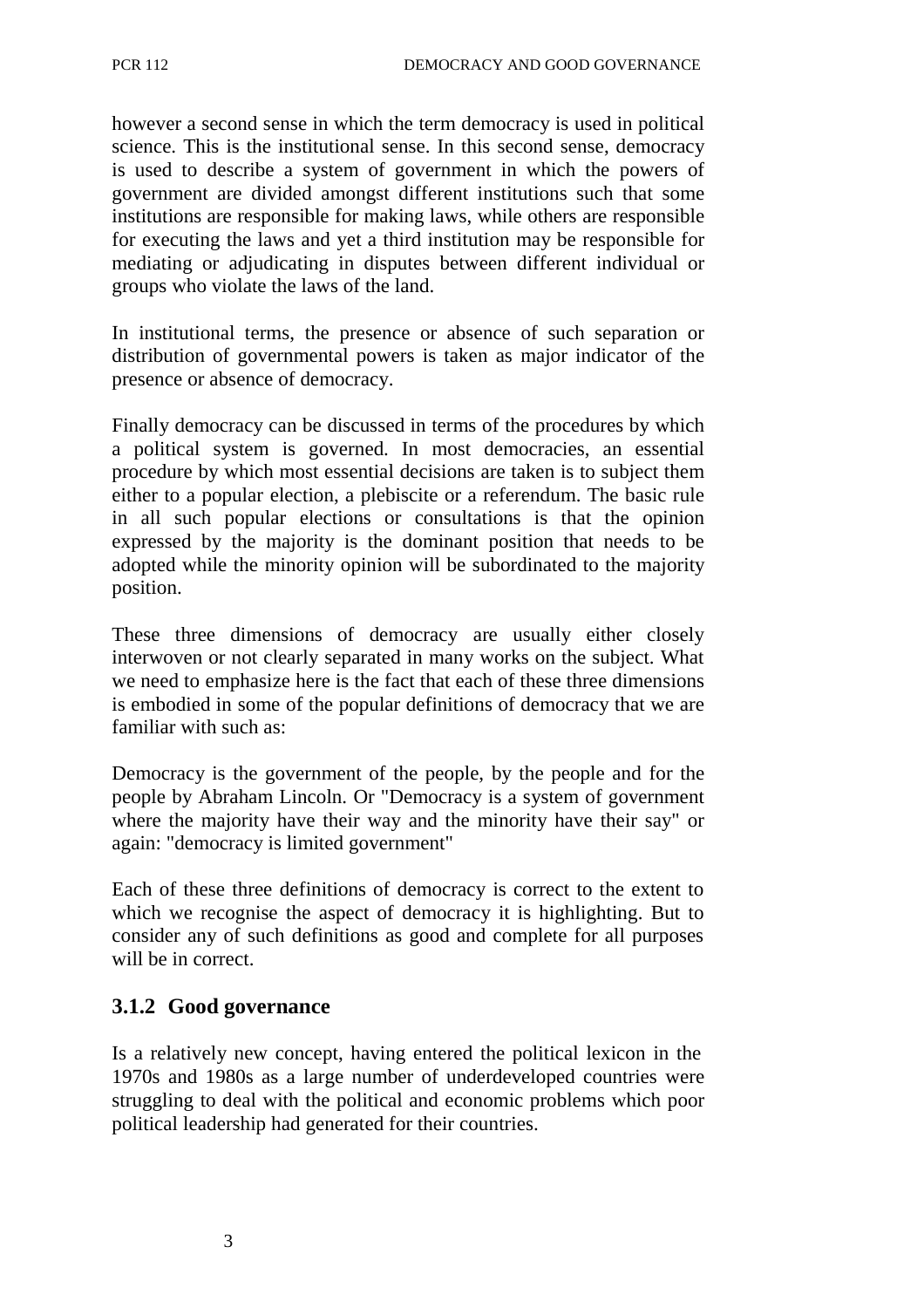By way of definition, we can say that good governance refers to a system of government based on good leadership, respect for the rule of law and due processes, the accountability of the political leadership to the electorate as well as transparency in the operations of government. Since you will be studying the rule of law in some detail in the next unit, let us now try to elaborate on the other components of the definition of good governance. These are namely good leadership, accountability and transparency.

According to a document prepared by the Administrative Staff College of Nigeria ASCON (1992)"The term leadership has several meanings. First it is designed as an art of influencing the behaviour of a group of people in order to achieve specific objectives and goals" (Module 11, p. 3)

In every society, the need for leadership in all societies cannot be disputed; for it is only with the aid of effective leadership that a society or group of individuals can succeed in attaining their political, economic and social objectives. If you accept the definition of leadership as consisting in the art of motivating people to work together, to attain some agreed objectives, political leadership must be understood in terms of using and controlling public resources towards achieving public goals – be they political, economic or social.

Transparency in the operations of government on the other hand refers to carrying out government business in an open, easy to understand and explicit manner, such that the rules made by government, the policies implemented by the government and the results of governments activities are easy to verify by the ordinary citizen: A very simple illustration will help you to understand the concept of transparency in government: Assume that the Government has decided to build a rail way line from Lagos to Sokoto or Calabar to Maiduguri, or again Yola in Adamawa State to Ibadan in Oyo State. This project needs to be executed in a particular way in order to meet the requirements of transparency.

First of all, the processes of designing the railway line must be open to as many competitors as possible. Once a design has been selected in an open context, the tender for the real construction must be an open one, allowing the best bidder to execute the job.

Finally, the total cost of the project will have to be specified and agreed upon from the beginning such that there will be no behind the scene additions or variations of the project sum. Similarly no individuals or groups will impose their own extra charge on the cost of the project.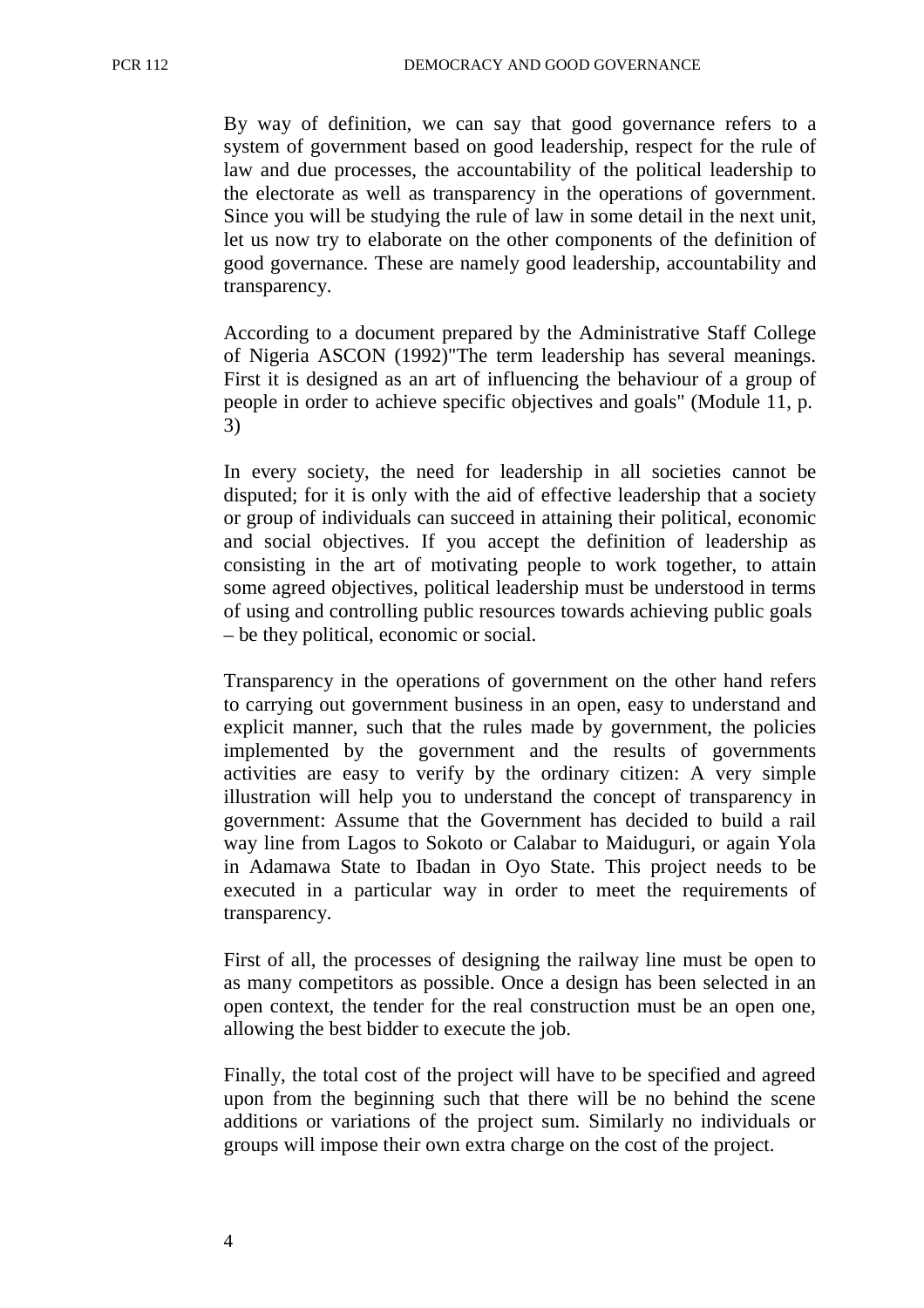You will notice that we have not treated the subject of accountability as a component of good governance. This expression "accountability" simply refers to the fact that those who occupy positions of leadership in the government must give account or subject themselves to the will and desire of the people they lead.

Accountability usually takes three distinct forms: First, the rulers come to their positions of leadership through the express will and mandate of the people. This mandate is usually given in free and fair elections. Secondly, the policies and programmes adopted and implemented by the government are usually those that the majority of the electorate has accepted during popular elections. Finally, the government is accountable when it readily accepts the decision of the majority of the pollution to transfer their support to another leadership group or party.

A very simple indicator of the accountability of a government is the readiness of a ruling party to transfer power to an opposition party that has won a general election. The cancellation of election results, refusal by a government to accept defeat in an election or the invitation of the army or police to take over the government of a country after an election or the deliberate pursuit of policies that have been popularly condemned by a large section of the population of a country – all represent the absence of accountability on the part of a political leadership.

# **3.2 Democracy and good governance how do they work in practice?**

It is very vital for you to note that in many societies' democracy and good governance work so well that it will be difficult for you to tell where democracy and good governance begin. It is therefore your responsibility to apply some of the criteria and features discussed above in identifying societies that are governed on the principles of democracy and good governance. For example

- (i) In whose name, interest and authority does a ruling group claim to hold and exercise government power?
- (ii) Does the government accept or reject the functional distribution of power among different institutions in the society?
- (iii) How those in authority are selected for their positions? Are they chosen, in free and open elections or are they selected otherwise?
- (iv) Does the government seek to dominate and control the totality of the political, economic and social life of the society or does it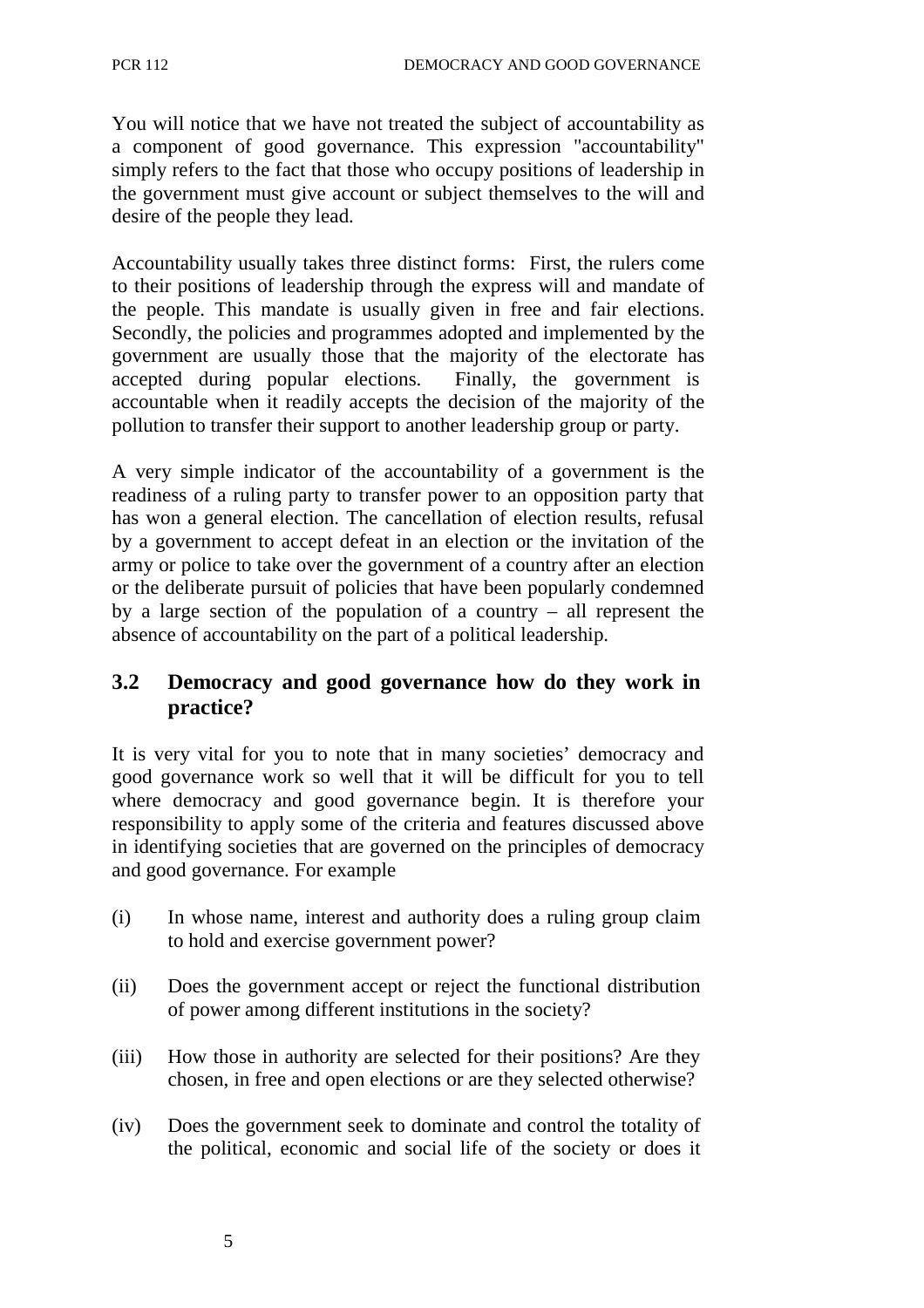accept the autonomous existence of other groups in the economic, social and political spheres?

- (v) Is there a recognisable link between the political, social and economic programmes pursued by the government and the expressed wishes of the people?
- (vi) Is the business of the government conducted in an open manner or is it operated by some secret ruler?
- (vii) Does the government willingly accept criticism or will it silence all contrary voices?
- (viii) How does the government treat the fundamental rights of its citizens?

It is clear that a positive or negative response to each of these questions will help you to determine in all cases whether or not a given society is governed on the basis of democracy and good governance.

#### **3.3 Good Governance and Bad Governance**

Why, for instance, you may ask, the World Bank considers the installation of "good governance" in the States of Sub-Saharan Africa as a pre-condition for the sustainable development of their economies? What in effect is governance, and what distinguishes good governance from bad governance?

These are some of the questions, which Steve Nkom tried to provide answers to in his contribution to the Volume edited by Professor Adedeji and Professor Ayo (2000).

To quote Nkom directly, "the concept of governance refers tot he use of political power to manage a nation's public affairs and to shape its economic and social environment in line with perceived notions of public interest and societal progress". (Nkom, 2000:75)

It is precisely from the great impact which the use of political power either positively or negatively leaves on a society that arise both development and progress or stagnation and underdevelopment in the community.

Good governance therefore means the positive exercise of political power to attain positive societal goals and development while bad governance could be taken to be synonymous with the negative exercise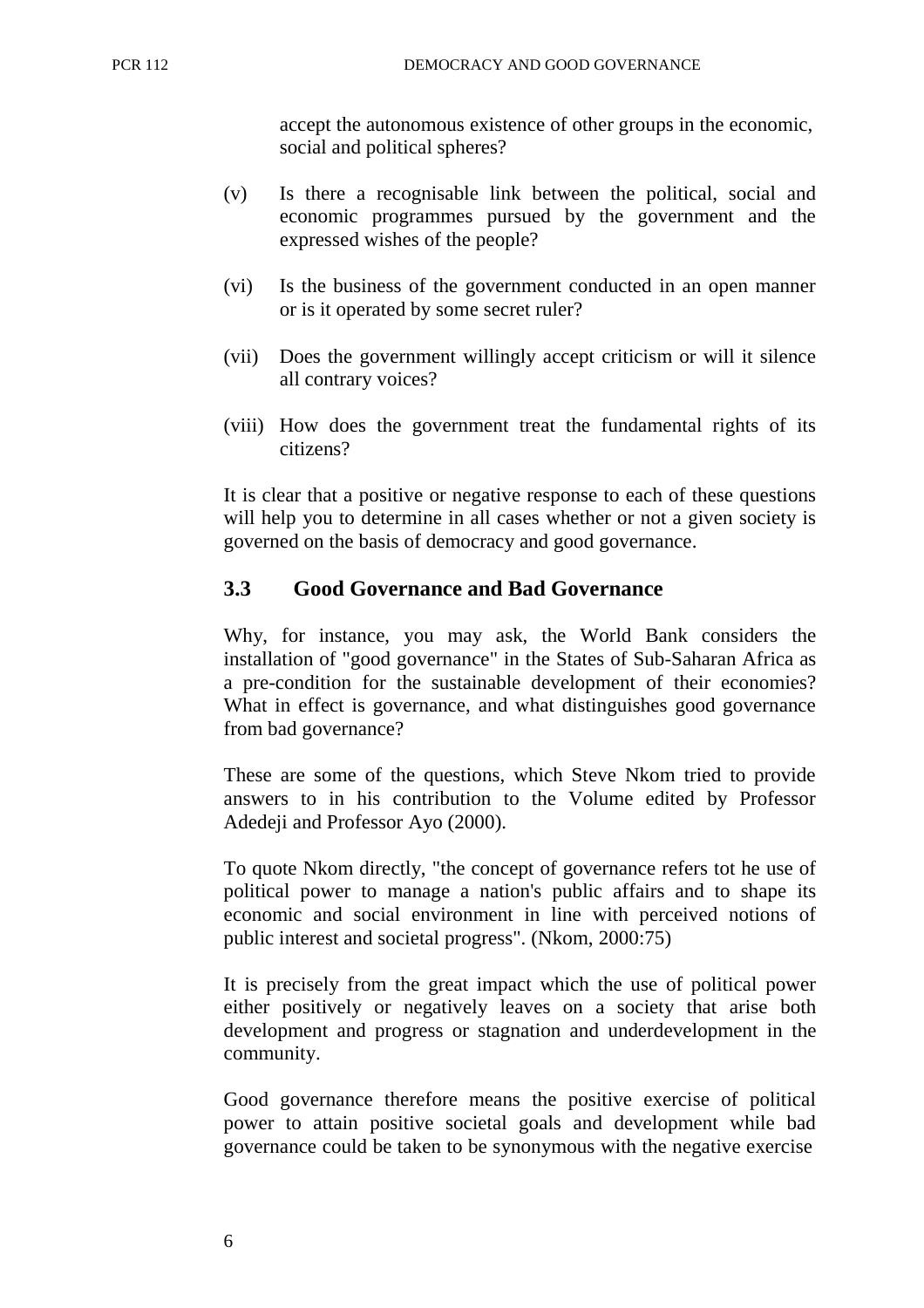of political power, usually for the private, sectional or group interests of the key political actors.

This quotation from Landell-Mills and Serageldin (1992:310): "good governance depends on the extent to which a government is perceived and accepted as legitimately committed to improving the public welfare and responsive to the needs of its citizens, competent to assure law and order and deliver public services, able to create an enabling environment for productive activities and equitable in its conduct".

It could easily be seen from the ingredients of good governance listed above that very few African States could score very highly on any of these variables particularly in the 1980s, hence the need for the World Bank to prescribe good governance for them.

However, even if it was not clearly stated above, responsible, legitimate and accountable, or good governance would be easier to attain under a democratic regime than in a military autocracy. To that extent the World Bank's call for good governance in Africa was also a clarion call for democratisation of African countries then under the form grip of military dictators in the 1980s and early 1990s.

# **4.0 CONCLUSION**

This first unit of our course has tried to help you understand the meaning of democracy and good governance, which are two concepts that are very much in political discussions in contemporary times.

Essentially, democracy refers to a political system in which ultimate power or sovereignty rests with the people and the processes of decision-making and implementation in the society are designed to encourage popular participation and dispersal of power and authority in the society.

Good governance on the other hand lays emphasis on the way political power, the authority, and coercive instruments of the society are effectively put to use. Good governance is essentially using political resources of the society to achieve goals and ends that are in the interest of the majority of the people. In addition to this popular test, good governance emphasises the use of open methods to accomplish the goals of the society, the consciousness on the part of those who govern that they hold a stewardship of the mass of the people who can withdraw that stewardship.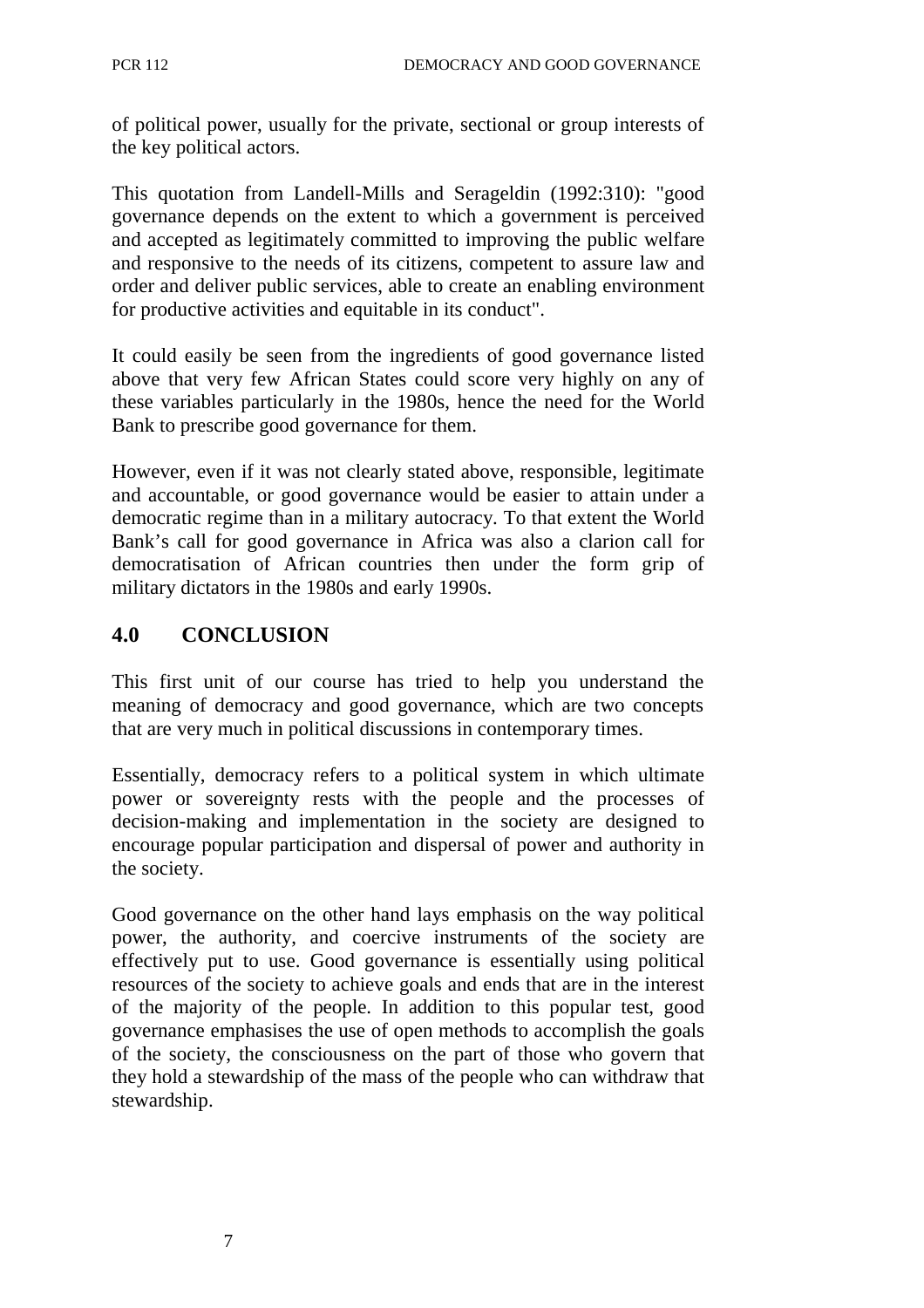# **5.0 SUMMARY**

Perhaps this summary of the meaning and tests of the concept of democracy put forward by an author in political science can help you understand better how a democratic society works under a democratic government. The majority (directly or indirectly) makes or confirms laws and elects or confirms the government its officials, and its policies. But the minority that disagrees today with these policies or laws may become a majority tomorrow. Under a democratic political system therefore a minority must remain free to express its views, to agitate for them, to organise, and to try to win converts to its side. It must have this freedom not only in its own interest, but also of the majority in order to get the chance to get different kinds of information and the right to change one's mind. Thus the minority opinions may serve as listening aids to the community. When minority views are silenced, the majority is crippled in its ability to compare ideas, to learn new ones, and, if so wishes, to charge its actions.

If majorities and minorities are to learn from each other, government must be open and secrecy must be restricted to a minimum. The more secrecy there is in government the fewer democratic decisions can be made by voters, interest groups and public opinion on basis of adequate information. (Deutsch, 1980)

Even though the author we have just quoted does not say so explicitly, we need to note that the tests listed above refer both to democracy and good governance. The emphasis on the right of the majority to their own views, the need for the free flow of information and the necessity to limit secrecy is symptomatic not only of a democratic society, but emblems of good governance.

#### **6.0 TUTOR MARKED ASSIGNMENT**

List three characteristics, each which can help you, identify a society that is governed on the principles of democratic society and good governance.

#### **7.0 REFERENCES/FURTHER READINGS**

- Administrative Staff College of Nigeria (ASCON, 1992), Community Participation and Employment of the family worship: Participants Manual, Badagry, Lagos.
- Deutsch K. W. (1980) Politics and Government: How People decide Their Fate Third Edition, Boston, Houghton Win Company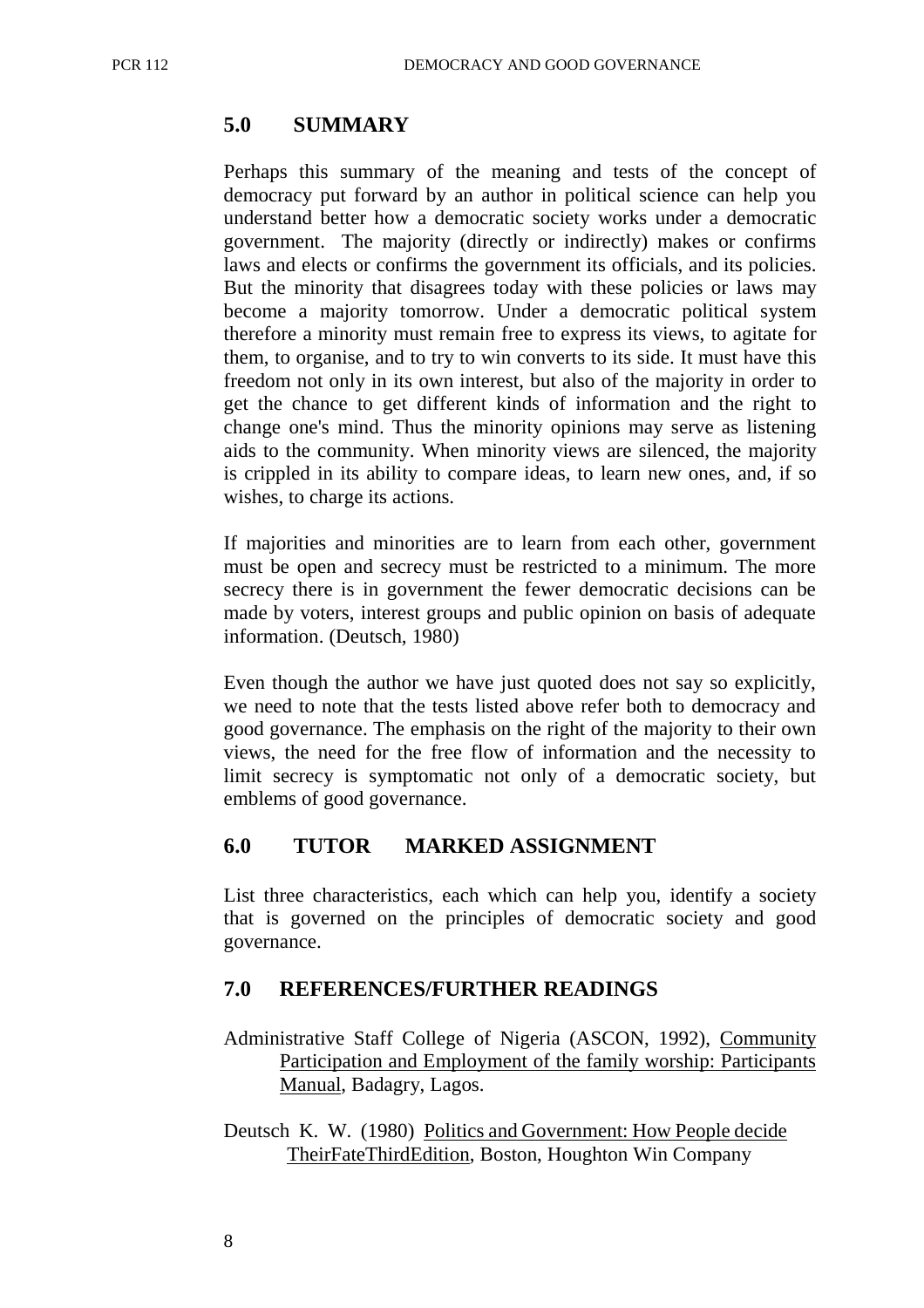- Nkom, S. A. (2000), "Culture, Empowerment and Local Government with Reference to North Western Nigeria" in Adedeji, A. and Ayo, B. (eds), People–Centered Democracy in Nigeria? pp. 73 – 85.
- Obasanjo, O. (1993) "Democracy & Good Governance: Basis for Socioeconomic Development" in OBASANJO Hope for Africa: Selected Speeches of Olusegun Obasanjo, Abeokuta, Alf Publication.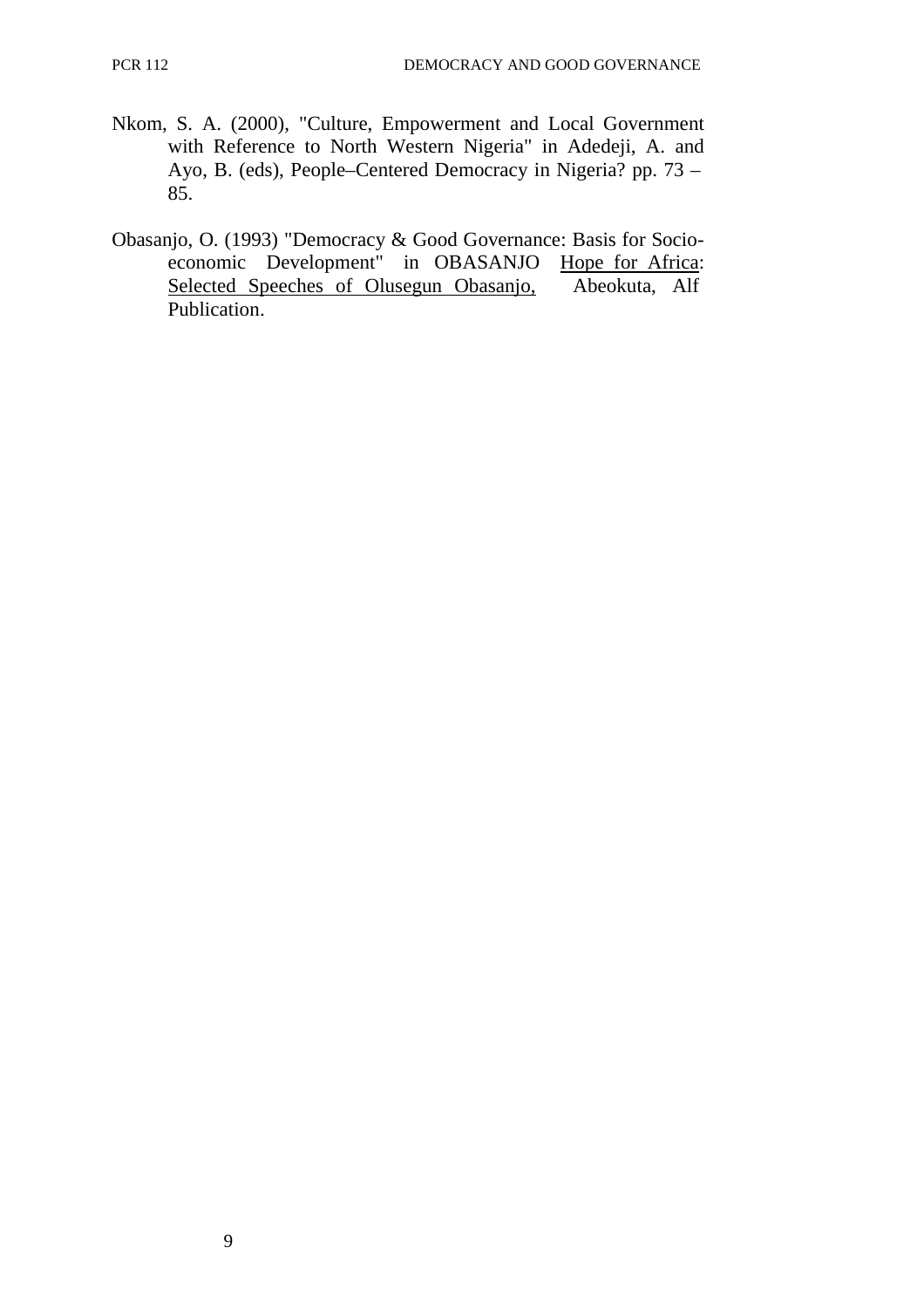# **UNIT 2 DEMOCRACY AND GOOD GOVERNANCE: THE RULE OF LAW**

#### **CONTENTS**

- 1.0 Introduction
- 2.0 Objectives
- 3.0 Main Content
	- 3.1 Definition of Terms
	- 3.2 Other Dimensions of the Rule of Law
- 4.0 Conclusion
- 5.0 Summary
- 6.0 Tutor-Marked Assignments
- 7.0 References/Further Readings

# **1.0 INTRODUCTION**

You have just completed your study of the definition of the two concepts of democracy and good governance. It is now time for you to study and recognise one of the fundamental pillars of democracy and good governance: the rule of law.

In fact you can say that central to the idea of democracy and good governance is the rule of law. For without the rule of law we can neither have a democratic political system nor good governance. Essentially a democratic government is built upon law: the law establishes institutions, specifies how disputes between the institutions of government and differences between those institutions and the citizenry are to be settled. Similarly good governance is essentially a problem of the rule of law in society. Are those who exercise power following the laid down rules and regulations for carrying out their duties? Can their actions be backed by law or is it capricious and self willed? In general, therefore, you can safely conclude that a sure mark of identity of a democratic society that is run on the principle of good governance is that it is a society governed by the rule of law.

#### **Self Assessment Exercise:**

Based on this introduction to the rule of law you should name two countries that you consider to be run on the principle of the rule of law and two others that are not. Give an explanation for your answers.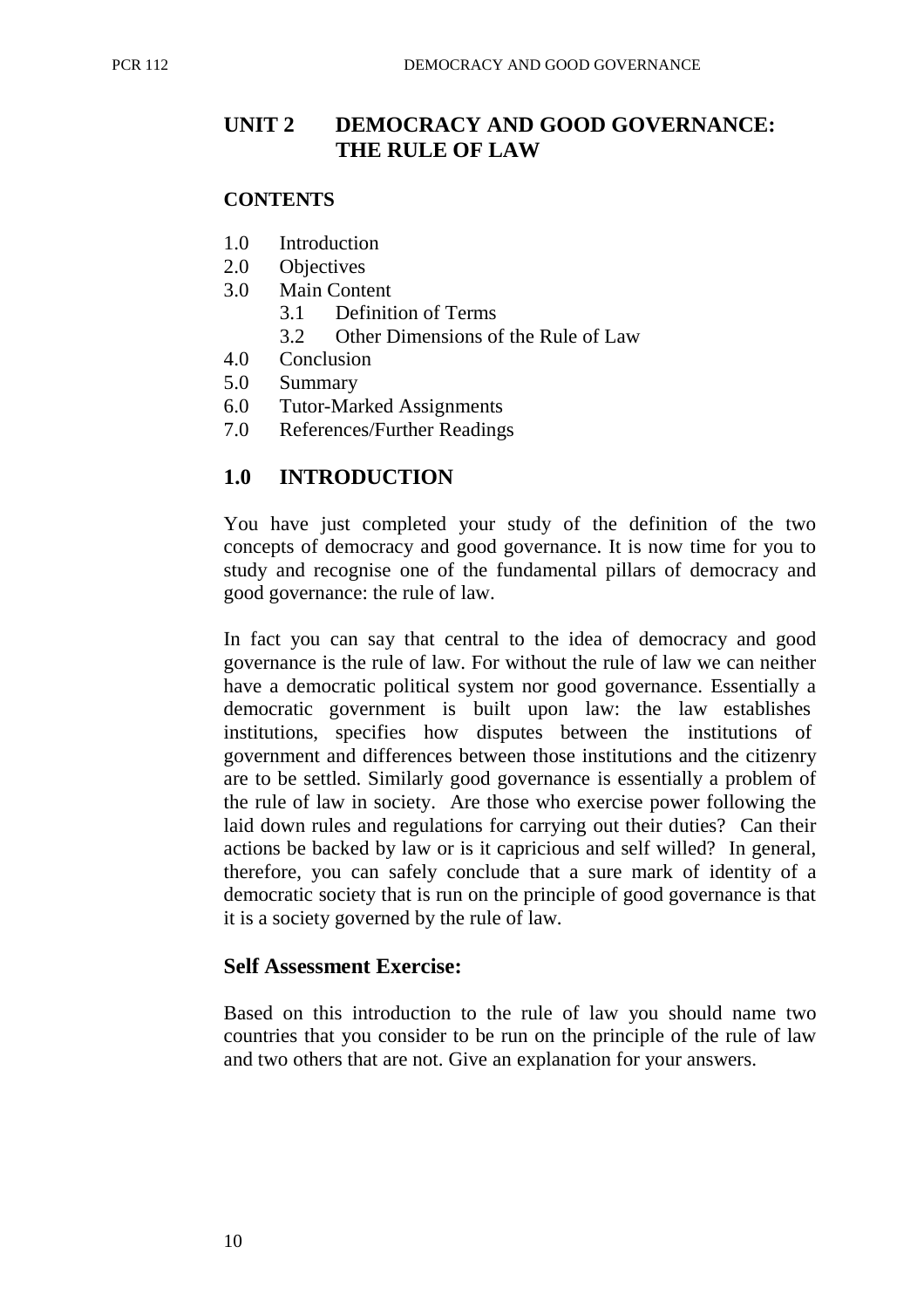# **2.0 OBJECTIVES**

Given the important role, which the rule of law plays in most democratic and well-governed societies, your objectives in this unit include the following:

- (1) To clearly define the concept of rule of law as it operates in most democratic societies.
- (2) To identify and enumerate the most important characteristics associated with the rule of law.
- (3) To contribute in your own way by promoting the rule of law by the choices that you make and the actions that you take.
- (4) By doing all these, to contribute in your own way to building a more peaceful society.

# **3.0 MAIN CONTENT**

#### **3.1 Definition of Terms**

The concept of the rule of law is a vital concept that links political theory, constitutional law and modern government into one integral whole as the search for and characterisation of the rule of law is the main preoccupation of each of these social sciences. As in these branches of knowledge, the rule of law simply refers to the supremacy of the law as opposed to the arbitrary power of government or individual.

According to Professor A. V. Dicey, who was one of the scholars who had done most to popularise the concept of the rule of law, the expression has three clear-cut meanings.

(a) Absolute supremacy of the law as the basis for measuring the conduct of individuals and groups. For example, in taking public action, the supremacy of the law requires that the government be able to trace its action to a known or existing law. Secondly, if an ordinary citizen were to suffer a loss of goods or property or a deprivation of his liberty, then this could only be justified on the basis of his violation of a known existing law. Such deprivation of liberty or property could not be based on a future law or a retrospective law that makes a former legal act suddenly illegal. Hence the popular saying that where the rule of law reigns the law is supreme, not men. This usually reduces the discretion exercised by those in government.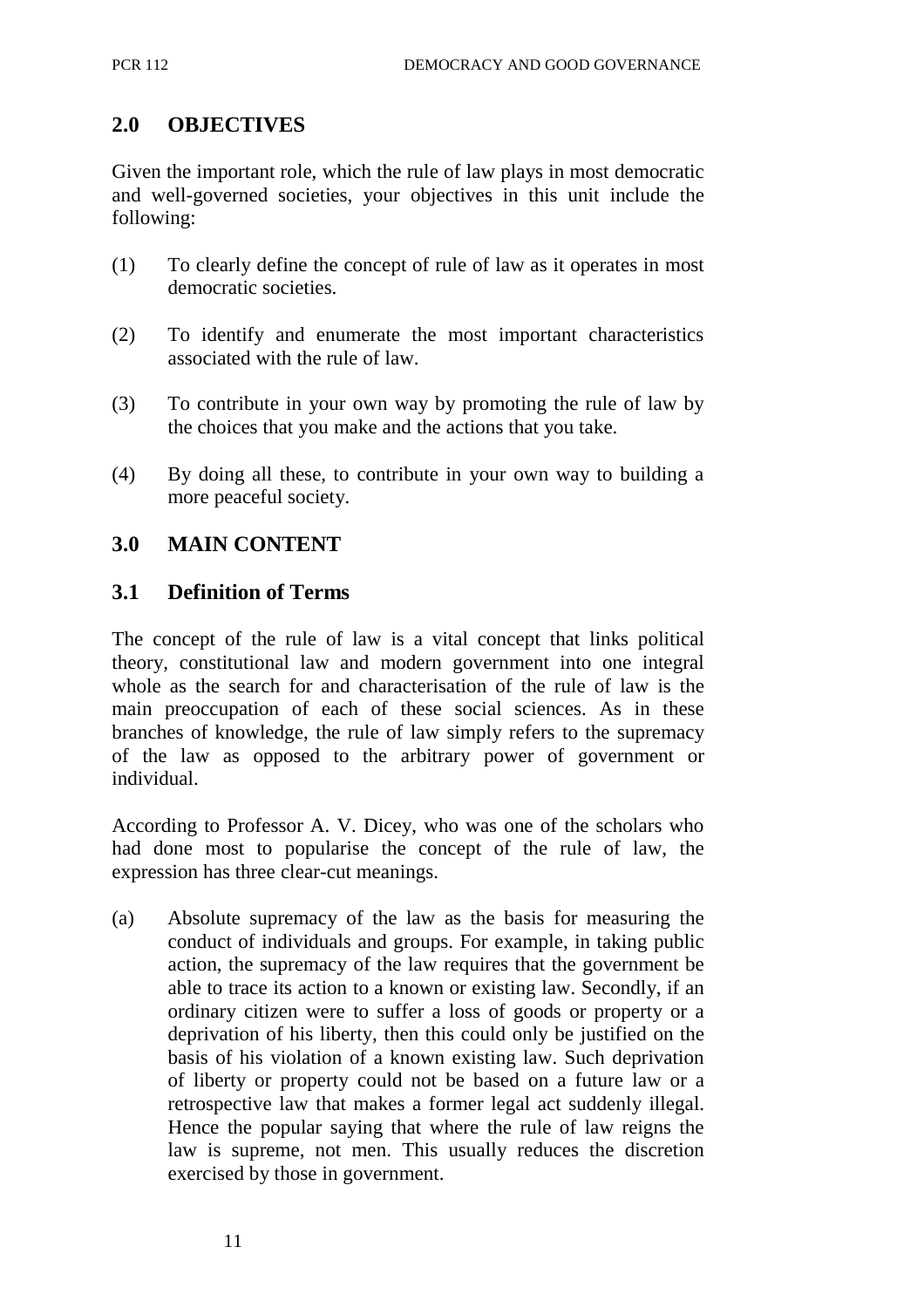(b) Absolute equality before the law. A second characteristic, which Lord Dicey attributed to the rue of law is the absolute equality of all citizens before the law. The central point of this dimension of the rule of law is that all citizens who violate or offend against the law of the land will be subjected to the same treatment before the law: there will be no discrimination as to rank or status before the law. For example government employees and private citizens who violate the law cannot be taken to different courts, but must be tried by the ordinary courts of the land. This formulation of the rule of law by Lord Dicey was designed by him to repudiate the practice in France and many countries of continental Europe where the civil courts used a parallel system of administrative law to try employees of the state, while ordinary citizens were tried.

In the case of other countries such as Nigeria, it is necessary to note that this ideal of the absolute equality of all citizens before the law has often been derogated either as a result of constitutional stipulations or the use of administrative tribunals. The effect of the long-term evolution of the rule of law in the country will be to remove these distortions of the rule of law.

(c) The final dimension of the rule of law relates to the personal liberty of the citizens as viewed by the ordinary courts of the land. According to this principle, Lord Dicey posited that in England as opposed to many other countries, the liberties of the citizens such as the right to life, to freedom of expression and assembly as well as freedom of movement, are perceived as inherent rights of the citizens that are to be interpreted and protected by independent judges sitting in courts.

This specific feature or quality of the rule of law as it obtains in England or Great Britain needs to be highlighted as it differs very significantly from what obtains in many underdeveloped or new states. In the latter, the personal rights of individual citizens are embodied in a special chapter of fundamental Human Rights in the national constitution. For example, chapter IV of the Nigerian Constitution Articles  $33 - 46$  outlines the fundamental Rights of Nigerians, that need to be protected by the high courts.

#### **Self Assessment Exercise:**

Can you identify and explain the three components of the rule of law identified in this section?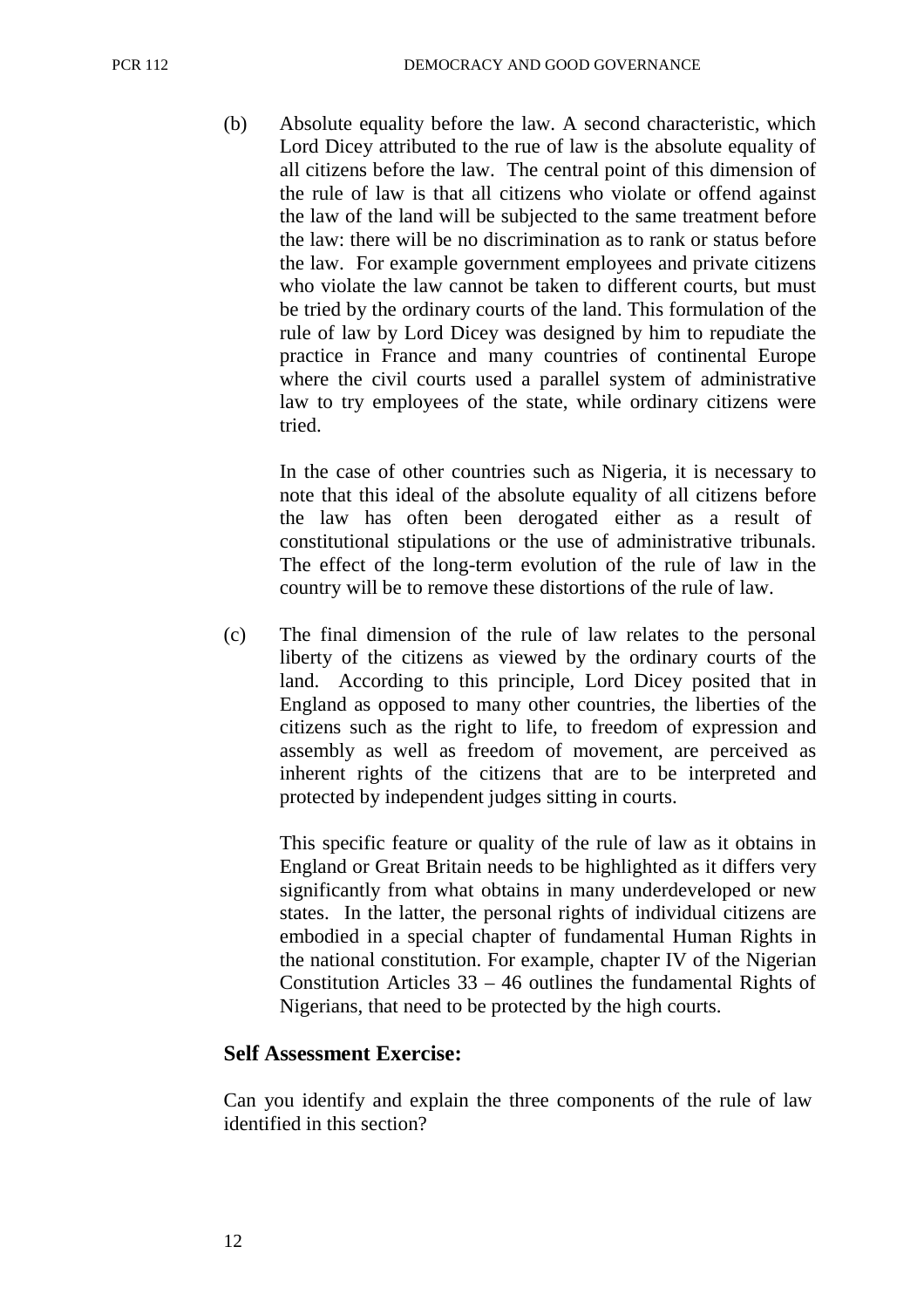#### **3.2 Other Dimensions of the Rule of Law**

You need to bear in mind that in addition to the three basic components of the rule of law discussed above; there are other dimensions of the rule of law. These can be listed as (i) the independence of the judiciary; (ii) the right to be heard and (iii) finally freedom from bias. You should be able to explain how each of these dimensions of the rule of law works.

(a) The independence of the judiciary

The capacity of the courts to ensure that the law reigns supreme in a country, and that all citizens are given equal treatment, demands that the judges who sit in and preside over the courts are independent and impartial. This requires two related processes; first of all the members of the executive and legislative branches of Government will refrain from trying to dictate to or interfere with the work of the courts, as they consider and decide cases. Secondly, the Legislature will not seek to oust the jurisdiction of the courts from examining the legality or otherwise of their enactments. Any interference by the executive or any attempt by the legislature to prevent the courts from considering any matter will negatively affect the independence of the judiciary.

Finally the independence of the judiciary is affected by the capacity of individual judges to resist the temptation to allow their judgements to be influenced by pecuniary or other rewards. Cases of widespread corruption by judges tend to reduce the credibility of the judiciary and their capacity to enforce the rule of law.

(b) The right to be heard is considered a vital element of the rule of law, for it is only after a person has been given an opportunity to state his own side of the story that he can be considered to have been treated with justice. Preemptory judgements or connections before a case is completely tried can be said to violate this important component of the rule of law.

In Nigeria, this principle of fair hearing is considered a fundamental human right of the citizens and it is protected by the 1999 constitution, which states:

> In the determination of the civil rights and obligations, including any question or determination by or against any government or authority, a person shall be entitled to a fair hearing within a reasonable time by a court or other tribunal established by law and constituted in such manner as to secure its independence and impartiality.

(Article 36 - (1) of the 1999 Constitution).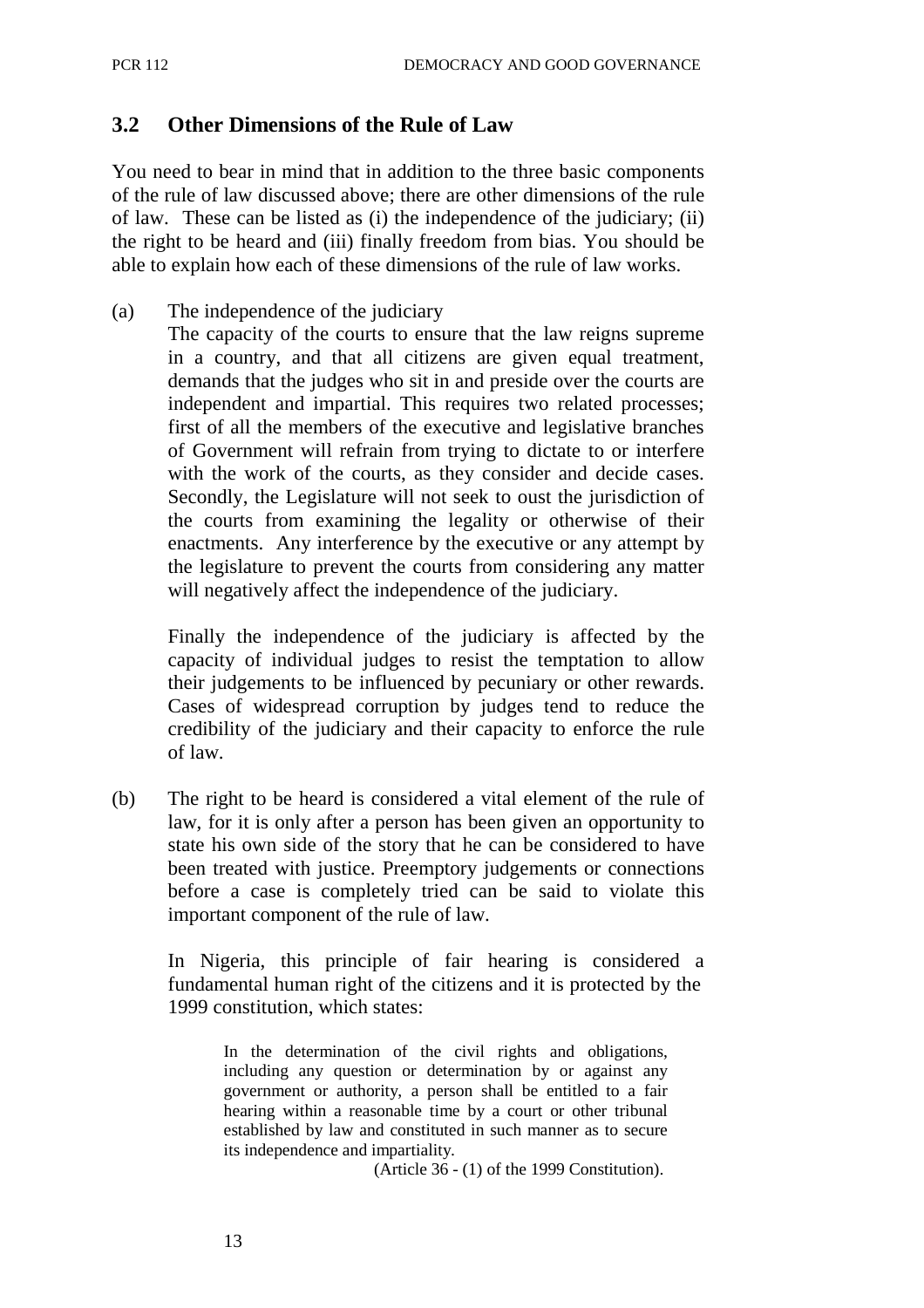For the moment you should ignore the several qualifications to which this provision is subject and emphasize the fact that the right to fair hearing is directly related to the impartiality of the court or tribunal.

(c) The impartiality of the court or tribunal is obviously necessary if an accused person is to be protected from bias. Here the fundamental principle of the rule of law requires that any person or institution whose interest is directly or indirectly affected in a matter that is subject to determination cannot sit as judge in his own case. For such a judge will be biased and therefore unable to render an impartial or fair judgment. One of the bases upon which superior courts throw out or reverse the decisions of inferior courts is the capacity of any of the parties involved to demonstrate that the judge who gave the decision was biased in one direction or the other.

# **Self Assessment Exercise**:

Can you remember or have you read or heard a story indicating that a superior court acquitted a convicted person because he was not given a fair hearing during his trial?

# **4.0 CONCLUSION**

After reviewing these six elements and dimensions of the rule of law, do you have any doubt why we argued that the rule of law is a major pillar of democracy and good governance? You will agree that each of these components of the rule of law contributes in a very significant way, to the success of democracy and good governance. Our conclusion in this unit is simple: the rule of law is the defining characteristic of all democratic societies that are administered according to the principles of good governance.

# **5.0 SUMMARY**

In this unit you have learnt that the rule of law is a very important defining characteristic of democracy and good governance. You also learnt that the rule of law means a number of important principles such as the absolute supremacy of the law over all individuals and institutions in a country, the absolute equality of every citizen before the law of the land, which means that no group of citizens will be given preferential treatment over another. Thirdly, the rule of law is sometimes used to establish the fact that the liberties of the citizens are inherent in them and not bestowed by the government (as is the case in Britain); therefore these rights are protected by the courts of the land. You have also seen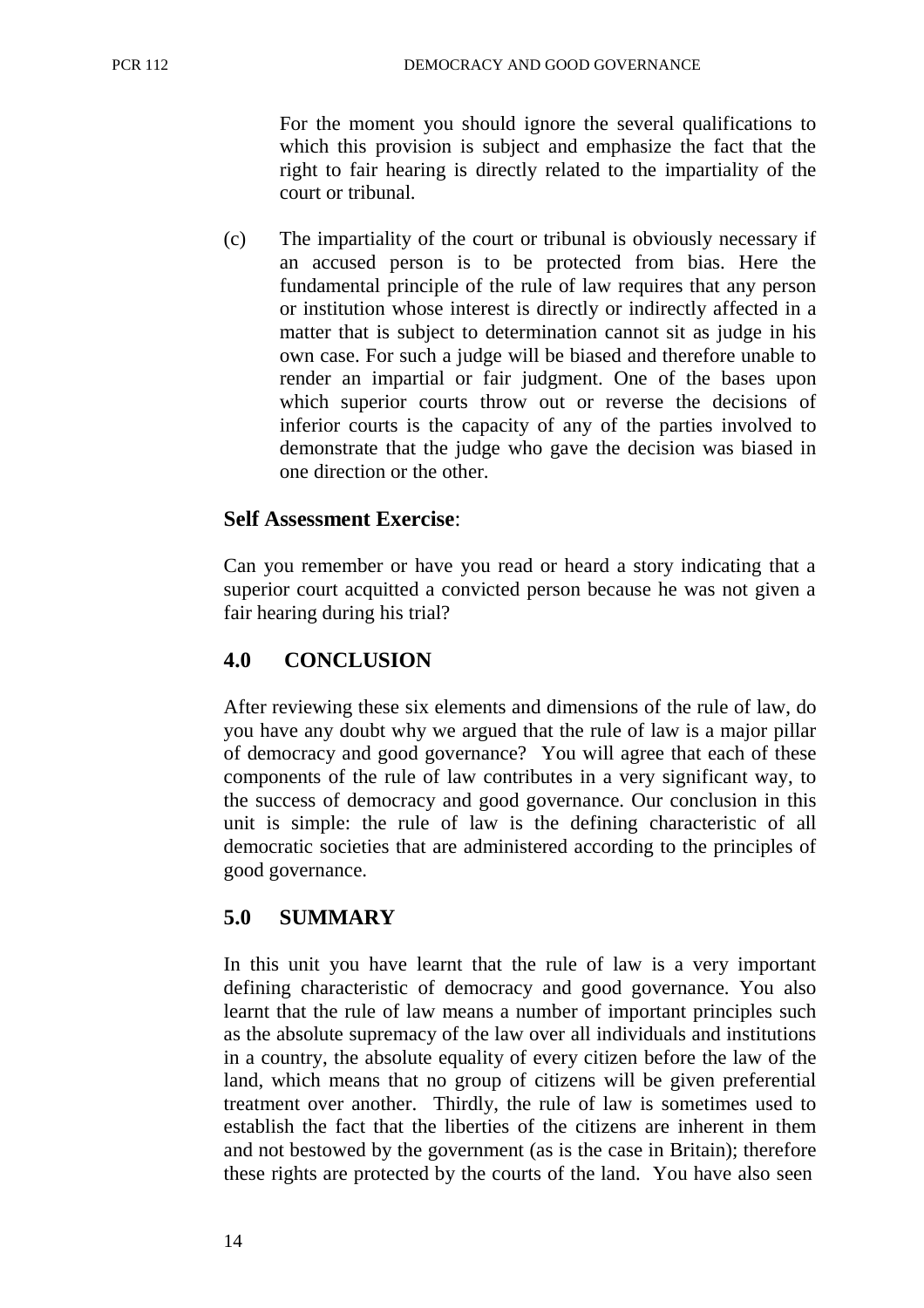that the idea of the rule of law presupposes the independence of the judiciary, the right of accused citizens to be given a fair hearing and freedom from bias.

You need to note that while in some economically advanced and industrialised countries the respect for and observance of, the rule of law have become routine administrative matters, in many underdeveloped countries especially in Africa, the components of the rule of law and their observance are often the central focus of national political struggles with attendant violence, bloodshed and instability.

However, the hope of every educated man or woman is to live to see the time when the governance of his/her country and the practice of democracy will be firmly rooted on the principles of the rule of law discussed above.

# **6.0 TUTOR MARKED ASSIGNMENT**

- 1. Define what the rule of law is and identify the key components of the concept?
- 2. Why do some countries find it easier than others to operate according to the rule of law?

# **7.0 REFERENCES/FURTHER EADINGS**

Federal Republic of Nigeria (1999), Constitution of the Federal Republic of Nigeria (1999), Lagos, Federal Government Press.

Jones (1986) Administrative law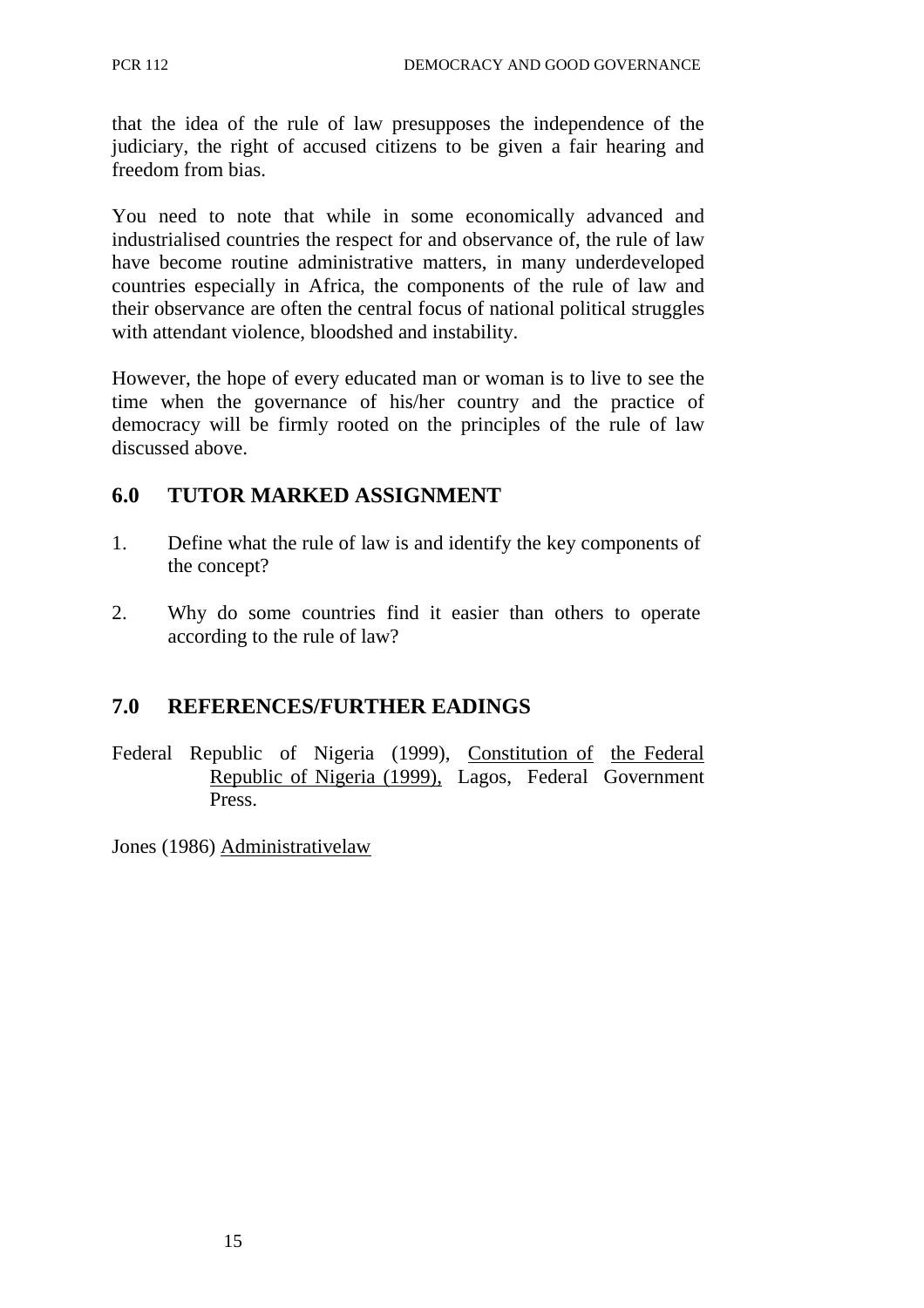# UNIT 3 DEMOCRACY, GOOD GOVERNANCE: **ECONOMIC DEVELOPMENT**

#### **CONTENTS**

- 1.0 Introduction
- 2.0 Objectives
- 3.0 Main Content
	- 3.1 Definition of Terms
	- 3.2 What is Economic Development?
	- 3.3 Some major indicators of sustainable Development
	- 3.4 The elements of sustainable Development
	- 3.5 Sustainable Development and Democratic Governance
- 4.0 Conclusion
- 5.0 Summary
- 6.0 Tutor-Marked Assignment
- 7.0 References/Further Readings

# **1.0 INTRODUCTION**

It is necessary for you to bear in mind the fact that the term democracy is often employed with a primary and some secondary meanings. While the primary meaning of democracy has to do with the fact that legitimate sovereignty rests with the citizens of a country, the secondary meanings relate to the extent of political freedoms and popular participation on the one hand and economic democracy, which refers to the way the economic benefits of a society are shared among the citizens of a country.

The concept of economic democracy therefore makes it abundantly clear that democracy in relation to the political dimension, which we have referred to above, has serious or important economic implications. Now we recognised the fact that there is to some dispute as to whether it is economic prosperity that gives rise to democracy or it is the practice of political democracy that engenders economic development.

The World Bank Report of 1989 on sustainable economic development in Africa tended to have privileged the second by apotheosis in that it suggested that the absence of sustainable economic development could be attributed to the non-practice of democratic governance on the continent.

Thus the World Bank, which could be considered mainly an economic institution, had to go out of its way to prescribe an improvement of the quality of governance of the African States as the precondition for sustainable economic development in Africa in the 1990s.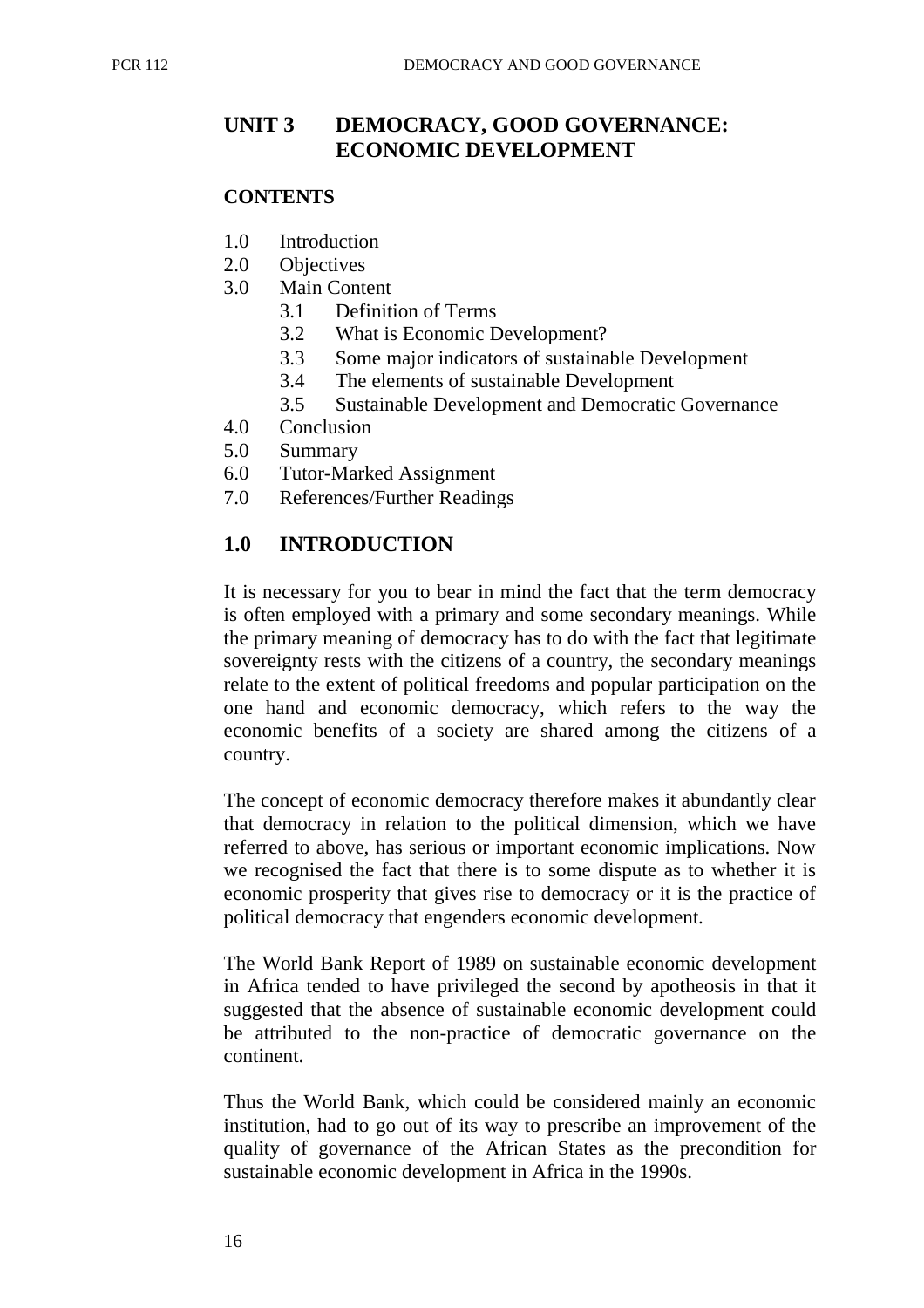The recommendations of the Bank in its "good governance" prescription for African States included: the need for the rule of law which we have studied above, the accountability of the government to the governed, a reliable judicial system and the empowerment of civil society organisations. Accountability as a necessary condition for good governance will be treated in module five. The place of the rule of law in a democratic system based on good governance has already been seen. In this unit what you need to explore further is how the various ingredients of democracy that have been recommended by the World Bank can help not only to bring about good governance but also to promote the economic development of a country.

However, you should not forget that the relationship between political democracy and economic development is not a simple straight forward equation and it is very much dependent on the specific circumstances of specific countries.

One benefit of the World Bank Report of 1989 was that it called the attention of the African States to the fact that politics and economics are mutually interdependent and that neither of them can be treated in isolation as their various Structure Adjustment Programmes (SAP) sought to do.

#### **2.0 OBJECTIVES**

At the end of this unit, you should be able to

- (i) Define the concept of economic development;
- (ii) Identify some of the major indicators of economic development;
- (iii) Describe how democracy and good governance work to promote economic development; and
- (iv) Identify ways in which the citizens of a country can contribute to the economic development of their country.

#### **3.0 MAIN CONTENTS**

#### **3.1 Definition of Terms**

As you have in paragraph 2 above, the key terms that need to be defined in this unit include "economic development" and "the indicators of economic development".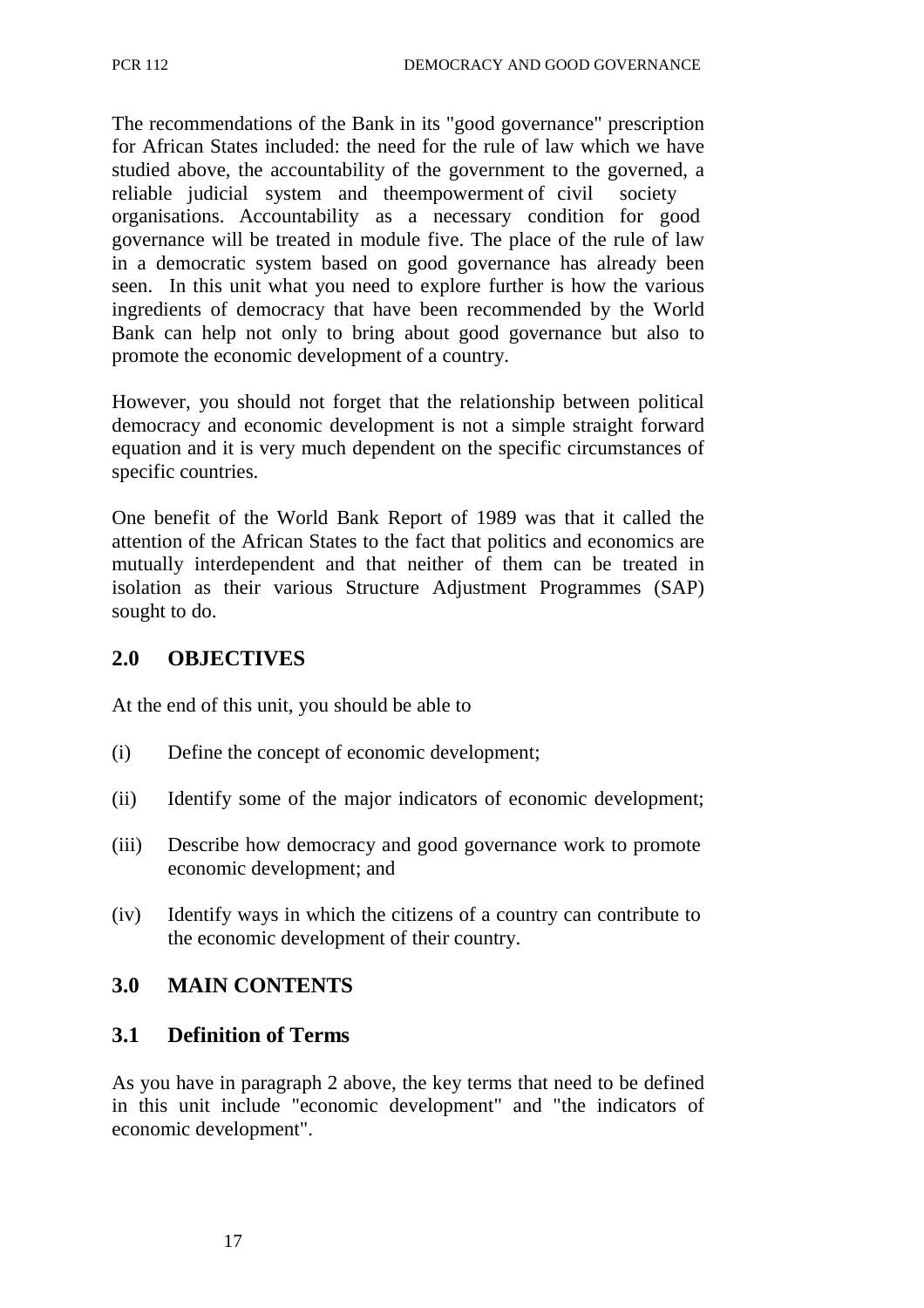#### **3.2 What is Economic Development?**

A good starting point is for you to keep in mind the fact that economic development is only a part of the whole social development of a country. By development, most social scientists refer to a process of systematic change in a society that enables the members of that society to improve their production of goods and services, have a greater mastery of their environment, and have an improved quality of life within the community.

In line with this suggested definition development includes economic, technical, political, social and other positive changes within a given society or community.

The economic change that deals mainly with an improvement of the capacity to produce goods and services has to do with economic growth.

However, for economic growth to lead to development in general, it must be accompanied by changes in power relations between groups and classes of people, so that every individual or group benefits from the growth in production.

Similarly, certain social practices and prejudices that have been institutionalised, such as discrimination between sexes and castes for example, need to be abolished if economic growth is to lead to overall societal development.

Thus it is necessary for you to remember that changes in the economy alone do not actually constitute economic development, but relate to economic growth. For societal development to take place, there must be corresponding changes in other sectors of the society to reinforce the economic advancement.

#### **3.3 Some Major Indicators of Economic Development**

While various writers may emphasize a given combination of indicators of development, for the purposes of this study we would like to stress the importance of the following indicators:

#### (i) **Economic growth indicators**

In this category you should include all those variables that are associated with the normal process of economic growth. These variables include, for example, an improvement in the scientific capacity of the community in such a way that fewer people can produce more goods, or increase the volume of goods and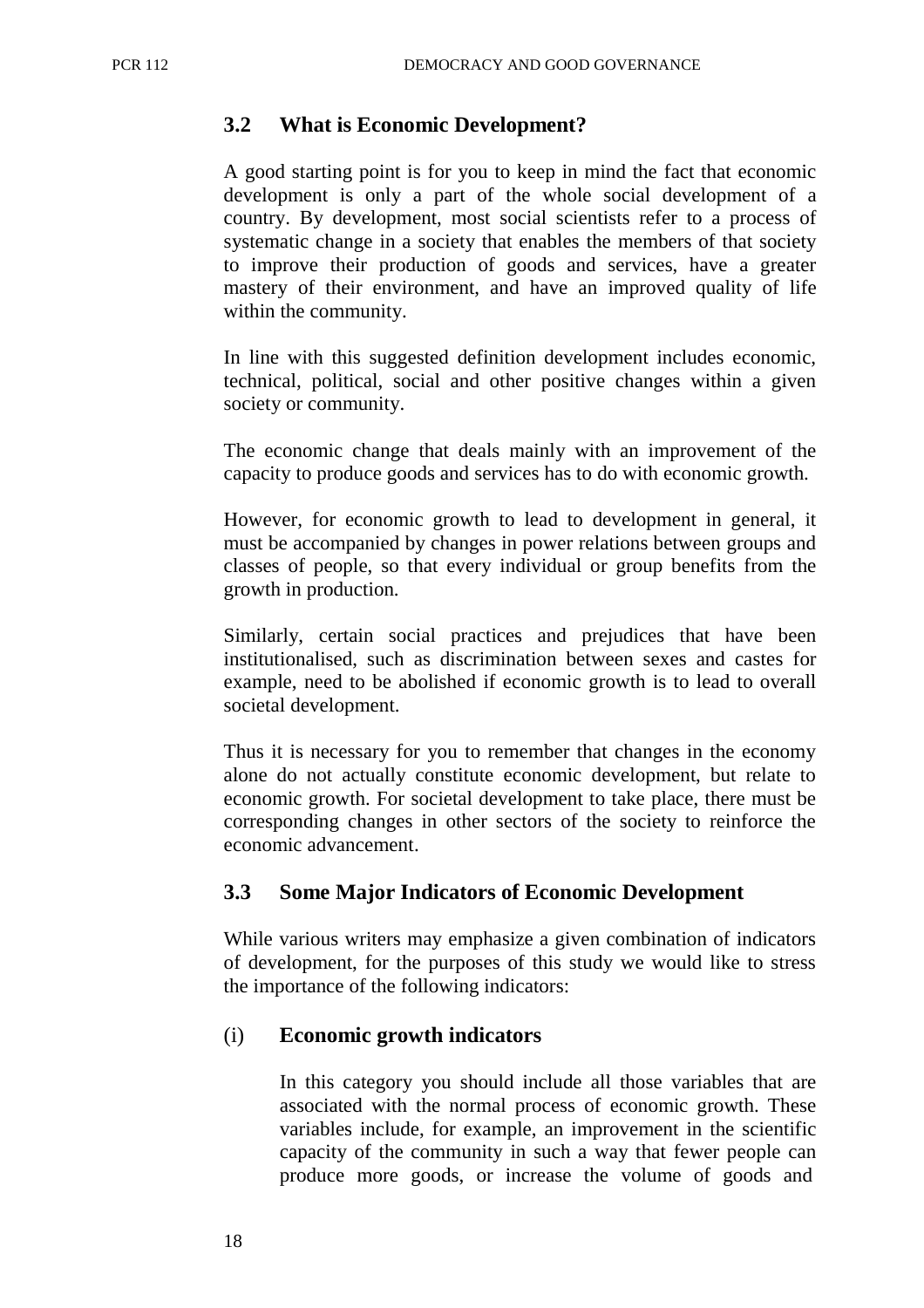services produced in a given time frame. An improvement in the scientific and technical skill of members of a society helps them to be able to identify more of the natural resources in their environment so that they can extract them for the use of society. For example, new skills are now being developed in the identification of minerals gases etc.

Secondly, growth can result directly from an improvement in the means of labour employed for exploiting the natural resources in the environment: these will include machines, tractors, factories and specialised means of labour such as marine, supersonic and other planes. These means of production are essential to economic growth as they greatly enhance man's capacity to grow more food, produce more goods and reduce the actual time required to produce goods and services.

The major growth indicator for most societies is the gross GDP per annum. Thus an economy that is growing will register a progressive increase in the volume of goods and services produced from one year to another. For example if the GDP of a country was established to be 1000 units of account in 1990, 2000 units in 1995, and 3000 units in 2000, we can say that economy is growing, other things remaining equal.

(ii) Changes in income also show that an economy is growing, since the production of more goods and services in the economy automatically results in a larger mass of resources available in the society. However, the impact of growth on incomes might not be completely fool proof. It depends on whether the economy is based on open or free competition or subject to in-built structural or other rigidities. For example where there are strong social, racial or political discriminations in a society, only the privileged groups will see an improvement in their incomes as a result of economic growth. For example, black workers in the colonies were always paid low wages no matter the growth in the economy. By the same policy, miners in South Africa were paid lower wages even though the economy of the country was expanding or growing very fast.

However among the privileged groups economic growth automatically leads to an improvement in the income of various categories of workers and entrepreneurs. This was exactly what happened in Europe, Japan and North America as a result of the industrial revolution.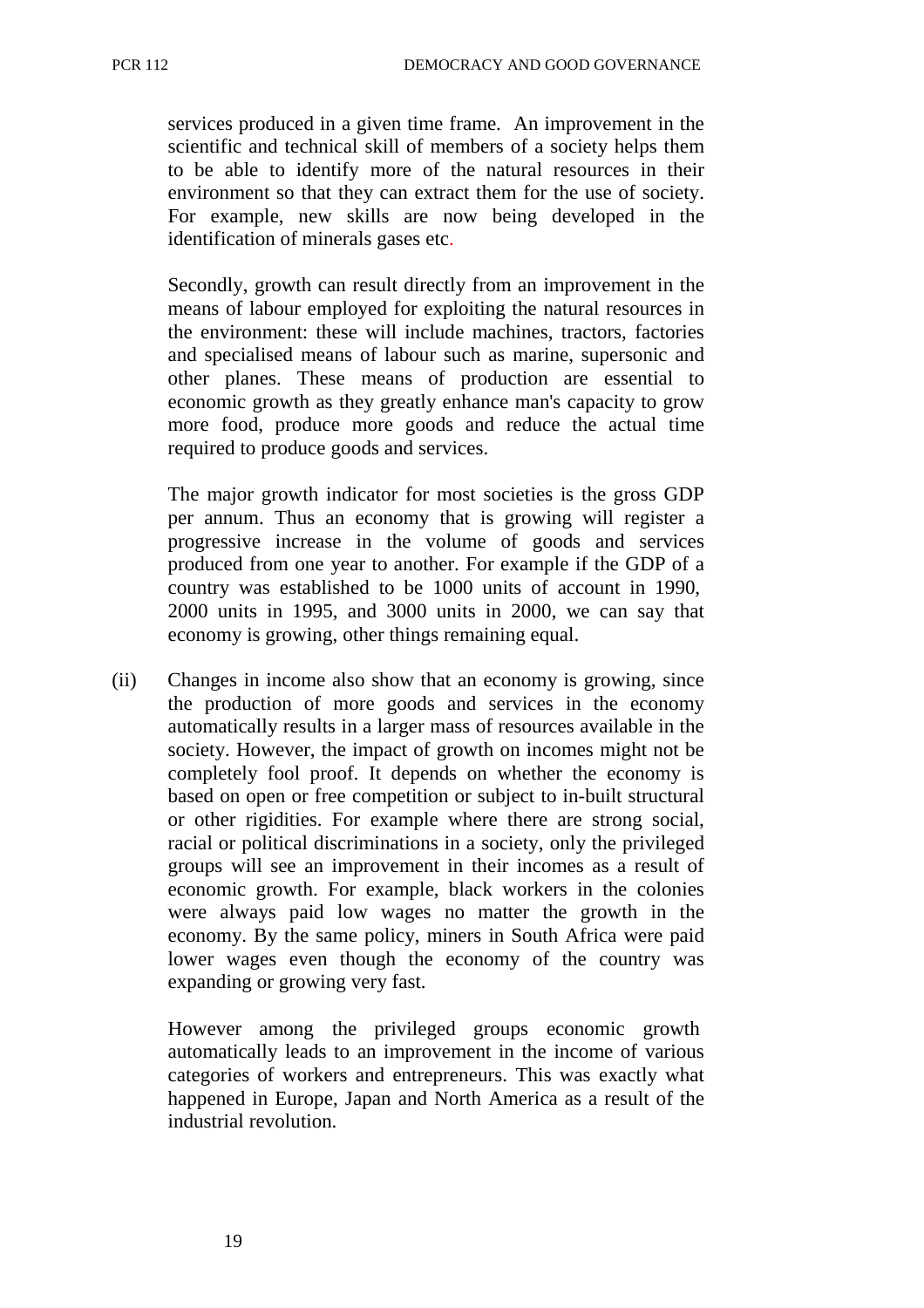- (iii) Better incomes for the citizens can be translated into more spending on food and clothing, personal consumption items like furniture and automobiles. Of course, this personal expenditure by a large number of individual income earners creates an additional demand for more good and services, thus setting off a multiplier effect for more investment and production.
- (iv) A change in income may also affect public expenditure on education and health care. The production of more goods and services in any one society usually provides the government of the State with an opportunity to raise more revenue from taxes and other charges. These taxes and other revenues are usually disposed of in three related ways: public administration to create a peaceful atmosphere for the production of goods and services; funding for education and health care, on the basis of various degrees of public subsidies. All these components of economic growth are typical characteristics of the major industrialised countries, which are known to have the following:
	- (a) A large GDP per annum
	- (b) A high per capita income
	- (c) A high level of literacy and school enrolment,
	- (d) A high number of hospital beds per 1000 people
	- (e) A low incidence of communicable diseases;
	- (f) A high life expectancy figure, usually above 70 years.

#### **3.4 The Elements of Sustainable Development**

As you must have noticed earlier on, most of the indicators listed above might readily be indicators of growth but not of real development, which has been described as sustainable development. Now for economic growth to result in real development, it must involve a very large proportion of the total population. The economic changes that take place in the society on the one hand, and the benefits of the economic changes on the other hand must be shared widely among the members of the society. Finally development also requires that many of the growth yielding changes in the economy be internally generated and driven. For example a developed economy is not just highly industrialised; but it is one in which primary production feeds industrial production and some industries provide for the needs of other industries.

The idea of sustainable development however, refers to a process of economic growth that can be sustained over a long term because it does not involve the wanton destruction of the environment.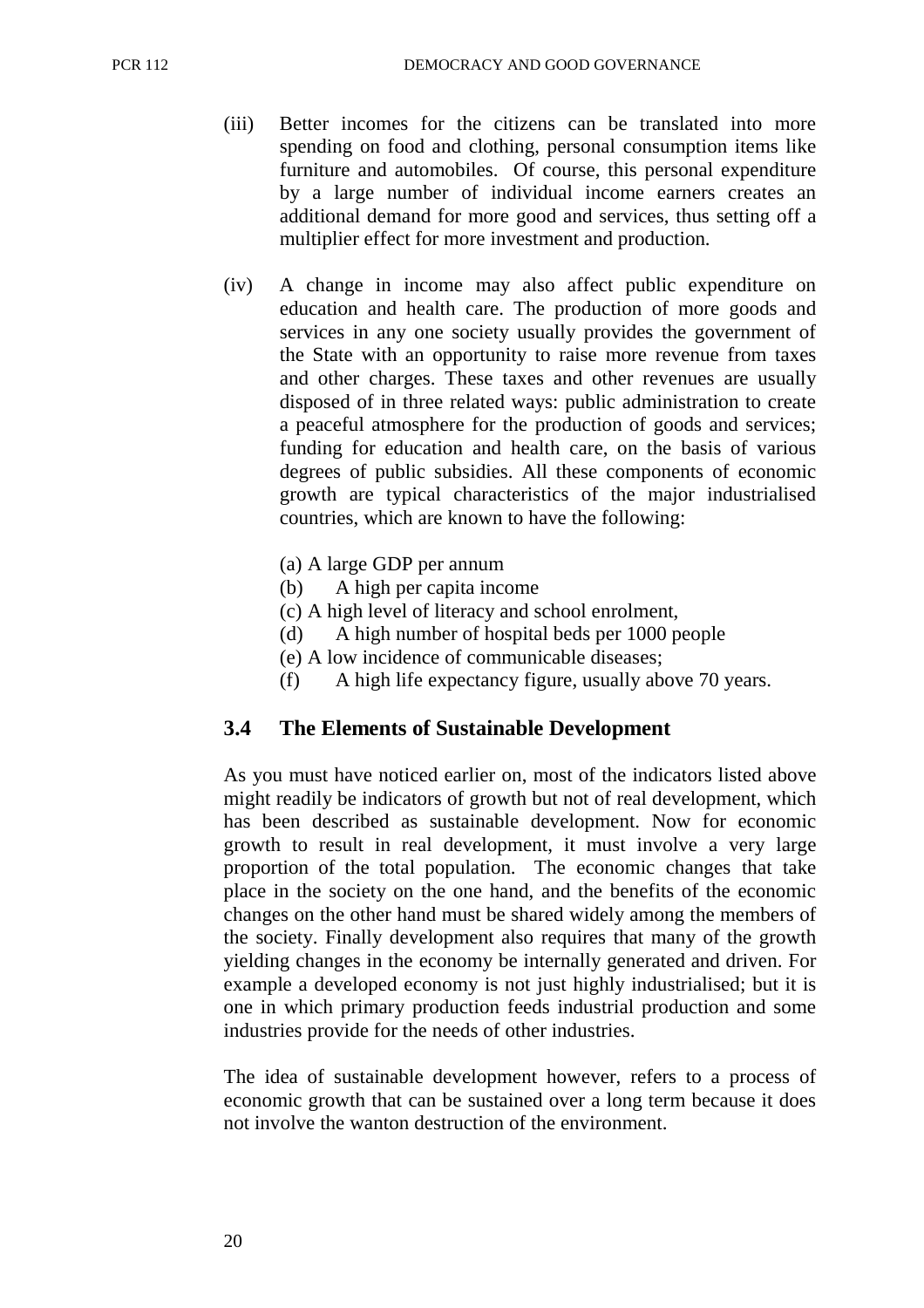Under sustainable development, economic growth is managed in such a way that there is both an improvement in the economic conditions of the society and the environment. Typical example of sustainable development practices in agriculture include: the selective logging of mature trees while leaving the younger ones; programmes of forest depletion that are balanced with replanting efforts; the control of the level of gas and air pollution in the process of setting up new factories, and the use of graded fishing nets for different fishing sites.

The main linkage between economic growth, development and sustainable development is the desire to improve the material, emotional, social and spiritual being of man in his natural environment. The greater the total number of beneficiaries of the process of economic change and growth, the more the process approximates with the concept of development.

Similarly the less destructive the human destruction of his environment to meet the needs of economic growth, the more sustainable the development is said to be.

### **Self Assessment Exercise:**

Do you accept the suggestion that every process of economic growth will lead to sustainable development?

### **3.5 Sustainable Development and Democratic Governance**

Does democratic governance really have any thing to do with development, especially sustainable development? The answer is a qualified 'yes' in so far as development has both an internal and external dimension, which need to be considered separately.

Internally, it can be argued that even though democracy is often associated with democratic governance, historical evidence shows that in the very short term non- democratic governments have been able to extract large surpluses from their populations which had been used to finance economic growth and development.

However in the long term it has been shown that it is difficult to sustain sustainable economic development through non-democratic forms of government because of the hostility, crises and conflicts, which are usually associated with various forms of compulsory rule. In many instances the social tensions and conflicts that are associated with authoritarian government usually force the economically well to do to leave their countries or transfer their resources to other countries. Since it is such societal resources that need to be invested in order to improve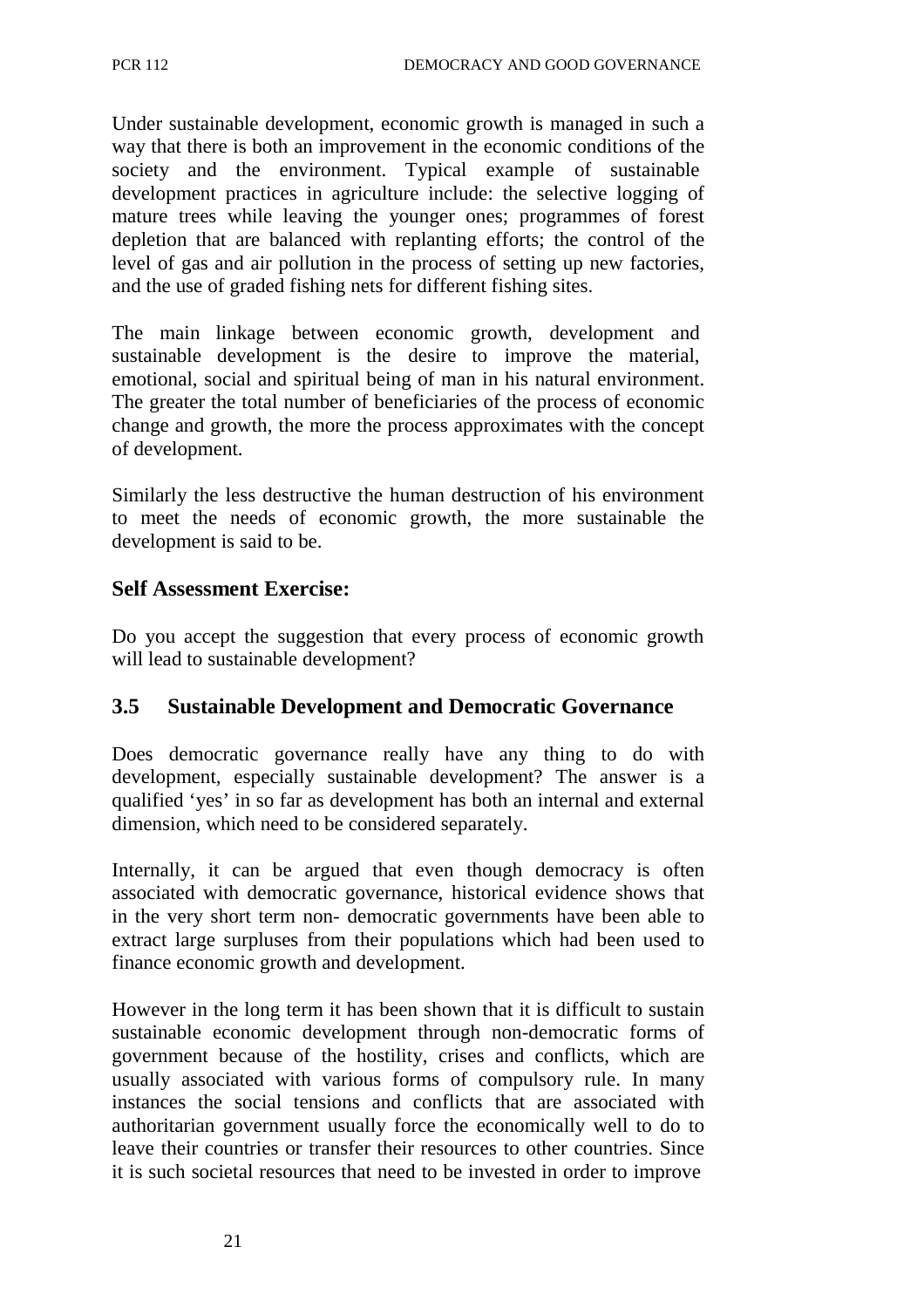the human and technical capital of society, its transfer to other countries becomes a major handicap to investment and development.

Thus democracy is essential as both an assurance of the safety of local investments and a reassurance to indigenes living abroad that their investments at home are safe.

The connection between democracy and development from an external dimension is even more direct. Since many of the essential ingredients of economic development are now derived principally from the major Western countries that are also democratic in their governance, investors in these countries consider the safety of their investments in terms of the practices of formal democracy in the areas where they invest. Therefore the practice of democracy and good governance is considered to be basic requisite for creating investors' confidence in the economy and attracting foreign investment.

It must be emphasised that it was in this conception of economic development as resulting mainly from the injection of foreign capital that the World Bank explained the failure of the Structural Adjustment Programme as not producing any positive results. Even from a domestic point of view, the absence of democratic values such as the rule of law, accountability and a reliable judicial system had a tendency of causing widespread political alienation of the citizens from the State and their flight from home.

Viewed in this perspective, you can argue, with some justification, that democracy is a pre-requisite for sustainable economic development in so far as it takes the legitimacy of a democratic government to be able to deal with the various problems that arise from man's exploitation of his natural environment for his personal well being.

### **Self Assessment Exercise:**

Identify three good reasons why democracy and good governance can be considered as prerequisites of economic development.

### **4.0 CONCLUSION**

In this unit you have studied the concepts of economic growth, development and sustainable development. You saw that while economic growth consists in man's increased capacity to produce more goods and services: a process that results in changes in the aggregate quantity of the society's resources, development refers to the large scale involvement of the people in the processes of economic growth and enjoyment of the benefits. Sustainable development you saw as the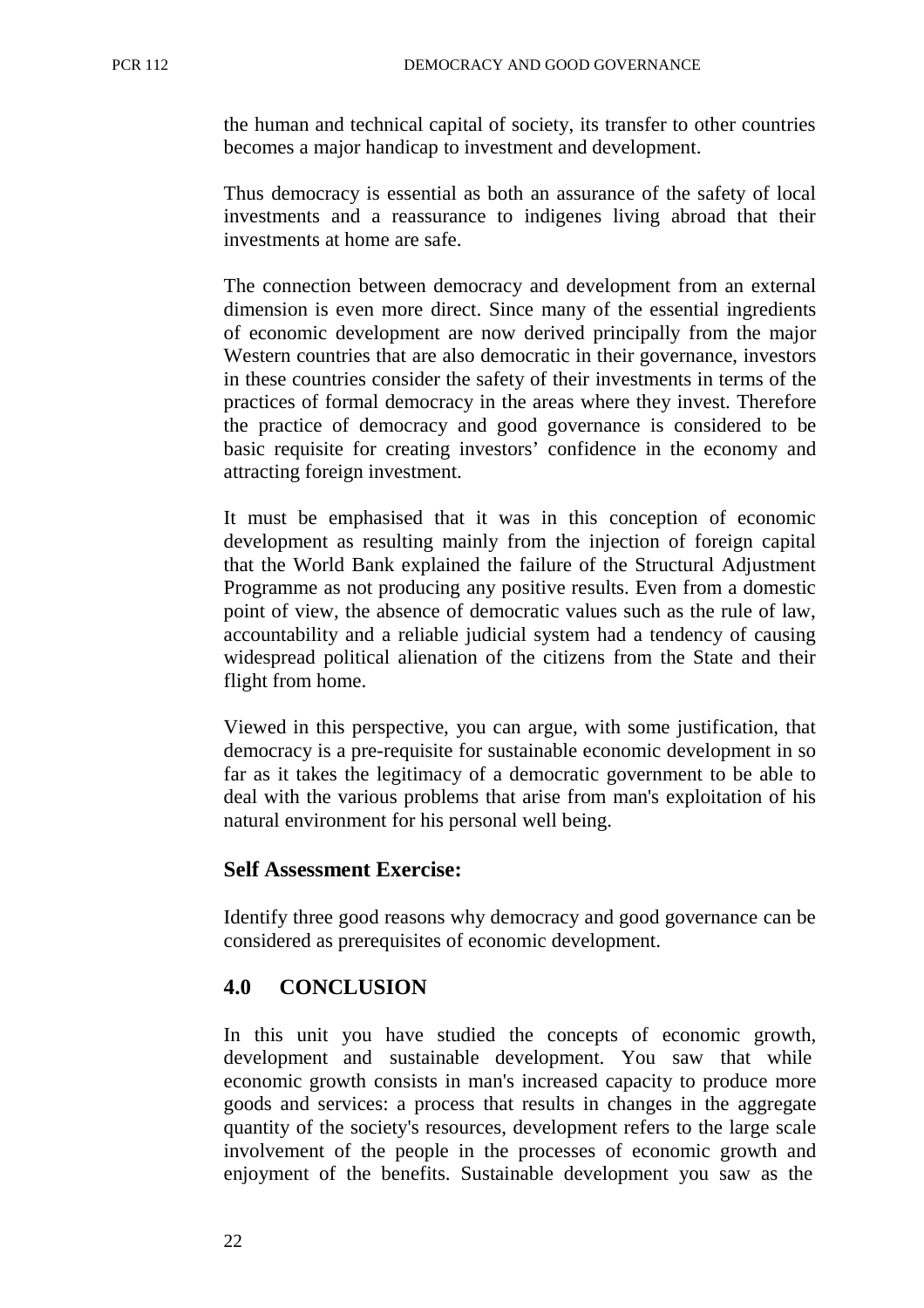planned use of society's resources in such a way that the environment is not adversely affected.

Due to the large-scale alienation, insecurity and lack of confidence, which accompany non-democratic forms of governance, you saw that democracy and good governance created the most auspicious conditions for sustainable economic development.

## **5.0 SUMMARY**

Democracy and good governance can therefore be described in terms of absolute values in themselves as well as instrumental values.

We had previously emphasised that democracy has become an intrinsic value in the contemporary international system because it is assumed to reflect the fact that sovereignty actually belongs to the people.

However, democracy is also important as an instrumental value. This is so because democratic governance has over the last decades of the twentieth century become the instrumental for attaining economic development. It is not easy to say whether this linkage between democratic government aid economic developments is linear and straightforward or the result of the preferences of the major industrialised countries of the West. For here, we come across one of the methodological difficulties of the social sciences: the self-fulfilling nature of social reductions. For example if a scientist makes a prediction concerning the behaviour of some actual gases, soils or stars, such predictions do not automatically alter the actual behaviour of these natural phenomena. However, powerful states suggesting that only countries that adopt a system of democratic governance can attain sustainable economic development and deploying their natural resources in support of such a goal do definitely influence its outcome. There is the current widespread belief that democracy and good governance which is essential for economic development.

This hypothesis is particularly true in the case of many newly independent countries whose financial and technological bases are not adequate to generate sufficient investment resources but have to rely on external inputs. As shown above, even resource-rich poor countries stand in need of democracy not so much to attract foreign resources but to liberate the energies which political repression, autocratic governments and lack of accountability help to suppress.

Thus ultimately, whether the process of economic development is considered from an internal or an external point of view, democratic governance becomes not just a pre-requisite but an important facilitator.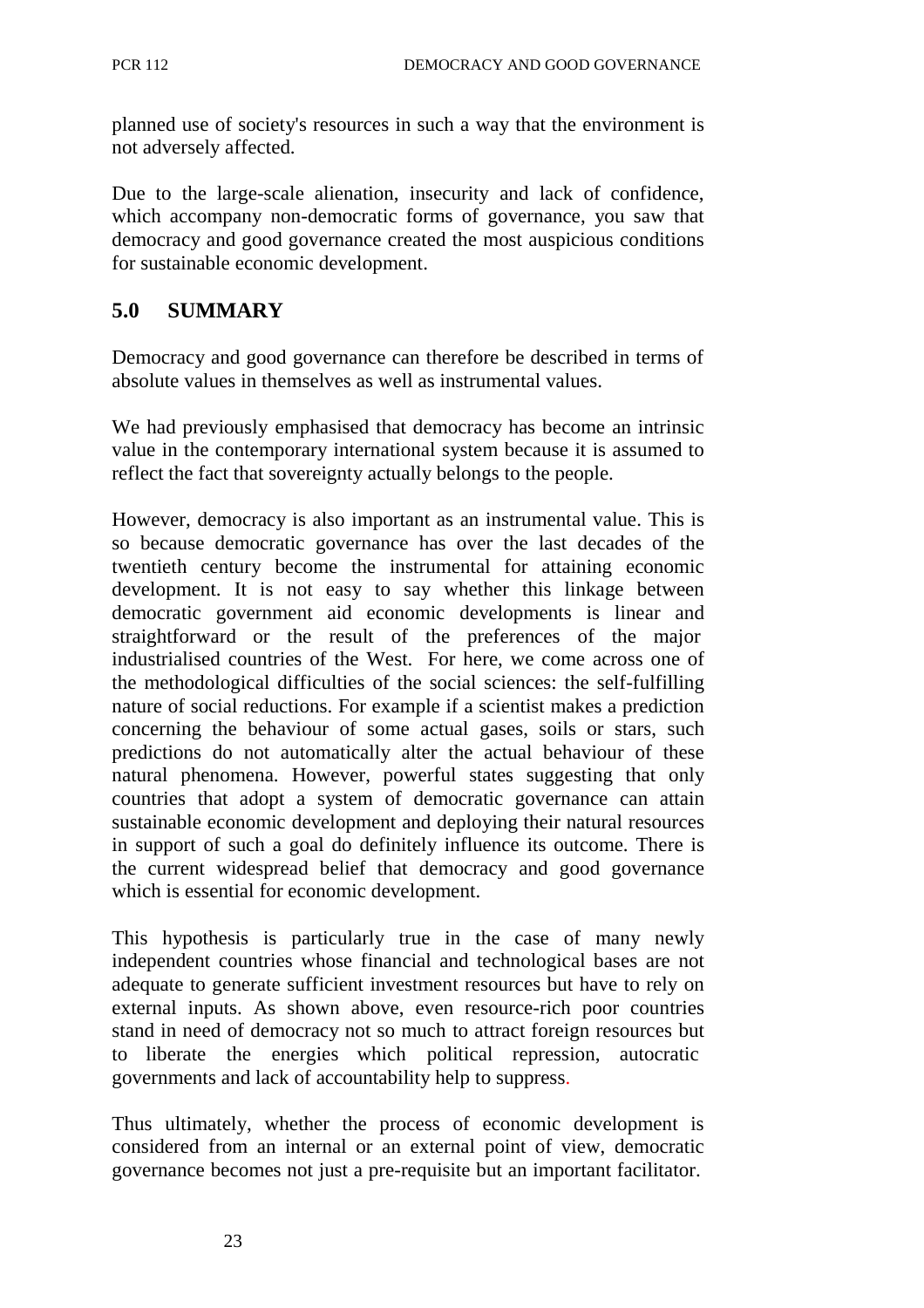It is only in this term that the current preoccupation with democracy and good governance can be justified and sustained.

## **6.0 TUTOR MARKED ASSIGNMENT.**

In your own words, attempt a definition of societal development. Show how democracy can help in the process of development

## **7.0 REFERENCES/FURTHER READINGS**

- Ake, C. (2001) Democracy and Development in Africa. Ibadan, Spectrum Books for Afrigov.
- Roskin, M. G., Cord, R. L., Medeiros J. A. and Jones, W. S. (1994) Political Science: an Introduction, Englewood Cliffs, New Jersey, Prentice Hall.
- Sartori, G. (1968), "Democracy" in Sills, D. L. (ed) International Encyclopaedia of the Social Sciences Vol. 3. New York and London, The Macmillan Company and the Free Press and the free press.

.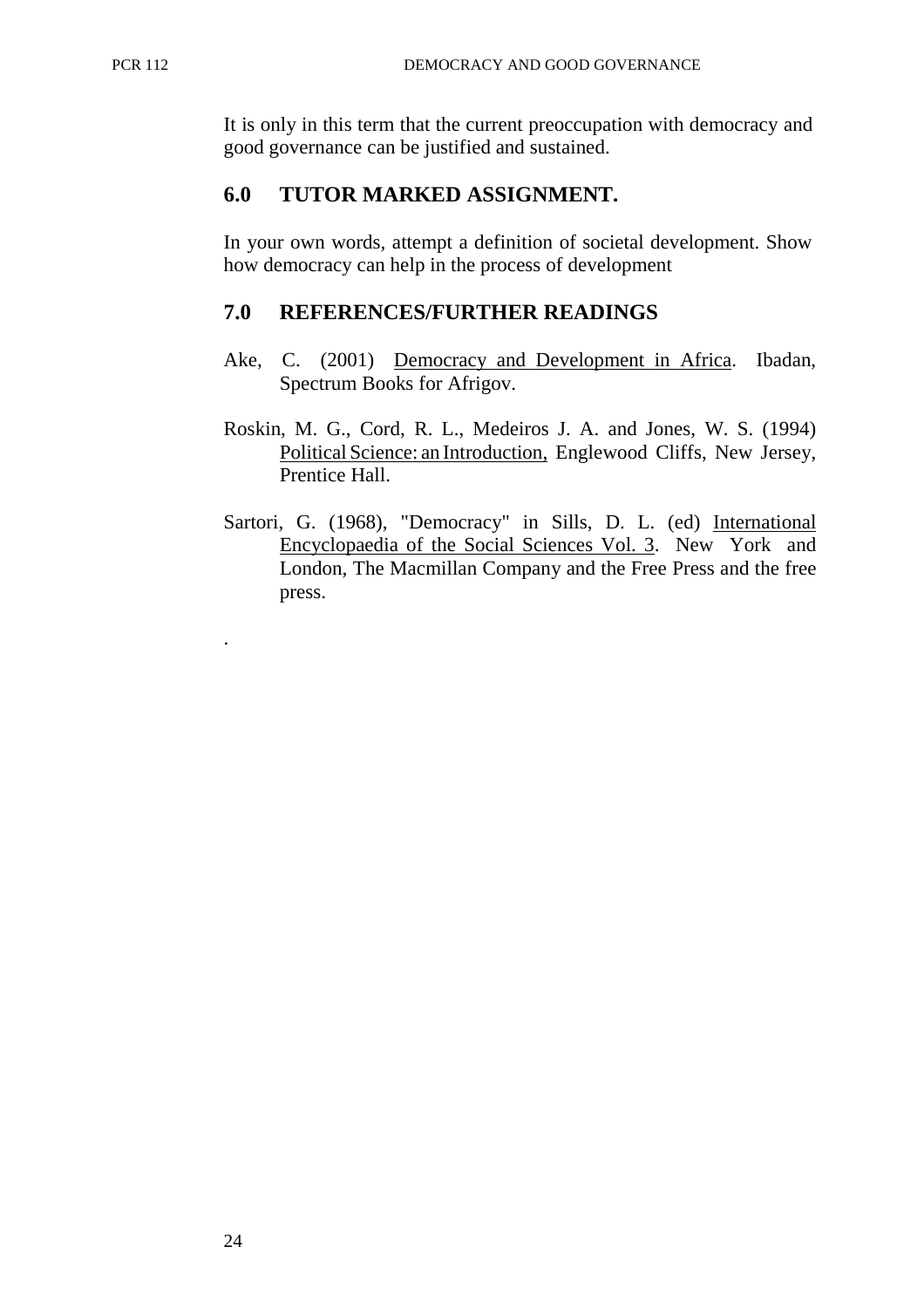# **UNIT 4 DEMOCRACY, GOOD GOVERNANCE: BUILDING A PEACEFUL SOCIETY**

#### **CONTENTS**

- 1.0 Introduction
- 2.0 Objectives
- 3.0 Main Content
	- 3.1 Your Background
	- 3.2 Why there is Conflict and lack of Peace
	- 3.3 Definition of Terms
	- 3.4 Democracy, Good Governance, Rule of Law, Economic Development and Peaceful Society
	- 3.5 How Democracy, Good Governance, Rule of Law and Economic Development impact on Peaceful Society
- 4.0 Conclusion
- 5.0 Summary
- 6.0 Tutor-Marked Assignment
- 7.0 References/Further Readings

### **1.0 INTRODUCTION**

In the first three units of this module you have studied the definition and meaning of the concepts of democracy and good governance and identified the rule of law as the most important practical indicator of democracy and good governance. You should not lose sight of the fact that many social scientists have established a causal linkage between democracy, good governance, the rule of law and the economic development of most societies. This unit of your course will seek to improve your capacity to describe and explain how democracy, good governance, the rule of law and economic development can work together towards the building of a peaceful community and society, both here in Nigeria and in other parts of the world. Once you can clearly identify how democracy and good governance may and do contribute to the building of a peaceful society, you will no doubt become a much more useful citizen of your own community and society.

### **2.0 OBJECTIVES**

At the end of this unit you should be able to

- (i) Identify some of the key characteristics of a peaceful society;
- (ii) Explain the contributions that the concepts of democracy, good governance and the rule of law can make towards the building of a peaceful society;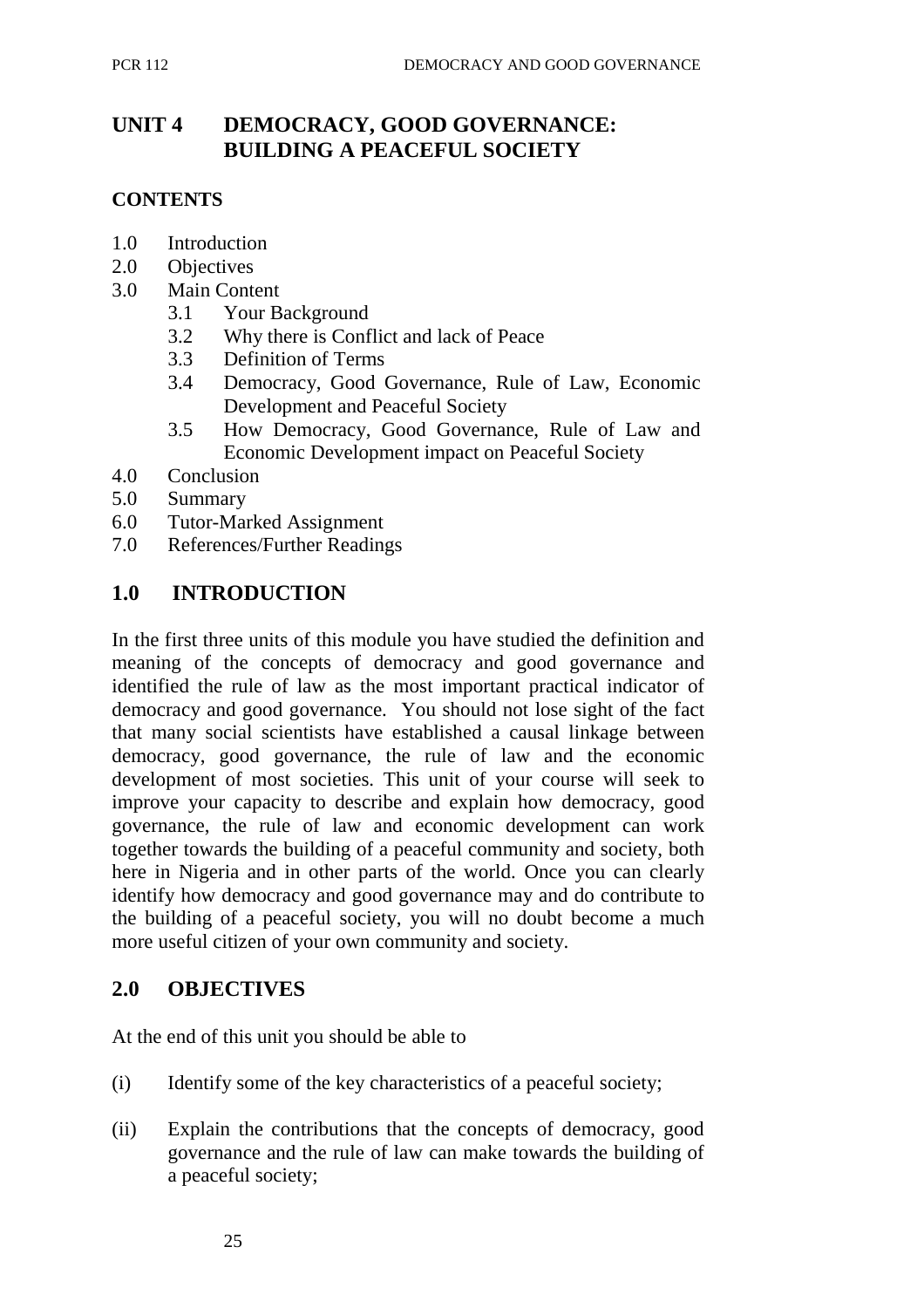- (iii) Identify what you as a citizen can do to help build a peaceful society; and
- (iv) xplain the cause(s) of some of the violent events that occur in our society.

### **3.0 MAIN CONTENTS**

### **3.1 Your Background**

As a first year student of the Peace Studies and Conflict Resolution Programme of the National Open University, you might be at a loss when you listen to the radio or watch television and find that there are so many reports of religious, ethnic and other conflicts in different parts of Nigeria and other foreign countries. You might be frustrated trying to make sense out of so many confusing reports of conflict, violence and other activities that often disturb the peace of our communities.

### **3.2 Why there is so Much Conflict and Lack of Peace**

You should not be very disturbed if you cannot immediately explain the reasons why there is so much conflict. This is so because up to this time, you had not been equipped with the necessary concepts that would enable you make much meaning out of the many events that take place around you.

As you have seen in the introduction to this unit, a peaceful society is one where democracy and good governance as well as the rule of law prevail, supported by a reasonable degree of economic development. This also means that peaceful societies do not just emerge from nowhere, but are built gradually through the collective efforts of the citizens as they labour together to promote and strengthen the institutional and behavioural foundations of good governance and economic prosperity.

### **3.3 Definition of Terms: A Peaceful Society**

The first three concepts used in this unit namely democracy, good governance and the rule of law are already familiar to you as we have been dealing with them in the first three units.

However, the concept of a peaceful society needs to be made clearer. When you think of a peaceful society, do you have in your mind a society that is quiet and peaceful? Where there are no differences of opinion or no conflicts at all? If such is your conception of a peaceful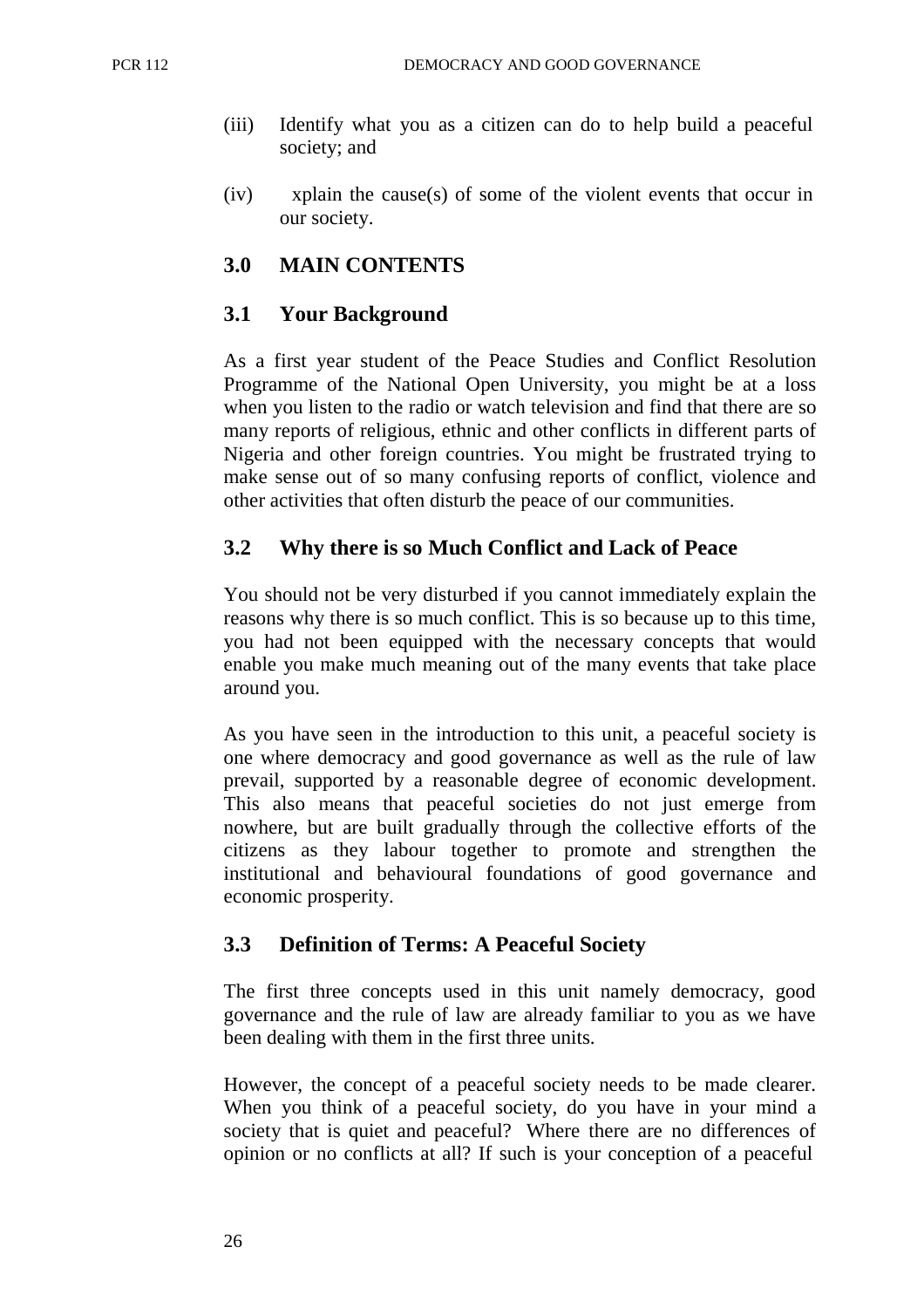society, then your view is very far from what most social scientists hold to be the case.

By a peaceful society, you should rather try to picture a society where there is a wide spread acceptance that random violence by individuals and groups is not the principal, and key way of resolving interpersonal and inter group differences. In such a society, those who have differences are more willing to take their differences before appropriate community, political or judicial institutions for resolution. Thus you can take the willingness of citizens to take their differences before approved agencies for settlement, and their willingness to abide by such decisions as the hallmark of a peaceful society. Other indicators of a peaceful society include the absence of random recourse to the use of violence and the capacity of the public authorities to effectively control the use of force and violence in the society.

## **3.4 Democracy, Good Governance, Rule of Law, Economic Development and Peaceful Society**

A causal linkage exists between democracy, good governance, rule of law and economic development as earlier seen. In the same way, there is a causal linkage between democracy, good governance, rule of law and a peaceful society. If we take X to represent democracy and good governance for example, and Y to represent economic development for example, to say that there is a causal linkage between X and Y simply means that



Since we are suggesting that  $X$  leads to  $Y$ , it then means that if there is alteration in the magnitude of Y, the change will look like this:

 $X_0$ ------------Y<sub>o</sub> (i)  $X^1$ -------------Y<sub>0</sub> (ii)  $X^0$ -------------Y<sub>1</sub> (iii)

These three simple equations help you to understand that where the relationship between democracy and good governance and economic development is proportionate, positive changes in the quality of democracy and good governance will lead to improvements in economic development. The opposite situation even though conceptually correct will be false. That is an inverse relationship between democracy and good governance and economic development is not tenable in practice.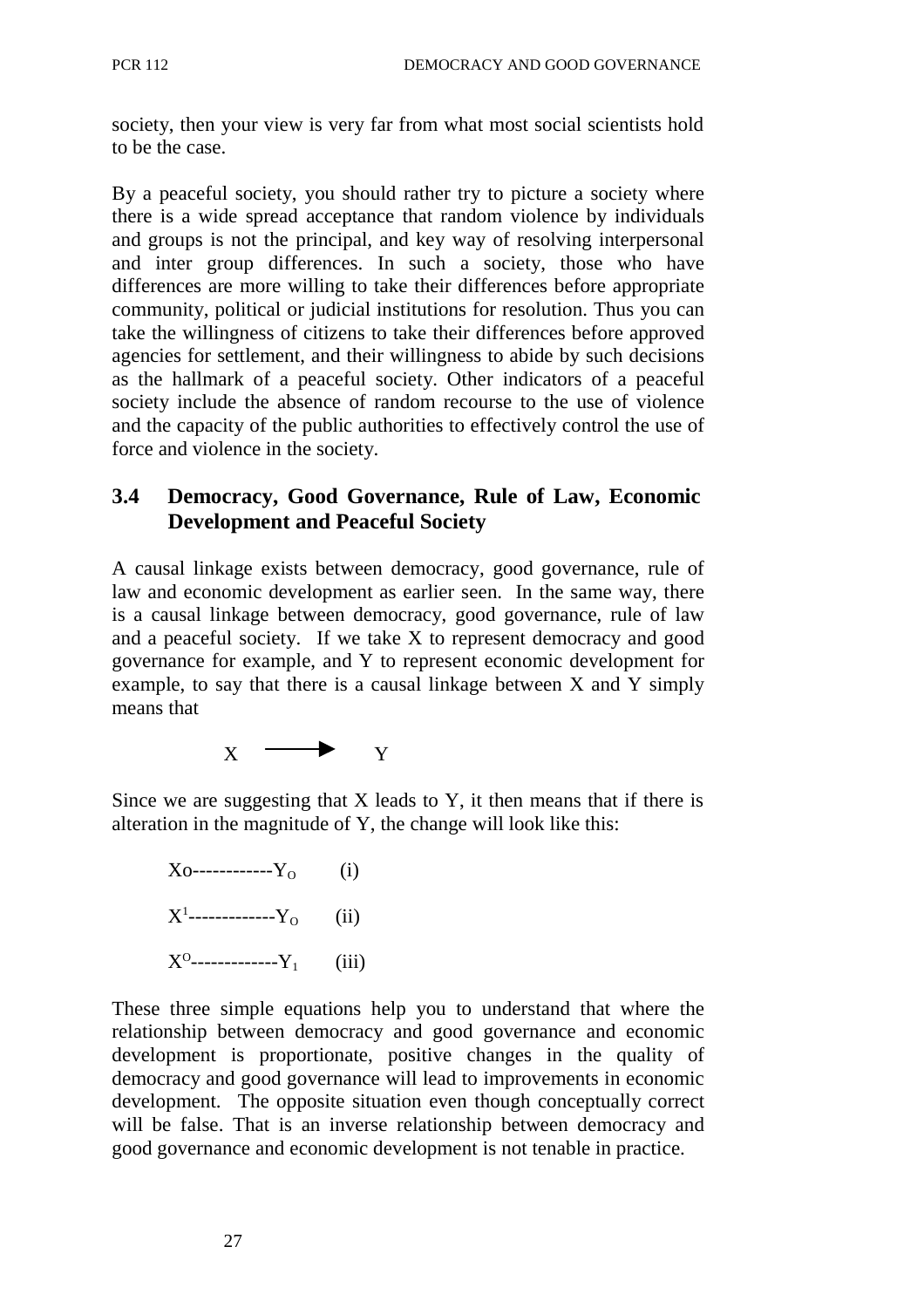## **3.5 How Good Governance, Democracy, Rule of Law and Economic Development Impact on a Peaceful Society**

In what ways do good governance, democracy, the rule of law and economic development contribute to the building of a peaceful society? Without having to go over some of the theories that have been built by different writers to explain the various linkages between democracy, good governance, the rule of law and economic development on the one hand, and a peaceful society on the other, you can take particular note of the following:

A society that is governed on the principles of democracy and the rule of law enjoys a high degree of political stability;

Because the society is politically stable, productive activity whether in agriculture, industry or research, tend to go on in an uninterrupted manner;

Over the long term, major scientific and technological improvements and break through(s) take place in the society.

As society develops economically, individual citizens become more affluent;

Increased affluence enables more citizens to participate in political activities in their society;

As more citizens become participants in the political process, they hold the political leaders accountable for their actions;

Finally, as people become wealthier and more satisfied, the inclination and frustration to engage in prompt acts of violence to settle personal, family and communal disputes will lessen;

The society has become a peaceful society.

### **Self Assessment Exercise:**

Based on what you have just read concerning the relationship between democracy, good governance, the rule of law and economic development on the one hand and a peaceful society on the other, assess the view that the widespread violence in Nigeria is due to the inherent inability, of Nigerians to love one another.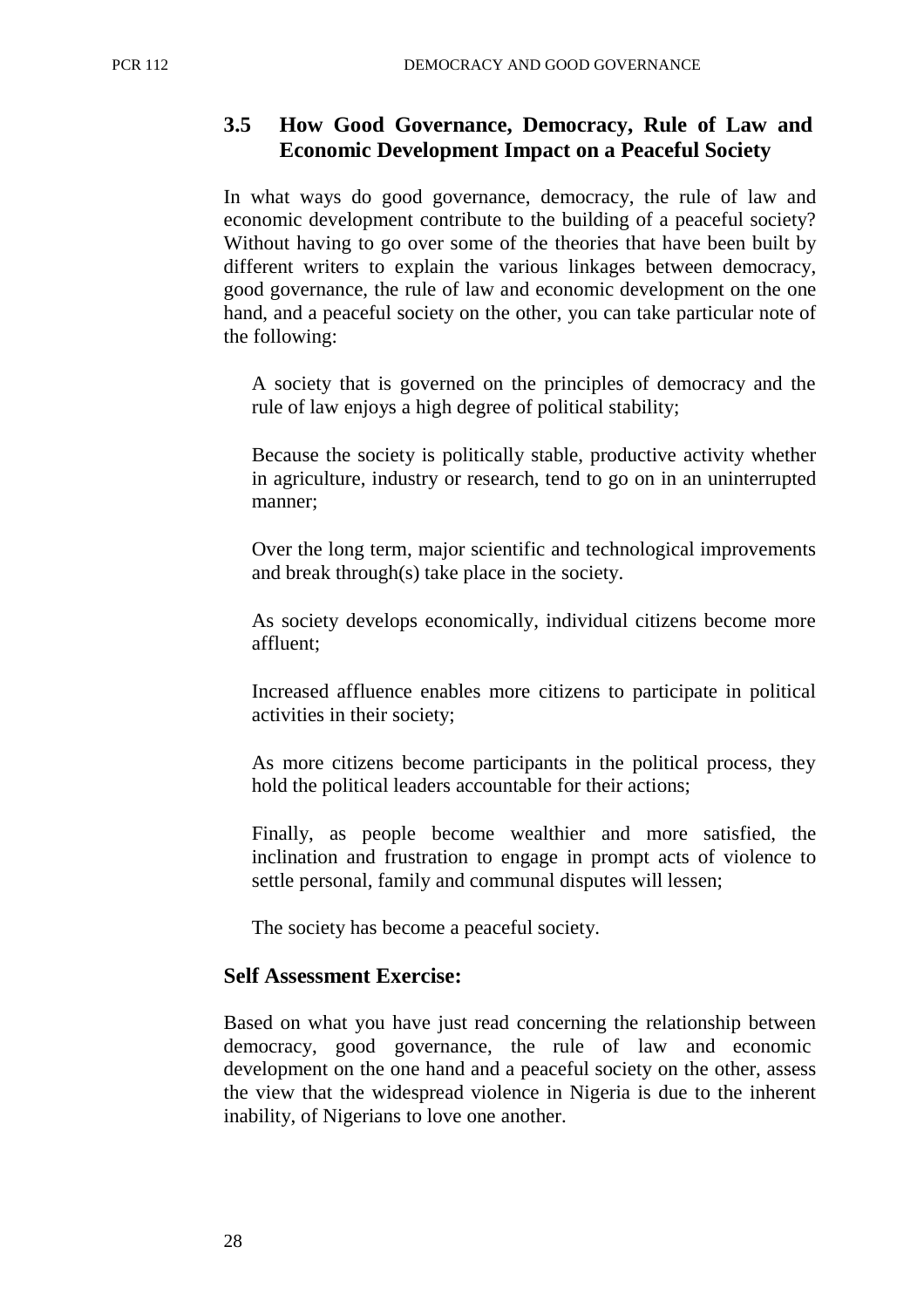### **4.0 CONCLUSION**

One of the major benefits which the study of democracy and good governance and their relationship to the building of a peaceful society in this unit has provided you is definitely the opportunity to throw overboard the false notion that some nations are prone to violence whilst others are peace loving. The information presented above should prove to you beyond any doubt that the observance of the tenets and behavioural ingredients of democracy and good governance were at the foundation of the economic development of some societies.

### **5.0 SUMMARY**

.

Democracy and good governance could be considered an important aspect of peace studies; in so far as these two concepts point the way to removing those obstacles that obstruct the building of a peaceful society.

### **6.0 TUTOR MARKED ASSIGNMENT**

Critically assess the statement that an undemocratic society can hardly be a peaceful society

### **7.0 REFERENCES/FURTHER READINGS**

- Ake, C. (2001), Democracy and development in Africa, Ibadan Spectrum Books.
- Daneulani, S. A. (2001) "Democratisation and Conflict Resolution in Africa: the Zero Transfer Syndrome" Calabar Journal of Polities and Administration Vol.1(2) pp.  $83 - 104$ .
- Omoruyi, O. et. al. (eds) (1994) Democratisation in Africa two volumes, Benin City, Hima and Hima Ltd.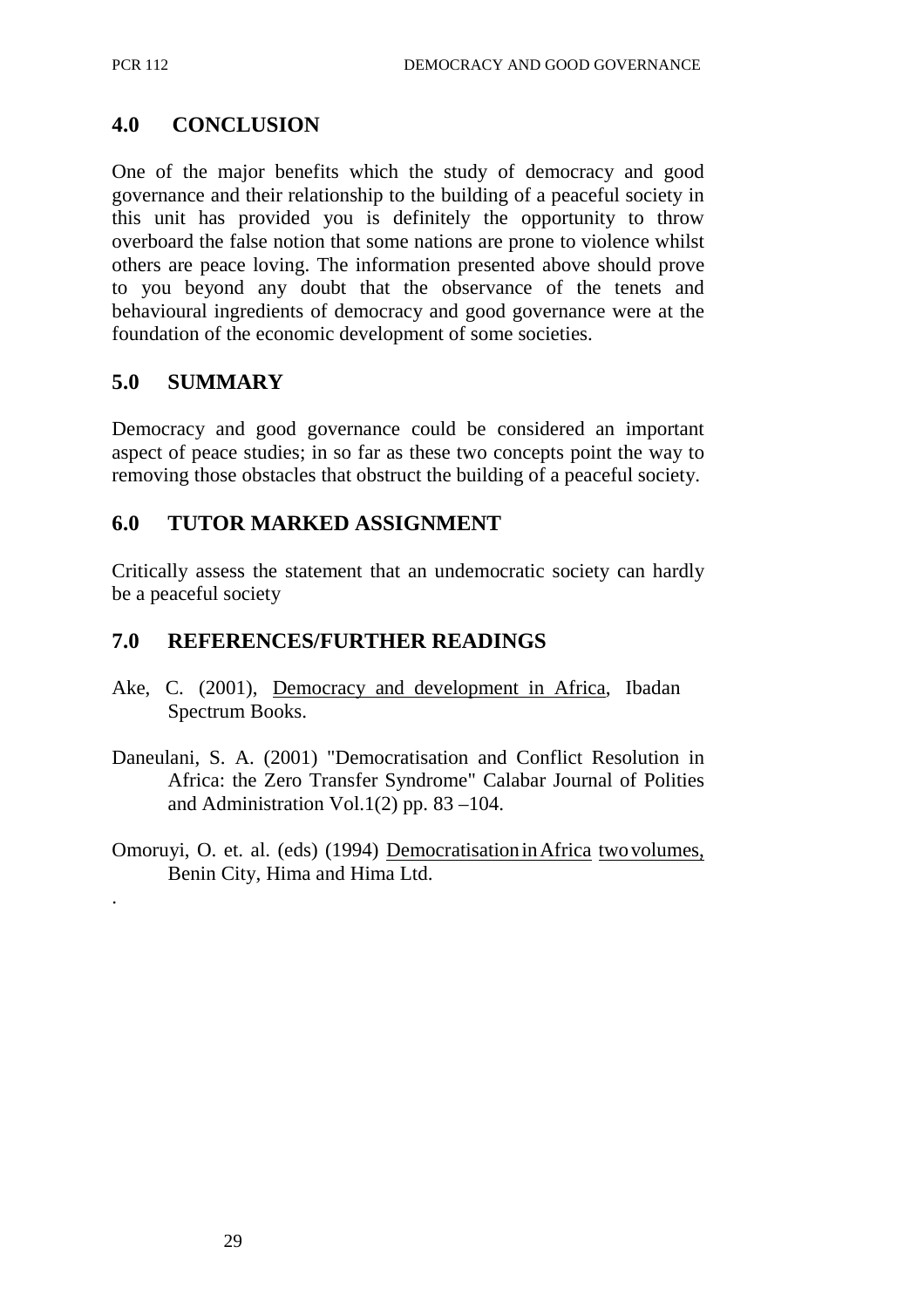# **MODULE 2 THE INSTITUTIONAL DIMENSIONS OF DEMOCRACY AND GOOD GOVERNANCE**

- Unit 1 Constitutionalism as the Foundation
- Unit 2 The Separation of Powers
- Unit 3 The Principle of Checks and Balances
- Unit 4 The Multi Party System

### **UNIT 1 CONSTITUTIONALISM AS THE FOUNDATION**

#### **CONTENTS**

- 1.0 Introduction
- 2.0 Objectives
- 3.0 Main Content
	- 3.1 Definition of Terms
	- 3.2 What really is a Constitution?
	- 3.3 Types of Constitution and differences in Political Terms
- 4.0 Conclusion
- 5.0 Summary
- 6.0 Tutor-Marked Assignment
- 7.0 References/Further Readings

## **1.0 INTRODUCTION**

In most societies where the rule of law is actually observed, it will be found out that the practice of the rule of law is founded upon and actualised in existence and workings of a number of institutional and operational principles.

In the first unit, we shall concentrate on constitutionalism as the foundation of democracy and good governance; in fact, you will be justified if you assume that it is the constitutional foundation of democracy and good governance that make it possible for the rule of law to operate in some society; the absence of such a constitutional foundation results in the non observance of the rule of law in several other countries.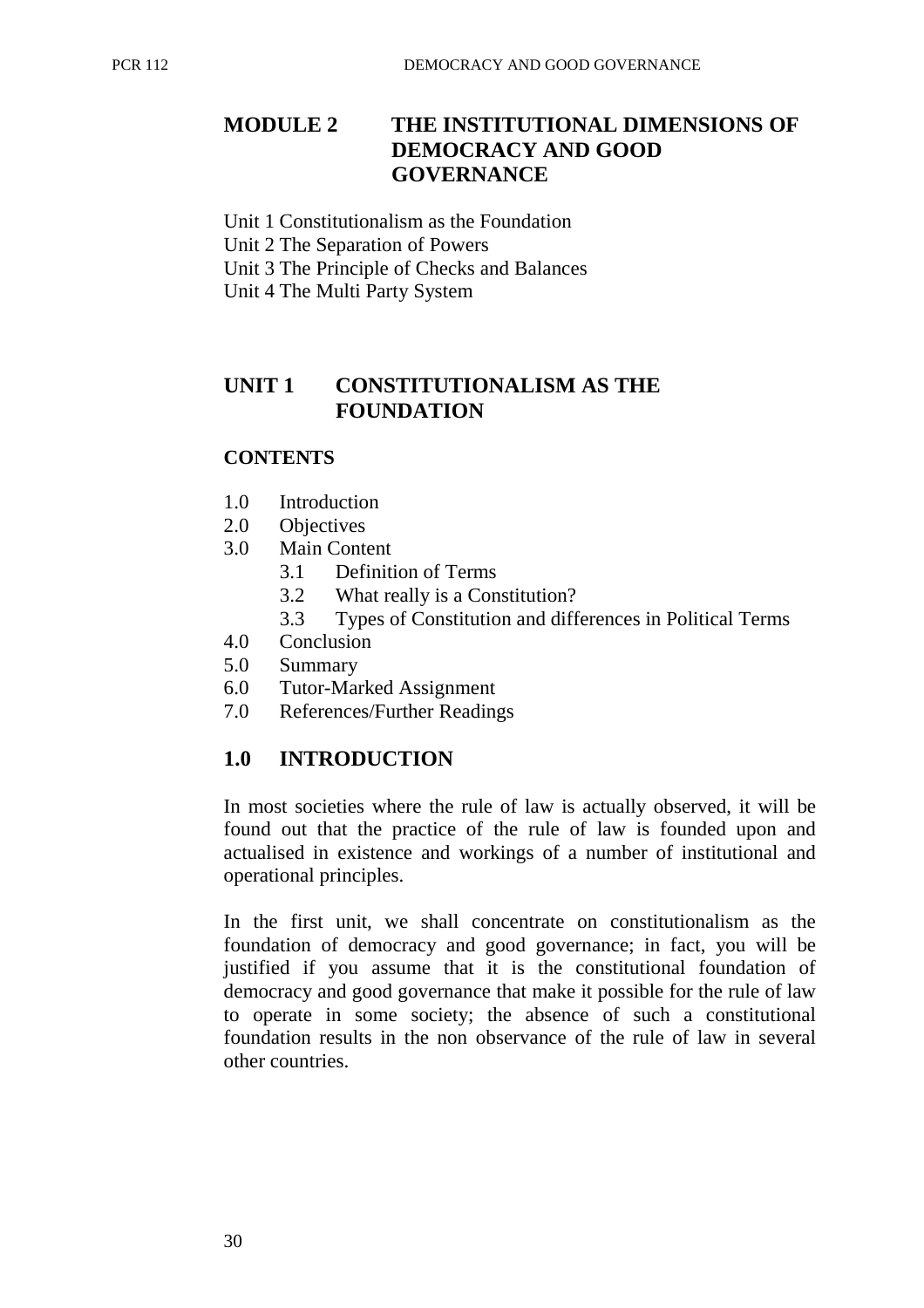## **2.0 OBJECTIVES**

Your objectives in this unit therefore will include:

- (i) Definition of the concept of constitutionalism as a principle of democracy and good governance;
- (ii) Examination of the nature and structure of a modern constitution;
- (iii) Identification of some types of constitution and how they relate to democracy and good governance;
- (iv) Determination of some ways that you as a citizen can contribute to the development of the principle of constitutionalism in your own country.

### **3.0 MAIN CONTENT**

### **3.1 Definition of Terms**

There are a number of terms that you need to understand if you are to be in a position to discuss the subject of this unit in an intelligent manner. Examples are constitutionalism, the constitution and types of constitution. Each of these three terms will be developed in the following pages.

Constitutionalism refers to the practice and acceptance of government by means of a constitution. Constitutionalism therefore implies not just the adoption of a document or fundamental principles as the guiding rules by which a given country is governed, but a widespread willingness and readiness on the part of those who govern and those who are governed to abide by both the letter and the spirit of the fundamental laws.

In a constrained way, constitutionalism describes both a political reality of government limited by land, a psychological and social disposition on the part of individual citizens to be limited and bound by law. It is part of the constitutional arrangement that if the government in power loses a confidence vote in the legislature such a government will reign. A mark of constitutionalism in such a society is that a government that loses a confidence vote will resign rather than change the laws in order to avoid having to resign.

### **3.2 But what really is a constitution?**

By a constitution most political scientists usually refer to a number of basic or fundamental rules of law or principles according to which a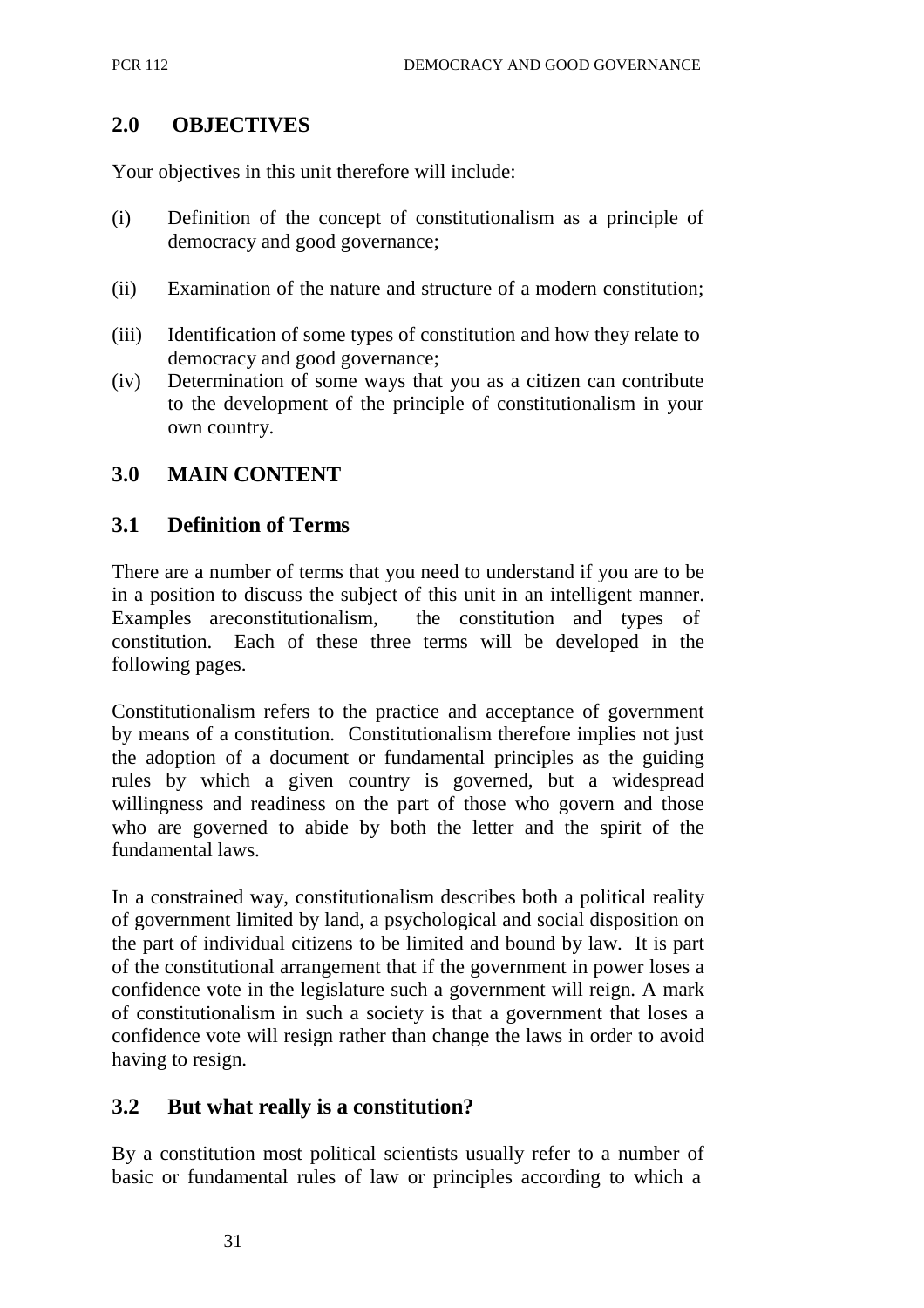given society is governed. These fundamental rules and regulations may be composed of some written convention, some official enactment of a legislature or the product of a constitutional convention.

The basic characteristic of constitutions is determined by their source of origin and the constitutive ingredients, where constitutions have evolved gradually over time and are made up of distinct elements. Acted at different times, you can state that such a constitution is an unwritten constitution.

This designation should however not lead you to the erroneous conclusion that the constitution does not exist in a written form. Rather the description "unwritten constitutions" simply means that the constitution is found in several different legislation concerning a large member of years. For this reason, British constitution is said to be unwritten because it has evolved gradually from the eleventh century to date.

The important thing you need to know a bout the constitution we have qualified here as unwritten is that it is said to be flexible or easy to amend. Because of this quality of being easy to amend or change you can also say that unwritten constitutions have the main merits of being able to evolve and respond to changing situations and needs; however this advantage has often been exploited by dictators and anti democrats to subvert democracy and good governance.

However, in the vast majority of countries, the fundamental law of the country is usually the result of a constitutional convention, a constituent assembly or a constitutional conference. Consequently, most of the basic constitutional rules, principles and laws are usually contained in one brief or long document referred to as "the constitution". Such a document is usually described as a written constitution, in view of the fact that it contains all the fundamental laws of the country. This written constitution is said to be rigid or difficult to change because it usually stipulates some elaborate procedure for its amendment such as a twothirds majority of the Legislature or some other special requirement.

If you conclude that this inflexibility or rigidity of the written constitution is a disadvantage when it comes to responding to new developments in the country, then the difficulty of changing the constitution becomes that of hasty attempts to modify the fundamental law of the land.

Beyond this point as to whether the constitution is written or not, let us try to identify some of the important elements that a modern constitution actually contains: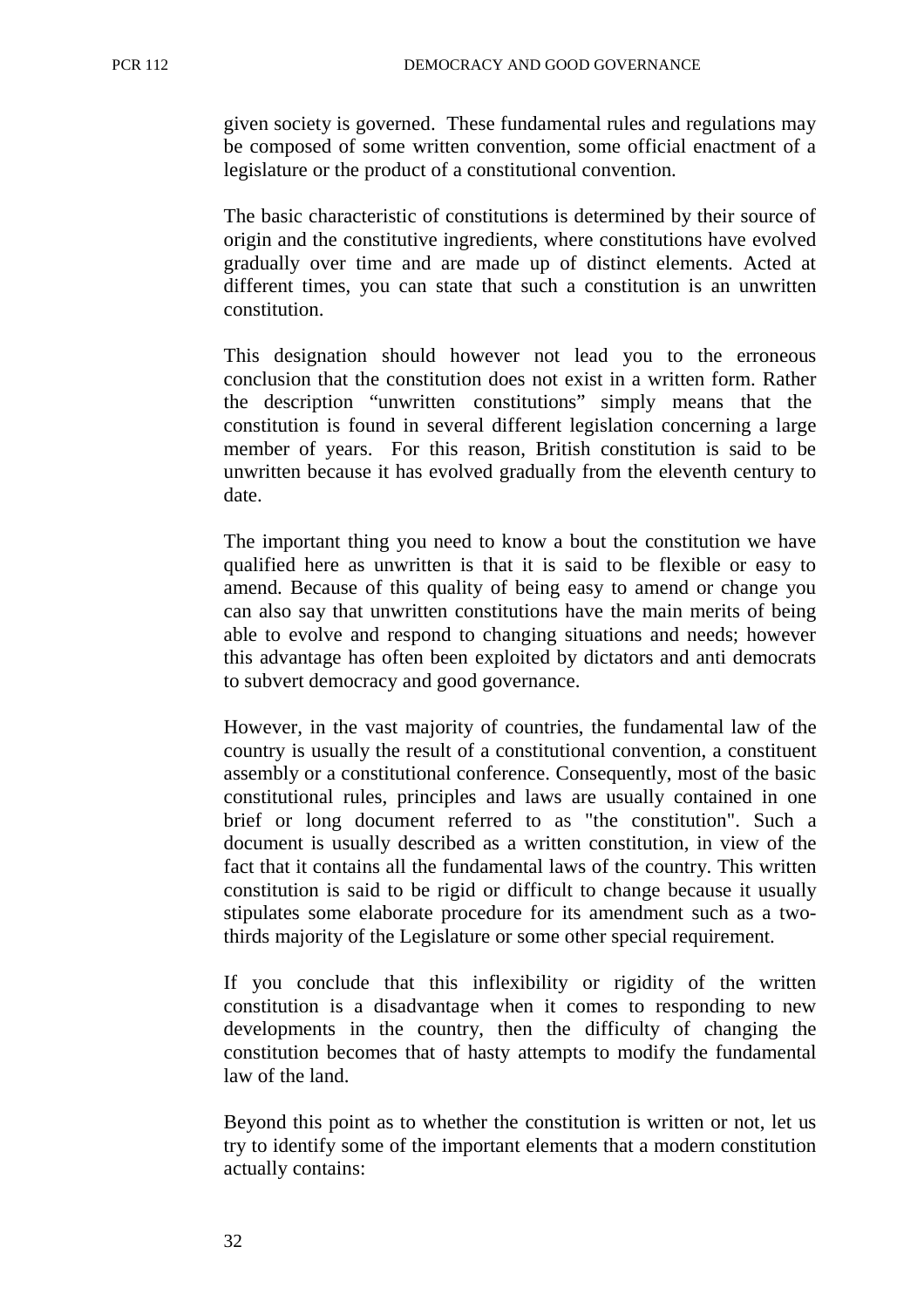(a) Constitutional supremacy. Working on the assumption that the constitution of the Federal Republic of Nigeria is the people's constitution, Article (1) of the 1999 Constitution affirms the supremacy of the Constitution and affirms the subordination of all authorities and persons, throughout the nation to its provisions.

What you need to remember always is that in countries that have a written constitution such as Nigeria, the rule of law is assumed to flow directly from the constitution. The actions of the government, its agents and the ordinary citizens are usually scrutinised to determine how much they conform to the provisions of the constitution.

- (b) The Constitution also defines the legislative, executive and judicial powers of the country and vests them in a Legislature or National Assembly, the resident and the Judiciary. In a Federation such as Nigeria, the definition of these powers usually takes place at three different levels: the Federation of Nigeria, the States of the Federation and the Local Government Councils.
- (c) Besides the two items listed above, the constitution of Nigeria contains a chapter, which details the fundamental objectives and directive principles of state Policy. We can regard these directive principles as being one of the major innovations of constitution making in Nigeria; borne out of the need to ensure good governance in the country; even if these directive principles are not often respected the government.
- (d) The Fundamental Rights of the citizens are composed in the next chapter of the Nigerian Constitution. As we have indicated in our discussion on the rule of law, respect for these fundamental rights of the citizens contained in the constitution by the government and their protection by the courts. These constitute the major yardstick for measuring the governance of the rule of law in any country. It is obvious that access to, and enjoyment of the fundamental rights referred to is both totally dependent on one qualifying as a citizen of Nigeria either by birth, registration or naturalisation as specified in articles 25 to 32 of the 1999 constitution.
- (e) The next three chapters of the Nigerian constitution deal respectively with the three key branches of government, namely the legislature (or the law making body), the executive and the judiciary. The general understanding that you can get from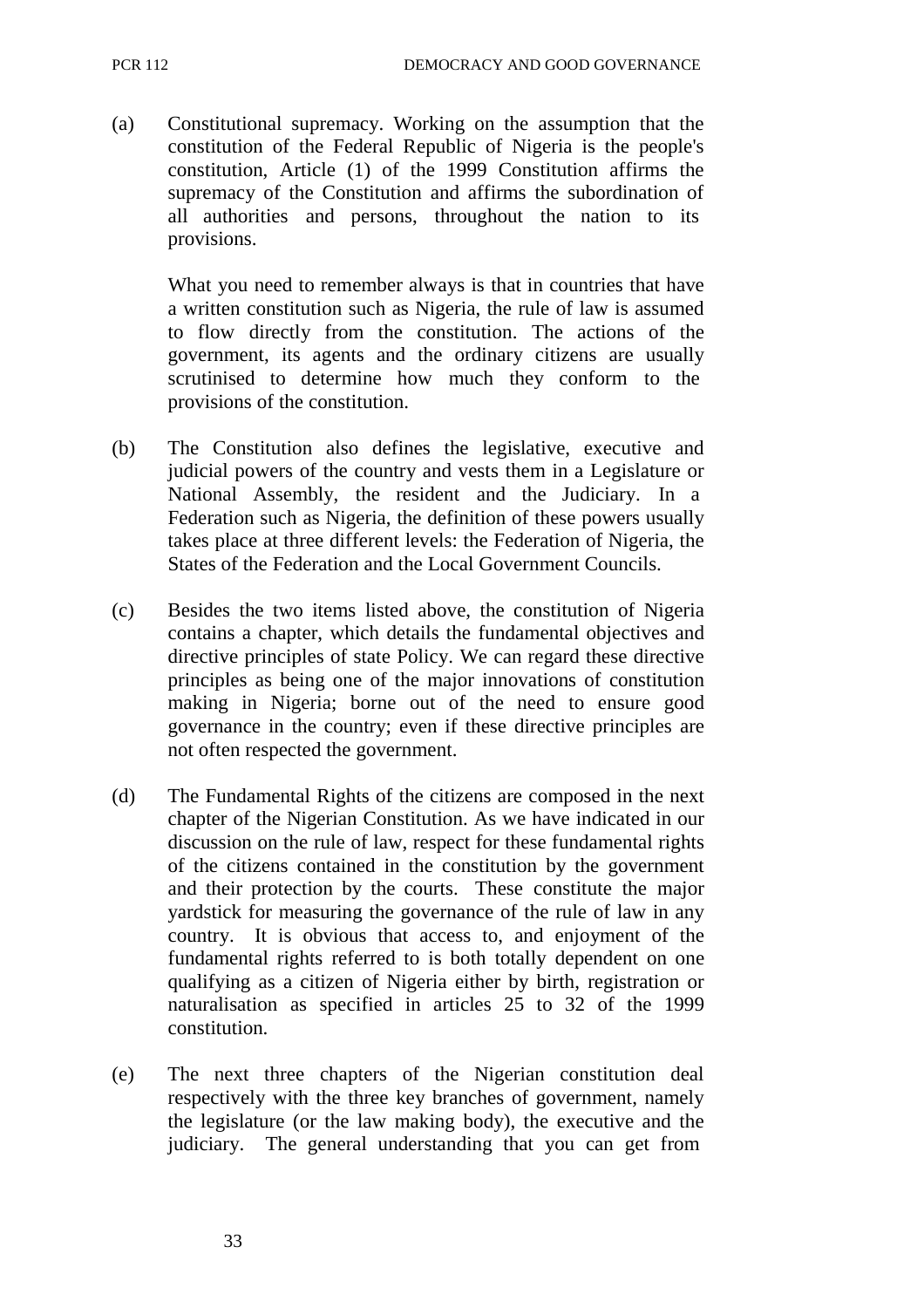reading the various provisions of the constitution is that the three functions of government are kept disparate one from the other.

### **3.3. Types of Constitution and Differences in Political Terms**

When we discussed the meaning of democracy and good governance; we identified the ultimate deposition or sovereignty as the major distinguishing feature between democratic societies.

However, the geographical location of power in a society as embodied in its constitution can give rise to rule differences among different societies, for example in some countries, the constitution concentrates all effective decision making at the centre, leaving the provinces and localities with no power of their own. Such a constitution is said to be a unitary constitution because it recognises only one centre of power in the country.

This was the case with France and Great Britain before the recent efforts to transfer more power to the regions and provinces in those countries.

In some other countries, such as Nigeria, the United States and Canada, the Constitution expressly recognises two or three levels of government, granting them jurisdiction over different aspects of citizens' life. The description of responsibilities is usually contained in two or three legislative lists that are contained in the constitution, while the exclusive legislative list specifies what the federal or central government alone can do. The concurrent list details where both the central and state or regional governments can act together and finally a residual list may outline matters that are to be left to local initiative. You will need to note that acute social, economic and cultural differences have general favoured the development of federal constitutions while cultural homogeneity and other similarities have been the background factors in the rise of unitary states. A third constitutional arrangement that we need to note here is the federation or confederal arrangement.

By this arrangement, a number of independent states may agree to cooperate together to solve some defence or other external problems, while retaining their sovereign identities. While in the component unit, a state loses its sovereign identity to a central government, in a confederation; the confederal authority exists on the consensus right to secede from it. If in a federation, the central and provincial authorities act simultaneously on the population of the country, while the action of the confederal authority on the citizens of the member states is mediated by the confederating states.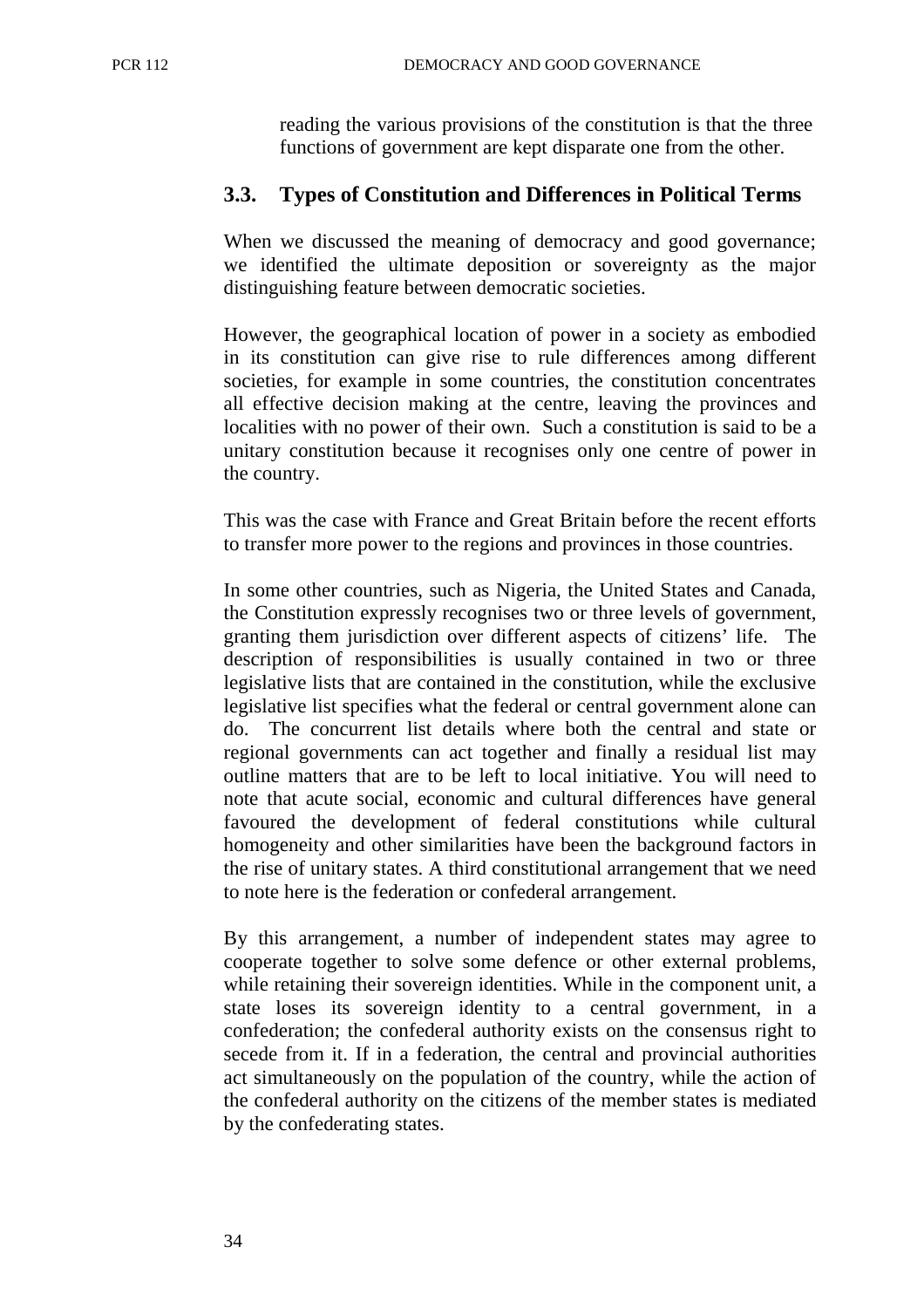It's for this reason that a confederation is said to be an unstable political arrangement.

# **4.0 CONCLUSION**

You have seen in this unit that constitutionalism; constitution and the limitation of the power of government constitute central elements in the organisation and working of democracy and good governance. It will be virtually impossible to think of democracy and good governance in the absence of a constitution and the spirit of constitutionalism. Thus, you will be justified to state categorically that constitutionalism is the foundation of democracy and good governance, which are basically the tangible results of the working of a constitution and the respect for the constitution and law.

## **5.0 SUMMARY**

In this unit, you have learnt that whereas constitutionalism refers to the respect for the principle and practice of constitutional government, a constitution on the other hand refers to fundamental customs, norms, rules and principles by which a given society is governed.

As you saw in the definition of terms, a constitution is important in the workings of a democratic government because it results, the supremacy of the fundamental law of the land over individual groups and authorities; it specifies the legislature, executive and judicial powers of government and rest them in different agencies and institutions, outlining the fundamental rights which the citizens are to enjoy as well as share power among different tiers or levels of government.

You also saw that it is by the use of the constitution to geographically distribute power in a country that we have the differences between unitary, federal and confederal states in practice.

You need to bear it in mind that while nearly every modern democratic country can boast of a written or an unwritten constitution, very few of them have a deep foundation of constitutionalism.

For the latter group of countries, their constitutions are either designed to impress their citizens, to satisfy the needs of foreign aid donors who demand these constitutions as evidence of commitment to democracy, or again, just as a means of keeping up with other nations. The tragedy for such countries is that powerful groups in their society often violate their constitutions. The benefit of the study of democracy and good governance you have undertaken is to enable you defend the constitution of your country.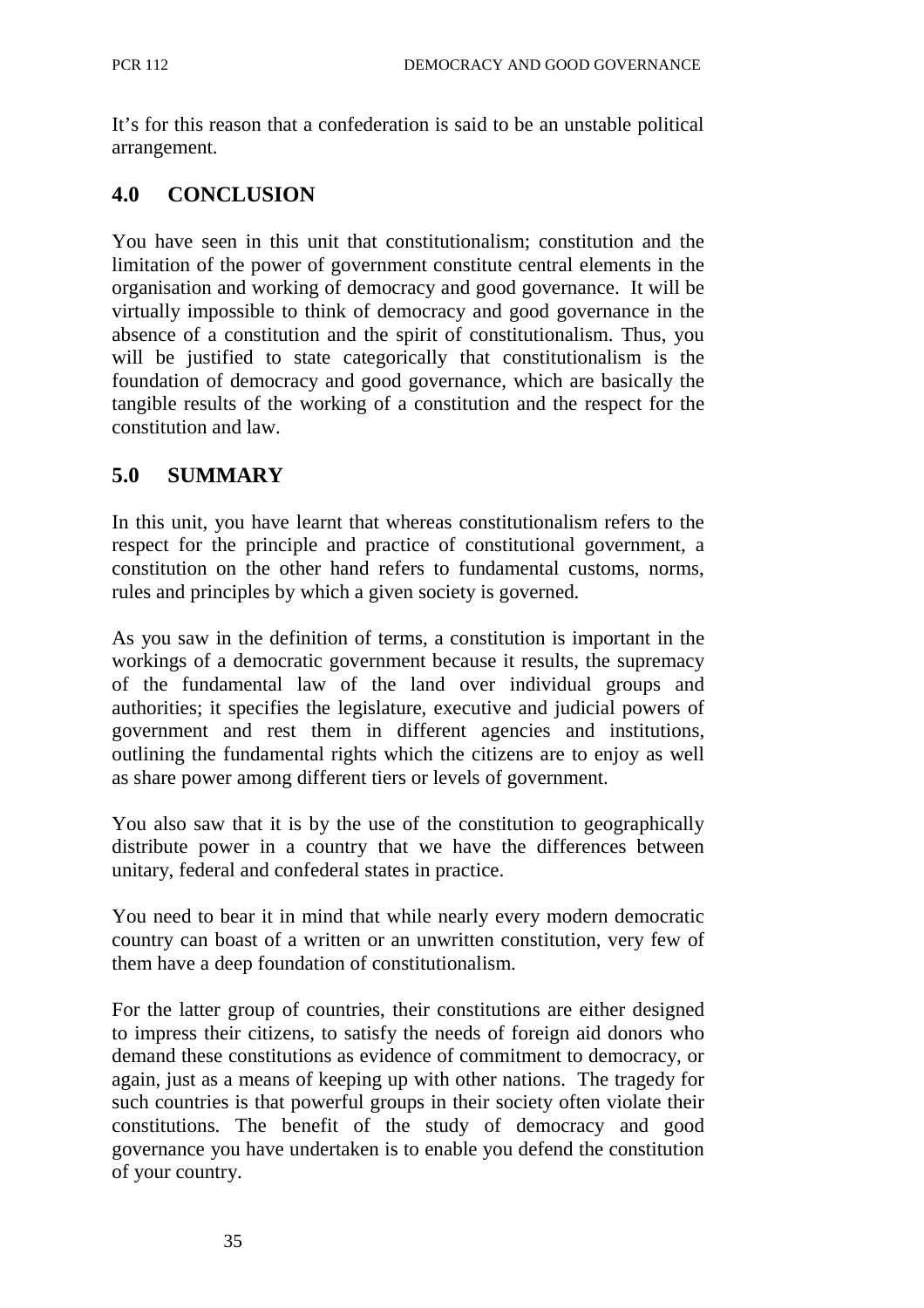### **6.0 TUTOR MARKED ASSIGNMENT**

What is a constitution?

Discuss some ways by which a constitution contributes to democracy and good governance.

#### **7.0 REFERENCES/FURTHER READINGS**

- Murphy, W. P. [1993] "Constitutionalism and Democracy" in Greenberg, Katz, Oliviero and Wheatley (eds), Constitutionalism and Democracy, New York, Oxford,, Oxford University press.
- Nwabueze, B. 0. (1993) Ideas and facts in constitution making, Ibadan, Spectrum books.
- Okoth Ogenda, H. D. (1991) Constitutions without constitutionalism" reflections on an African paradox " in Shivji, G. (ed) State and constitutionalism" An African Debate on Democracy, Harare Sapes, pp.325.
- Rodee, C.C, Anderson, I.J. Christol, C.Q, Greene, T.H. (1983) Introduction to political science, New York, McGraw Hill Book company.

Federal Republic of Nigeria (1999), Lagos Federal Government Press.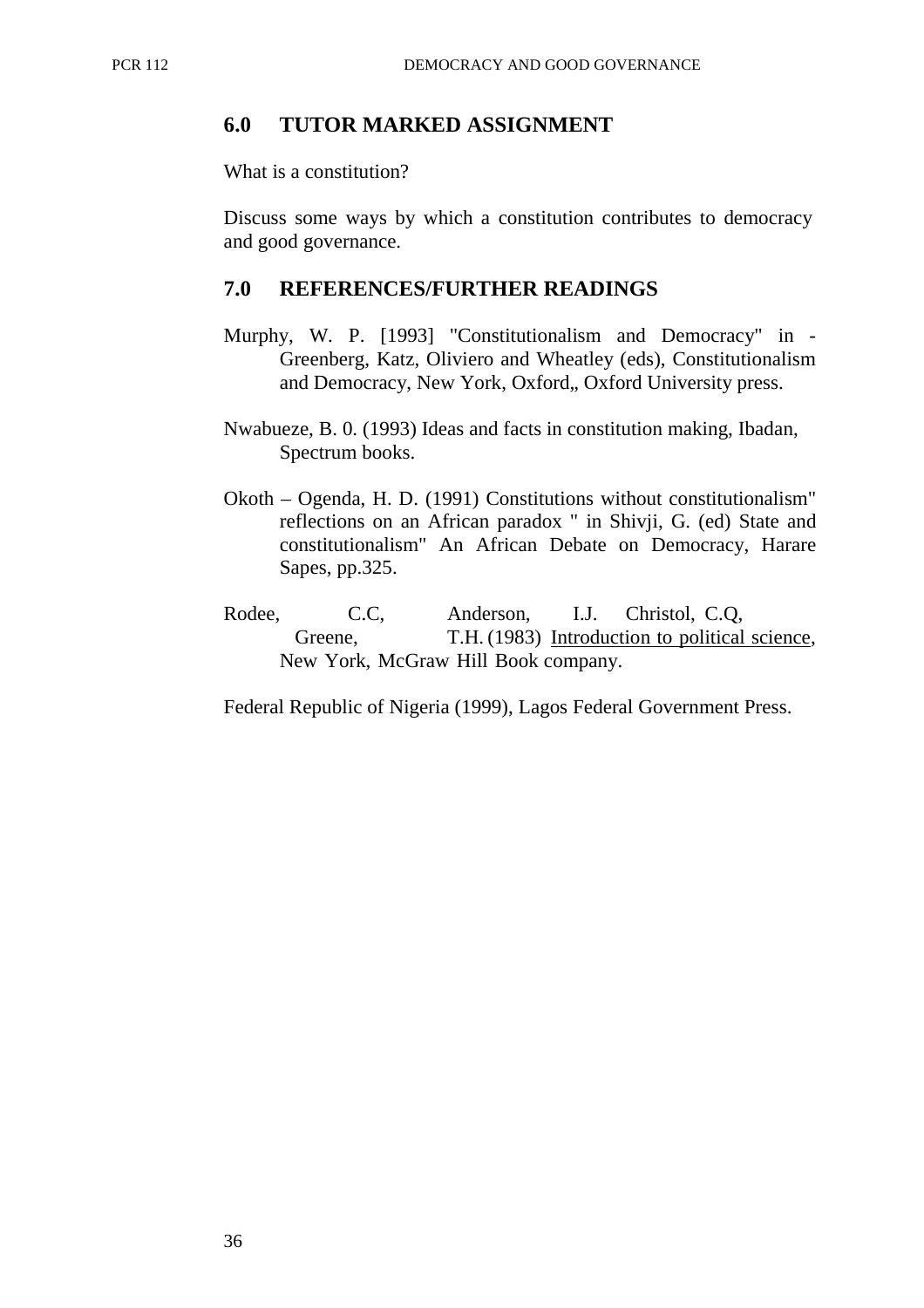## **UNIT 2 THE SEPARATION OF POWERS**

#### **CONTENTS**

- 1.0 Introduction
- 2.0 Objectives
- 3.0 Main Content
	- 3.1 Definition of Terms
	- 3.2 Separation of Powers
- 4.0 Conclusion
- 5.0 Summary
- 6.0 Tutor-Marked Assignment
- 7.0 References/Further Readings

## **1.0 INTRODUCTION**

One way in which democracy and good governance actually work is by the constitution, dividing the powers of government among different branches and institutions so that the same persons do not enact, enforce and interpret the law with the risk that they may abuse their power in their own interest.

You should bear in mind that the notion that the powers of government could be so divided is a relatively recent development dating back only to the  $17<sup>th</sup>$  century. For before this time, it was traditional and customary for most monarchs to sit down in their courts to make law on a wide ranged subject, send out their officers to apprehend those who violated the king's laws and, finally sit down in the king's court to try the offenders. In the view of Montesquieu, such a system of government could not guarantee or protect the liberties of the citizens. As a modern observer has noted "There can be no liberty where the executive, Legislative, and judicial powers are united in one person or body of person, because such concentration is bound to result in arbitrary despotism". (Ebenstein 1969:426)

Thus the great legacy which Montesquieu has bequeathed to modern government is the great idea that for the liberties of citizens to be guaranteed, the powers of government need to be diffused or separated into different bodies and institutions.

### **2.0 OBJECTIVES**

At the end of this unit you should be able to

(i) Describe how the three most important powers of government, the Legislative, executive and judicial powers are usually organized;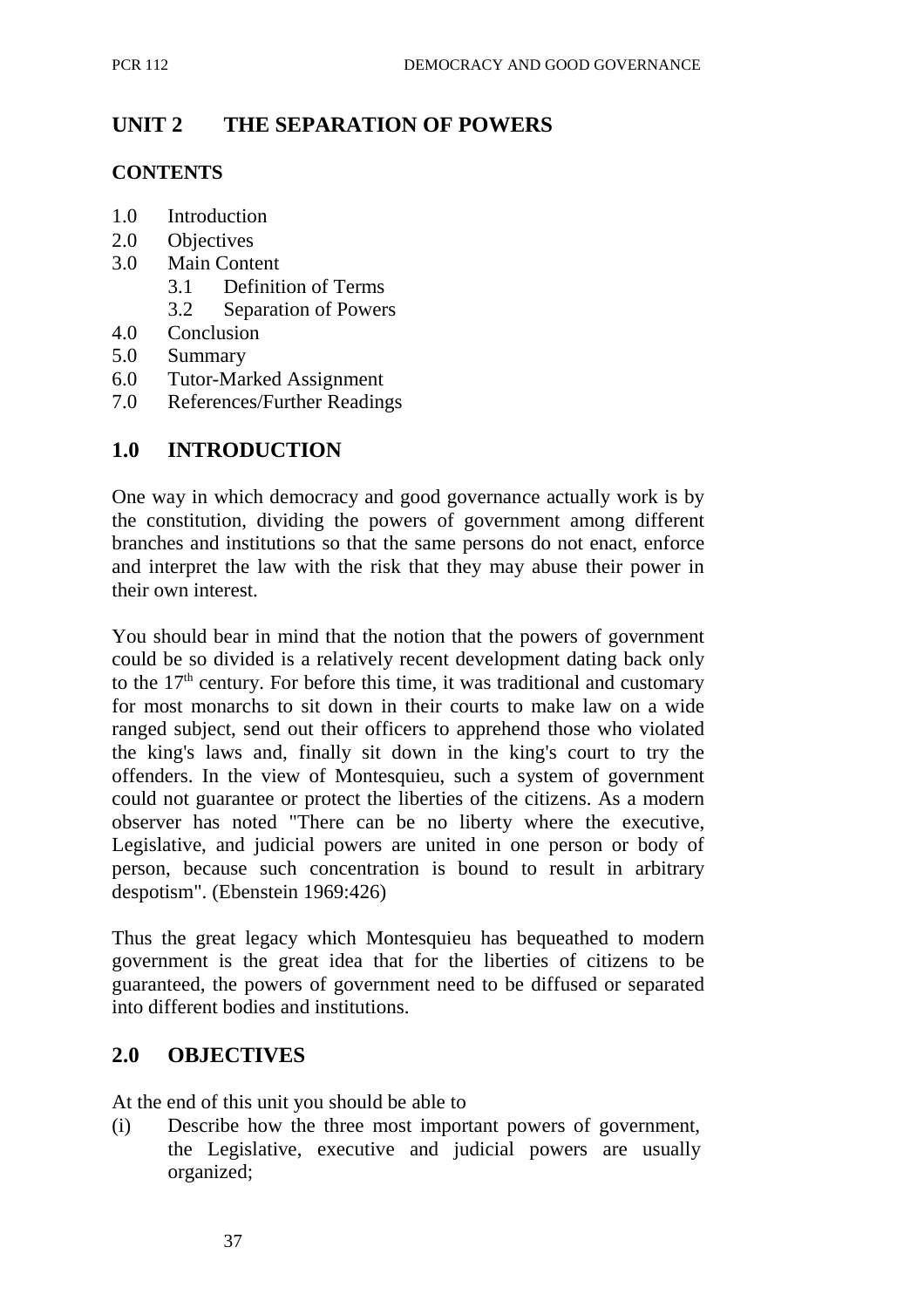- (ii) Explain how the separation of powers assist in the operation and functioning of a democracy and good governance; and
- (iii) Determine from an analysis of the distribution of powers within a given government, whether such a government can protect the liberties of its citizens or not.

Such an analysis will also tell you whether such a country or government is democratic or not.

# **3.0 MAIN CONTENT**

## **3.1 Definition of Terms**

It has been the tradition in political science to discuss the principle of separation of powers along side with checks and balances. This unit mainly focuses on the first concept separation of powers, in order to enhance your understanding of the principle.

### **3.2 Separation of Powers**

When the institution of government that performs legislative, executive formally separate, public officials who perform these functions are appointed or elected separately from each other. Their exclusive function is either, to legislate, to administer, or to adjudicate. For you who has grown up in a country that has always had a constitution in which the Legislature, the Executive and the Judiciary have been represented by three tangible symbols such as the National Assembly at the federal as well as the Chief Justice of the federation, the principle of separation of powers might not come as a major political development or innovation. But for people who lived in Europe in the time of Montesquieu, when there were absolute monarchies such as in France, the idea that all the powers of government could be reduced into a Legal format and distributed into three separate groups was the mark of creative thinking.

In many ways you and I are all beneficiaries of this ingenious invention of Baron de Montesquieu. For arising from his work "the spirit of the laws", most countries that developed their constitutions in the eighteenth and nineteenth centuries have embodied the principle of separation of powers in their constitutions, thereby greatly reducing the risk of arbitrary government which usually follows the concentration of law, making enforcement and arbitration powers in the same institution or body.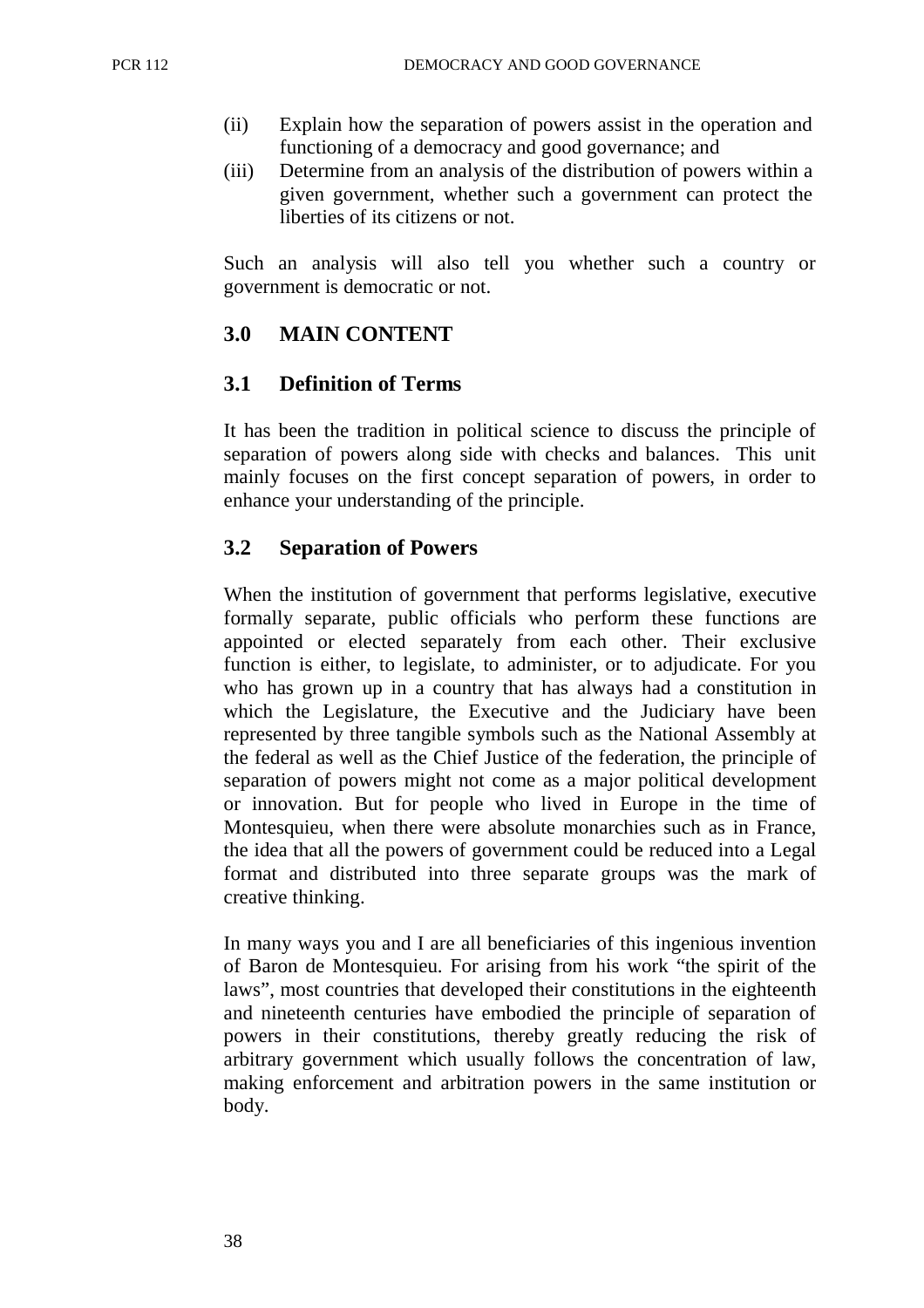### **Self Assessment Exercise:**

With your knowledge of Nigerian government and polities, list five consequences that will follow if the president or state Governors made all the laws, enforced them and prosecuted offenders.

## **4.0 CONCLUSION**

You have seen that the separation of powers is one of the major contributions which modern political theory has made to the practice of democratic government. The major contributor to the development of this principle was the Frenchman, baron de Montesquieu. The main contribution of the separation of powers to good governance and democracy is that it prevents the concentration of powers in one institution or body and thereby protects the liberties of ordinary citizens.

However, you cannot really comprehend the full impact of the separation of powers on modern democratic government, without understanding the principle of checks and balances, which you will study in the next unit.

## **5.0 SUMMARY**

If modern judicial experience is any thing to go by, then you will agree with me that the principle of separation of powers is a vital institutional dimension to the practice of democracy and good governance. In some recent cases the Speaker of the House of Representatives instituted a legal action asking the Supreme Court to declare the decision of the President of the Federal Republic of Nigeria to withhold the recurrent revenue of the House of Representatives as illegal and unconstitutional and at the same time praying the Supreme Court to restrain the president from doing so again in future. Leaving aside the particular merits of the case, its institution alone is a very clear indication that those who exercise political power in Nigeria do not only understand the principle of separation of powers as a cardinal principle of Nigerian democracy, they are willing to use the nation's highest court to enforce its observance.

You can conclude that separation of powers in Nigerian democracy is not just a formality, but an important principle with serious implications on the part of interested parties. This is a very healthy development with regard to the liberties of ordinary Nigerians, because it removes all fears and prospects of collusion between the Legislature and the Executive to trample upon the right of Nigerian citizens.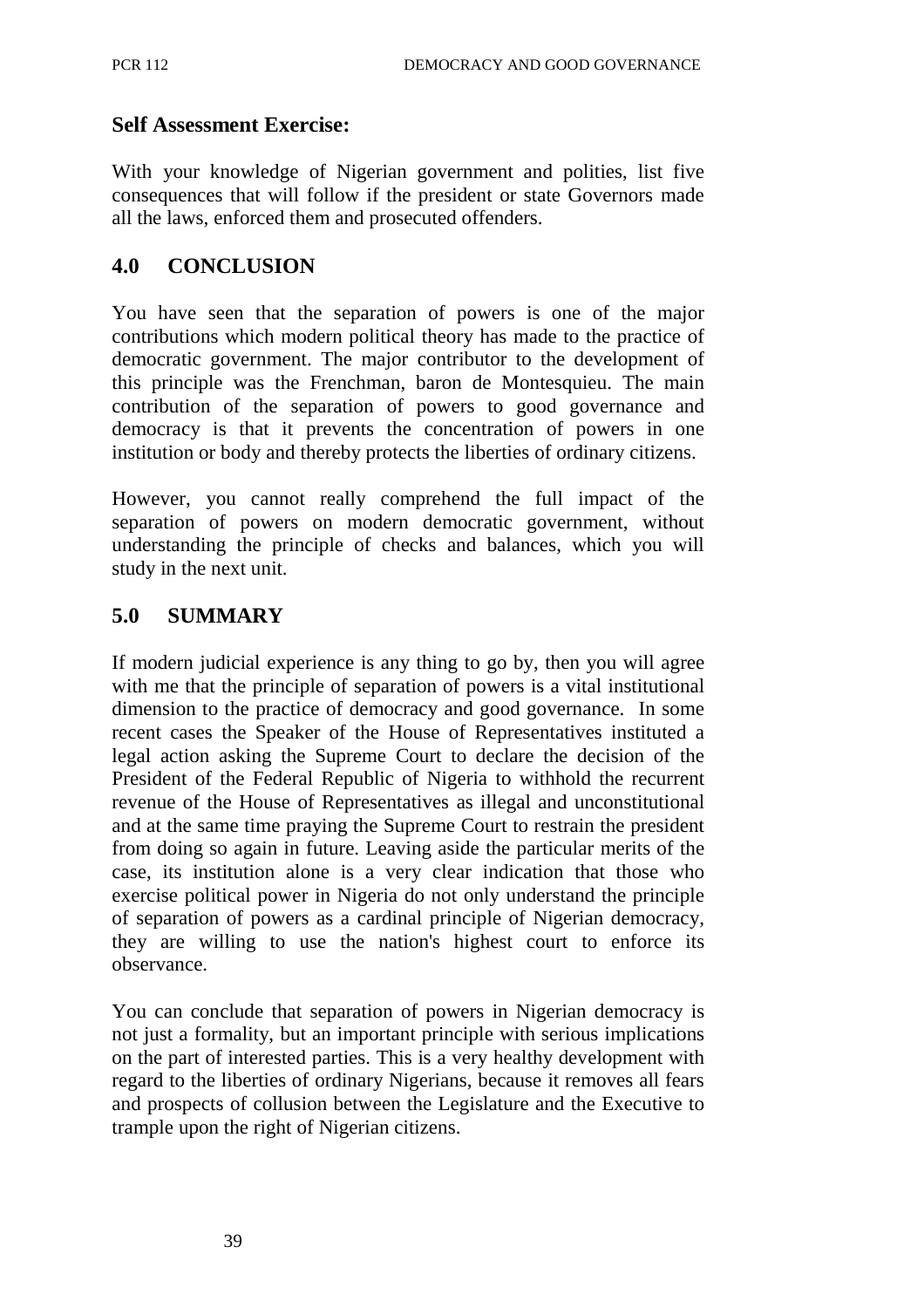The appeal to the Supreme Court by the Legislature to intervene in the conflict between the Law Making body and the Executive Branch is also significant in that it testifies that both branches recognise the jurisdiction of the judiciary in resolving conflicts and interpreting the constitution. A development that could have been considered worrisome from the point of view of democracy and good governance would have been a preemptory amendment of the constitution by the Legislature to reduce the control of the President over the finances of the National Assembly. It would have been worrisome in so far as it would have smacked off arrogance on the part of the Legislature, in an attempt to be a judge in its own case. That would have violated the rule of law. As the case stands, the Supreme Court gives will only strengthen the respect of the principle of separation of powers in the Nigerian Constitution.

### **6.0 TUTOR MARKED ASSIGNMENT**

Explain how the principle of separation of powers enhances democracy and good governance.

### **7.0 REFERENCES/FURTHER READINGS**

Ebenstein, Great Political thinkers

Sabine, G. H. and Thorson T. L. (1973) A History of Political Theory Fourth Edition New Delhi, Oxford and IBH Publishing Company.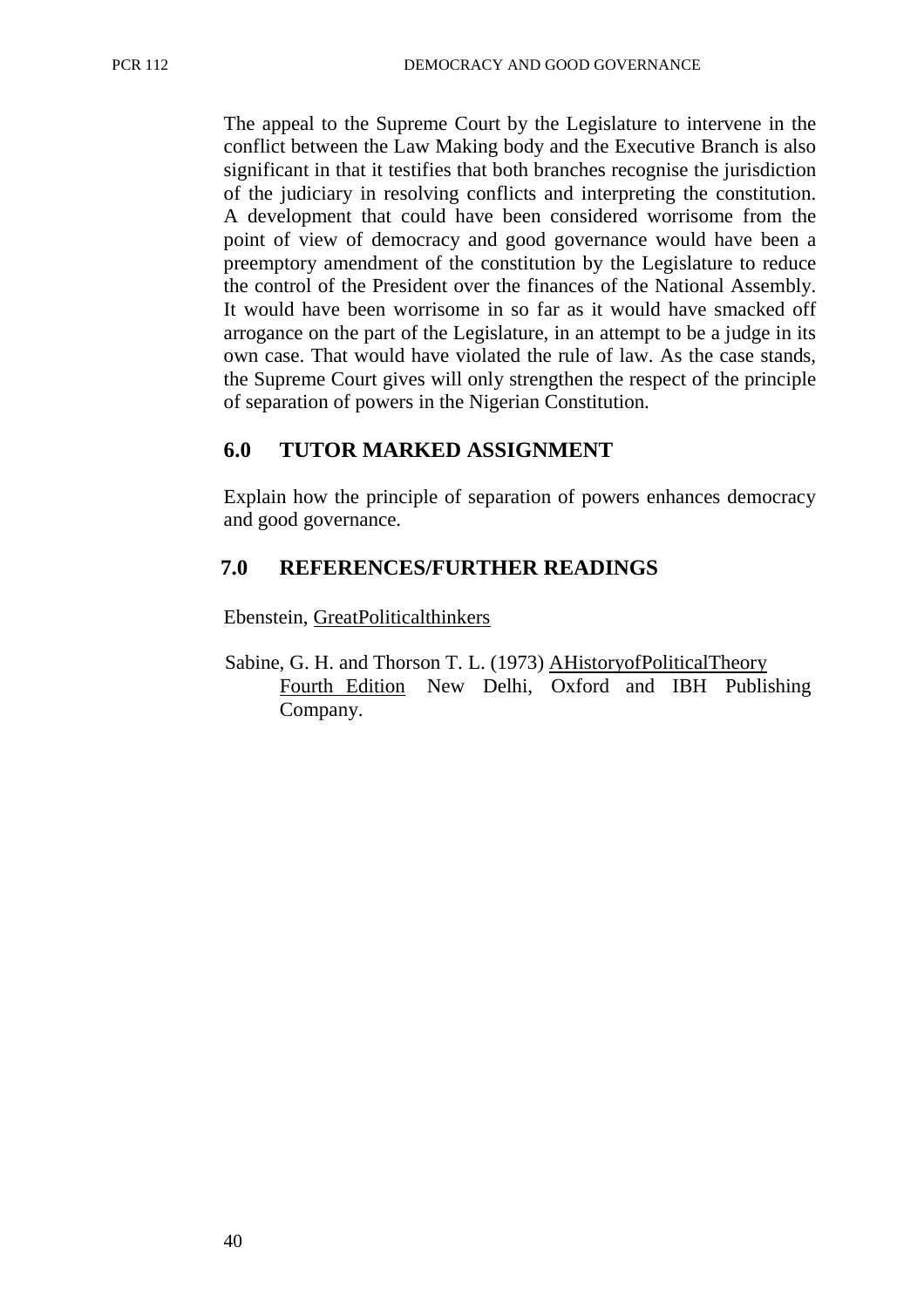# **UNIT 3 THE PRINCIPLE OF CHECKS AND BALANCES**

### **CONTENTS**

- 1.0 Introduction
- 2.0 Objectives
- 3.0 Main Content
	- 3.1 Definition of Terms
	- 3.2 Checks and Balances Illustrated
- 4.0 Conclusion
- 5.0 Summary
- 6.0 Tutor-Marked Assignment
- 7.0 References/Further Readings

### **1.0 INTRODUCTION**

You have just seen how the idea of organising the powers of government into three separate branches and having different institutions and actors carry out those functions helps in promoting the ideals of democracy and good governance.

Now you need to learn the fact that what really makes the separation of powers effective is the principle of checks and balances. The basic element of this principle is that in addition to the separation of the powers of government into different branches, these powers are arranged in such a way that each of them will need the assistance of the other to be able to carry out its own responsibilities.

By requiring the co-operation and assistance of the other branches of government to be able to carry out their own responsibilities, each branch of government automatically becomes a check and a balance upon the other branches.

You will never find a more useful device than the principle of checks and balances among the three key institutions of government that can serve as a powerful force in the promotion of democracy and good governance. For, by requiring each branch of government to work in cooperation with the other branches, the principle of checks and balances automatically stops/prevents the tendency for each branch of government to seek to expand its own powers and responsibilities out of proportion to the others. Each branch of government, be it the legislature, the executive or the judiciary automatically becomes the watchdog of the other branches. By so doing, each of them becomes a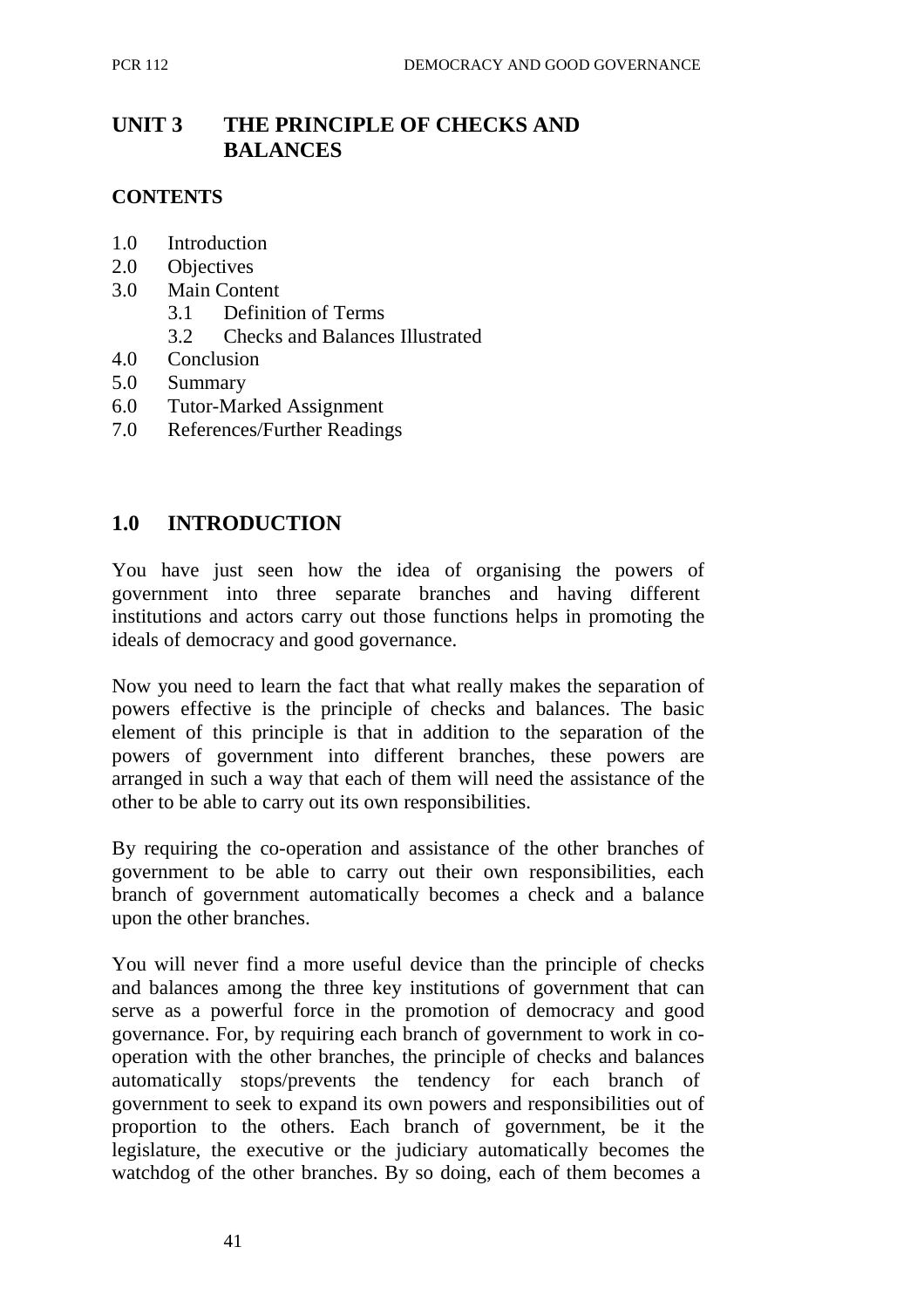major contributor to the growth and prosperity of democracy and good governance in the society.

## **2.0 OBJECTIVES**

At the end of studying this unit you should be able to

- (i) Explain how one institution of government can be used to check another institution;
- (ii) Explain why there are sometimes clashes between the legislature and the executive in some countries, while in other countries the executive branch is accused of interfering with the work of the judiciary; and
- (iii) Highlight how to establish good governance of your country by assisting each branch of government to carry out its responsibilities.

# **3.0 MAIN CONTENT**

### **3.1 Definition of Terms**

By now you should have noticed that we have used the expressions "branches of government" "institutions of government" and "the Legislature, the Executive and the Judiciary" interchangeably. This should not disturb you because the expressions mean virtually the same thing and should be understood as such. The general practice is to use either institutions of government or branches of government to refer to any of the three key organs of government namely: the Legislature or law making body the executive or Law enforcement authority and finally the Judiciary or Law interpretation body. The National Assembly or State Assembly represents the Legislature, the President or Governor represents the Executive while the Courts in general and other tribunals constitute the Judiciary.

### **3.2 Checks and balances illustrated**.

If there is any lasting influence which Newtonian mathematics and physics had on modern political theory it was the concept and practice of checks and balances. For in very simple terms, the idea of grouping all the powers of government into three neat packs each perhaps weighing 10 kilogrammes and labelled legislative, executive and judiciary was a far-reaching attempt at reducing complex social, legal and political processes into a simple mathematical or physical reality. To take the imagery further, if we were to place these three packs of 10 kg each on a three-balance scale, we would discover that each will cancel out or balance the other.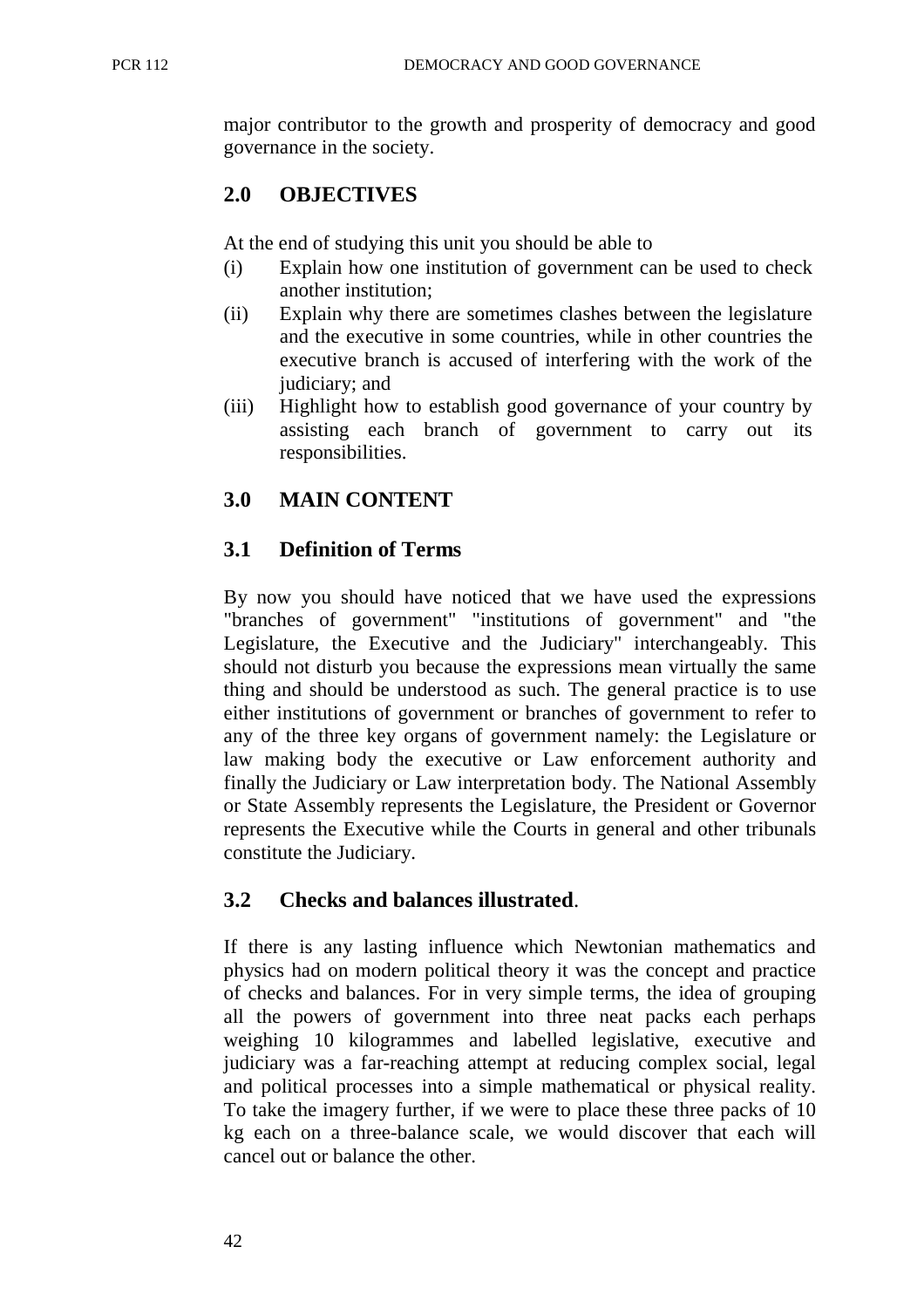Consequently in practical terms, the three institutions because of their equal weight, balance out each other and require the support of each other to succeed. Let us see how this works out in reality.

(a) In most modern democratic constitutions the power to enact laws for the country are usually vested in the Legislature, irrespective of whether it goes by the name of the parliament, the Congress, the National Assembly, the Duma, the Diet or the Knesset. However if you suppose that the Legislature can proceed to enact laws as they please, then you are mistaken, because; all laws passed by the Legislature will need to be signed or endorsed by the head of the Executive, whether it is a President, a Queen or King or Presidential Commission it makes no material difference.

Even the inaugural meetings of the Legislature must be convened by the President or Queen as the case may be or else they cannot take place.

In many instances, the subject of deliberation and the issues upon which the Legislature passes Laws are usually introduced and presented to them by the Executive Branch. These three instances can help you to appreciate the fact that the Legislature needs the support and active participation of the Executive Branch in order to succeed in carrying out its main function of law making.

(b) In most democratic countries the president or Head of the Executive Branch is elected by a popular mandate to serve as the chief Executive of the country. In this capacity he has to implement all the laws of the land and formulate public policy.

In order to do so, the President appoints Ministers of his government and other senior officials, he spends public funds and sends out ambassadors and envoys to other countries. But he just cannot do it in the way and manner he pleases. He needs the active support and collaboration of the Legislature. The Law Making Organ of Government, therefore, complements the Executive Branch by: first of all appropriating all the funds needed by the government to carry out the business of administering the country. This is in line with the age old tradition that requires that only the elected representatives of the people can tax them. Secondly, the Senate or upper house of parliament must approve all Ministers, Senior Civil Servants, Ambassadors and key of officials nominated by the president before they can assume their responsibilities.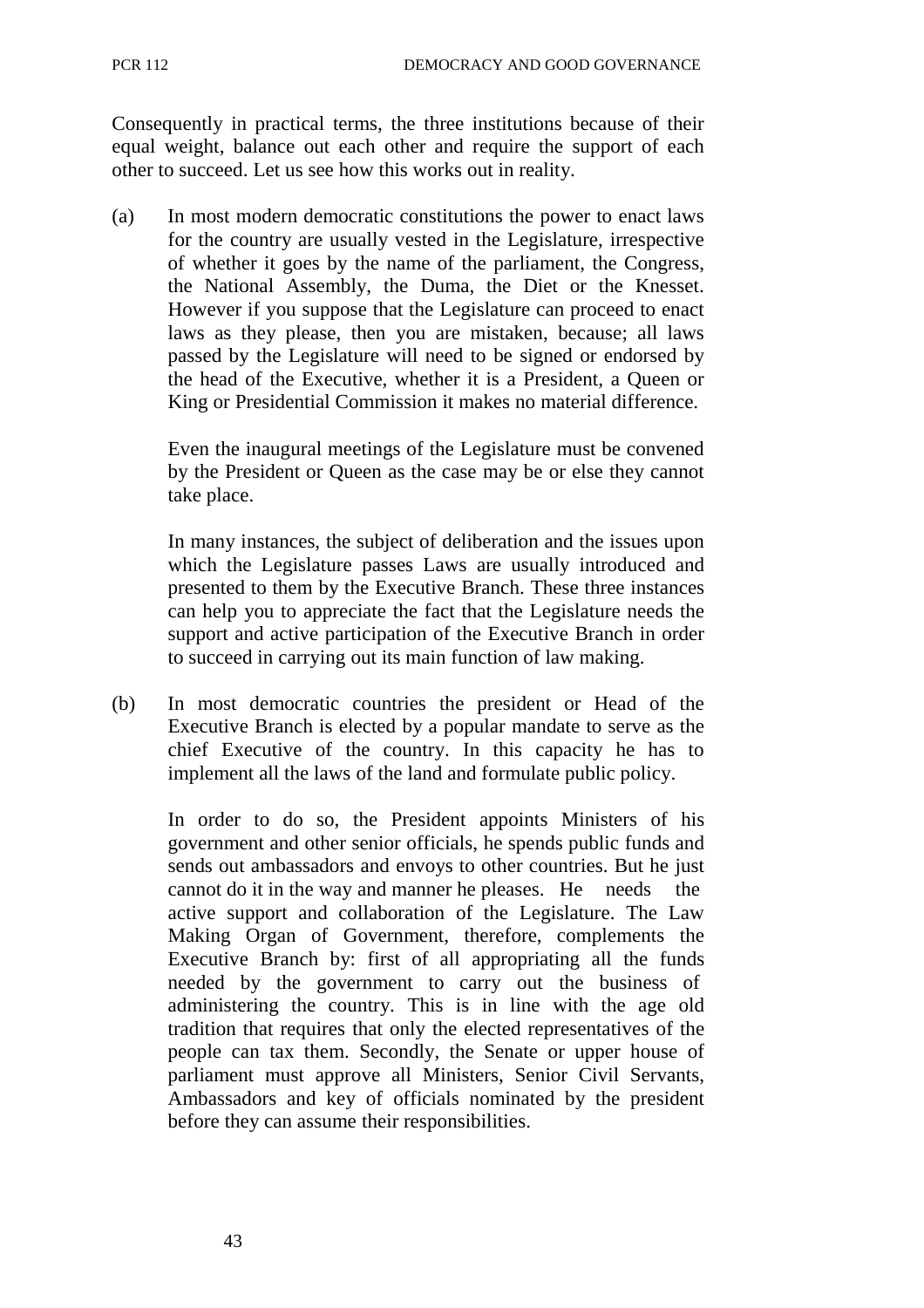Finally as the elected representatives of the people, the Legislature can at all times invite the president or any of his officials to give an account of their stewardship to the Legislature. Ultimately the Legislature retains the power to impeach the head of the executive if he is seen to have grossly abused his power in any way. Thus, the executive branch cannot do without the Legislature.

(c) The Judiciary, which is the Third branch of Government, charged with responsibility for interpreting the constitution and adjudicating in disputes between citizens appears on the surface to be independent of the other two. This appearance quickly changes when we look at the routine way in which the courts function.

In the first place, the head of the Judiciary and other members of the bench are nominated by the Executive and approved by the whole or part of the Legislature. In other words, they (the judges) owe their positions to the first two branches.

Secondly, the funds needed by the Courts for their smooth functioning are usually provided by the legislature.

Finally, the courts are totally dependent upon the executive branch for the enforcement of their decisions, which may just remain dead letters and words unless the executive branch is favourably disposed to implement them.

In this regard, it may be necessary for you to pay attention when you read some spectacular decisions or rulings given by the courts as these are likely to test the will or strength of the Executive to see to their implementation. One fact you may like to know that it is because the Legislature can be used to perform some Executive and Judicial functions on the one hand, and the Executive to perform some Legislative and Judicial functions on the other, while the judiciary performs some Legislative and Legislative functions that you have the following expressions:

- \* Quasi executive function: refers to an executive function performed by either the Legislature or the Judiciary or the Judiciary, such as ratifying the appointment of judges or **Ministers**
- \* Quasi Legislative functions when the Executive or the Courts proceed to make Laws or rules which normally should be made by the Legislature.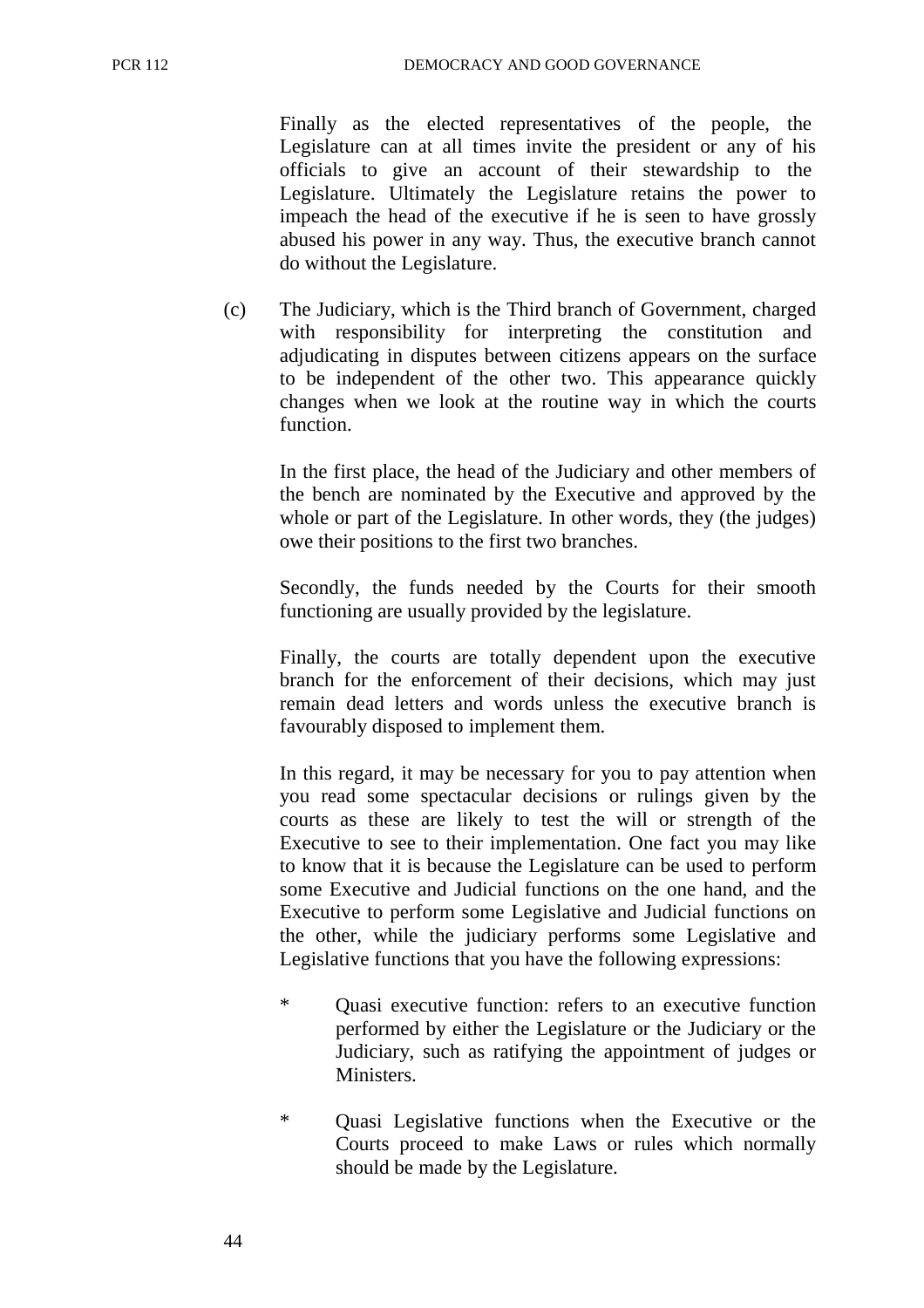\* Quasi judicial functions when the Legislature or the Executive branch try political office holders in tribunals or in Committees of the Legislature.

## **4.0 CONCLUSION**

The principle of checks and balance really works together with the principle of separation of powers to ensure that democracy and good governance function well in most modern societies. Without this effective use of the Legislative power of society to balance the executive and judicial powers, the liberties and freedom of the citizens would have not been effectively protected. It is for this reason that most societies that have adopted a written constitution have also adopted the principles of separation of powers and checks and balances.

### **5.0 SUMMARY**

Checks and balances are a vital component of the institutional framework of democracy and good governance. You may be surprised that this doctrine which was considered to be quite when it was first put forward by Montesquieu has become a prominent feature of many national constitutions. It is perhaps necessary at this point for you to know that the whole functioning of a presidential system of government such as we have in Nigeria is totally dependent on the intricate workings of two related systems of checks and balances.

At a general level the powers of the Legislature, the Executive and the Judiciary are carefully crafted to equalise, check and balance each other as we demonstrated above.

However, even within the Legislature, the Executive and the Judiciary there are internal checks and balances.

For example, the National Assembly is composed of a bicameral legislature made up of a Senate or upper House and a House of Representatives or power House. Elected on two separate principles, the sovereign equality of the federating units for the Senate and the popular majorities for the House of Representatives, these two Houses must work together before any Legislation can be enacted. On the other hand, each of them has some prerogatives that enable it to check and balance the other. For instance while the House of Representatives has preponderant power over financial bills or laws, the Senate has exclusive competence when it comes to confirming the appointment of ministers and other public officers.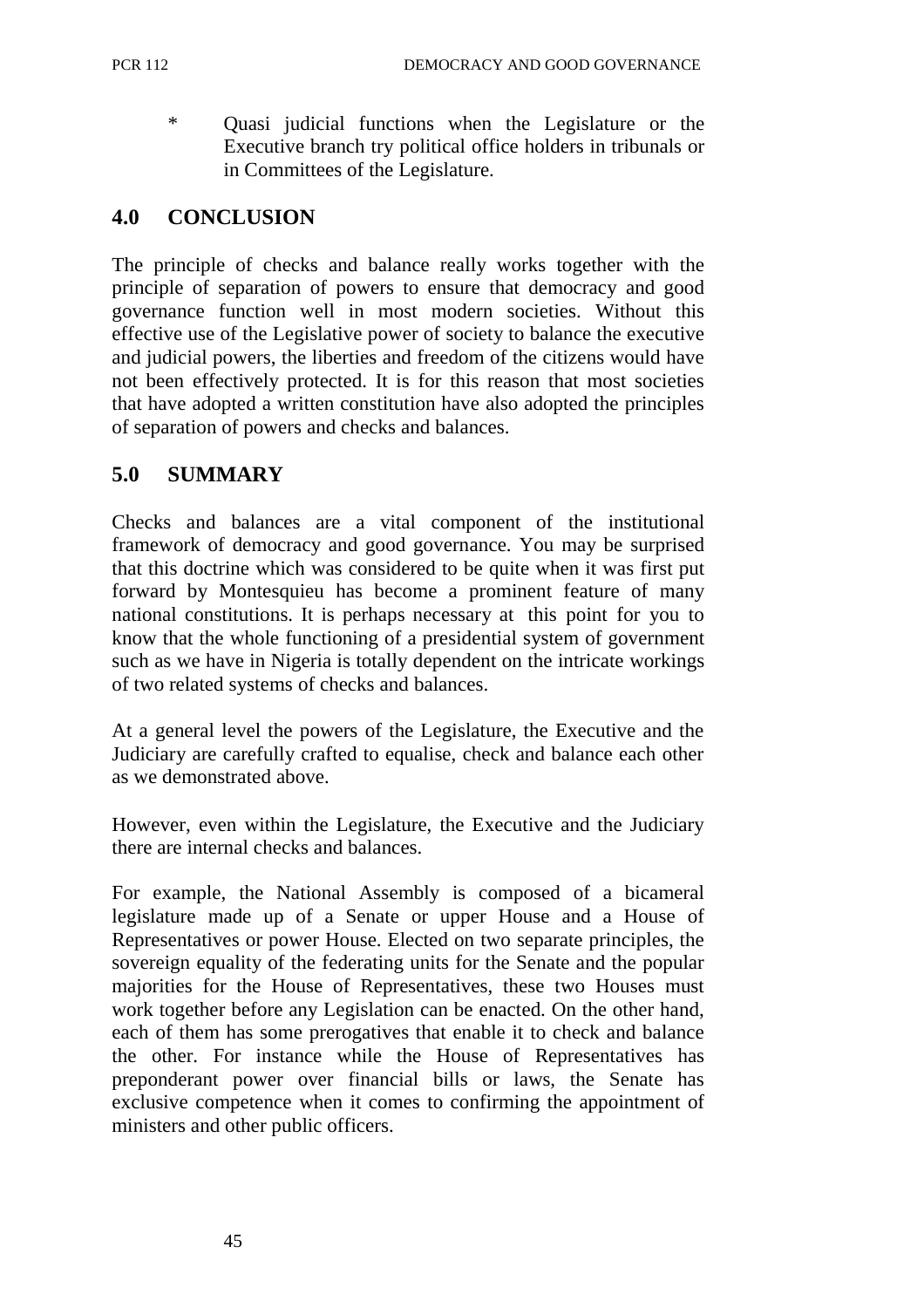Even within the Executive Branch, the Ministers responsible for formulating public policy have to work in collaboration with civil servants who must ensure that the partisan zeal of the politicians does not result in wasteful expenditure of public funds.

Finally, within the judiciary, the hierarchy of the Court system beginning from Customary to Magistrate, High, Appeal Court and the Supreme Court ensures that each superior level of the judiciary serves as a check on the other levels by carefully considering whether the Court has jurisdiction to do what it did or to make the ruling that it made. This is in addition to the function of the whole judiciary in ensuring that the executive and the Legislature stay within the bounds of power allowed them by the law or constitution of the land.

In a real sense, democratic government and good governance really revolve around separation of powers and checks and balances.

### **6.0 TUTOR MARKED ASSIGNMENT**

"The existence of quasi-legislative, quasi-executive and quasi judicial functions is a convincing evidence of the operation of the system of checks and balances in modern government" Evaluate this assertion.

#### **7.0 REFERENCES/FURTHER READINGS**

- Appadorai, A. (1974), The Substance of Politics New Delhi, Oxford University Press
- Ebenstiten, W. (1969) Great Political Thinkers: Plato to the Present, Fourth Edition, New York, Holt, Rinehart and Winston.
- Federal Republic of Nigeria (1999), The Constitution of the Federal Republic of Nigeria Lagos.

.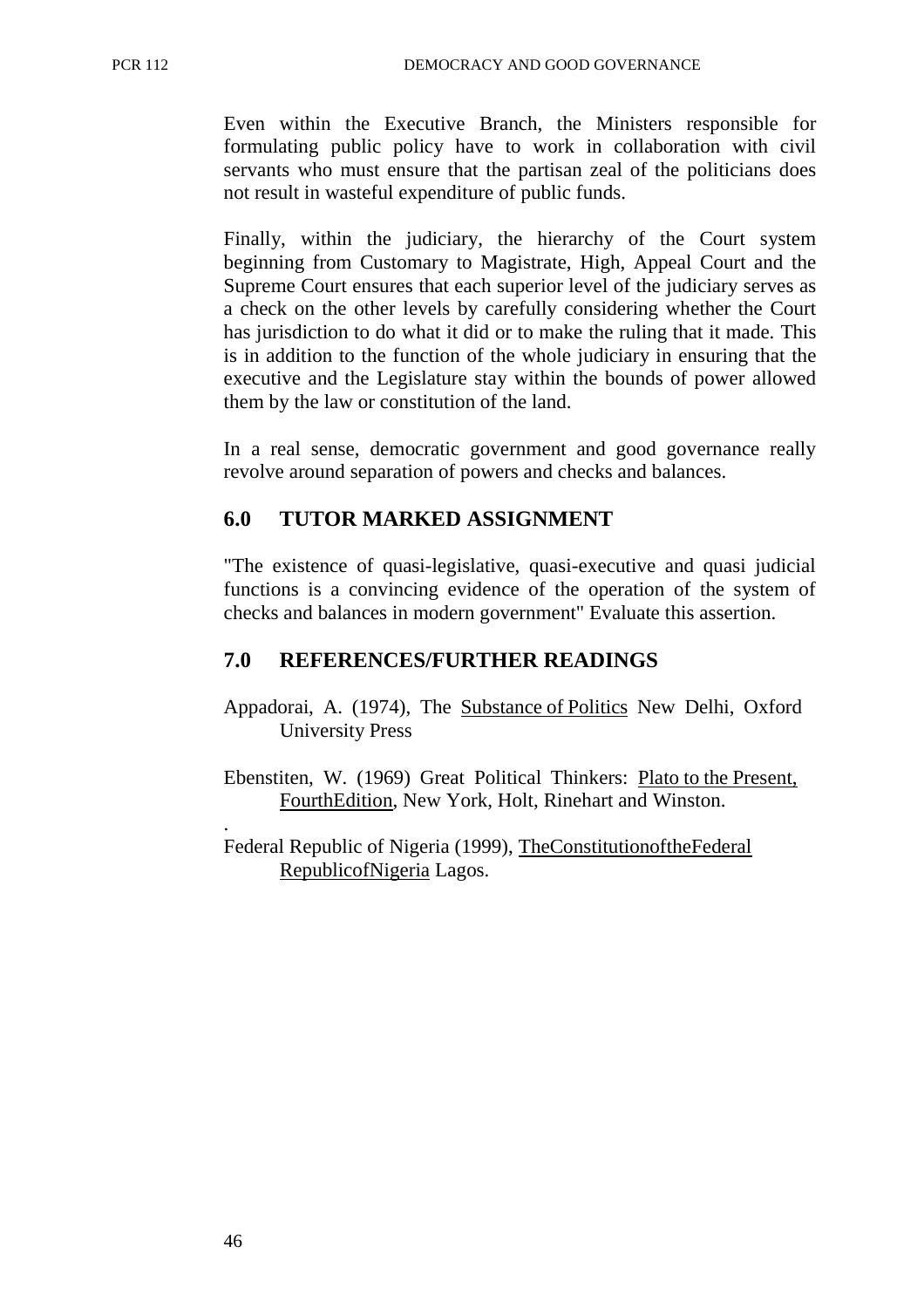# **UNIT 4 THE MULTI PARTY SYSTEM**

#### **CONTENTS**

- 1.0 Introduction
- 2.0 Objectives
- 3.0 Main Content
	- 3.1 Definition of Terms
	- 3.2 Political Parties
	- 3.3 Party Systems and Democracy
	- 3.4 The Two Party System
	- 3.5 The Multi-Party System
- 4.0 Conclusion
- 5.0 Summary
- 6.0 Tutor-Marked Assignment
- 7.0 References/Further Readings

### **1.0 INTRODUCTION**

In your study of the institutions that permit democracy and good governance to be practised in a society, you have so far studied the constitution the separation of powers and the principles of checks and balances.

However, you must have observed that all the three institutions have to do with the operations of the government itself.

An important question that you need to ask your self at this point is this: how does the government maintain an effective linkage with the individual citizens of the country?

In addition to identifying these organisations that enable the government to keep in touch with the citizenry, you will also need to determine the best system of political organisation that will promote the growth of democracy and good governance in society. While many writers have identified a large number of governmental and especially nongovernmental bodies as serving as a link between the government and the citizens, some of these need to be singled out for special attention. These are namely; interest groups of various kinds and pressure groups, while interest groups differ only to the extent that some groups are more or less interested in influencing the making and implementation of public policy. Political parties are characterised by a more or less conscious pre occupation with the organisation and presentation of alternative programs and personnel to the public to win the government. Through the political parties preoccupation with winning and retaining political power, they become the veritable instrument of mass education,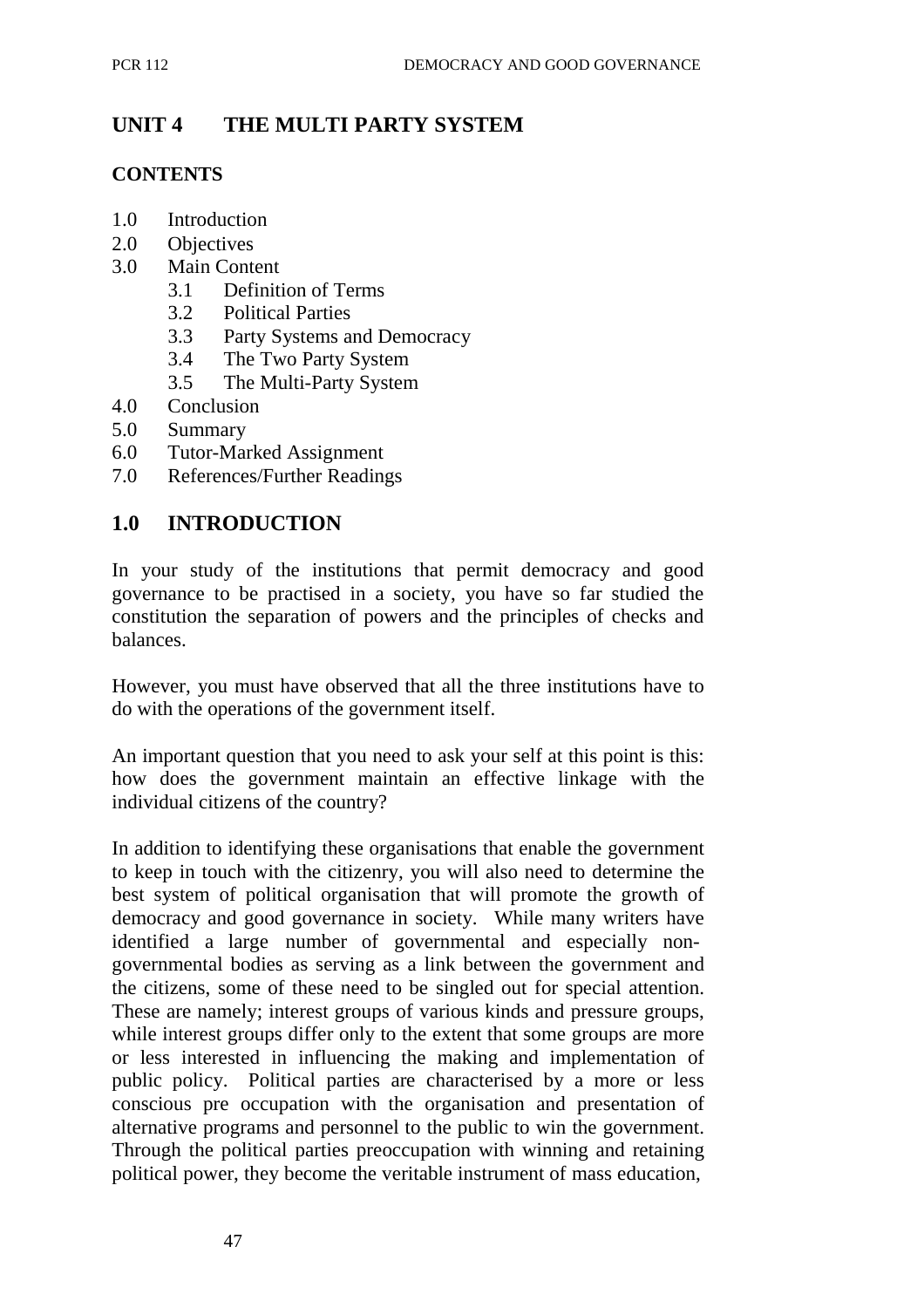political recruitment and training as well as interest aggregation, articulation and social mobilisation. It is in view of these activities of political parties in most, modern societies of political parties that democratic government has been described as party government, it is difficult to conceive a democracy functioning in a smooth way without the active participation of the political parties. If democracy means choice between alternative ways of solving societal problems and alternative individuals to formulate and implement these alternative policies, then the existent operation and mobility of political parties becomes an integral part of the democratic political system.

### **2.0 OBJECTIVES**

At the end of this unit, you should be able to

- (i) Define the concept a party system;
- (ii) Describe the characteristics of different party systems and how they relate to the operations of a democratic government;
- (iii) Explain why a multiparty system is considered a vital institutional arrangement for the support of democracy and good governance;
- (iv) Identify ways of contributing towards building a peaceful society in your own country and the world at large.

## **3.0 MAIN TERMS**

## **3.1 Definition of Terms**

Your discussion so far has made reference to a number of terms such as "political parties, party systems and the multiparty system" It is appropriate for you to now have a clear conception of what each of these terms means and how the institutions they describe work in practice.

## **3.2 Political Parties**

A political party can be described as " a group of individuals who share a common interest and ideology, that engages in political activity mainly with the aim of winning elections and forming the government of a state or country thereby transforming their interest and ideology into the ideology and interest of the whole society " This desire to contest and win elections or to take control of state power through contesting and winning election, puts the political party away from all other groups that may seek to influence government policy and actions but are not ready to actually take over control of the government of the land .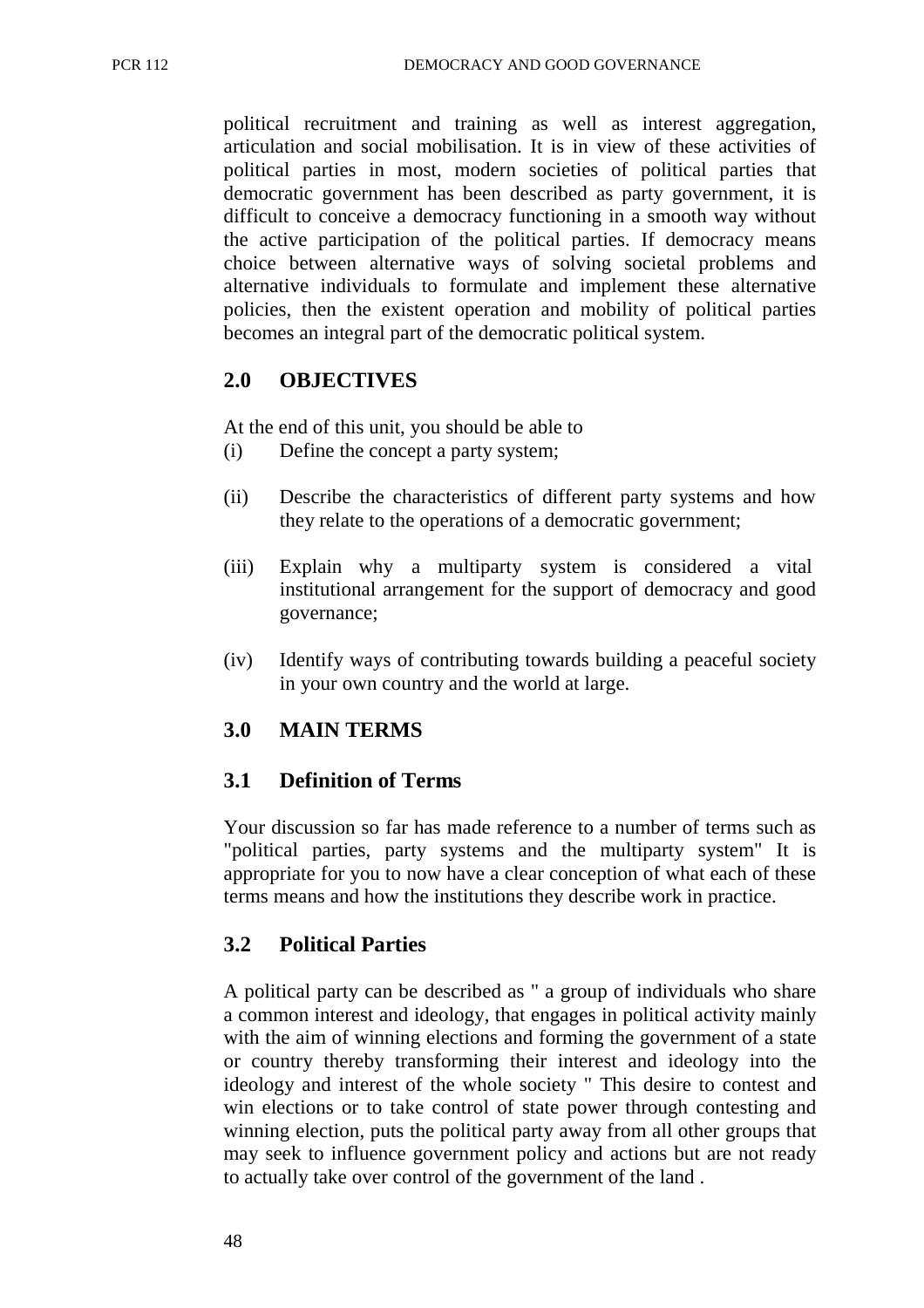Historically, political parties have emerged and flourished in an attempt to pursue and promote a wide variety of interests and beliefs: the interest of the monarchy against the assaults of parliament; the interests of the church against the anti -clerical; the interests of the workers against the bourgeoisie the interests of the peasants against the feudalistic; etc. Whatever the particular nature, the party can be considered a small fraction of the society, which has or tries to promote a specific or partial union of how the society needs to be organised in order to fulfill the union of society promoted by them. Secondly, the party usually presents a number of its own candidates that it considers competent to fill the key position of government such as President, Governor, Council Chairmen etc at election. Through this process of contesting elections, the modern political parties have come to play a very vital role in the process of democracy and good governance. Voting for or against a party, the citizen can easily reward their leaders or punish them based on the people's assessment of their performance in office.

#### **Self Assessment Exercise:**

List four of the most important political parties in your country and identify the key interests each of them is committed to promote.

### **3.3 Party systems and democracy.**

Political scientists speak of a party system in terms of the number of political parties that are legally permitted to operate in a country, or to put the same idea differently, a party system refers to the number of political parties that are officially recognised to present candidates at elections and canvass support for them. In a country where the constitution or the electoral rules allow just one party to organise and participate in elections then we say that such a country is a one party state. The communist party of the Soviet Union and some East European countries as well as single party of several African Countries in the period soon after independence whether in Cameroon, Tanzania or Guinea effectively made these countries one party states. You may like to know that in many of those countries the one party state was nationalised as being in-agreement with the ancient African practice, whereby there was no opposition between the chiefs and his elders, that the artificial unity so constructed was essential to national integration and development, while the pooling of the counting political resources in one political movement prevented the duplication and dissipation of total human and material resources in unnecessary and destructive competitive power. What the proponents of the single party refused to say was that such concentration of power and resources in a single individual or in a small group often bred - personal and family dictatorships, personality cults and a very "sit tight mentality" among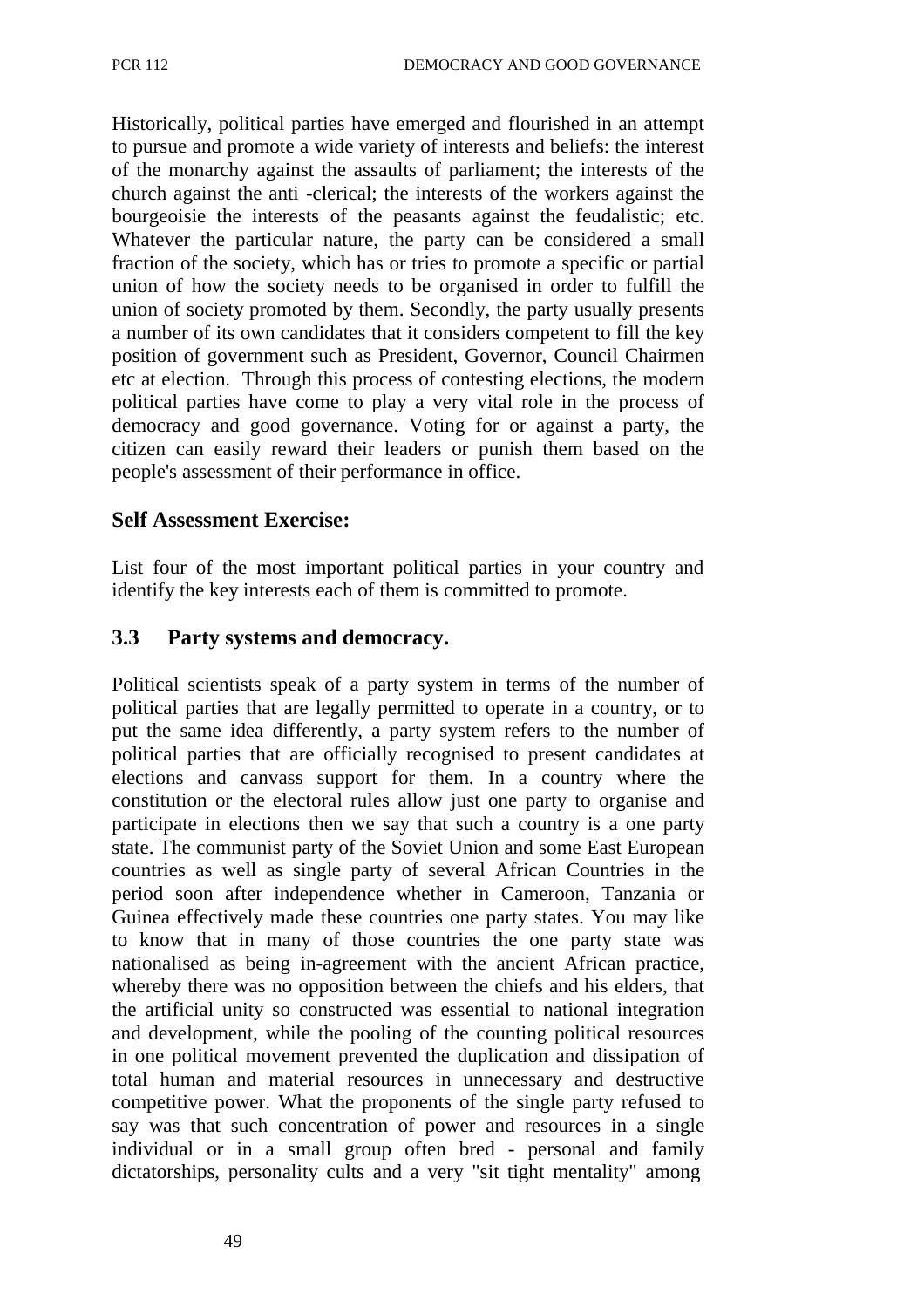holders of public office, not to talk of the wide spread corruption. From the standpoint of democracy and good governance, the single party system is a totally negative and counter productive institution. No democratic government can be founded on a unique or single party system in so far as it emphasises the fusion and concentration of power, whereas good governance and the rule of law require their separation, diffusion and balancing.

## **3.4 The Two Party System**

This is a political system in which even though there might be more than two political parties actually and legally authorised to contest elections, two of those parties have come to dominate the political landscape that either of them has a very strong probability of forming the government after every general election. Great Britain and the United States of America constitute the classic examples of a two party system because in Britain, every election is really a direct contest between the Labour and the conservative parties even though there are other minority parties.

In the United States, the political contest is usually between the Republican and the Democratic parties even when rich millionaires are ready to spend some of their dollars during the presidential elections. Some writers have emphasised the fact that the two party system is the most adapted party system to democratic governance because it contributes to governmental stability as well as moving the political debate towards the mean of the political spectrum in addition to discouraging the emergence and survival of small and splinter parties. It may be useful for you to note that some of the merits that are often ascribed to the two party systems are actually socio-political antecedents of the party system in those countries. For example, it is not totally correct that the two party system tends to reduce every national problem or debate into two rational policy options in two party system States. Rather it seems most probable that anterior resolution of major and fundamental questions or national questions in those countries tends to promote a more unified or a less divisive approach to national issues. In such countries, it may be true that politics is essentially the authoritative allocation of values. In many new states however, politics is both a battle to resolve vital questions of national coexistence, lay down rules for the allocation of resources as well as generate the resources that need to be authoritatively allocated. A two party system in such a setting would be counterproductive to democracy and good governance.

### **3.5 The Multiparty System**

A multiparty system can be defined as a political System that legally permits the existence of three or more political parties, such that none of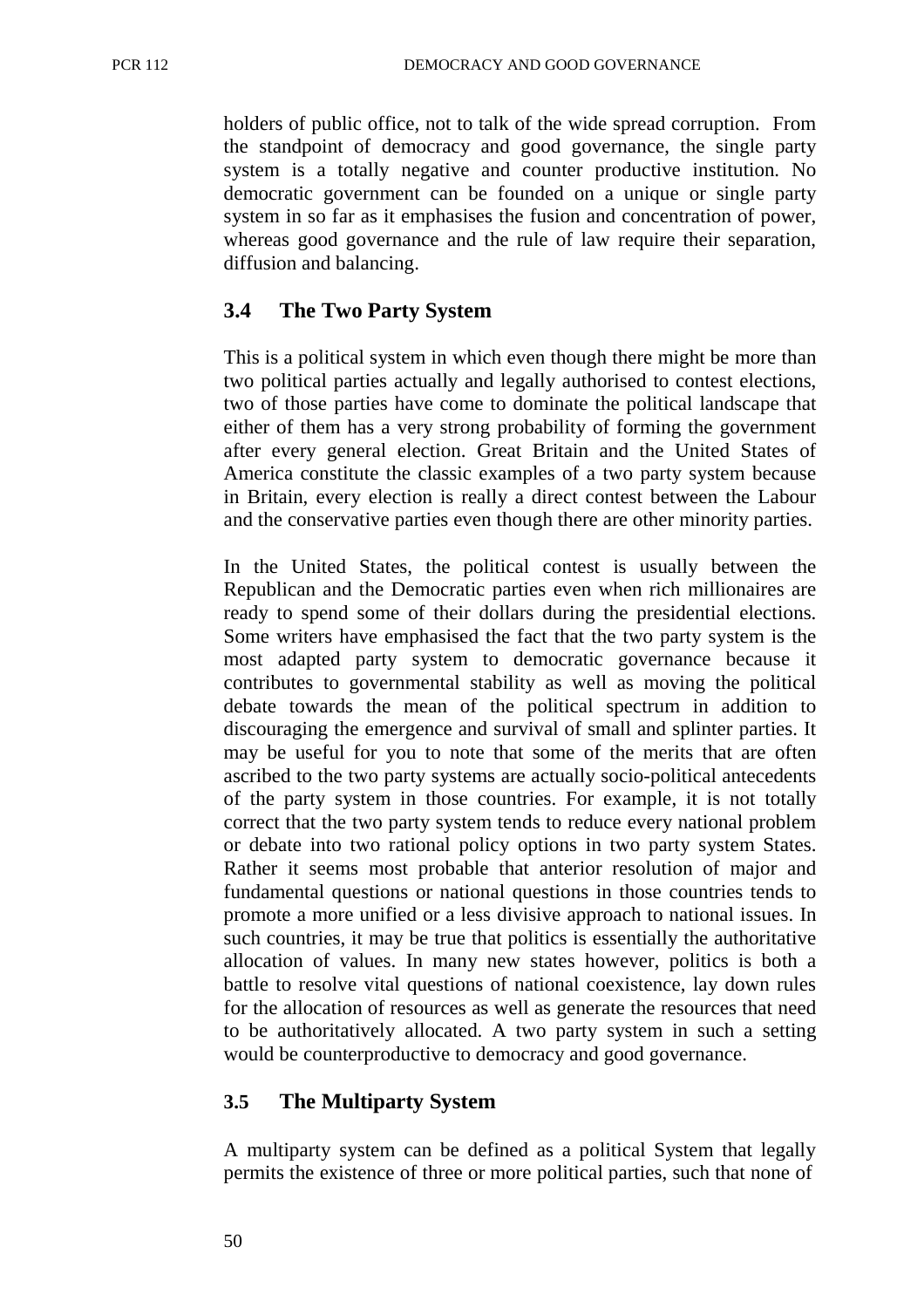them can at any election win a clear-cut majority. Italy, France and Nigeria in first and second republics are typical examples of a multiparty system.

In addition to this general characteristic of the multiparty system, many multiparty states have rules of proportional representation which relate the total votes won by a party to the number of seats attributed to it in the legislature. Irrespective of the particular form in which the multiparty system operates in, the practices need to be noted in so far as they relate to the functioning of a democratic society.

First of all, if a party is properly understood as representing "a part of the whole" it becomes difficult for you to see how one or two parties can be considered representative of a pluralistic society such as Nigeria. Consequently only a multiparty system ensures that all interests and opinions are effectively represented in the society. Secondly the multiparty system, by affording even small parties an opportunity to be represented in the legislature, makes it possible for them to participate in the various legislative quasi-executive and quasi-judicial functions of society. The multiparty system also protects the society from the over tendency towards the over concentration of power. That is often associated with the single or one party system. Most importantly the abundance of political parties in a multiparty system ensures that the society has a rich variety of political and personnel options to choose from while considering any national issue. Given these considerations, it should not surprise you that many writers in political science consider the existence of multiparty system as one of the key institutions of a democratic society.

## **4.0 CONCLUSION**

Modern political parties have become so much involved in the running of democratic government that many writers have come to define democratic government as government by political parties. Such a conceptual amalgamation between the activities of political parties and democratic government and good government has become so wide spread that it is difficult to imagine a democratic government in the absence of political parties.

Notwithstanding the general importance of political parties in democracies, what is of the greatest import to good governance is the number of political parties legally authorised to operate within any political system.

The trend of the discussion made in this unit is that the multiparty system with its legal tolerance for several parties as well as it tendency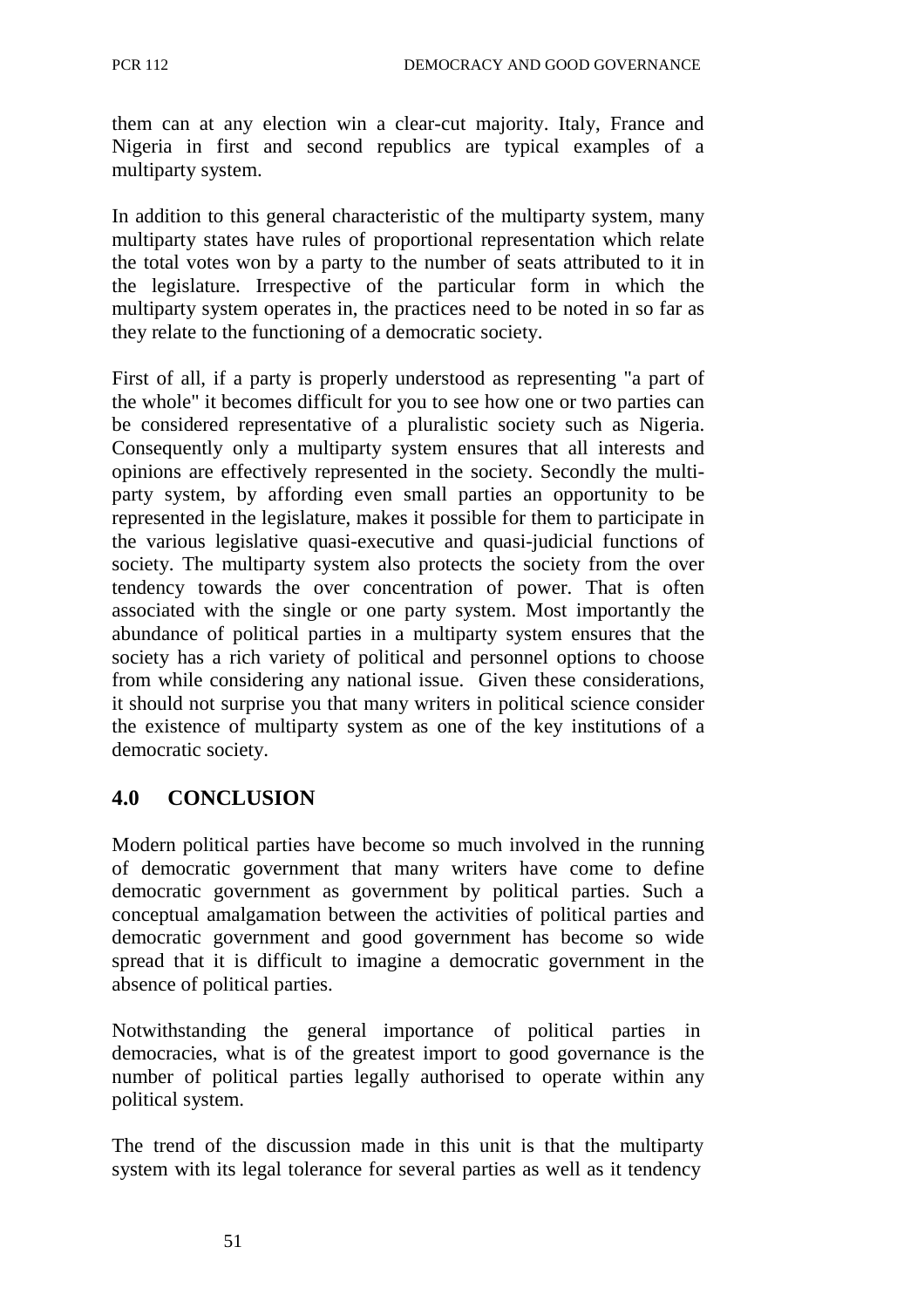to militate against the over-concentration of power, resources and influence in a few hands is the most appropriate institutional arrangement upon which a democratic government as well as good governance can be built.

### **5.0 SUMMARY**

Perhaps this definition of a political party put forward by Edmund Burke can help us retain a clear picture of what a political party is:

'' Party is a body of men united for promoting by their joint endeavours the national interest, upon some particular principles in which they are all agreed. "[Sabine and Thorson 1973: 561] You may find Burkes definition of a party to be gender insensitive in so far as it focuses exclusively on men to the neglect to women. However once you remember that at the time that Burke lived and wrote politics was not just the exclusive reserve of men, it was the pre occupation of a small aristocratic class, the his definition of a party in terms of "a body of men" falls into perspective.

What is useful in his conception of a party was that he saw it as an instrument for promoting the national interest rather than a "faction" or a small "part" of society the interests of which were contrary to or could be opposed to the national interest or the interest of society in general.

It was this positive conception of political parties advanced by Burke that paved the way for the widespread acceptance of political parties as a necessary vital element of democracy.

Since the twentieth century, it has become almost an accepted practice to classify and judge modern political systems in terms of the existence and vitality of political parties operating in them. Of course, if one or two properly organised political parties contributed significantly towards providing the citizenry with basic information and alternative strategies for achieving societal goals, the multiparty proved to be the one where the greatest variety of alternatives and the widest range of choices could be provided the citizens of a country. By so doing the multiparty system becomes a useful instrument for peace building and conflict management in conflict prone countries.

### **6.0 TUTOR MARKED ASSIGNMENT**

Why do you consider the multiparty system as the best for democratic government in a country like Nigeria?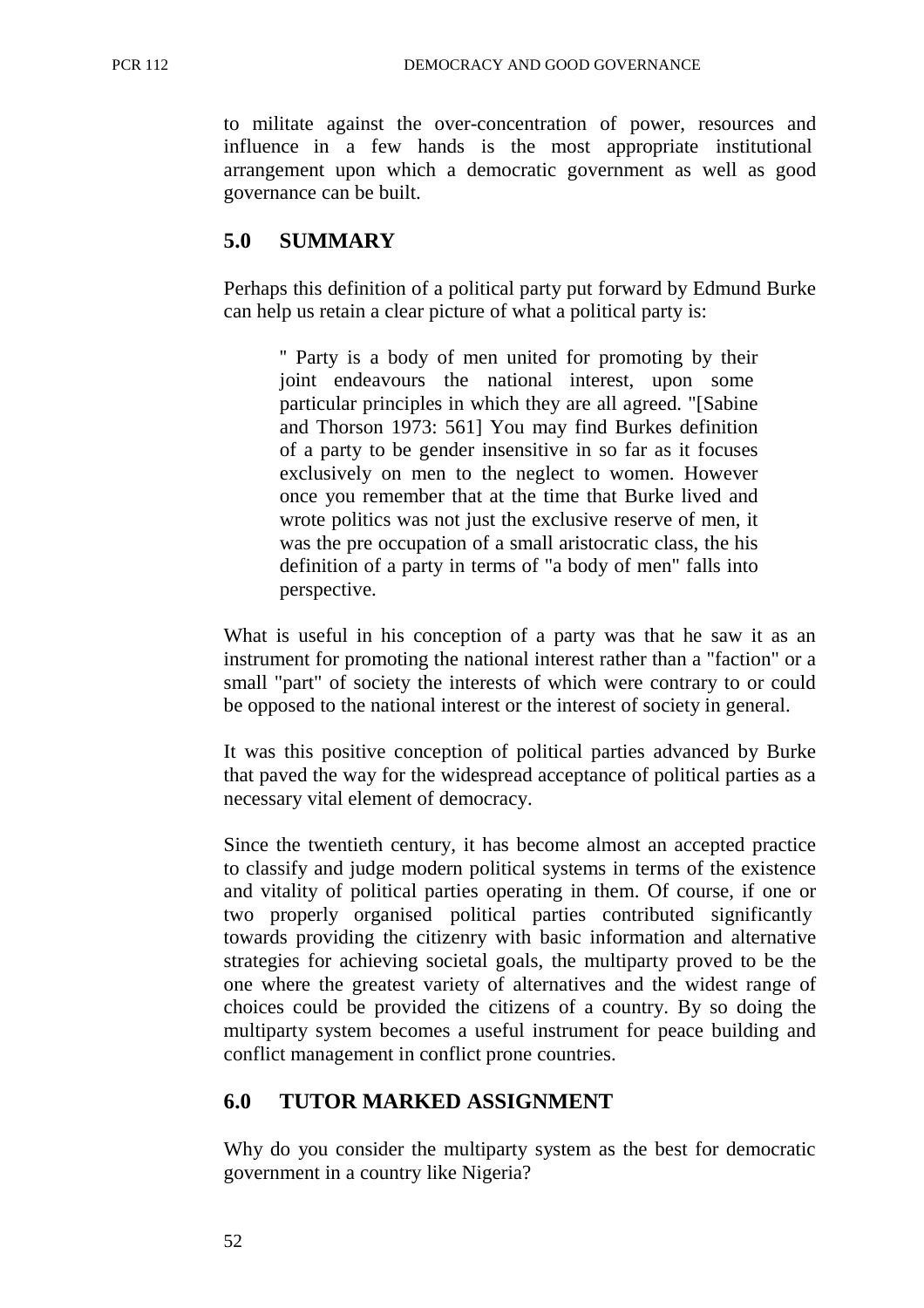### **7.0 REFERENCES/FURTHER READINGS**

- Duverger (1954) Political Parties, Their Organization and Activity in Modern State, London, Methuen
- Odock, C.N. (2001), Peace building and conflict management in Africa: the need for a vibrant multiparty system in Nigeria" paper prepared for the NPSA conference of November 2001.
- Rodee, et.al. Introduction to Political Science.
- Sabine and Thorson (1973) A History of Political Theory: Fourth Edition New Delhi, Oxford University and IBH Publishing Company.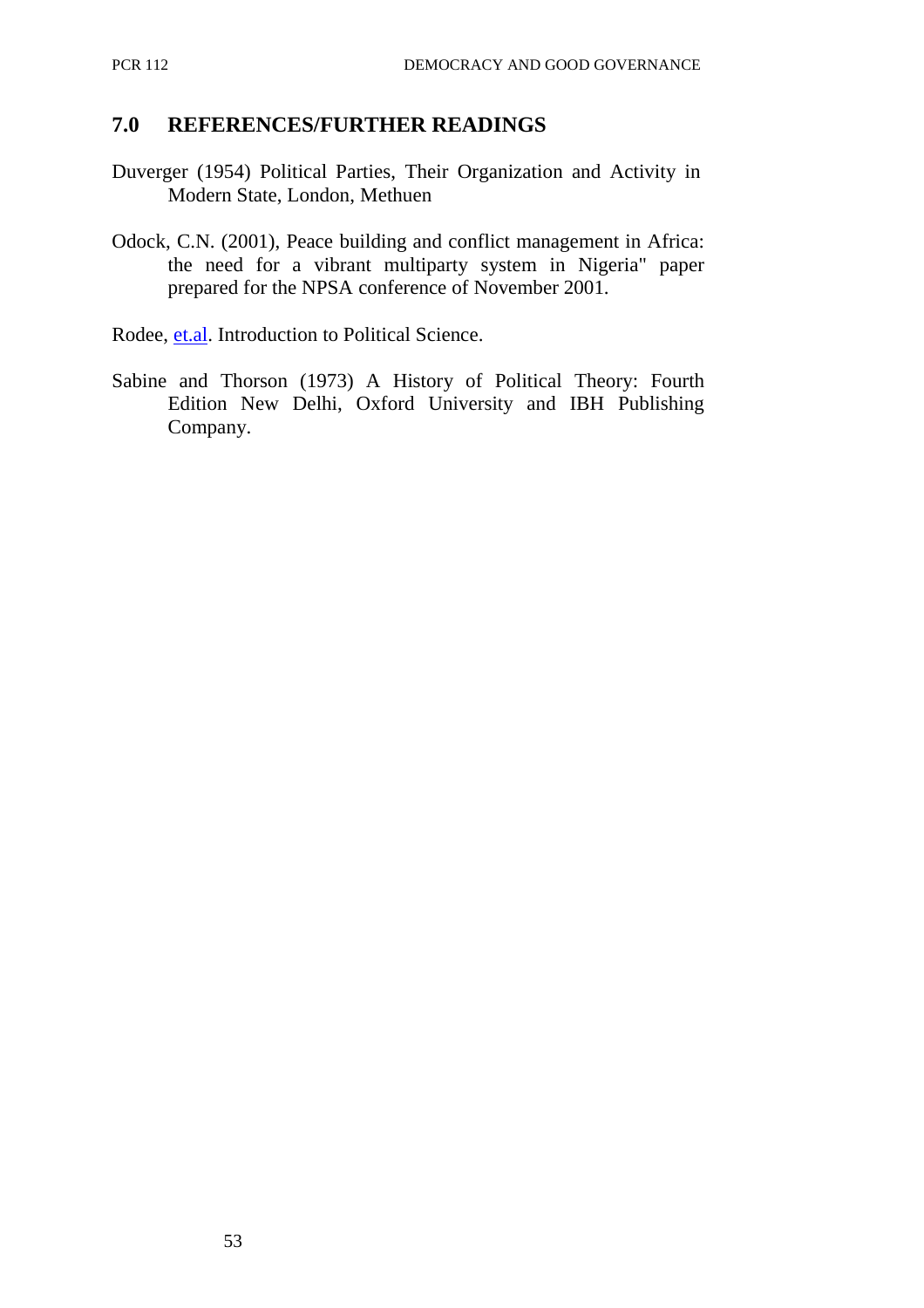## **MODULE 3 THE ATTITUDINAL AND BEHAVIOURAL INGREDIENTS**

Unit 1 Tolerance for Divergent and Opposing Views

Unit 2 A Pluralistic Conception of Society

Unit 3 Popular Opinion and Majority Rule

Unit 4 Peaceful Resolution of Conflicts

## **UNIT 1 TOLERANCE FOR DIVERGENT AND OPPOSING VIEWS**

#### **CONTENTS**

- 1.0 Introduction
- 2.0 Objectives
- 3.0 Main Content
	- 3.1 Definition of Terms
	- 3.2 The Anti-theses of Liberalism
	- 3.3 Features of a Liberal Society
- 4.0 Conclusion
- 5.0 Summary
- 6.0 Tutor-Marked Assignment
- 7.0 References/Further Readings

### **1.0 INTRODUCTION**

At the beginning of this unit, one vital point that you need to bear in mind is that democracy and good governance are built on certain institutional structures of society, namely: a constitution and constitutionalism, the separation of powers, checks and balances and a multiparty system, all of which not only limit the powers of government, but also ensure the free competition of groups and parties for the control of government. These institutional features of democracy also ensure that governmental power is not concentrated in a few hands or institutions.

Democracy and good governance depend on a lot more than the institutional structure of society and both depend on some attitudinal and behavioural dispositions, without which you cannot have democracy or good governance. In this module, four of these attitudinal and behavioural dimensions will be discussed in some detail. The point to emphasize is that the precise label we use for the behavioural and attitudinal dispositions is not the most significant thing. Rather what is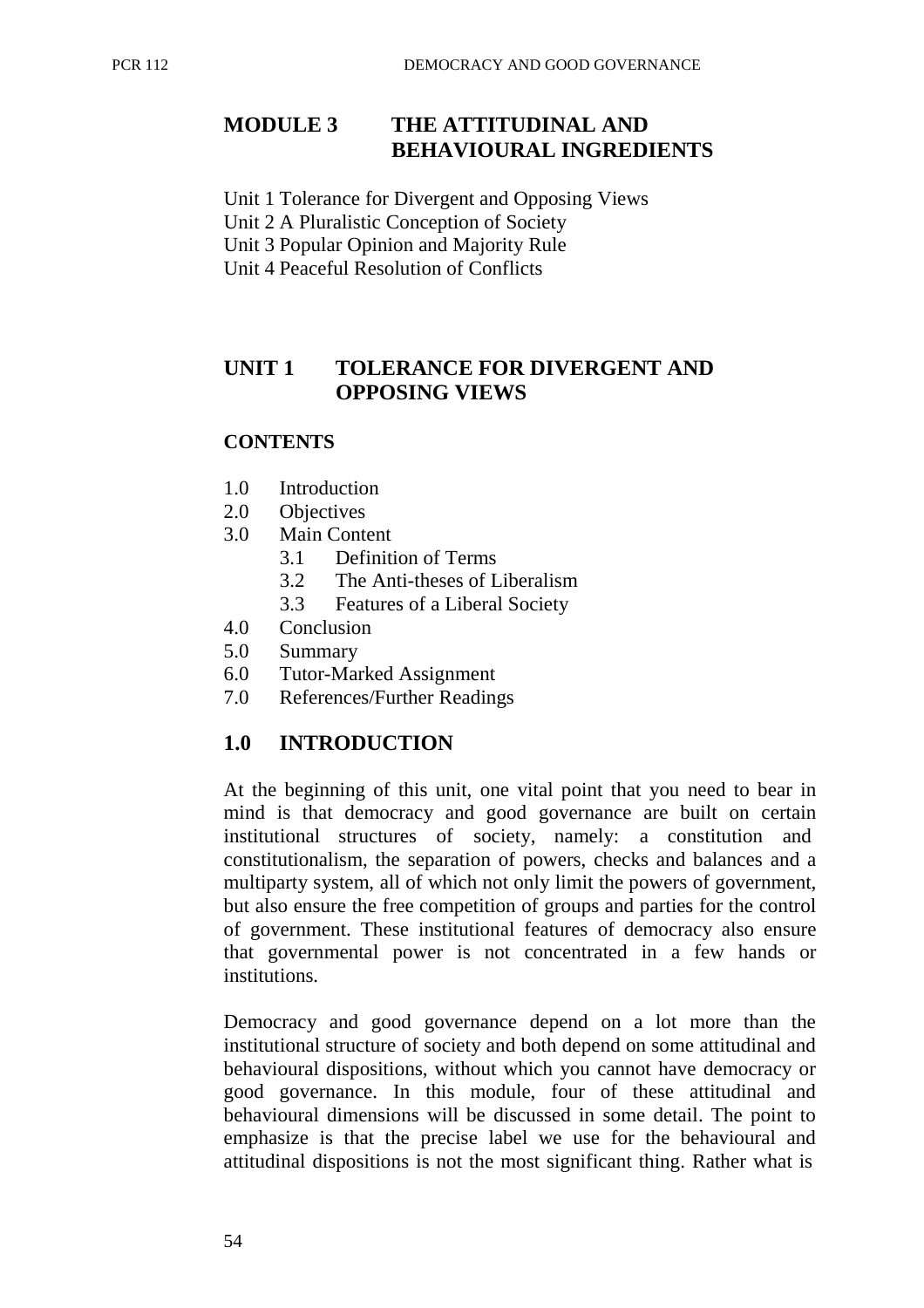of crucial significance is that we underscore their significance for democracy and good governance. While a pluralistic conception of society, popular and majority opinion as well as the peaceful resolution of disputes shall be considered in subsequent units, in this unit you will study liberalism as one of the key pillars of democracy and good governance.

### **2.0 OBJECTIVES**

At the end of this unit you should be able

- (i) Define the nature of liberalism;
- (ii) Distinguish liberalism from other contemporary political ideologies;
- (iii) Distinguish features of a liberal society from other types of society; and
- (iv) Highlight ways to build a liberal democratic society.

## **3.0 MAIN CONTENT**

#### **3.1 Definition of Terms**

If we leave aside for the moment the debate as to whether liberalism needs to be defined in singular or plural terms, we can hold on to the essential fact that whatever liberalism might mean or imply, "it certainly includes toleration and an antipathy to closing ranks around any system of beliefs" (Ryan 1993:292). In simple terms Alan Ryan here gives us the essence of liberalism or liberal attitude upon which a democratic society and the practice of good governance can be built. First of all the liberal spirit or attitude allows for free expression of different views, no matter how acceptable or unacceptable they may be to some audiences. This in essence, is the meaning of toleration: accommodating, making allowance for and fore-bearing with different ideas even when they are different from others that are widely accepted. An antipathy to the closing of ranks, any system of beliefs constitutes the second most important defining characteristic of liberalism as you can see from the quote.

What you need to bear in mind is the fact that just as toleration is the defining element of democratic governance, the closing of ranks around any system of beliefs has also remained a key ingredient or component of authoritarian, totalitarian or despotic forms of governance; that are usually constructed around one or two simple and sometimes false ideas and assumptions.

You can see from the point just made why the spirit of tolerance, especially with reference to ideas about the nature of man, his role in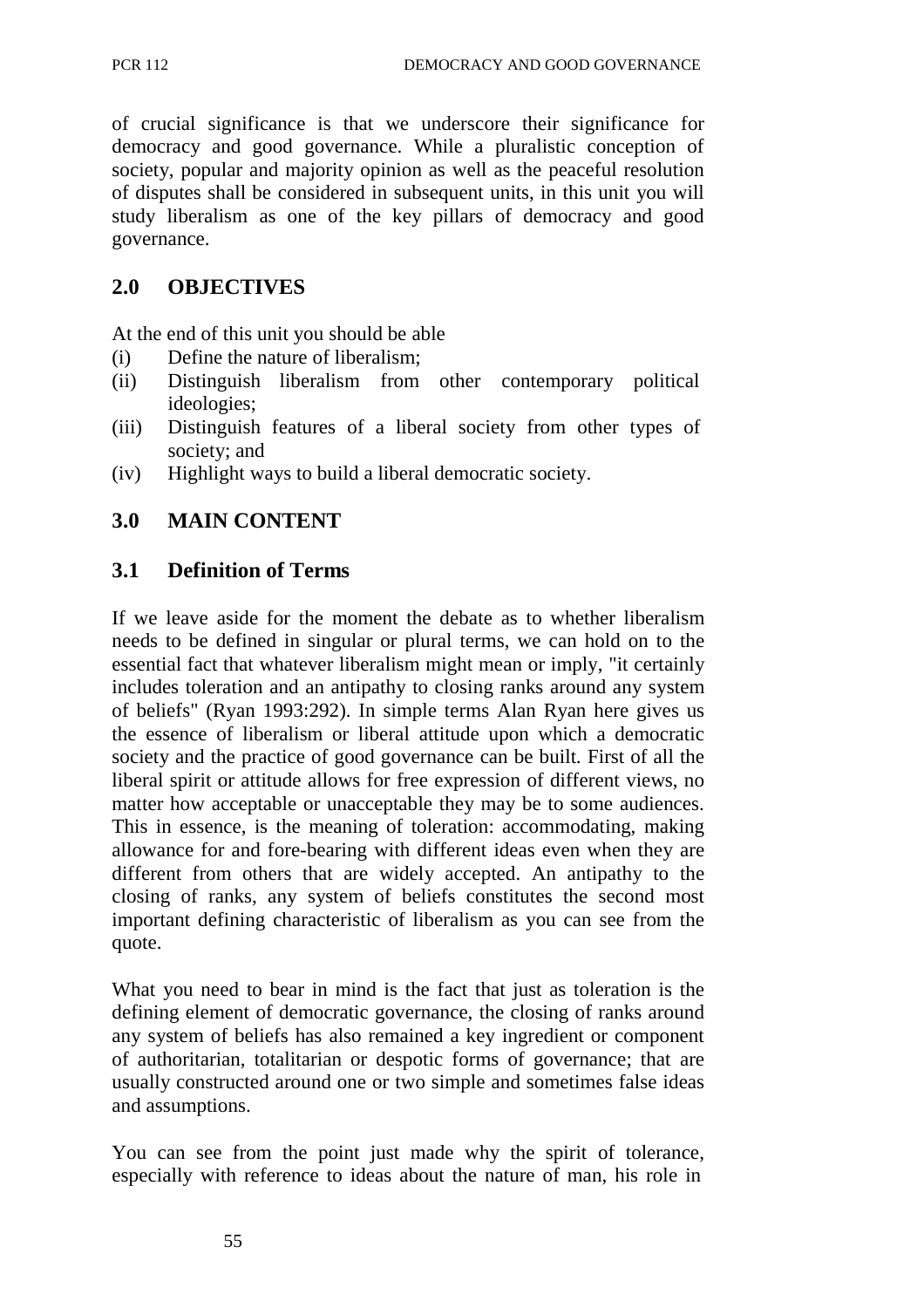society, his relationship to the State and the place of government in the State is considered a vital attitudinal basis for democracy and good governance. For if this were not so, then the multiparty system, the principle of separation of powers, as well as checks and balances will be difficult to implement in practice.

Here it is useful for you to note even in passing that the main difficulty of democratic governance in many underdeveloped countries, especially those of Africa, is that whereas it is easy to borrow the institutions of democracy such as the multiparty system, a written constitution complete with checks and balances among the three organs, the spirit and attitude of toleration upon which the institutional arrangement is founded cannot be copied from the pages of a textbook or newsmagazines, from where arise the multiple failures of democratic governance and the many transitions to democracy in Africa.

### **3.2 The Anti theses of Liberalism.**

If the basic thesis or tenet is accepted by proponents of liberalism, it is also necessary to highlight some antipathies or anti theses of liberalism. Some of the ideas and practices that the liberal tradition has sought to fight over the years include the following:

#### **(a) Anti-absolutism**

This simply means a continuous protest against all forms of absolute authority. The essential argument of the Liberals against the attribution of absolute power to any individuals or group in society is to devalue the worth of those whose views and positions cannot even be listened to.

#### **(b) Anti-theocracy**

Liberals seek to maintain a strict separation `between secular and religious authority thereby affording individual's freedom of conscience. The confusion of secular and religious authority was historically associated with the theory of the divine right of kings to impose their religion on their subjects.

#### **(c) Anti - capitalism**

A third and final antipathy of liberalism is anti-capitalism. The basic argument in this regard is that capitalism with its serious concentration of the instruments of production and economic resources of society in a few hands does not work in favour of the liberty of individual citizens.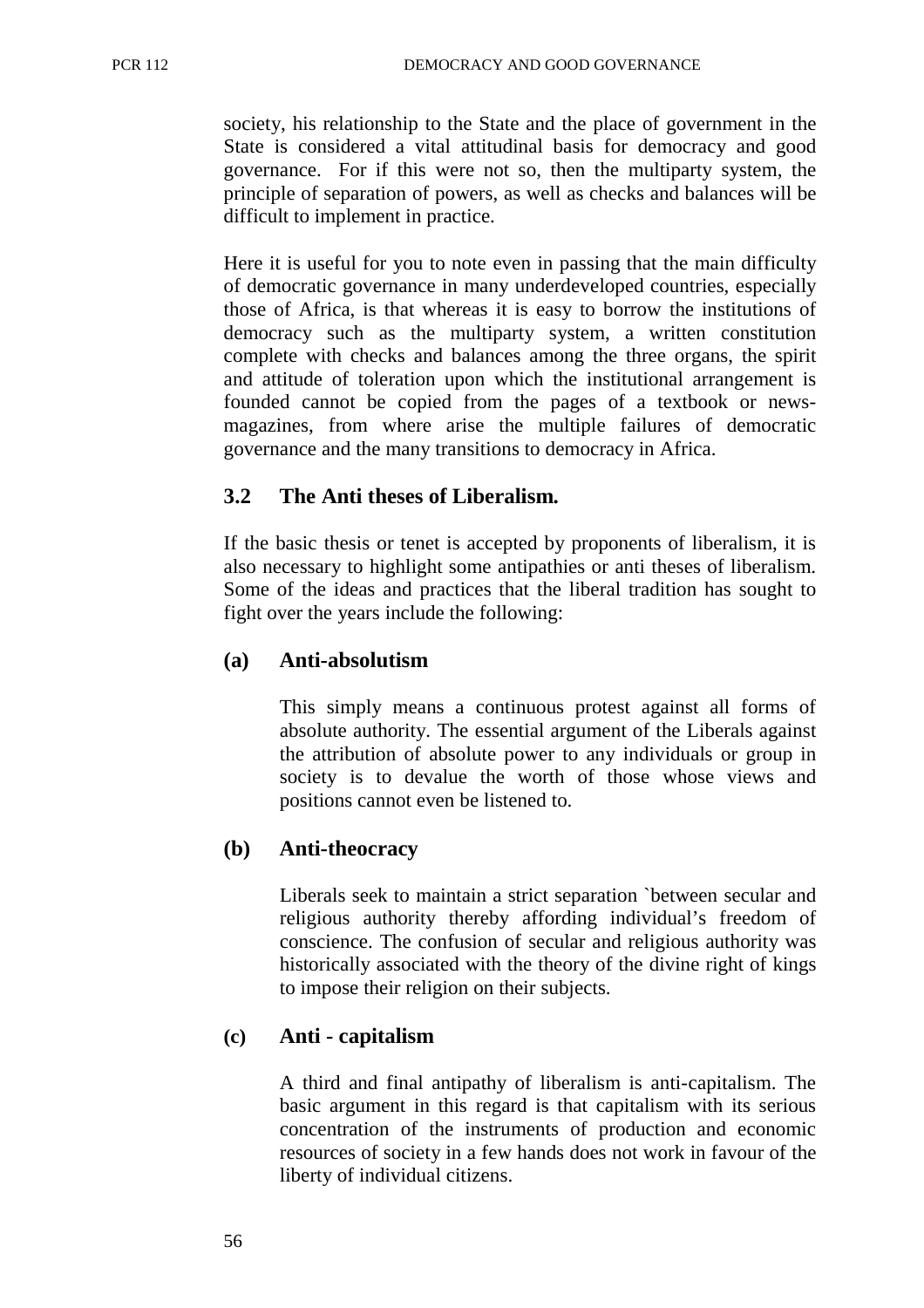You do not need to worry now as to whether some of these antipathies that form an essential part of liberalism are justified or not. For essentially the material conditions under which key liberals like John Locke, Bentham and Mill lived have changed. It may be difficult for a man living in the twenty-first century to appreciate what monarchical absolutism meant in practice, or the fierce controversies that raged between the pope in Rome and the kings of the various European kingdoms between the fall of the Holy Roman empire and the treaty of Westphalia. Similarly, the human deprivations and the squalour that attended the development of capitalism in the eighteenth and nineteenth century might have gone a long way in uniting both liberals and Marxists in common opposition to capitalism and its evils. It is obviously a different capitalism that we have now compared to what Mill and Marx and Engels wrote against.

# **3.3 Features of a Liberal Society**

A state and government that does not seek to exercise absolute control over the ideas, views and opinions of its citizens but encourages the free expression of opinions, irrespective of the subject matter. For the assumption of a liberal society is that out of the multiplicity of views and opinions expressed, the wise, the discerning and the critical will be able to distil the useful, the relevant and the essential from the useless and irrelevant.

Concretely, this disposition to foster and cultivate the free expression of ideas will be manifested in the strict observance of the freedom of speech and expression in the fundamental rights of citizens, freedom and easy access to information including the activities of government and the existence of a free press of newspapers, magazines, radio, television and other mass media of information. There will be no censorship of the media except as considered necessary for the protection of public morality, the welfare of young children and the fight against criminality and pornography.

This last requirement itself could lead to serious controversy and partisan abuse unless such censorship is carried out by an impartial, nonpartisan body composed of men and women of integrity.

Besides these formal aspects of a liberal society that can be verified from an inspection of the records or statutes, the attitudinal dimension of a liberal society is manifested in a way key members of the three branches of government react individually and collectively to negative opinions and criticisms of their actions: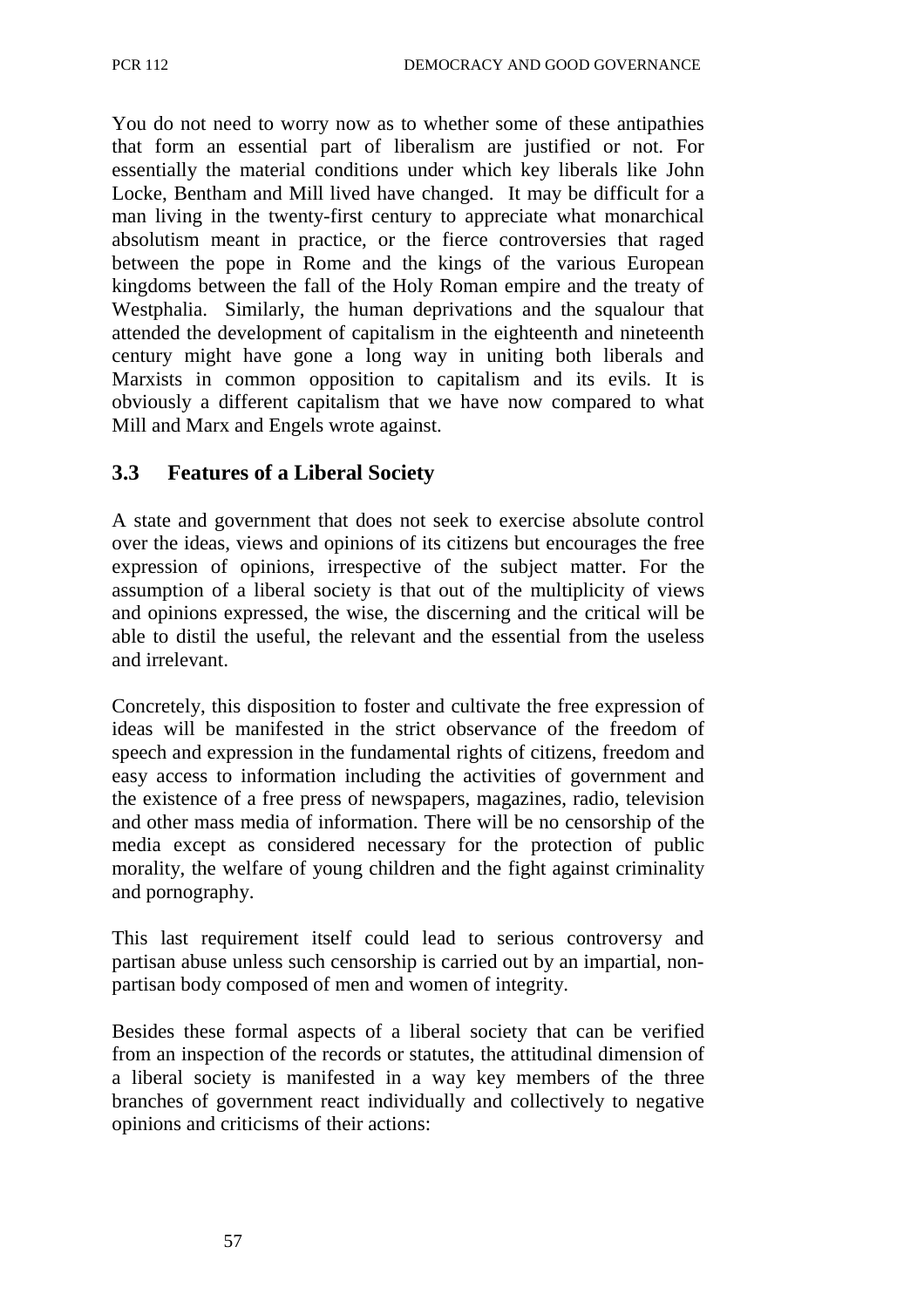Do they condemn, even before a proper examination of the text of any opinions, views or ideas that are contrary to or opposed to their own views.

Will the law enforcement agencies automatically regard as enemies of the State, those who criticize or hold opinions that are opposed to those of principal offices of the Government?

Will the police cells have as their main occupants individuals whose main offence consists in "speaking out" on burning national political, economic or social issues?

Will the government spend huge sums of tax payers' money in order to ensure that the press reports favourably on its activities?

Answers to these and similar questions will always help you to determine whether any society is a liberal society or not.

## **Self Assessment Exercise**

Can a country whose major newspapers, radio and television stations, (print and electronic media) are owned mainly by the government seriously claim to be liberal?

## **4.0 CONCLUSION**

In this unit you have come to learn one important fact about democracy and good governance: they require in addition to the formal constitutional foundations, a liberal society in order to thrive or function well. This is so because liberalism provides those attitudinal, behavioural and psychological conditions that enable democratic governance work.

For by cultivating the spirit of tolerance for different and opposing ideas, not rejecting any opinions before hand, or refusing to building barriers around any particular idea, a liberal society fosters the articulation of divergent ideas, opinions and programmes for the development of a society.

## **5.0 SUMMARY**

A good way to summarise your discussion of this unit is for you to ask yourself this question: why has it not been possible for all countries that have a democratic constitution to function well as democracies?

This review will help you to answer that question. A good starting point in answering the question: "why has it not been possible for all countries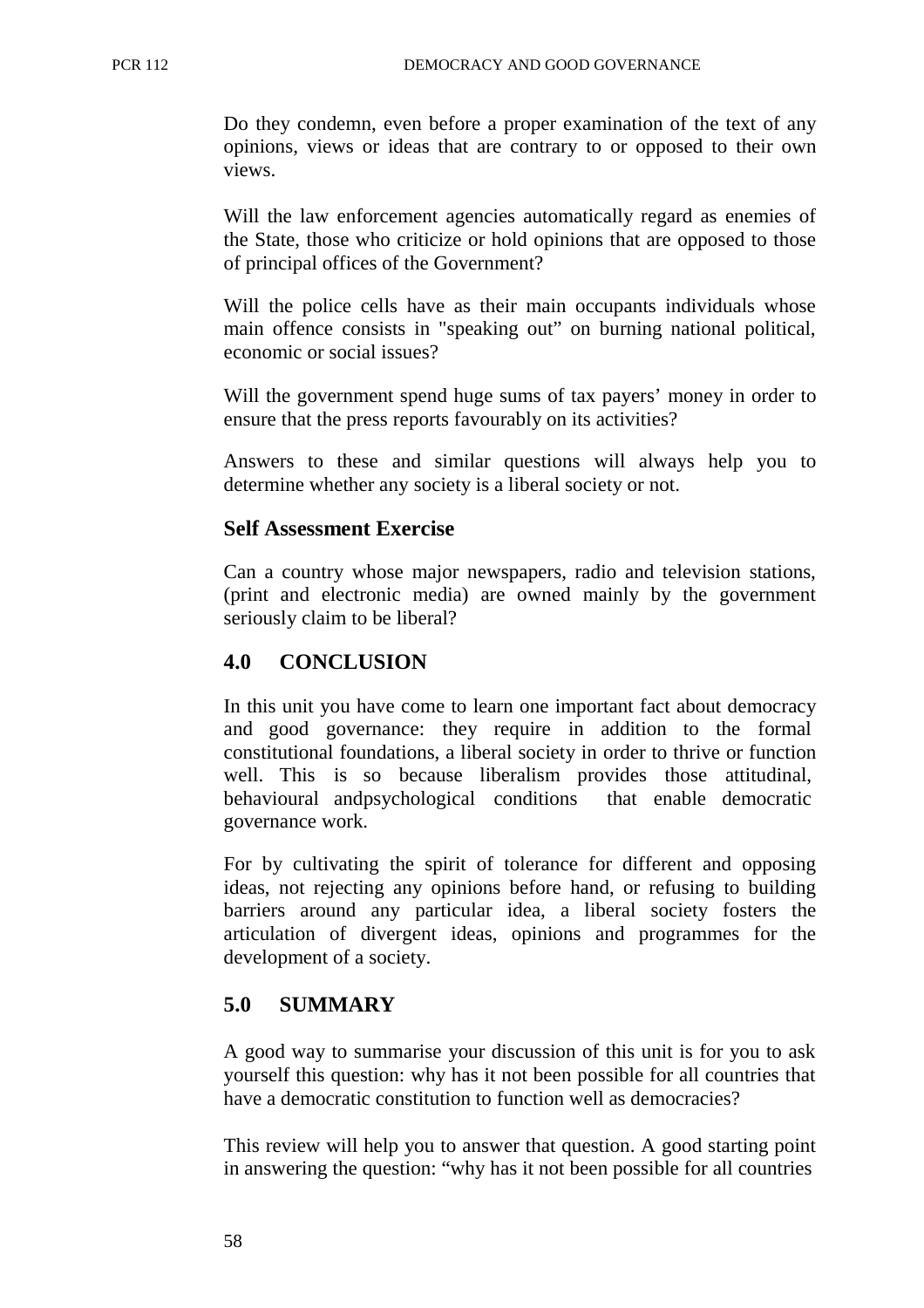that have a written constitution based on separation of powers to successfully operate a democratic government on the principles of good governance", is the fact that while these countries have the outward form of democracy, a written constitution, of powers, checks and balances, etc, they lack the liberal spirit upon which democracy and good governance depend. Very crucial to this spirit of liberalism is tolerance of opposing views and ideas.

A situation in which leaders of opposition parties are branded as enemies of the State, destroyers of their fatherland or saboteurs and quickly sent to prison, a mental asylum or deported to distant lands is a very crude indication of the lack of a liberal psychological atmosphere for the development of democracy and good governance. The more refined and less crude forms of an illiberal political setting is, massive government funding of some mass media to the neglect of others, the attempt to use security men to vet newspapers and magazines or the bribery of journalists.

All such practices that in one way or the other contribute to the mental and psychological attitude that "the leaders are right while all others are wrong" are all part of an illiberal tradition that negates the practice of democracy and good governance.

You can personally contribute to developing a liberal political climate in your country by showing tolerance to the views of others, by refusing to impose your own opinions on others, and always adopting a critical attitude to the information you receive:

Is the information factually correct? How does the information relate to all the other information at your disposal? What is the intent and purpose of this information? Can it help in the effort to build a democratic society on the basis of good governance? Will any action based on this information help to build a peaceful society?

You will agree with me that any action taken upon the basis of the foregoing analysis will surely lead to an improvement in the society.

# **6.0 TUTOR MARKED ASSIGNMENT**

Name three critical indicators that can help you determine whether a given country has a liberal political climate and highlight their contributions to democracy and good governance.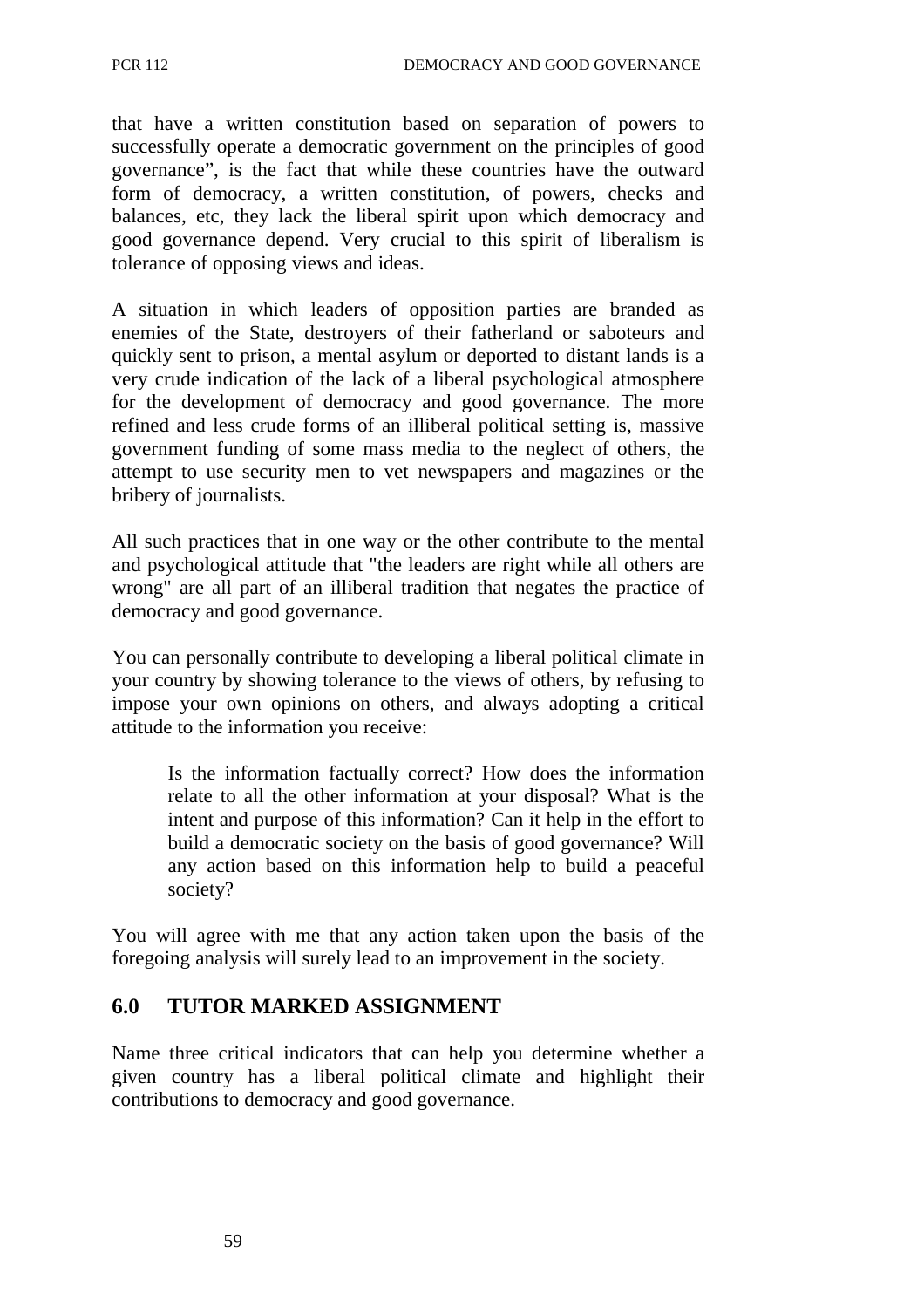## **7.0 REFERENCES/FURTHER READINGS**

- Ryan, A. (1993) "Liberalism" in Goodin, R. E. and Petit P. (eds) Blackwell Companions Philosophy Political Oxford, Blackwell Reference.
- Sabine, G. H. and Thorson T. L. (1973) History of Political Theory, Chapter 32, 33.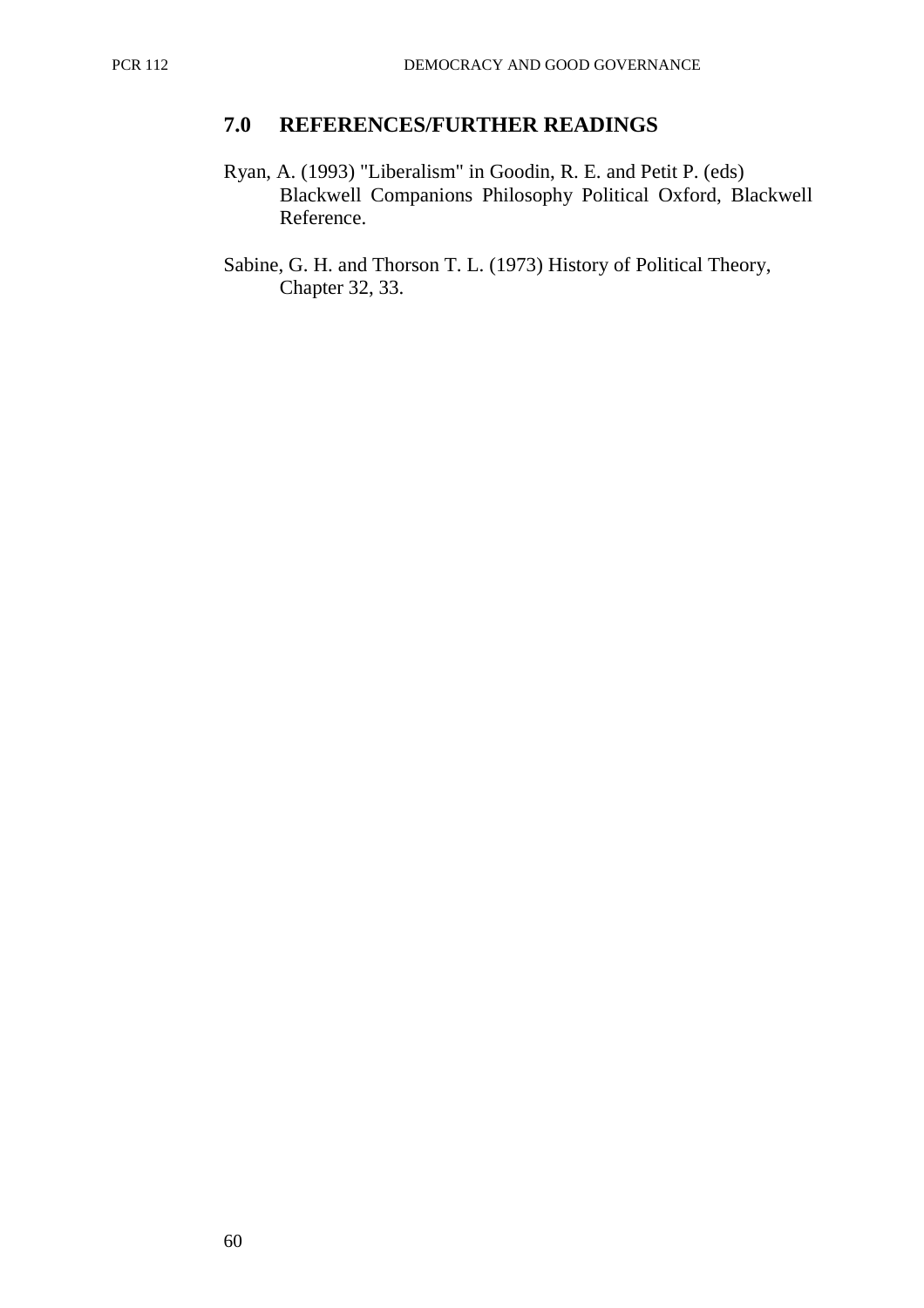# **UNIT 2 A PLURALISTIC CONCEPTION OF SOCIETY.**

### **CONTENTS**

- 1.0 Introduction
- 2.0 Objectives
- 3.0 Main Content
	- 3.1 Definition of Terms
	- 3.2 Conception
	- 3.3 Actualising the Pluralistic Conception of Democracy
- 4.0 Conclusion
- 5.0 Summary
- 6.0 Tutor-Marked Assignment
- 7.0 References/Further Readings

## **1.0 INTRODUCTION**

Besides the liberal attitude that you have just discussed, it is necessary for you to know that democracy also thrives or feeds on another psychological and behavioural principle: a pluralist conception of society. In other words, in addition to the fact that democracy works within a liberal society, it also functions in a contact where we do not have just one uniform group of citizens, but several different groups having differing interests, ideologies and orientations. As some modern writers have put it: "modern society consists of innumerable groups that share economic, religious, ethnic or cultural interests. Often people with the same interests organise formal groups, usually to promote their interests". [Janda, Berry and Goldman, 1995:42].

According to these authors, "the pluralist model of democracy interprets government by the people to mean government by people operating through competing interest groups.

According to this model, democracy exists when many plural organisations operate separately from the government, press their interests on the government and even challenge the government. [Ibid p. 42]

This extensive quote simply helps us to understand that democracy in practice means much more than organising elections in which every citizen will have the right to cast a vote in favour of one candidate or another, but the freedom of individuals having similar interests to organise themselves to promote those interests.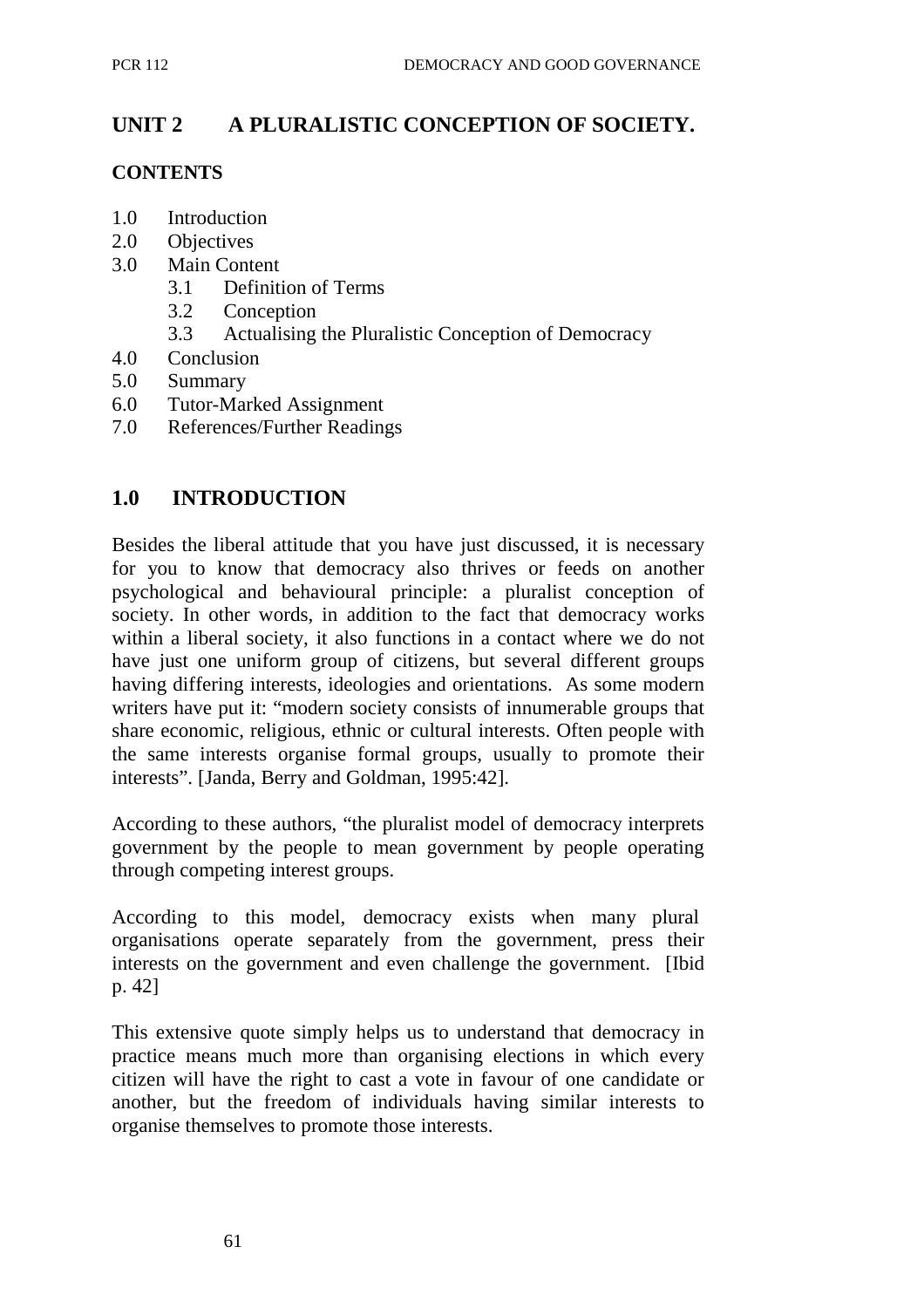For what you have just read you can keep in your mind a firm idea that democracy requires in addition to all other elements discussed above the existence of competing interest groups as well as a decentralised power structure for society. The aim of this unit is to help you increase your knowledge of those intangible ingredients that help in fostering democracy and good governance.

# **2.0 OBJECTIVES**

At the end of this unit, you should be able to

- (1) Explain a pluralist conception of society;
- (2) Describe the mechanisms that operate in a pluralistic society to promote democracy;
- (3) Describe the relationship between the behavioural component to the other ingredients of democracy;
- (4) Identify what can you do to promote the development of a pluralistic society rather than a monolithic society.

# **3.0 MAIN CONTENT**

# **3.1 Definition of Terms.**

What do really understand by the expression of a pluralist conception of society? And which mechanisms allow democracy to flourish in such societies?

A good approach and clear understanding of what a pluralistic conception of society really means is for you to imagine two typical communities: one a simple agricultural community where three quarters of the population are engaged in the production of one or two cash crops.

Such a society can easily be classified as a simple, unified or homogeneous society. On the other hand imagine a typical urban metropolis like Lagos or Calabar. Here some of the inhabitants are professionals, public servants, petty traders, labourers, market women, teachers, etc.

Because of their divergent occupations, incomes, interests and approaches to issues the modern urban centre can best are conceived in terms of a completed or pluralistic society rather than a simple society.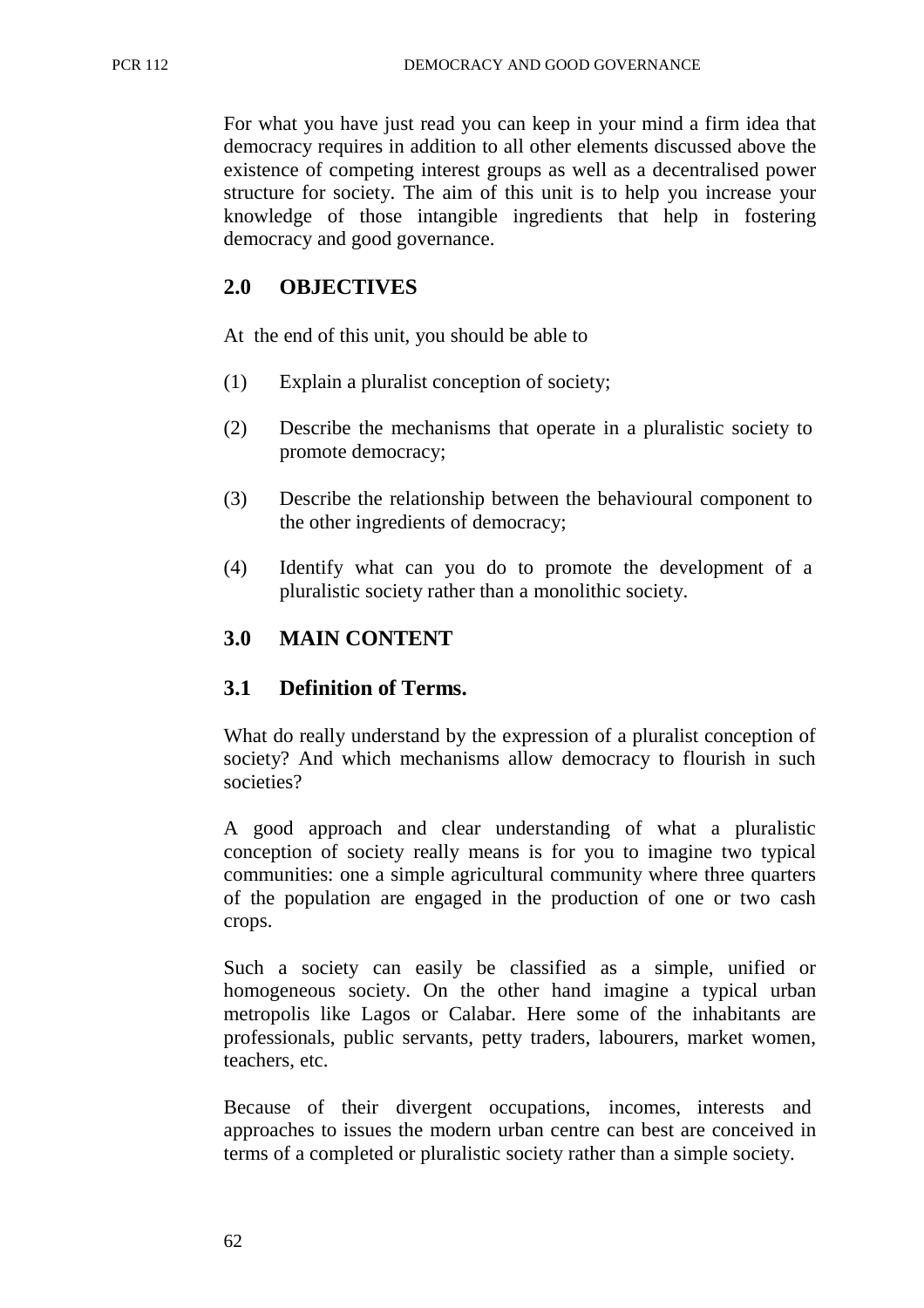This plural nature of the society means that the government cannot relate to the whole society of an urban centre in a uniform undifferentiated manner but has to respond to their needs and interests in a differentiated manner in order to be able to meet the needs of the citizens.

The central mechanism for ensuring that government effectively reaches out and responds to the needs of different sections of the community is the existence of different interest groups that lobby for their interests with the government or some times even meet some of the needs of the citizens. Thus, we have associations, of market women, motor drivers, poultry farmers, motor mechanics, the labour union, retired Army officers, union of nurses and mid wives, etc. each of these associations serve both as a means of meeting some of the needs of their individual members, and also a group that represents the members' interests before the government canvasses for those interests and helps to align government policy in a favourable attitude towards the group.

However, it is doubtful if such activity on the part of different groups would be possible in a society where the Legislative, Executive and Judicial powers of the Government are concentrated in the same individual or institution. In such a situation it will be difficult for the leaders of the various interest groups to have access to those who make and implement government policy, thus a second mechanism for the effective operation of the pluralistic conception of democracy is a decentralised structure of government such that if the members of an interest group cannot have access to one branch of government to protect their interest they can achieve the same goal through another branch. For example, the best way to have the interest of any particular group in society protected may be first to get the Legislature to pass a law in respect of that subject or get the President or a Governor to issue an executive order to that effect. But such a goal may take a very long time to accomplish if some legislative houses are over crowded with business men and women, the President or Governor might not want to be openly identified with a partisan interest for electoral reasons.

Therefore the parties concerned may resort to the High courts or the Judiciary where remedies such as the writ of Mandamus, certiorari or habeas corpus could be issued to protect the group interest that is threatened or some other remedies It may interest you to know that a writ simply refers to an order issued by a superior or High court commanding a lower court, an administrative agency not to do something.

The writ of mandamus refers to an order by a high court commanding an administrative Agency such as the Police, a Local Government Council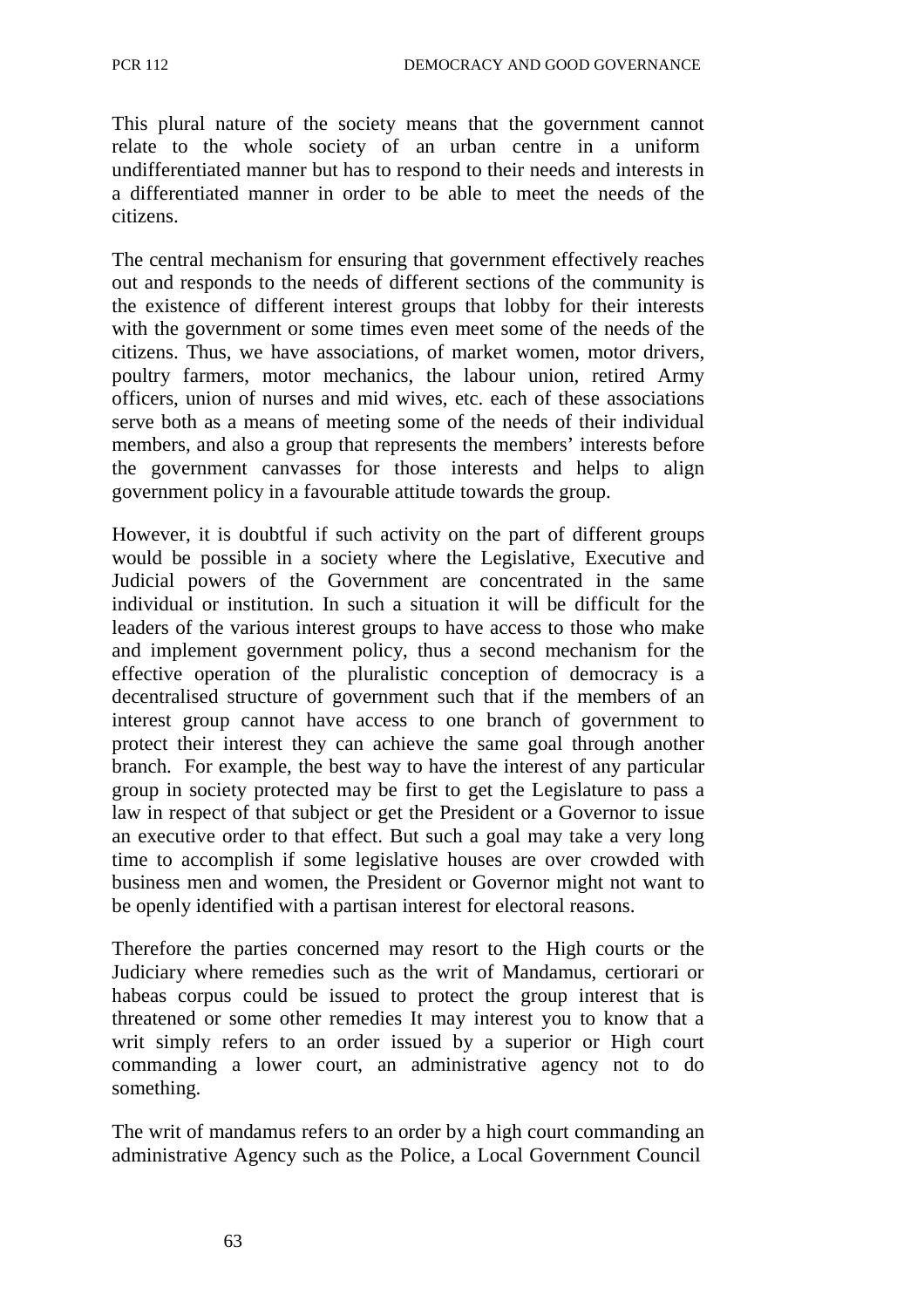or a Government Ministry to carry out a legitimate duty that has otherwise been overlooked.

The writ of certiorari when issued by a High court commands a lower court to send its record of a particular case to the higher court for verification if the decision could be justified by the particulars of the case. Finally the writ of habeas corpus directs an agency of government detaining a person in an irregular manner to produce the body of the detainee in court to enable the court determine whether his detention was justifiable or not.

The use of all these writs that we have discussed above is a practical demonstration of the fact that the pluralistic conception of democracy functions through the decentralisation of power which enables the Legislature, the Executive and the Judiciary or the courts to act independently, yet cooperatively in promoting the interests of the citizens of a democratic country. From this point of view, the attempt by the State and its government to dominate the political space of the country by trying to control the interest groups that operate in the society or outlawing groups that are inimical to those supported by the government is simply tantamount to totalitarianism rather than democracy.

#### **Self Assessment Exercise**:

List two instruments each used by the Legislature, the Executive and the Judiciary to protect the interest of citizens in a democratic society.

# **3.2 Democratic Governance In A Plural Society: Some Conceptual Problems**

As you have seen above the pluralistic conception of democracy presupposes the existence of a large number of groups with different interests that are articulated and promoted by interest groups. Why then did another writer argue that " it is difficult to achieve and maintain stable democratic government in a plural society"?(Lijphart: 1977).

Well it appears that the author we have just quoted was not really about the pluralistic conception of democracy in general but of a particular type of pluralism. According to him, the type of society that makes the achievement of democratic government difficult is one in which pluralism is not based on a difference of interests only but one in which there are deep social divisions and political differences" that tend to divide the society into social, religious, ethnic and religious segments rather than one large group of people. According to the author quoted above, such societies with deeply rooted cleavages practice a form of democracy that can be described as consociation democracy.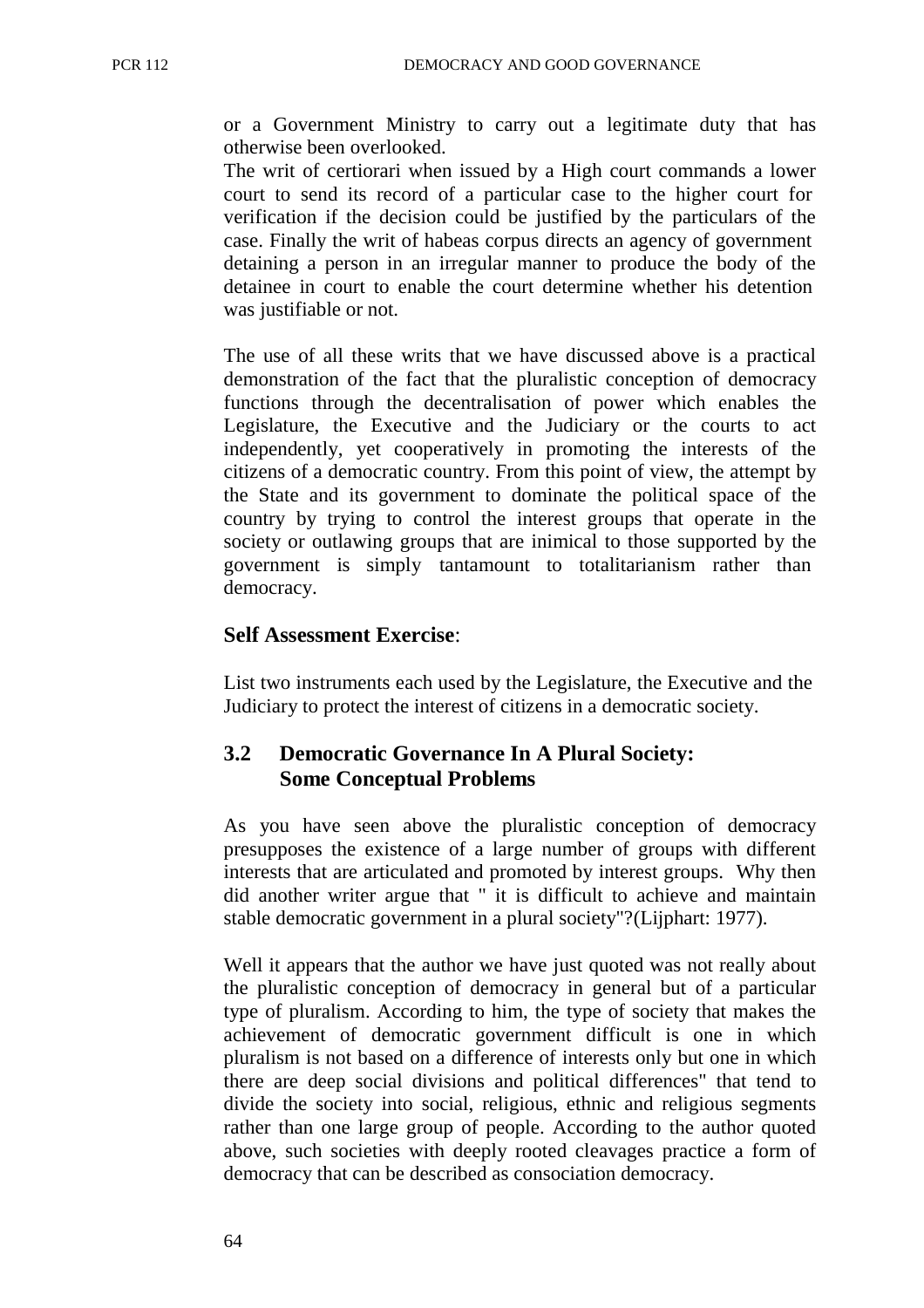In such a democracy, the centrifugal (need divisive) tendencies inherent in a plural society are counter balanced by the co-operative attitudes and behaviour of the leaders of the different segments of the population. It is interesting that it is on the basis of this model of democracy that countries like Nigeria, Belgium, Switzerland and the Netherlands have been able to practice democracy in spite of the various divisions in their countries.

## **3.3. Actualizing the pluralistic conception of democracy**

It appears that different countries have devised different approaches to realising the ideals of the pluralistic conception of democracy. While the written constitutions of most countries contain explicit provisions for respecting the plural nature of the society, many countries also adopt extra–constitutional devises for promoting constitutional constitutionals.

Even though Nigeria does not practice it officially, there has been an informal rotation of the office of President of the Republic, the President of the Senate, and the Speaker of the House of Representatives.

In the case of Nigeria, the pluralist conception is also constitutionalised in the form of a federal character principle which requires that: "The composition of the Government of the federation or any of its agencies and the conduct of its affairs shall be carried out in such a manner as to reflect the federal character of Nigeria and the need to promote national unity, and also to command national loyalty, thereby ensuring that there shall be no preponderance of persons from a few states or from a few ethnic or other sectional groups in that Government or in any of its agencies." Article...14 (3) of the 1999 constitution. See 14 (4) as it applies to the government of a State or a Local Government Council, of this federal character principle was designed to promote democracy in Nigeria's plural political environment, you should also bear in mind that many people have criticised the principle as promoting mediocrity or not encouraging merit in the public service.

## **Self Assessment Exercise**

Assess the merits and demerits of the federal character principle as practiced in Nigeria.

## **4.0 CONCLUSION**

Democracy and good governance require a pluralistic conception of society to function well. A monolithic conception of society where the State seeks to penetrate and control all organisations and institutions in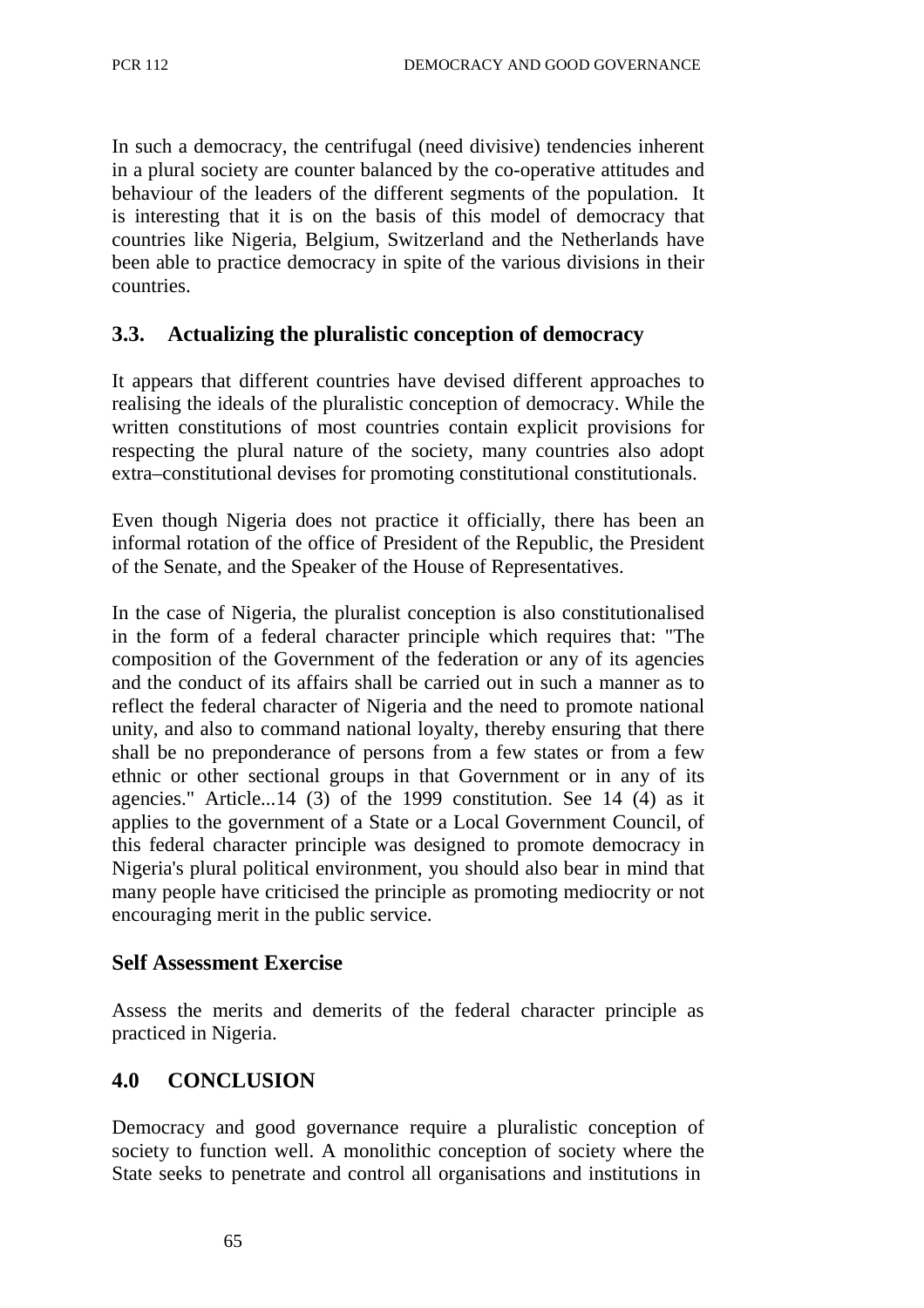society leads to a totalitarian not a democratic government. The existence of a large number of social and interest groups as well as a high degree of centralisation of power in the society all work together to the interest groups and organisations to influence government policies in favour of their respective members.

In those societies where the social and other differences are deeply rooted, the practice of democracy requires the elites from different parts of the society in order to off set the negative impact of divisive tendencies.

# **5.0 SUMMARY**

Let us remember that different countries have devised different ways of promoting their pluralistic conception of society. Some of these mechanisms include the written constitution of powers and the use of constitutional provisions requiring the observance of the federal character in the administration of the country, as is the case in Nigeria.

In addition to these mechanisms that are constitutional in nature, let us include some electoral and industrial relations regulations which require that political parties and labour organisations cannot adopt as their symbol or motto a religious, ethnic or other exclusive identity. These regulations can be read simply as trying to enforce a pluralistic conception of society and democracy rather than an exclusive or monolithic view.

You may use your knowledge of this unit to help you evaluate students, social and other organisations that you come into contact with: Do they have a general or particularistic interest to project and protect? Do they have an exclusive ethnic or religious message? Do they restrict their recruitment to people of a particular group or religion? Will your participation in their activities help to build democracy and good governance or hinder them?

## **6.0 TUTOR MARKED ASSIGNMENT**

Discuss some constitutional and extra constitutional devices used by your own country to promote the pluralist concept of democracy.

## **7.0 REFERENCES/FURTHER READING**

Federal Republic of Nigeria (1999), Constitution of the Federal Republic of Nigeria. Lagos: Federal Government Press.

Janda, Berry and Goldman [1995] The Challenge of Democracy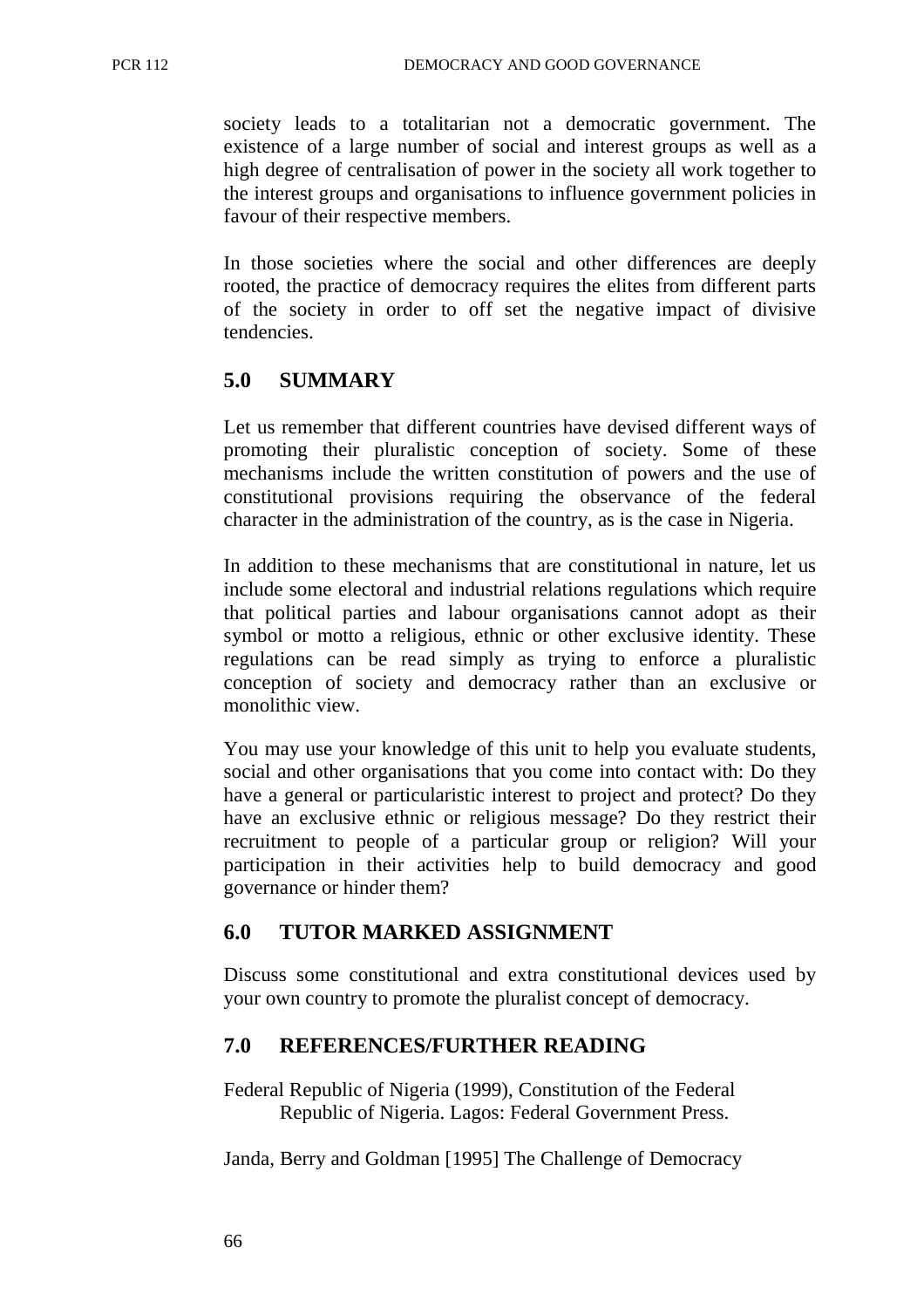Government in America, fourth Edition. Boston Toronto Houghton Mifflin Company.

Lijphart A. ([1977), Democracy in Plural Societies: A Comparative Exploration Yale University press.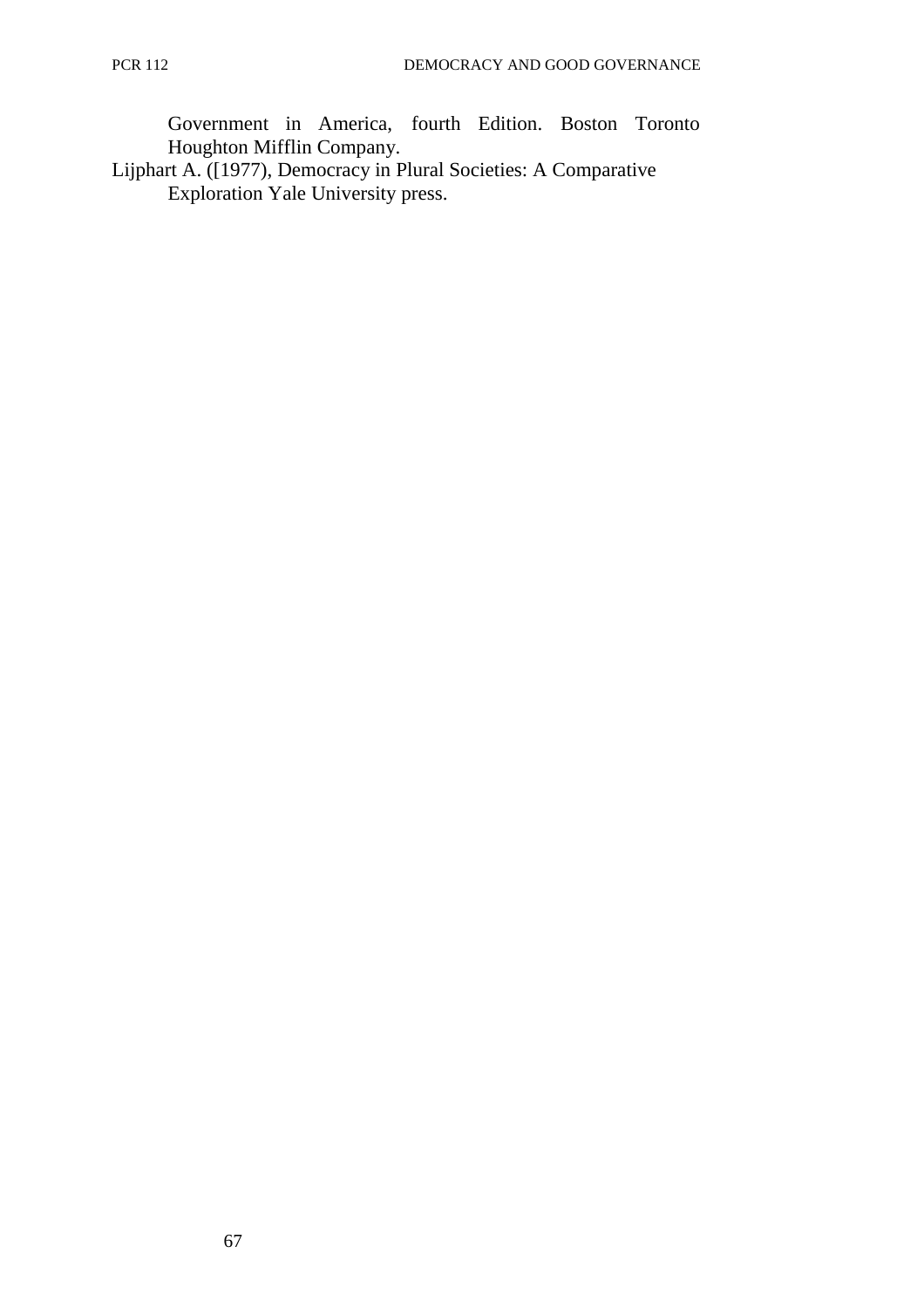# **UNIT 3 POPULAR OPINION AND MAJORITY RULE**

### **CONTENTS**

- 1.0 Introduction
- 2.0 Objectives
- 3.0 Main Content
	- 3.1 Definition of Terms
	- 3.2 Popular Opinion
	- 3.3 Majority Rule
	- 3.4 Factors Influencing Public Opinion
- 4.0 Conclusion
- 5.0 Summary
- 6.0 Tutor-Marked Assignment
- 7.0 References/Further Readings

# **1.0 INTRODUCTION**

You have been studying some of the behavioural and unwritten rules that facilitate the functioning of democratic governance in most of the world's democracies in the last two units. These are namely the principle of toleration for opposing and divergent views or what is generally referred to as liberalism and the pluralist conception of democracy.

In this unit, we are going to add a third of these unwritten rules of democratic government namely: the rule that public policy in a democracy must be tailored to meet the needs of popular opinion and that it is the majority of the group that can claim the support of majority is that qualified to rule or exercise power over the community. These principles whose genesis and origin can be traced to ancient Greece have undergone substantial and significant transformations into the present day practice of democratic governance in several countries.

It is for example part of this principle that we now have highly developed convention in several countries that whenever the government of the day loses a general election or a confidence vote in parliament, the whole government resigns there by making way for the new majority to take over and form the new government. It is very remarkable that this tenet of democratic governance that public policy must conform to the direction of popular opinion and that the majority has a natural right to become so firmly entrenched in some democratic systems that individuals and groups are willing to wait patiently for years or even decades to see their views or position which formerly were considered to be minority positions and views become transformed into the majority views and opinions.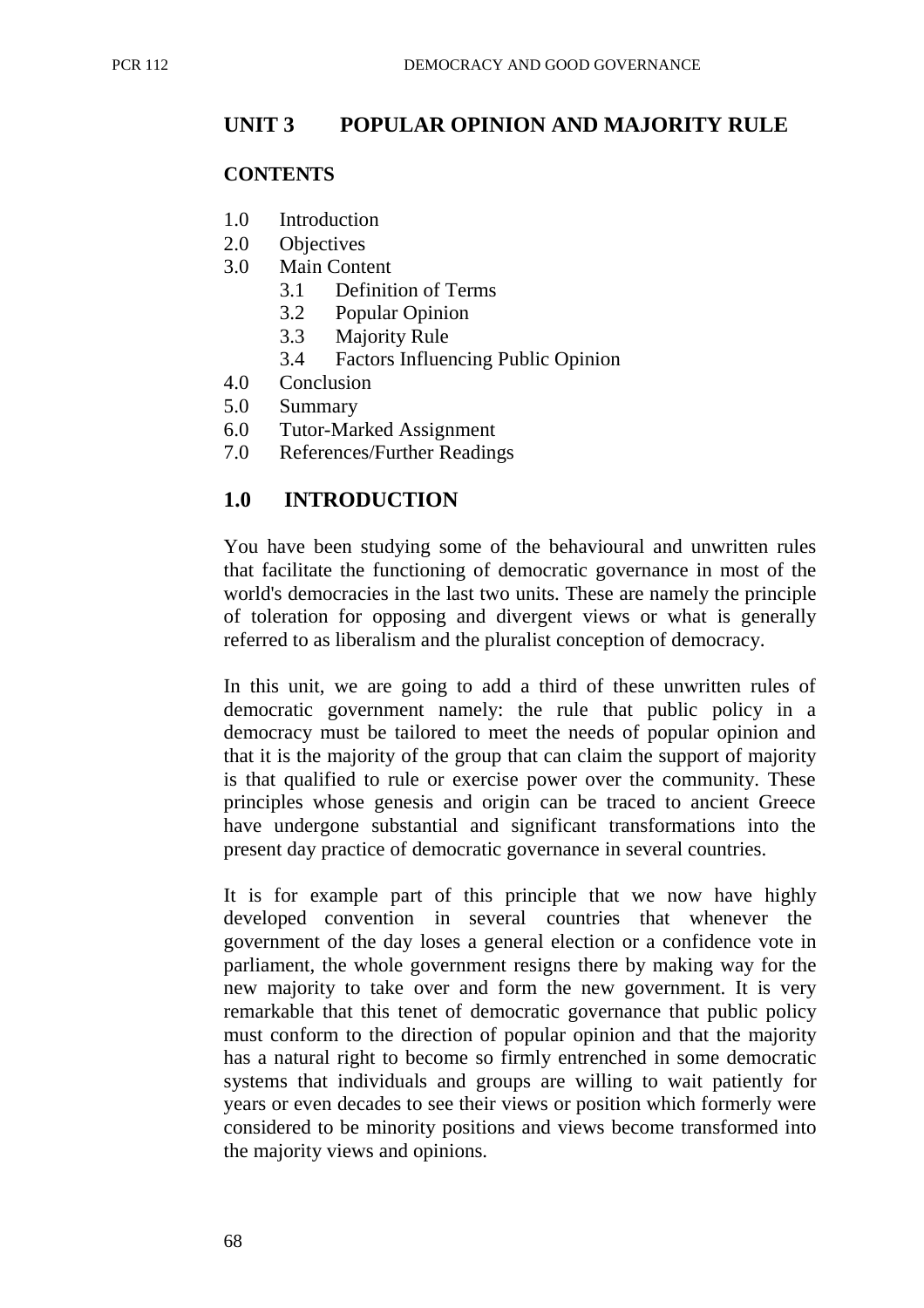## **2.0 OBJECTIVES**

At the end of this unit, you should be able

- (i) Define the terms, popular opinion and majority rule;
- (ii) Explain how two principles work together for the good of democracy and good governance in many countries; and
- (iii) Identify ways of contributing to the building of a democratic society in your own country.

## **3.0 MAIN CONTENT**

## **3.1 Definition of Terms**

As you have seen in the introduction democracy depends very much on two important concepts: popular opinion and majority rule.

# **3.2 What Do We Really Mean When We Speak Of Popular Opinion With Regard To Popular Opinion?**

We must admit the fact that popular opinion as used here really refers to public opinion. Consequently, rather than answer the question: what is popular opinion, we should try to define and specify what we really mean by public opinion. The authors we have quoted earlier simply define public opinion as "the collected attitudes of citizens on a given issue or question". (Janda, Berry and Goldma, 1995:142). Defined in these terms, you need to remember that democratic government has over the centuries relied on the attitudes of citizens to define and make policy for the public good. According to the work just cited, public opinion has a number of characteristics that are often at play in the formulation of government policies.

The first point or characteristic of public opinion is that public attitudes toward a given government policy can vary over time, often dramatically. Secondly, public opinion places boundaries on allowable types of public policy.

Thirdly, if asked by pollsters, citizens are willing to register opinions on matters outside their expertise. Governments tend to respond to public opinion in their formulation and implementation of public policies.

Finally the government sometimes does not do what the people want. However, you must note the fact that it is the variation of the attitudes of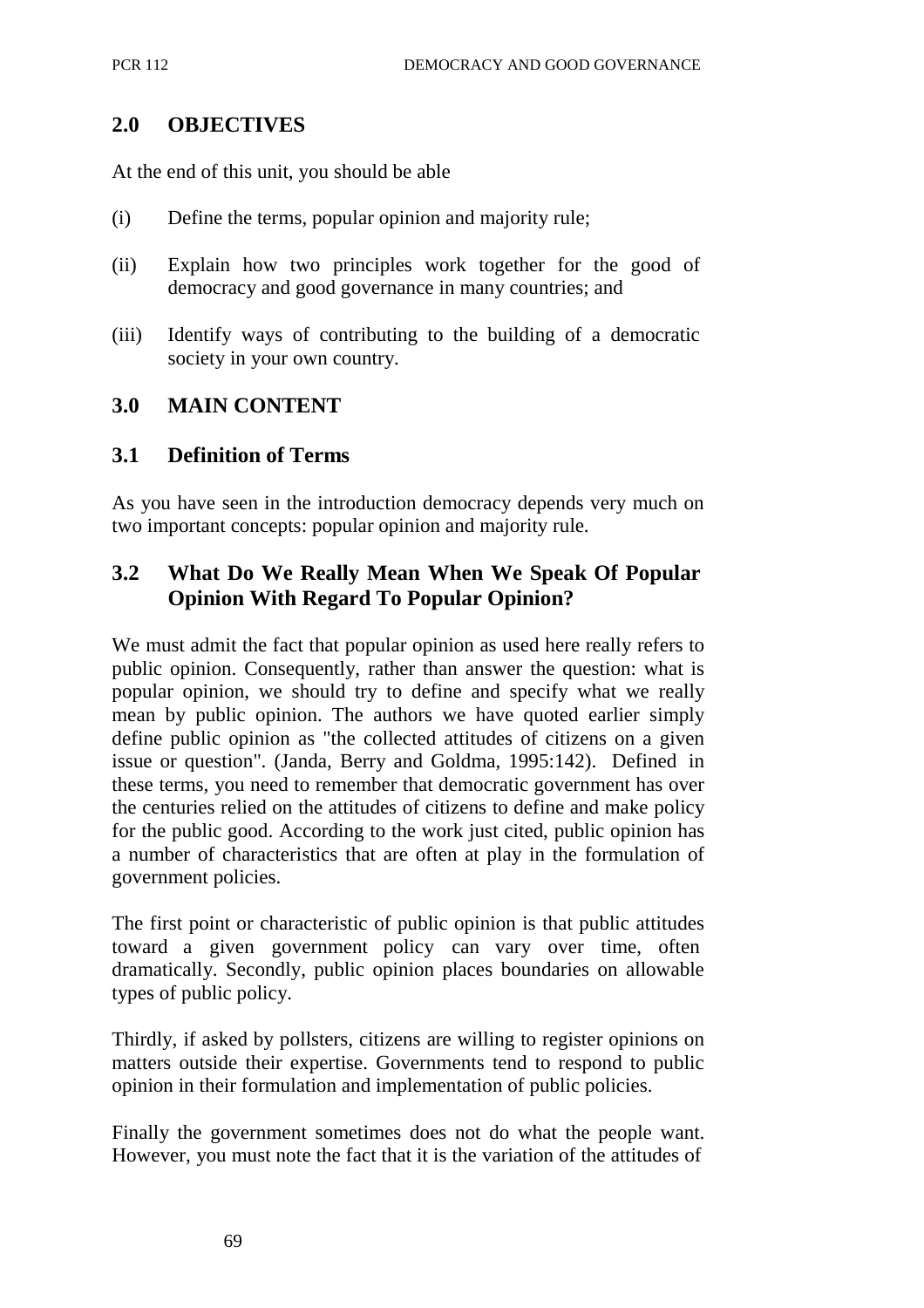the citizens on a given policy issues that produces the majority and the minority opinion and position in public policy.

As a result of the desire of most governments to increase their legitimacy, they rarely fail to do what a vast majority or public opinion means them to do. From this perspective the critical test of democratic government in societies that have a large and conscious public opinion is: "how responsive is the government to public opinion"? There are three additional points that you need to bear in mind in any discussion of public opinion and democratic governance. The most important of these is that given the close connection between the responsiveness of government to public opinion and the legitimacy of the government, most government strives constantly to respond to the majority opinion in their domestic environment. However, when the direction of public opinion varies significantly with the predominant opinion in the international political environment, many governments may be restrained from responding to the domestic opinion. However, you need to note also that a government that persistently refuses to respond to public opinion either for domestic or external reasons is likely to lose legitimacy and eventually its hold on power.

It is perhaps for the reasons given above that the political debate in many democratic countries often degenerate into a blatant attempt to influence public opinion in one direction or another by simply manipulating the media appearances of candidates, by harping on a few simplistic issues to the neglect of fundamental questions, etc. It is from such a serious manipulation of the public through symbols, public charisma and the use of epithets that it is often assumed that in a mass democracy, those who win the media contest have already won the electoral contest.

# **3.3 Majority Rule**

If the government must fashion its policies to reflect and respond to the majority of public opinion, democratic theory further assumes that those who are the promoters of the major trend of public opinion must have direct responsibility for implementing that policy. This is what is sometimes referred to as the majoritarian model of democracy. Some writers have argued that: "The majoritarian model of democracy relies on our intuitive elemental notion of what is fair, it interprets government by the people to mean government by the majority of the people. The majoritarian model tries to approximate the people's role in a direct democracy within the limitations of representative government. To force the government to respond to public opinion, the majoritarian model of democracy has developed a number of mechanisms that require the citizens to participate directly in determining what the government does.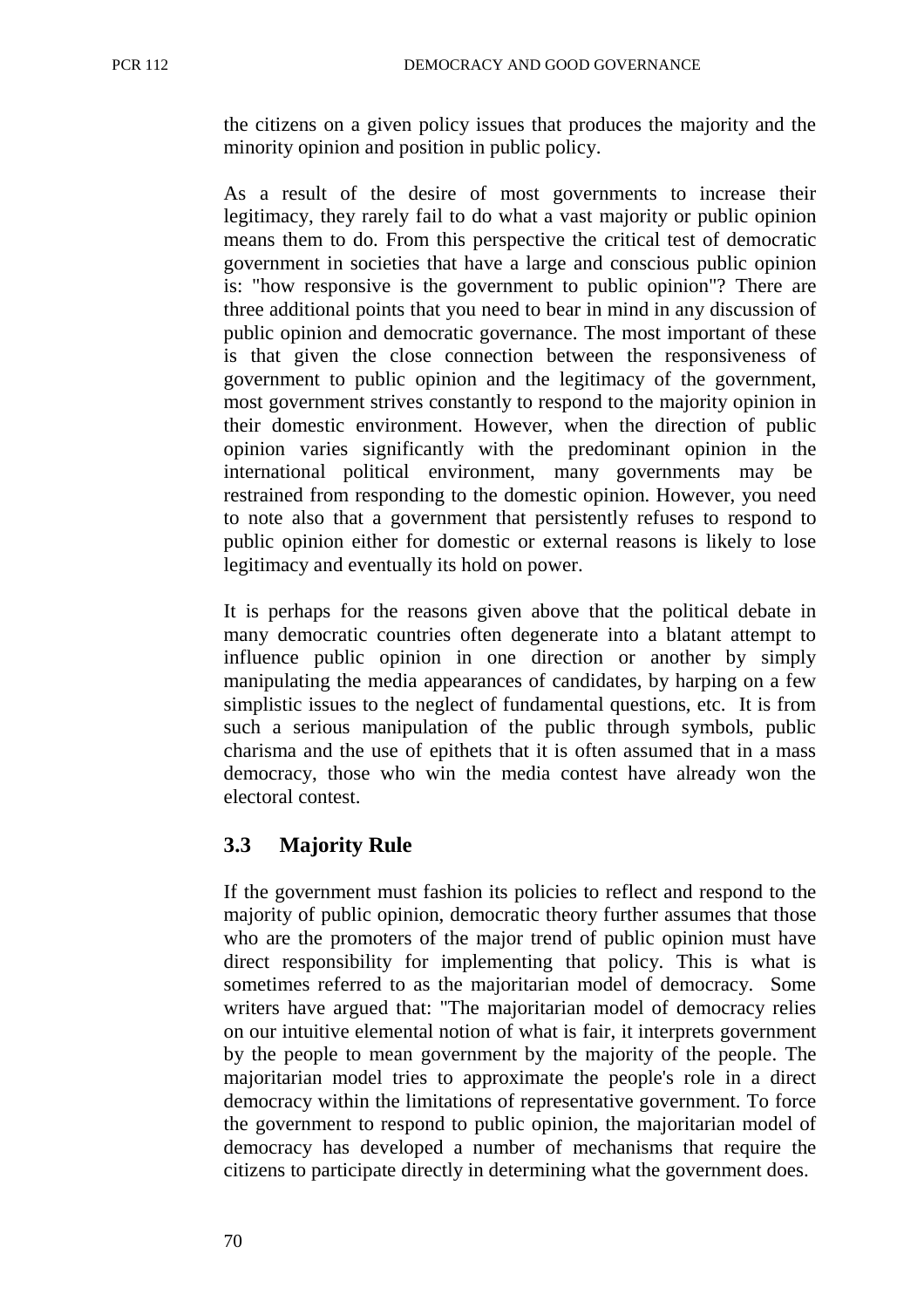One of the most important of these mechanisms of direct citizen participation in government is the popular election of government officials. By exercising their right to choose which leaders represent them in the various branches of government, the citizens end up controlling what the government actually does in terms of public policy. Elections therefore go a long way in helping democratic governments meet the formal requirements of a democracy which include universal participation, political equality of citizens and majority rule.

Beyond the use of elections to choose between candidates for public office, elections are also employed as a means of deciding between two or more public policies. When an election is held exclusively to determine the right policy to be pursued by government, we refer to such an election as a referendum. For example a government may decide to submit its educational or economic policies to the people to see how much they support those policies.

You may be justified to assume that for many developing countries such as Nigeria, the consolidation of democracy may require not just the election of a large number of public officials by the electorate, but also the periodic approval of the major policy programmes of the government through referenda.

Besides the use of referenda as a means of direct political participation, the majoritarian model of democracy also allows the citizens the right to put a policy question on the ballot by circulating petitions and gathering a required minimum number of signatures in what is known as an initiative.

By the use of the initiative ordinary citizens can significantly influence what becomes the issue of national or state policy in many democratic countries. It is significant that a country like the United States and Switzerland allow their citizens to participate in democratic politics either in elections, in referenda or in the initiative.

Of course you need not assume that the majoritarian model of democracy is without its own serious difficulties. As would be expected, the model relies on a number of positive assumptions many of which do not work in practice.

For example the widespread use of elections to select those who occupy important government positions assumes that the vast majority of citizens are actually interested in coming out to vote. Where this assumption does not hold true in practice, majority rule automatically translates into the selection of public office holders by a small fraction of the population.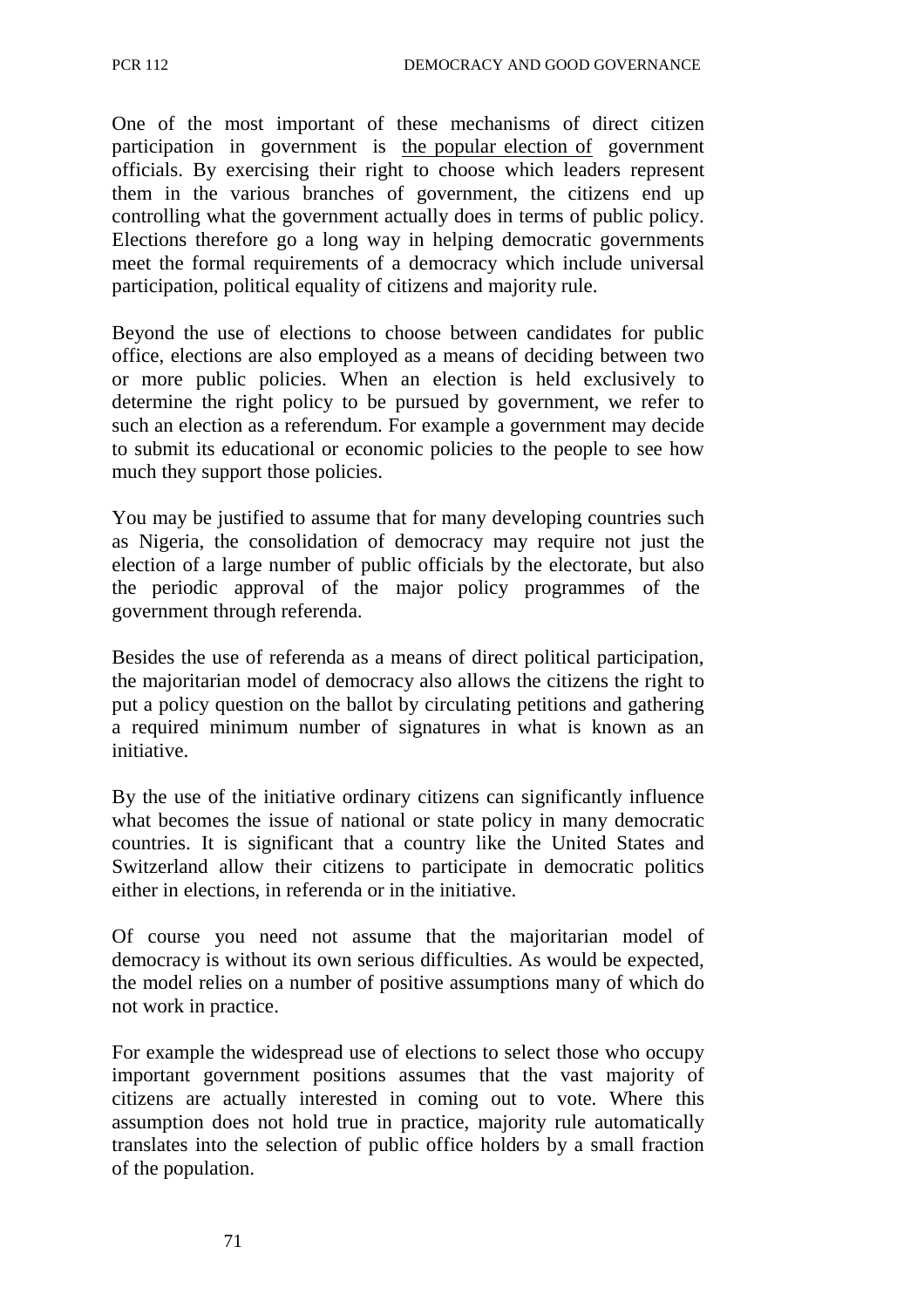Similarly the use of referenda and the initiative assume that the citizens are knowledgeable enough in public affairs to be able to make national choices among compelling alternative policies.

## **3.4 Factors Influencing Public Opinion**

If it is true that representative government must reflect the preference of public opinion in its policies and composition, then it becomes necessary for you to know how public opinion is formed and distributed in a society.

As we have seen earlier, (public opinion is simply a reflection of popular preferences on matters of public concern or interest.

You may therefore like to know how members of the public come to acquire their various preferences on pubic issues. The starting point for under standing how individuals acquire their preferences is to ask what the personality of the individual is, his class or economic foundation, his religion, level of education and ideological dispositions. Each of these factors has become recognised by social scientists as helping to shape the preferences, which individual members of most modern societies manifest in public opinion polls and surveys. It is therefore appropriate for you to understand how each of them comes to influence public opinion.

Let us begin with the economic class of an individual since the 19th century, the basic hypothesis put forward by the German philosopher and political economist, Karl Marx that: it is not the consciousness of men that determines his existence but man's social existence that determines his consciousness" has become widely accepted as an explanation for the dominant ideas that people hold in society.

According to this line of reasoning, one's economic class position has a major or overriding influence on the type of ideas that the people holds and share with others. Thus, most often workers and peasants, civil servants and industrialists, students and lecturers, unemployed youths and rich businessmen all tend to share and express different opinions on key political issues. For example the opinion of members of each of the groups named above on such critical issues as privatisation of public enterprises, the removal of government subsidies on essential commodities or the dividends of democracy is likely to differ very widely because of the objective economic interests of each group.

You should note however that the relationship between class position and the interest pursued is not always straight forward. For it depends on whether the members of a class have a real consciousness of their class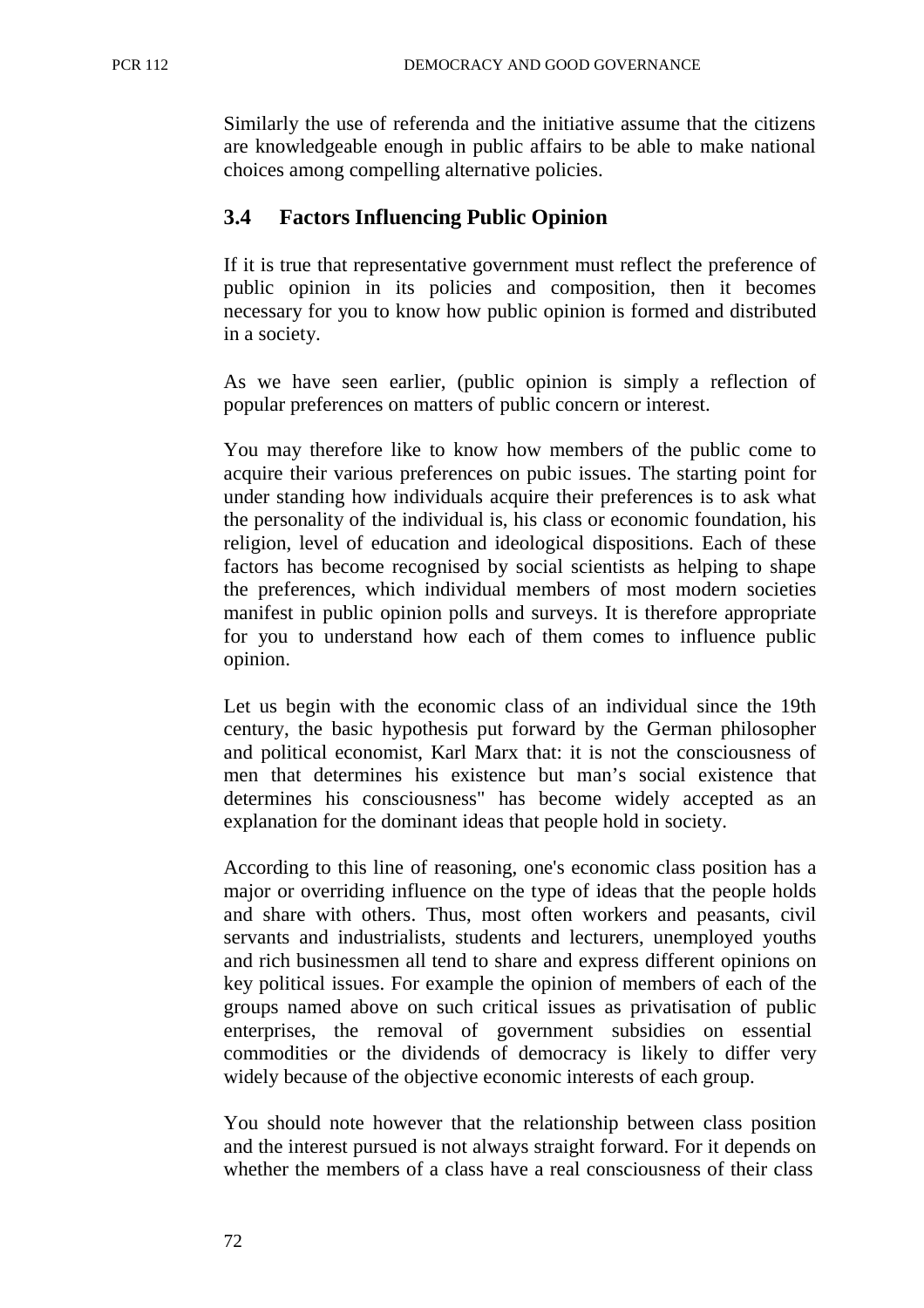interest or act on the basis of false consciousness. Where there is widespread false consciousness based on religion or education, then the members of a class might express opinions that are contradictory to their objective or real class interests.

The other two factors that go into the formation of public opinion are religion and education.

Religion has to do with man's fundamental beliefs concerning his Creator and Deity, the purpose of earthly life and the ultimate destiny of man. For example, the role of Jesus as a Mediator and Redeemer of mankind is a case in point.

An important element in determining how religious influences the opinion of the public on key issues and matters of public life is whether the religion subscribes to the teaching of the doctrine of predestination or foreordination. In Christainity for example, an essential part of the doctrine of predestination is the idea that man's personal effort is not a vital element in his salvation since Christ's atonement has paid the ultimate price for sin and all men are saved by grace.

The doctrine of foreordination however advances the hypothesis that man's personal effort is an important element in his salvation, and that "it is by grace that we are saved after all we can do" (Nephi.25:23)

It is on the basis of this difference that Max Weber put forth his theory of how the Protestant ethic of personal accountability gave rise to capitalism, while predominantly catholic beliefs tended to frown at wealth. Thus in many countries the factor of being Catholic or Protestant; Christian or Moslem is at the basis of the beliefs and opinions many people hold on public issues.

Besides ones economic class and religion, the level and quality of education received by an individual plays a very prominent role in influencing the opinions he/she holds and expresses. A general hypothesis that you can use to guide you is this: "The higher the level of education attained by an individual the more liberal will be his opinion on public issues".

Similarly the lower the level of education attained by an individual the more rigid and fixed will be his/her views on public issues. In this regard, university education tends to play a determinant role in the quality and direction of the opinion held by members of the society.

Finally, membership of specific ethnic or cultural minorities tends to contribute to public opinion on key issues. For example blacks in the U.S. are more favourable to welfare assistance provided by the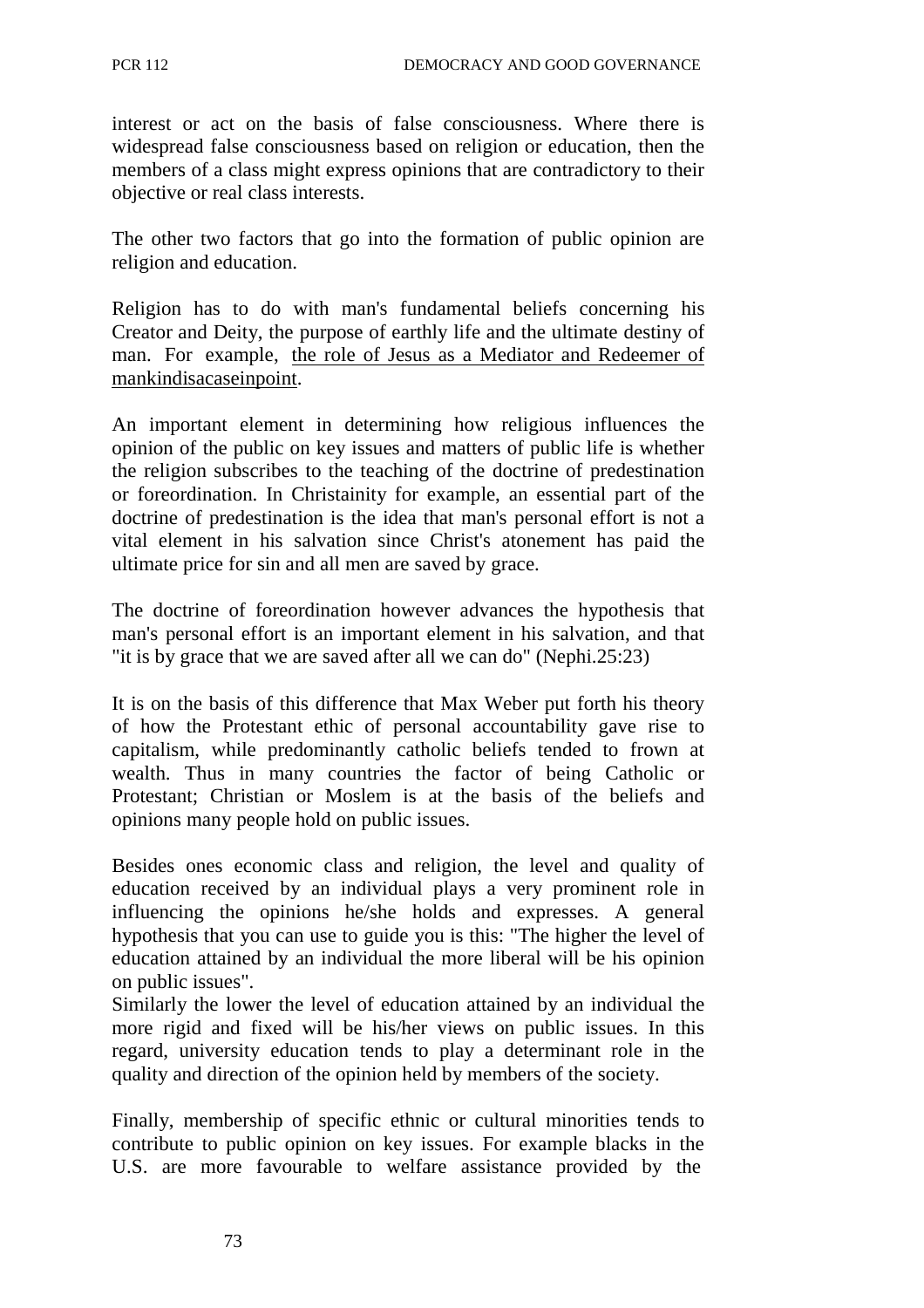Government while they are less favourably disposed to the death penalty. The explanation is simple: more blacks will benefit from public welfare assistance just as well as they are more likely to suffer from the death penalty.

Here in Nigeria, there is always an ethnic dichotomy of public opinion concerning two key issues: Federal character and merit as the basis for appointments and admissions into public institutions. The ethnic groups that have had a longer contact with the West or are considered educationally advantaged usually favour merit' as the basis of admission and recruitment while those groups that are referred to as disadvantaged often prefer "federal character" as the basis of allocation of benefits.

What this discussion means is that whenever you read the results of opinion polls and surveys in the newspapers, you should be conscious that behind the views expressed are hidden economic class interest(s), religious beliefs, educational standards and ethnic values.

## **Self Assessment Exercise**

Identify four important sources of the public opinions that are held by the majority of Nigerians.

# **4.0 CONCLUSION**

Public opinion is one of the key indicators of how people feel about what the government is doing in the public interest. Consequently, one vital means by which democratic governance works is for the government to conform its policies and programmes to the dominant public opinion. In addition to government conforming its actions to the major trend of public opinion, the majoritarian principle or model of democracy requires that the majority actually rule so that they can oversee the translation of their opinions into actual government policy.

# **5.0 SUMMARY**

Given the significant changes that have taken place in the size of territory and total population of modern democracies compared to the compact small city states of ancient Greece, democracy has become more and more associated with representative government, rather than the direct democracy that the ancients practised.

Representative democracy however depends on two very important principles to ensure its success. These principles are the importance which public opinion assumes in determining not just the personnel who man the key offices of government, but also in determining the actual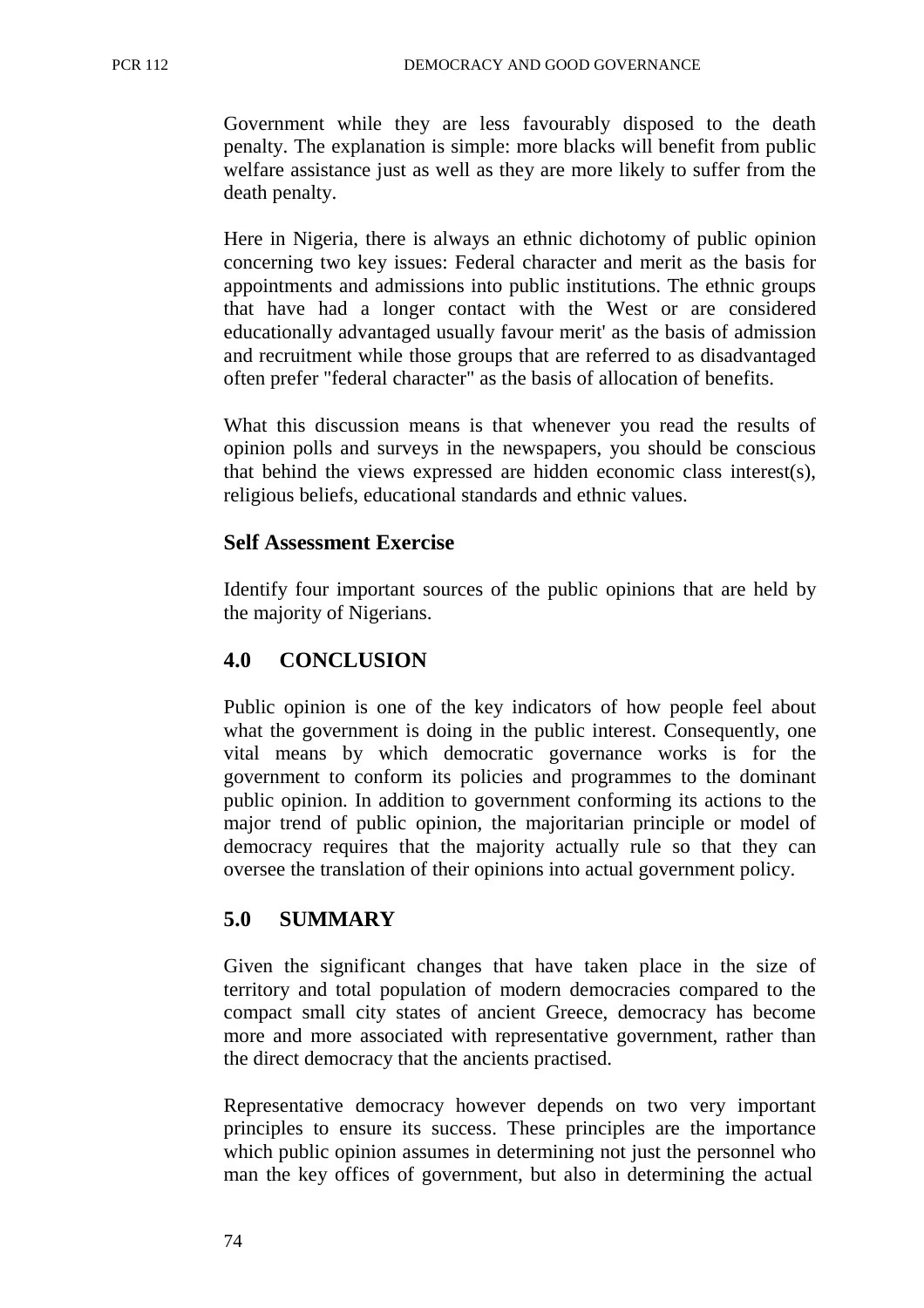direction of public policy. Public opinion accomplishes these functions through the participation of the citizens in popular elections where candidates are voted to fill government legislative, executive and judicial offices, through popular ratification of government programmes and policies such as the referendum and the initiative.

In some peculiar instances as contained in the Nigerian constitution (1999), there is provision for the electorate to recall their representatives who are considered as not living up to the mandate bestowed on them. You should remember that each of these instruments is designed to ensure the subordination of those who govern to the sovereignty of the governed. The essence of representative government being basically that the representatives are the agents of, and are accountable to those whom they represent and act on their behalf.

Closely complementing the role of public opinion in determining the direction of public policy and the direction of public policy in general is the principle of "majority rule".

Here is the belief that if the public can choose between alternative visions of the public good presented freely in the market of ideas, the government should not just implement the policy preferred by the majority of public opinion: the promoters and initiators of the ideas supported by the majority of citizens should be encouraged and given an opportunity to implement their vision and ideas of a good society.

Again the essential and underlying rationale for this practice is that the electorate will reserve the right ultimately to sanction those leaders whose performance falls short of popular expectation. The sanction for failure will not just be a replacement of their vision with another vision, but that they will lose their positions of power and authority. Herein is perhaps the grand beauty of representative democracy.

# **6.0 TUTOR MARKED ASSIGNMENT**

What is public opinion and why is it impossible for a modern representative government to totally ignore the views of the public?

# **7.0 REFERENCES/FURTHER READINGS**

Janda, Berry and Goldman (1995) The Challenge of Democracy: Govemment in America, Boston, Toronto, Houghton Mifflin Company.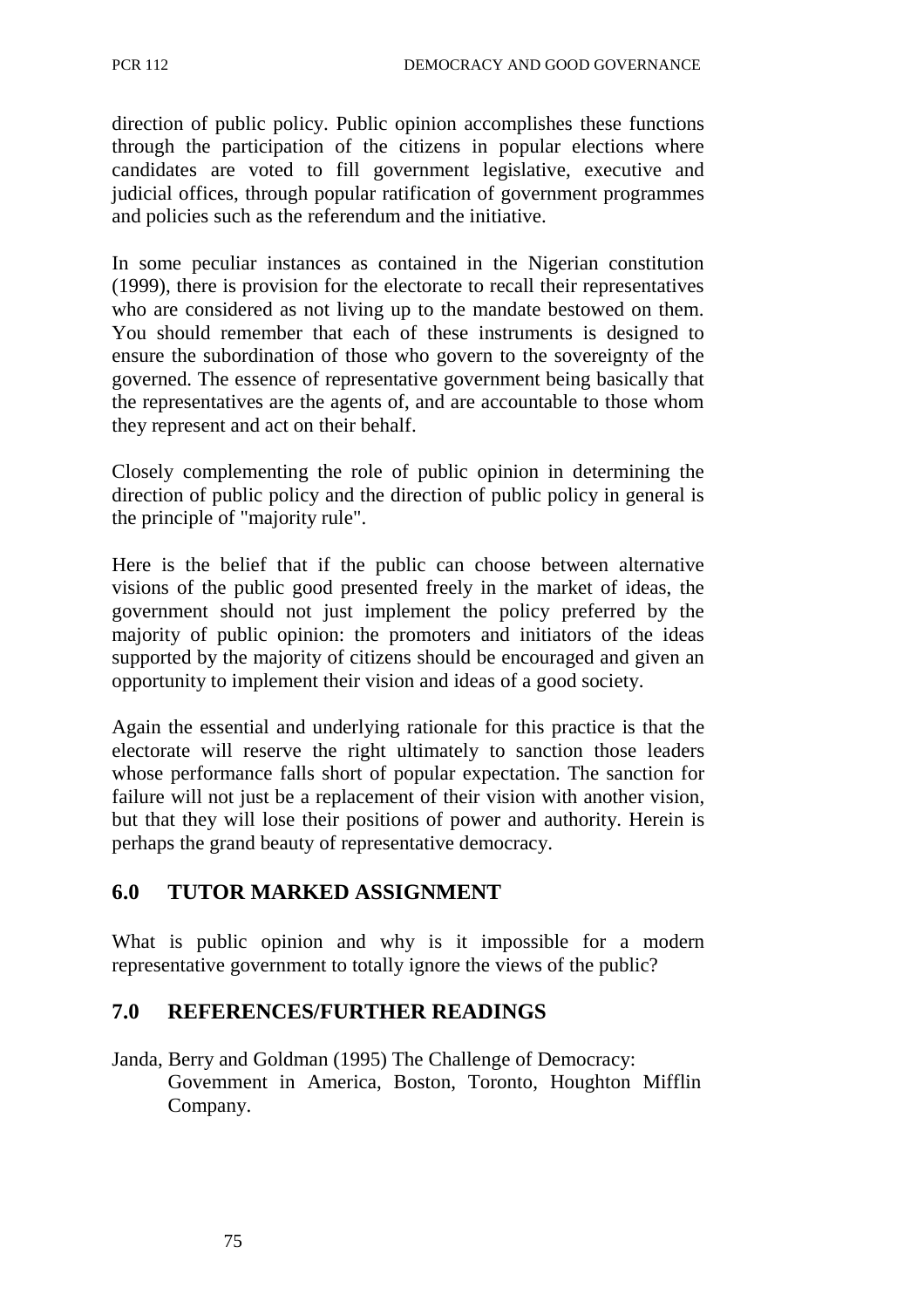Roskin, M. G. et. al. (1994), Political Science: An Introduction,

The Holy Bible K. J. V.

The Book of Mormon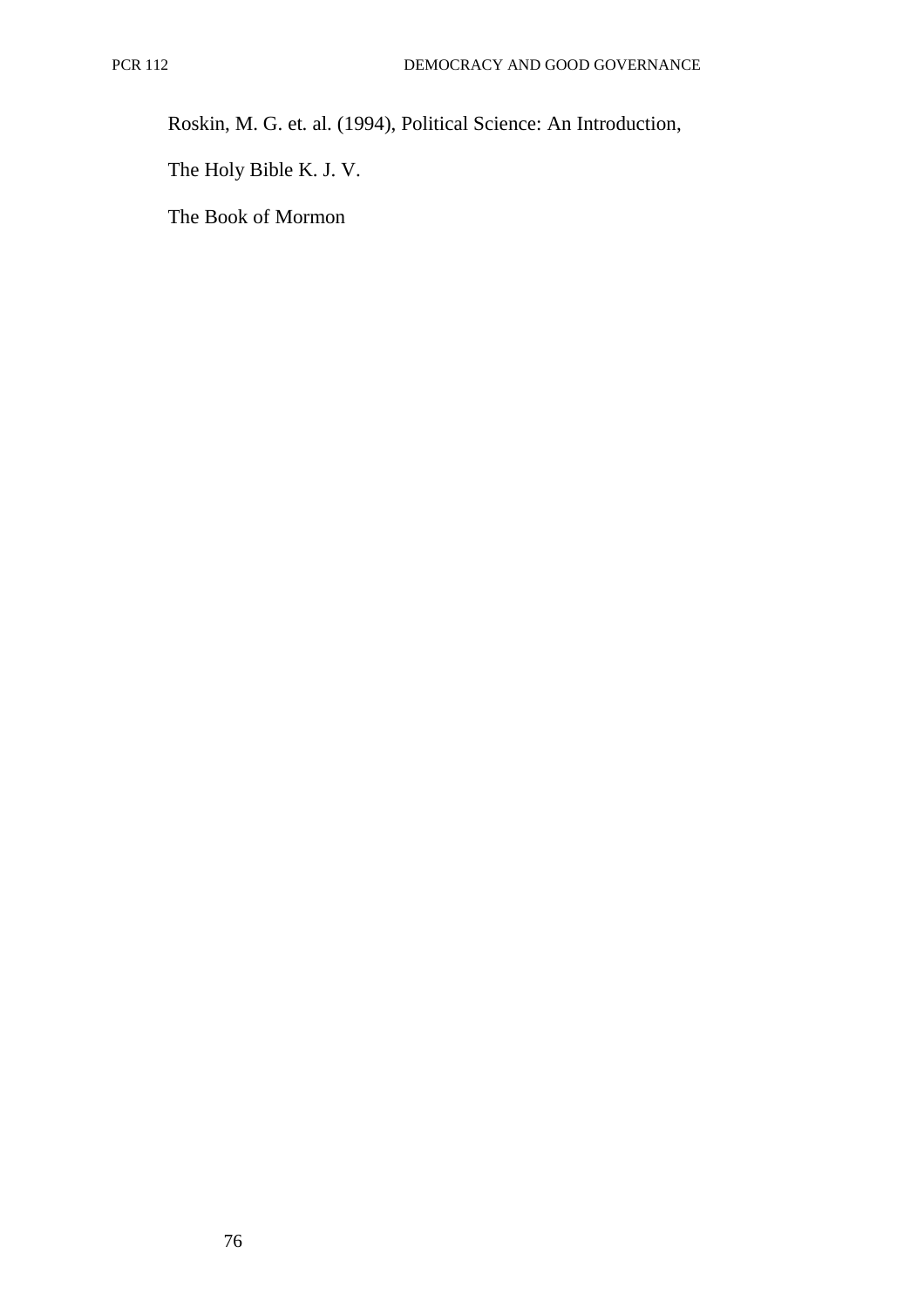# **UNIT 4 PEACEFUL RESOLUTION OF CONFLICTS**

### **CONTENTS**

- 1.0 Introduction
- 2.0 Objectives
- 3.0 Main Content
	- 3.1 Definition of Terms
	- 3.2 Conflicts and Disputes
	- 3.3 Peaceful Settlement of Disputes
- 4.0 Conclusion
- 5.0 Summary
- 6.0 Tutor-Marked Assignment
- 7.0 References/Further Readings

## **1.0 INTRODUCTION**

In the second unit of this course you studied the rule of law also a base component of democracy and good governance.

Let us now add a behavioural as an essential support to democratic governance. This is the principle of peaceful resolution of conflicts. This principle and its practice can be stated to distinguish democratic government from all other forms of government. For it is the submission of individual and group differences and disputes to a common sovereign for settlement that is one of the chief characteristics of a State.

Here you need to bear in mind that the State arose initially as a means of maintaining law and order in society as a result of the conflicting claims of different individuals and groups to a share of society's tangible and symbolic resources.

A democratic society can be defined in terms of a society where the majority of individuals and groups renounce their rights to resort to personal violence as a means of setting disputes but are willing to rely on agreed societal arenas for resolving disputes.

## **2.0 OBJECTIVES**

At the end of this unit you should be able

- (i) Explain peaceful settlement of disputes;
- (ii) Identify the key mechanisms for the peaceful resolution of conflicts in a democratic society;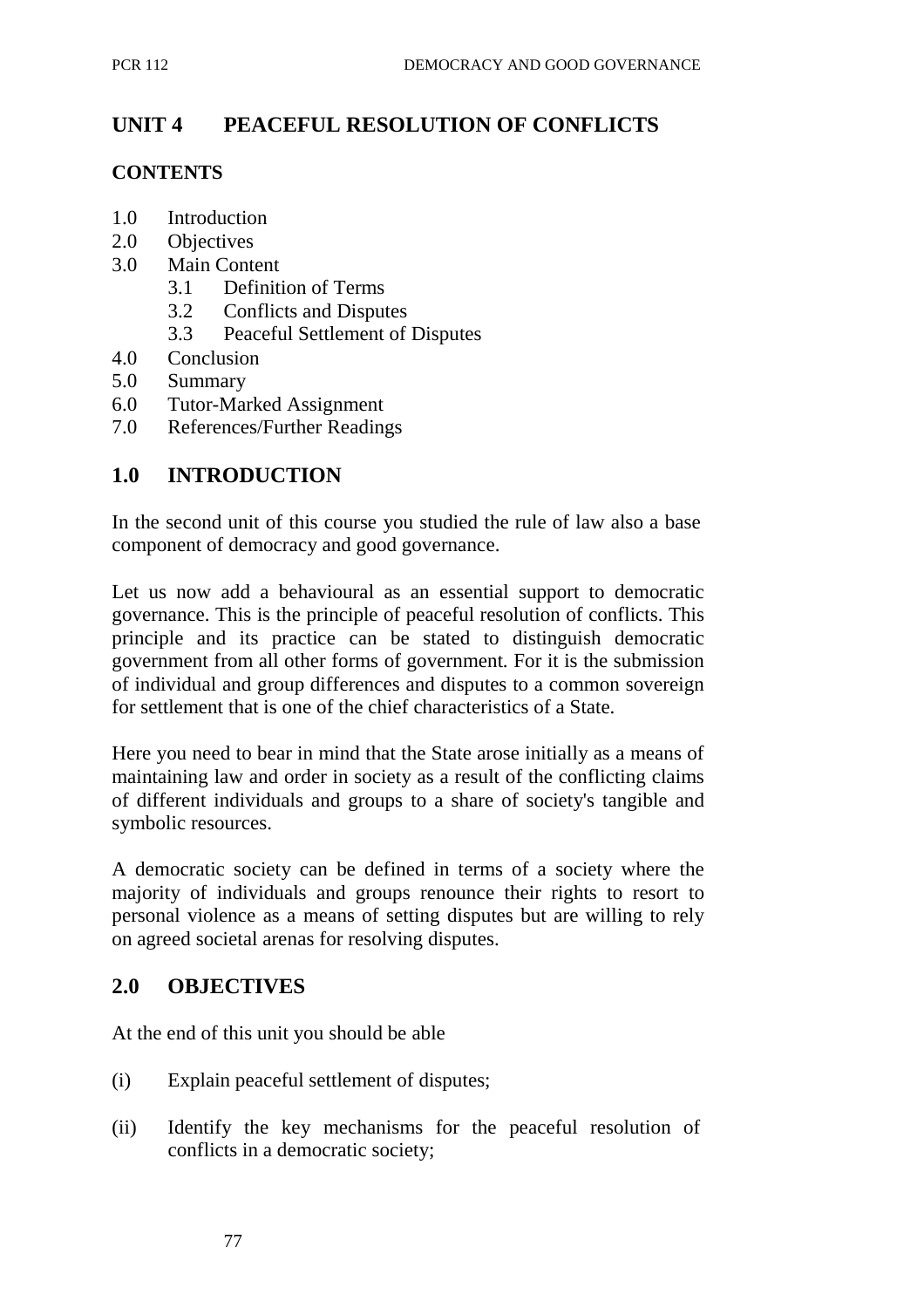- (iii) Describe how these mechanisms work in practice;
- (iv) Highlight ways you can promote the peaceful settlement of disputes.

### **3.0 MAIN CONTENT**

#### **3.1 Definition Of Terms**.

There are a number of terms that are very important for you to understand in this unit of your course. These terms include conflicts, disputes, and peaceful settlement.

#### **3.2 Conflicts and disputes**

What do you really understand by conflicts and disputes? Are conflicts so endemic even in democratic societies?

The starting point for any understanding of conflicts and disputes in society is the assertion that all modern societies are made up of a large number of individuals and groups that differ in terms of their personalities, the socialisation or education, their objective economic and social conditions as well as their ideological orientations towards politics and other national issues.

Consequently conflicts which can be conceived either as "a perceived divergence of interest " Gurr 1974:44) or a situation in which " parties disagree about the distribution of material or symbolic resources and acts that be of the incompatibility of goals" (Ross 1993:15). It is evident from these two definitions that given the large number of material and symbolic resources that are allocated in most modern societies, conflicts should be an endemic social fact in most societies.

Such conflicts arise not only from direct disagreements over the allocation of resources but mostly from the tendency towards the concentration of both economic and political power in most societies.

Thus some authors have argued that:

Conflict, though apparently an evil, a condition of freedom, it prevents the concentration of power"[Ashraf and Sharma 1995:3].

This quotation exposes to us the dual quality of any conflict. In the first place a conflict especially when it takes a violent form is a destructive and disruptive phenomenon. However, without conflict the tendency for individuals and groups who have access to economic and political power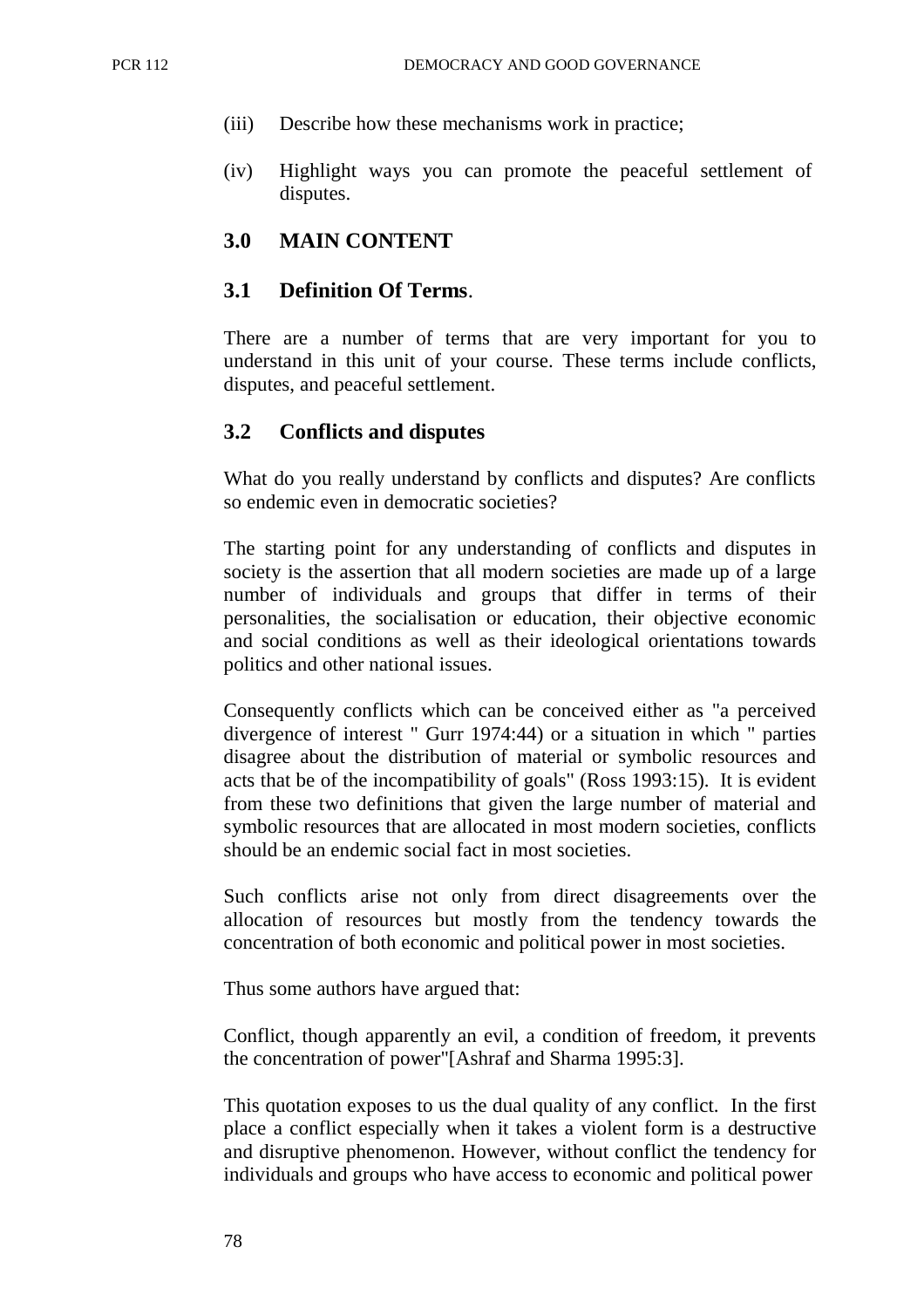to seek to accumulate and concentrate more and more of society's scarce resources to themselves will continue unchecked.

A dispute can be considered to be a mild form of conflict in so far as it usually consists of either the holding of a different opinion on a given subject matter or differences as to the means of attaining an agreed goal. Just like conflicts which are disagreement over fundamental issues of economic, social or political life are part of the daily routine of most communities, disputes which are minor disagreements that may grow into conflicts, disputes are also the natural condition of most societies.

## **3.3 Peaceful Settlement Of Disputes**

If as you have seen above disputes and conflicts are the natural result of man's existence in society, the way each society resolves or settles the disputes and conflicts among its members goes a long way in establishing democratic, authoritarian and totalitarian systems.

In the book of Genesis we read about one of the oldest methods for the resolution of disputes and conflicts among members of society. In Genesis (4:9) we read "And it came to pass, when they were in the field, that Cain rose up against Abel is Brother, and slew him." We know Cain eventually got a very severe sanction for this act of violence against his brother. 4:22 - 14. However, Cain's action in physically eliminating his brother Abel, stands as the most typical example of the non democratic way of resolving personal disputes: the offended party or parties resorting to personal violence to settle their differences either of opinion or of interest.

In traditional African societies the typical manner of settling disputes was to take them to the elders or age grades depending on the issues and interests in dispute.

In most cases differences over land or inheritance would be settled by the family Heads or the village Elders, while matters relating to community service, honesty and integrity were handled by the various age grades.

The hallmark of a democratic society, however, is the essential fact that all individuals and groups explicitly shun the liberty or license to take individual arbitrary actions to settle their disputes and conflicts of personal disputes. Rather, all agree that all disputes and conflicts of interests among them need to be referred to special individuals or institutions specially created to meet that challenge. That institution is the judiciary or the courts. It is the courts that inquire into questions as to whether a matter that is in dispute appertains to the realm of public or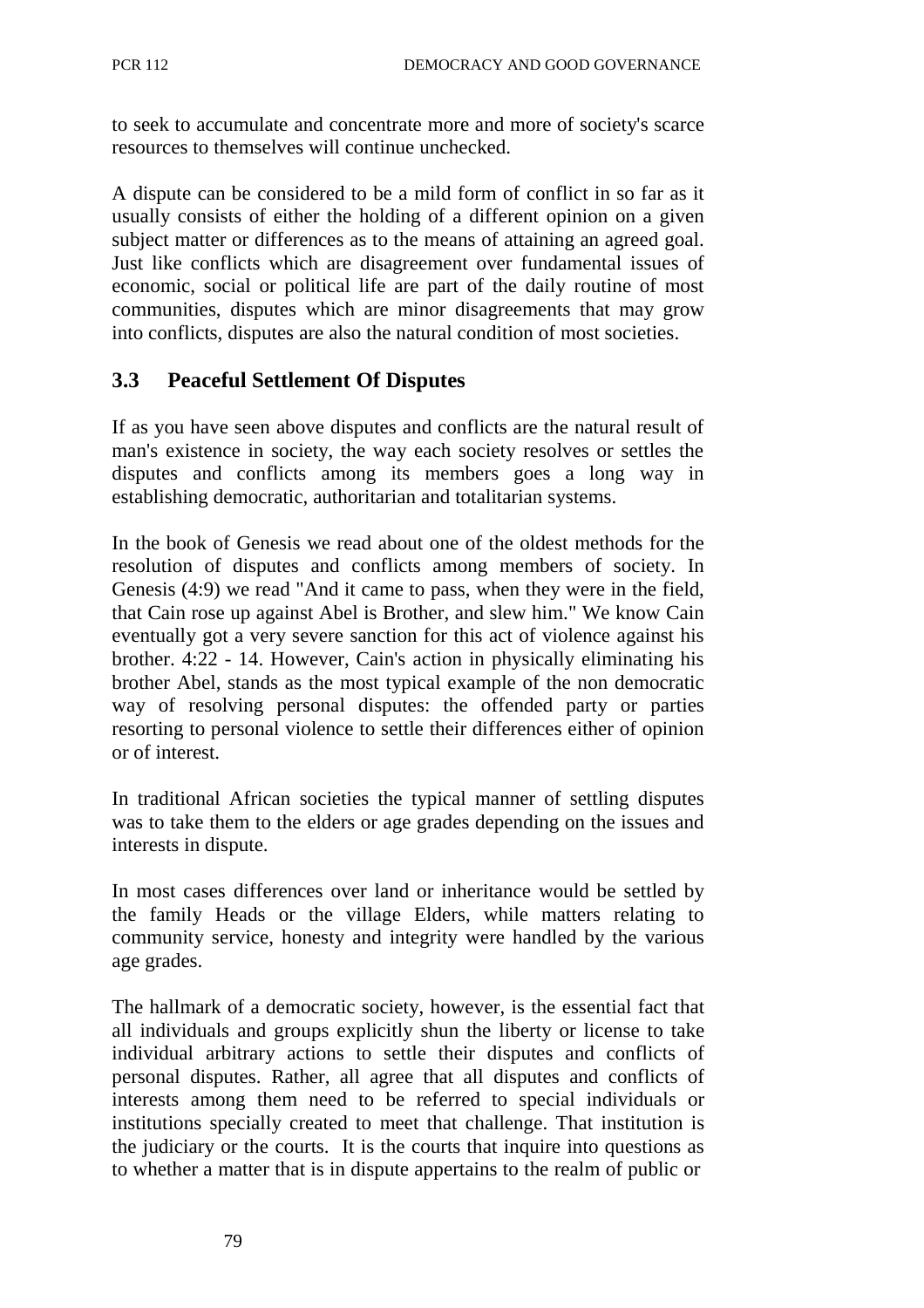private law, the type of remedy that needs to be applied and the sanction that needs to be imposed on the offender.

It is for this reason that the judiciary and especially an independent judiciary is usually considered one of the most important ingredients of a democracy. In a real or figurative sense, citizens repose on a democratic system depends more or less on the confidence with which they view the courts and justices of the country. The problem of the use of the courts as the principal method of resolving conflicts is that litigation is often a long and tedious process. The technicalities of procedure and language, the costs in money and time as well as the more fundamental cost in terms of polarisation of parties are experiences, which the litigant could avoid. (Guobadia 1998: 137). It is in the light of such costs that the writer we have just quoted proposed the following alternative dispute resolution mechanisms that can be employed in a democratic society.

- 1. Negotiation
- 2. Mediation
- 3. Arbitration.

## **4.0 CONCLUSION**

The hybrid processes are made up of:

- (a) private judging [ sometimes called rent a Judge];
- (b) neutral expert fact finding;
- (c) The Mini. (Idem P.139 -140.)

What is significant about each of these five or more alternative mechanisms of dispute resolution is the fact that none of them grants to the parties involved the freedom to resort to individual violence, in the procedures they employ to reach a peaceful settlement of matters in dispute. Herein perhaps lies one of the facts that it essentially forecloses the resort to individual violence as a viable option for resolving interpersonal disputes in the community.

Like all modern societies, democratic societies are characterised by a high degree of conflicts arising from divergent objective social and economic conditions.

However the distinctive feature of a democratic society is the resort to personal violence as a procedure for resolving inter personal and inter group dispute where the process of litigation shows itself too cumbersome or slow to meet all the challenges of a modern society, it has been suggested that at least five additional or alternative members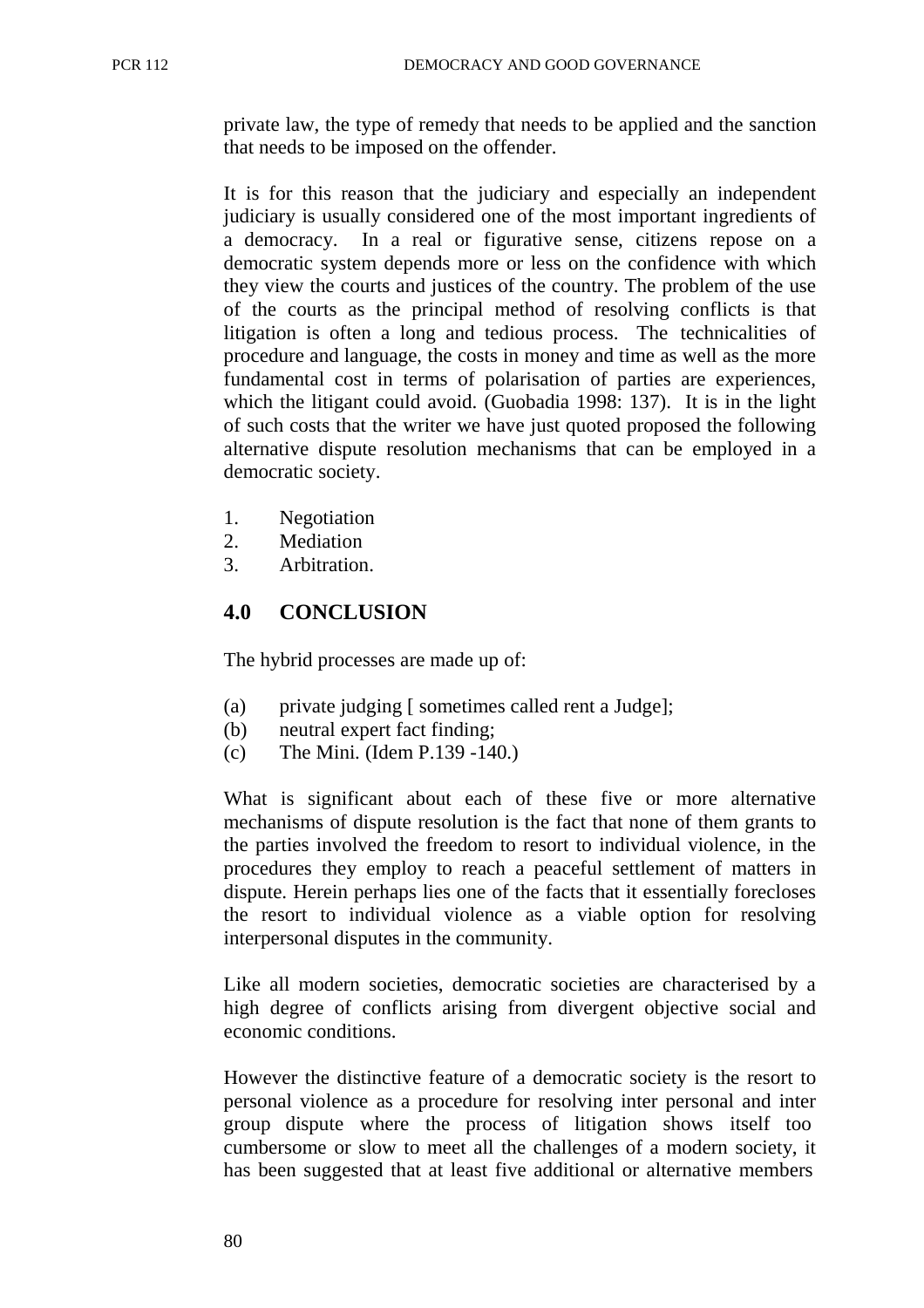be employed namely: negotiation, mediation, arbitration conciliation and the hybrid processes of private judging, neutral expert fact finding, and the mini - trial.

It may interest you that the alternative dispute resolution mechanisms list above for the pacific settlement of domestic conflicts or disputes are the same procedures outlined for use in the pacific settlement of international disputes.

# **5.0 SUMMARY**

At the end of this third module of the attitudinal and behavioural characteristics of democracy that are often not written down in various national constitutions but which often underpin any democratic society. These are namely the principle of tolerance for opposing and conflicting views, the pluralistic conception of society, popular opinion and majority rule and finally the pacific settlement of disputes.

As we saw in this last unit, the resort to personal violence is a major feature of non-democratic societies, which in the democratic societies such inter personal and group disputes are usually resolved by litigation in the courts. However, process has increasingly led many democratic societies to adopt some additional or alternative mechanisms for resolving disputes known as negotiation, mediation, arbitration, conciliation and the hybrid processes of private judging neutral expert trial. It may be useful for you to note that each of these processes or mechanism has a very peculiar feature that sets it apart from the others.

The process of the negotiation can simply be described as a process in which the parties to a dispute engage in a direct communication in which they try to identify their main interests and the various options available for maximizing or (increasing) the doses to each side. Agreement is usually reached when both sides move some distance to meet each other half way.

Mediation, a peaceful means of resolving disputes usually involves the action of a neutral third party who assists the parties in dispute to arrive at a mutually acceptable decision. The essence of mediation is the fact that, both parties cannot on their own reach a decision. The mediator usually serves as a catalyst in the negotiation between the parties in dispute by either encouraging them, providing new information, by helping to explain the views of the parties to each other and carrying out other facilitative actions.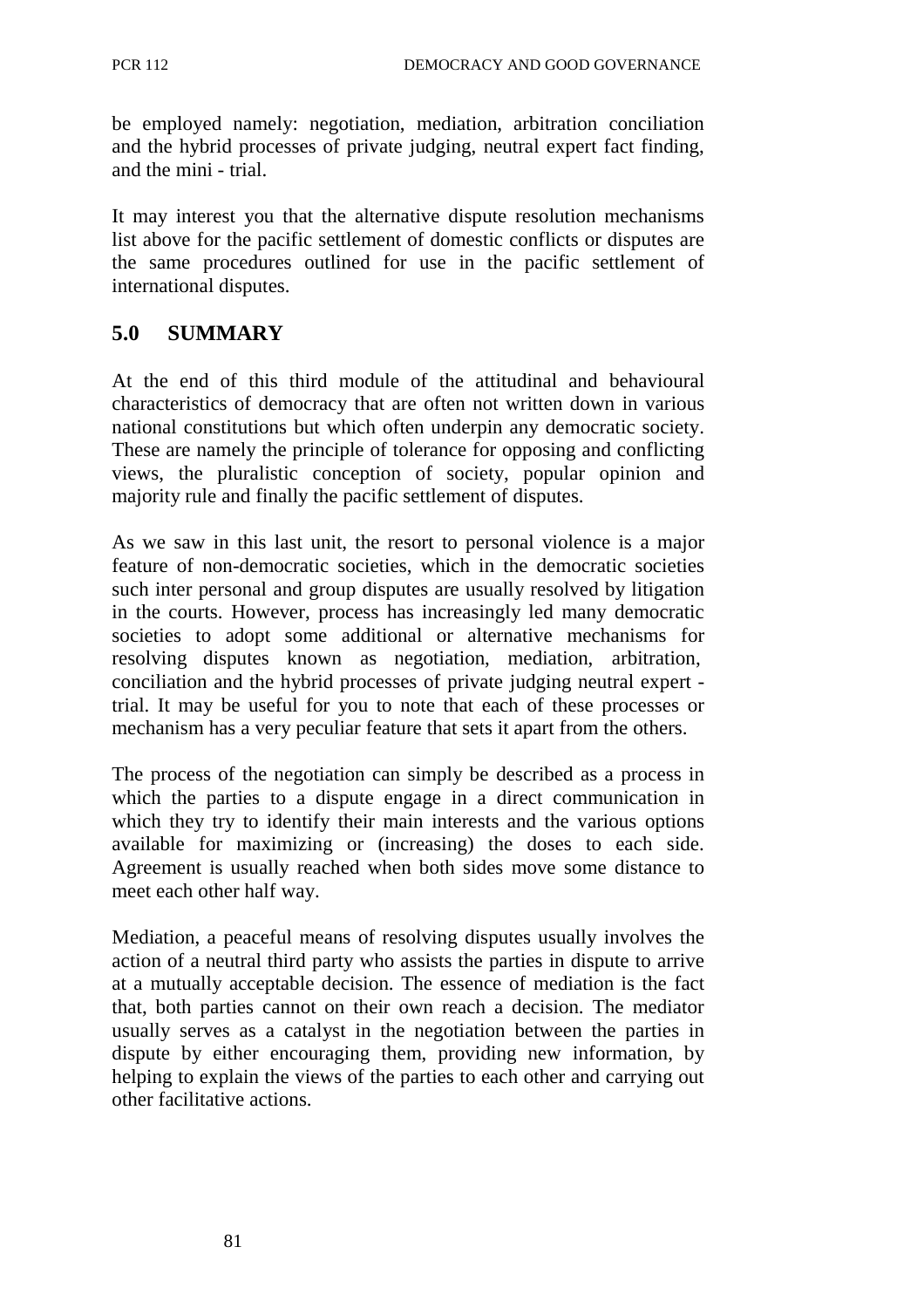In the case of arbitration, a third party is usually appointed by both parties or is provided for by law so that parties in dispute can present their arguments and proofs, after due examination of which the arbitrator now makes " a decision that is binding on the parties." Conciliation consists in the use of the help parties to a dispute to arrive at an agreement that does not have the binding force of law.

It is important however to emphasise that the rising cost of litigation and the slow process that litigation takes as well as the rising of corruption and disobedience of court orders and corruption may all combine to force the ordinary or common man to prefer these alternative mechanisms of conflict resolution rather than the judicial system, here in Nigeria.

### **6.0 TUTOR MARK ASSIGNMENT**

What do you understand by Peaceful Resolution of Conflicts? List and explain the various mechanisms of dispute resolution.

### **7.0 REFERENCES/FURTHER READINGS**

Ashraf and Sharma, 1995:3

Guobadia 1998: 137

Idem, p.  $139 - 140$ 

The Holy Bible, King James Version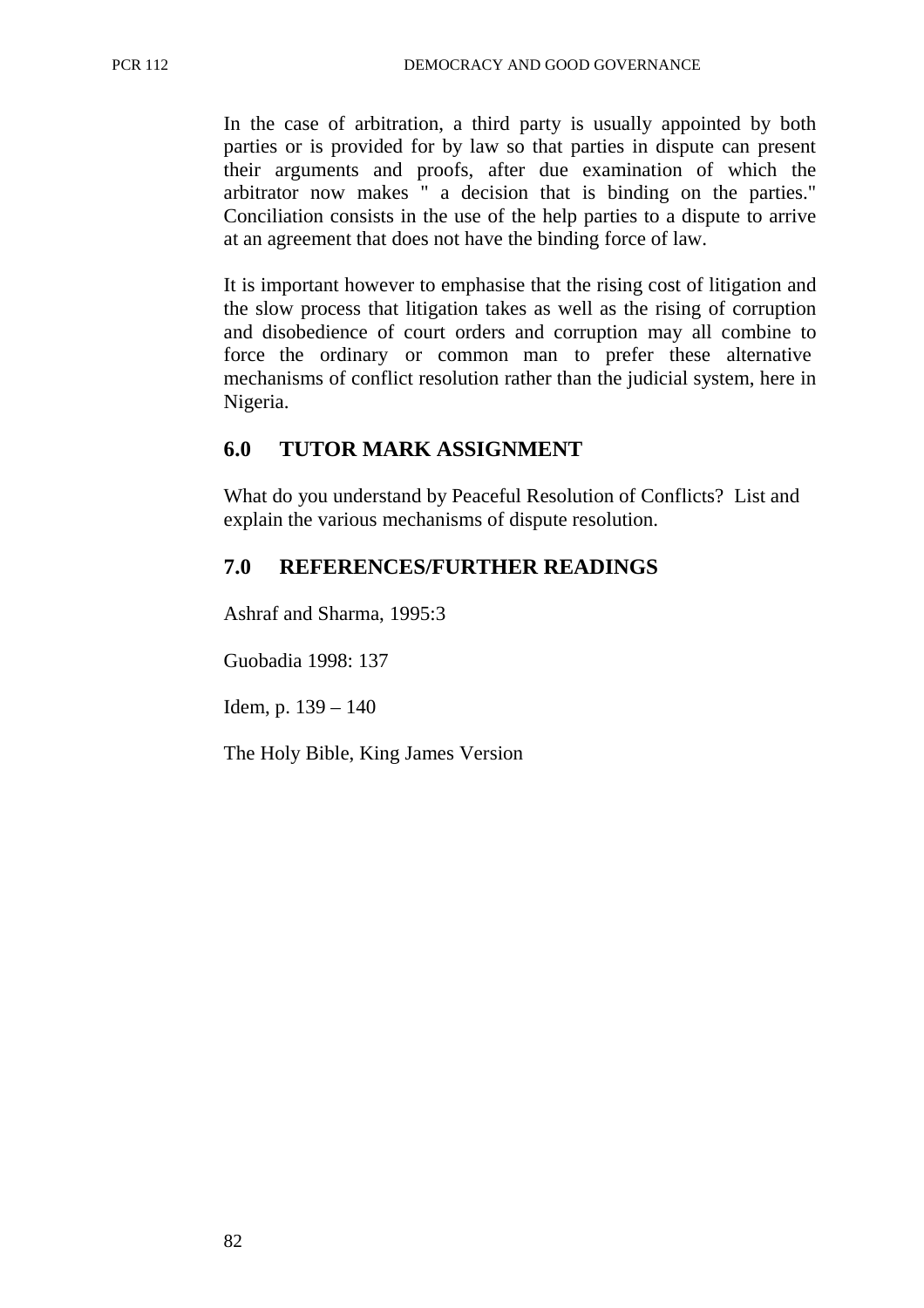# **MODULE 4 KEY BARRIERS TO DEMOCRACY AND GOOD GOVERNANCE**

Unit 1 Economic Underdevelopment and Mass Poverty

Unit 2 Centralisation of Economic and Political Power

Unit 3 Corruption in its Various Ramifications

Unit 4 Negative Historical Antecedents

# **UNIT 1 ECONOMIC UNDERDEVELOPMENT AND MASS POVERTY**

# **CONTENTS**

- 1.0 Introduction
- 2.0 Objectives
- 3.0 Main Content
	- 3.1 Definition of Terms
	- 3.2 Concept of Underdevelopment
	- 3.3 The Language of Political Economy and Underdevelopment
- 4.0 Conclusion
- 5.0 Summary
- 6.0 Tutor-Marked Assignment
- 7.0 References/Further Readings

# **1.0 INTRODUCTION**

At this point you may like to ask yourself this question: if democracy means all the theoretical, institutional and behavioural dimensions that we have seen so far, why is it that not very many countries in the world operate successful democratic governments? For many countries of Africa, Asia and Latin America, democratic governance is not a stable feature of their societies, but rather an episodic phenomenon as those countries are always in transition either from democratic to authoritarian rule, or from prolonged military rule to democracy.

There are many reasons why many states in Africa, Asia and Latin America have proved incapable of operating stable democratic governance, namely: economic underdevelopment and mass poverty, centralisation of economic and political power, corruption in its various manifestations and negative historical precedents.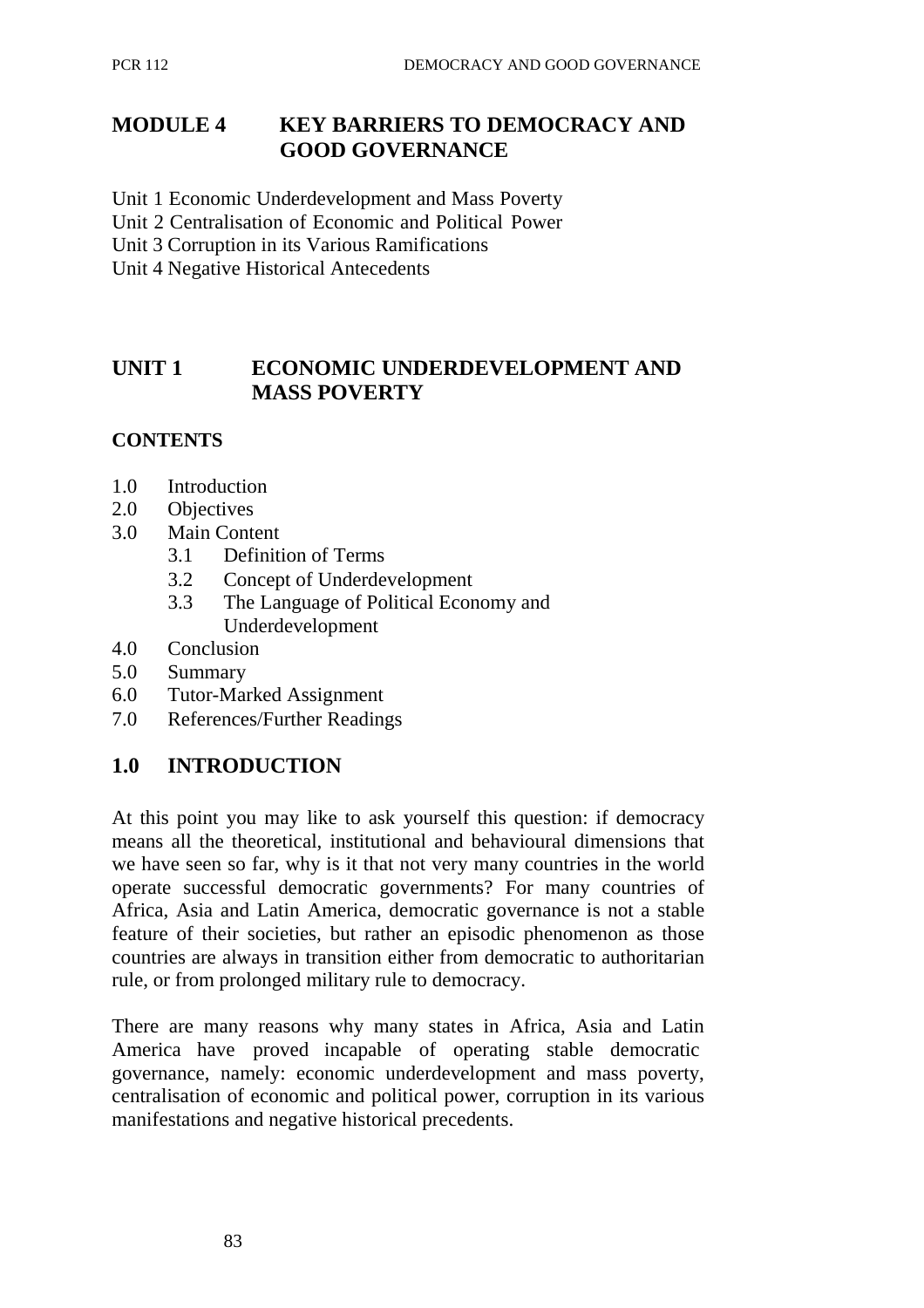It is necessary for you to remember that these four, for the incapacity of newly independent countries to operate stable democratic government constitute what some scholars refer to as the "conditions for success" of democracy. Thus the presence or absence of a reasonable level of economic development, a widespread diffusion of education in the society, as well as the decentralisation of political and economic power contributed positively to the development of democracy in the older countries, where the absence of large scale corruption and negative historical precedents have worked together to promote the growth of democracy.

In this unit, we shall study one of these conditions for the success of democracy to see how it works in practice. That is the condition of economic underdevelopment. What do we really mean by underdevelopment? and in what ways does it operate to hamper the practice of democratic governance; in the countries of Africa, Asia and Latin America?

# **2.0 OBJECTIVES**

Upon completion of studying this unit, you should be able to

- (i) Explain the close connection between the economic foundation of society and the political structures of the society;
- (ii) Define some of the basic concepts which political scientists use in describing a society and how it functions; and
- (iii) Discuss how economic underdevelopment makes the practice of democracy difficult in many countries.

# **3.0 MAIN CONTENT**

## **3.1 Definition of Terms**

In this unit, we shall be concerned mainly with three main ideas or terms: underdevelopment; the basic terms of political economy and the impact of the economic system on political institutions.

Some people erroneously think of underdevelopment as the lack or absence of development in any given society. Such a conception of underdevelopment does not conform to the laws of history as every society develops over time as a result of the logic of people striving to master their environment for their own wellbeing.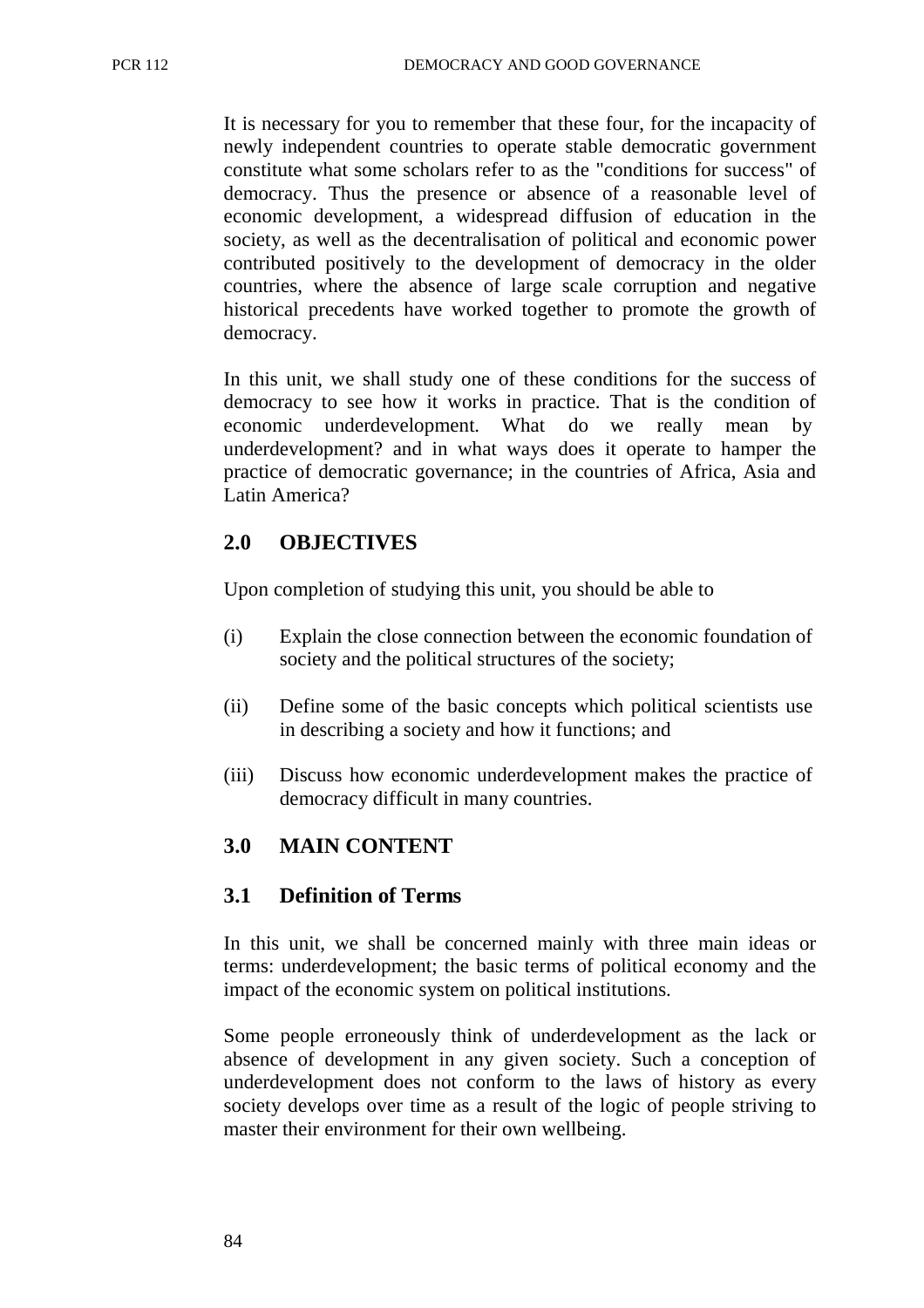Underdevelopment can best be described in terms of the condition in which the economy of one country or group of countries is structurally tied to other economies, in such a way that what happens in the economy of the weaker society is either totally or to a large extent dependent on what happens in the stronger economies to which the weaker one is tied.

In practical terms, underdevelopment manifests itself at three different levels: what is produced in the underdeveloped economy is usually largely determined by what is needed in the developed economies, and not by the local needs of the people in the underdeveloped countries. Secondly, the pattern of consumption in the underdeveloped countries are usually unable to develop the technology they need for their production processes and therefore depend on the developed countries for technology. One critical way that sets off the process of economic underdevelopment is when an economically developed country (at a high level of industrialisation) imposes itself on countries at a lower level of economic development. Such an imposed relationship, whether it be through what is called free trade, colonial domination or a neocolonial arrangement, will automatically create a dependency relationship between the underdeveloped country and the advanced country; a relationship which leads to the development of the advanced country and the underdevelopment of the poor country. It is for this reason that the majority of African, Asian ad Latin American countries are presently underdeveloped. This is because beginning from the 15th century, they were forced into a systematic relationship with the countries of western Europe (Spain, Portugal, Holland, France, Great Britain, Belgium and Germany) that was motivated mainly by the needs of Western Europe.

# **3.2 The Language of Political Economy and Underdevelopment**

To really understand how the process of underdevelopment actually works, you need to understand some of the language of political economy. In the language of political economy, every society can be described in terms of an economic structure and a superstructure made up of political, legal and other institutions.

The economic structure consists of:

- (a) The labour process,
- (b) The objects of labour, and
- (c) The means of labour.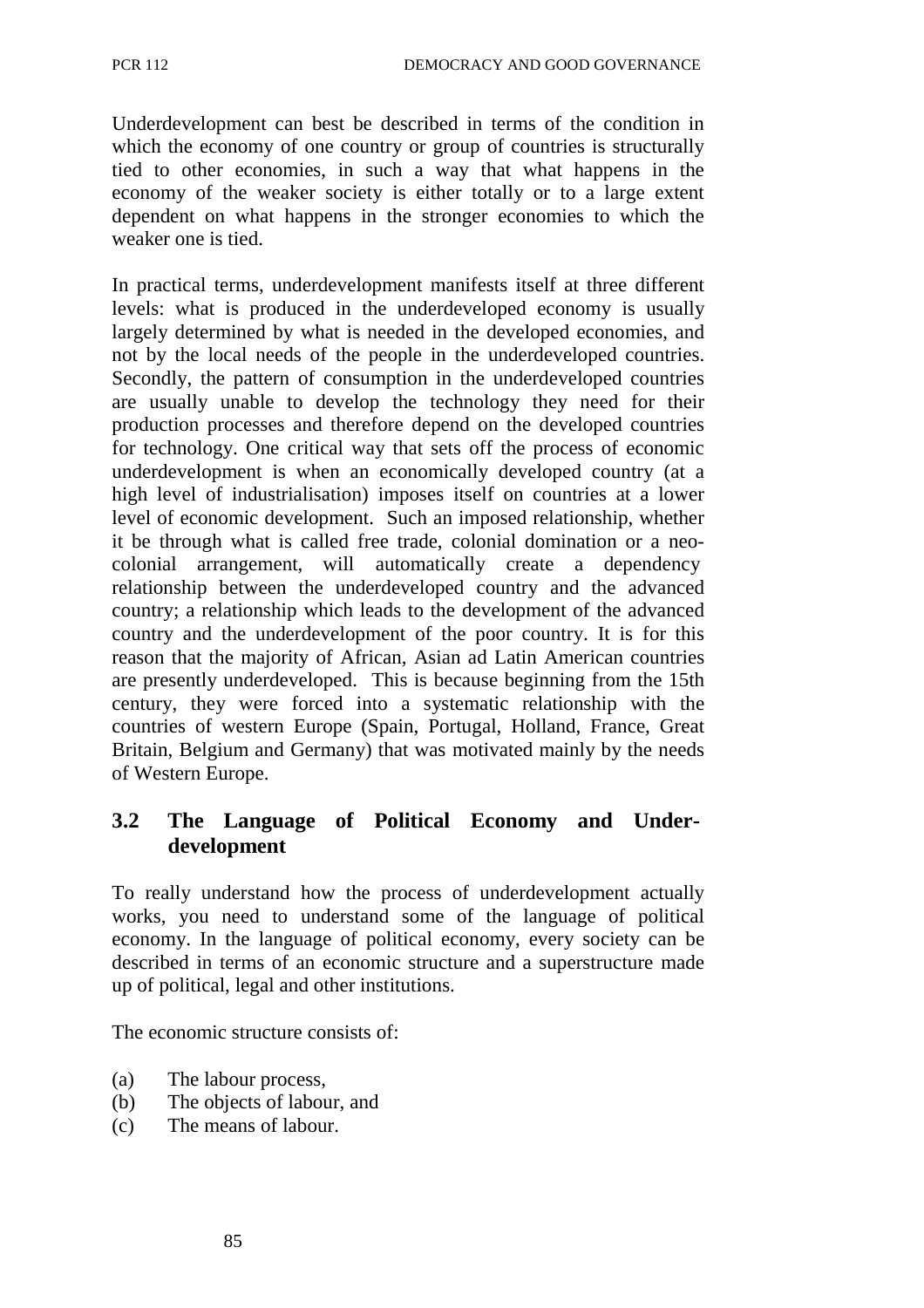When (b) and (c) are taken together they constitute the means of production of the society. The combination of the productive process of society and a given relations of production gives rise to a mode of production which is really what we mean by the economic substructure of society.

Given a certain mode of production is considered along side with the political and legal superstructure that corresponds with it, we have a socioeconomic formation.

Most contemporary societies: the United States Russia, Great Britain, France, Nigeria and even Benin Republic, are all socio-economic formations. However the main question is, how do specific socioeconomic formations arise develop, decay and get transformed into other socio-economic formations?

#### (a) **The Labour process as the engine of societal growth:**

Historically man distinguished himself from all other animals by the conscious use of his physical, mental and psychological efforts to appropriate his means of subsistence from nature: he caught fish from rivers, harvested fruits from the forest, hunted wild animals and learnt to cultivate crops for his food. In the most primitive societies, men usually engaged in necessary labour, producing just what is necessary for their own or their family's survival.

As societies developed, many people started engaging in surplus labour, producing more than what is necessary for their survival. The appropriation and use of the surplus thus created was the beginning of class formation in many societies. For the surplus thus appropriated, could be used in several different ways with very serious consequences for the society at large.

#### (b) **Objects of labour**:

Those natural objects that man transformed through his labour power to satisfy his needs: the soil, rivers forests, mountains, valleys, mineral deposits, etc. The objects of labour upon which man exerted his labour power were mostly given to humans by Divine providence and these largely determined whether humans will be primarily hunters, gatherers, fishermen, cultivators or smiths.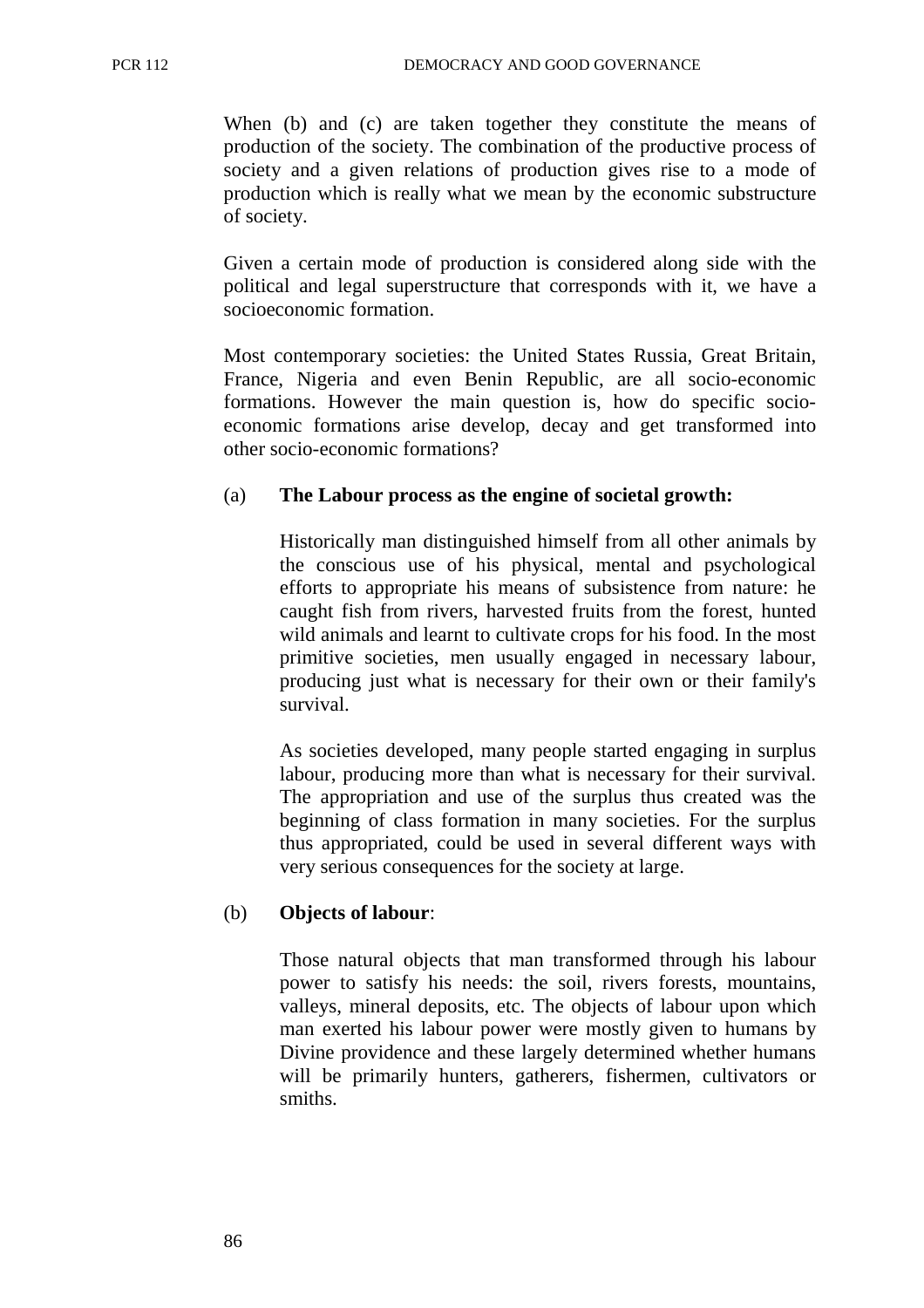### (c) **The means of labour**:

The means of labour consist of all man made consist of all manmade aids to production such as the club, the sling, the cutting stone, the hammer, the fishing spear, the arrow, the tractor, the modern computers, etc. The importance of the means of labour lies in the fact that their availability and quality in any society go a long way in determining how much man can extract from nature to meet his own and family needs.

#### (d) **The means of production of a society:**

That its objects of production taken together with the means of labour are important for a society in so far as they determine what the society can derive from nature and to what extent. We can put forward the hypothesis that any society that has significantly developed its means of labour is in a better position to develop its objects of labour, through better exploitation or more scientific use of existing resources. For example the use of complex technology helps Island countries, such as Japan to build under water or to cultivate marshland.

(e) However, it is the level of development of the productive forces of any society (that is labour power, the objects of labour and the means of labour taken together) that determine the mode of production of the society and the capacity of that society to extract enough surplus from its population to be able to exploit other societies.

Historically, the world has known the primitive society in which the level of development of productive forces was so low that little surplus could be extracted from the population.

When eventually as a result of some development in the productive forces in the society, some powerful individuals could own slaves and beast of burden that could be put to productive use, mankind entered the era of slavery in which the slave owner and the slave stood in an exploitative relationship with the slave owner appropriating all the surplus created by the slave.

Further development of the productive forces and the frequent conflict between slaves and slave owners gave rise to the feudal era or mode of production in which the feudal Lords could only appropriate a part of the surplus produced by the peasants. The class relationship between the peasant and his feudal Lord was different from the one between the slave and slave-owners in that the peasant was not a property of the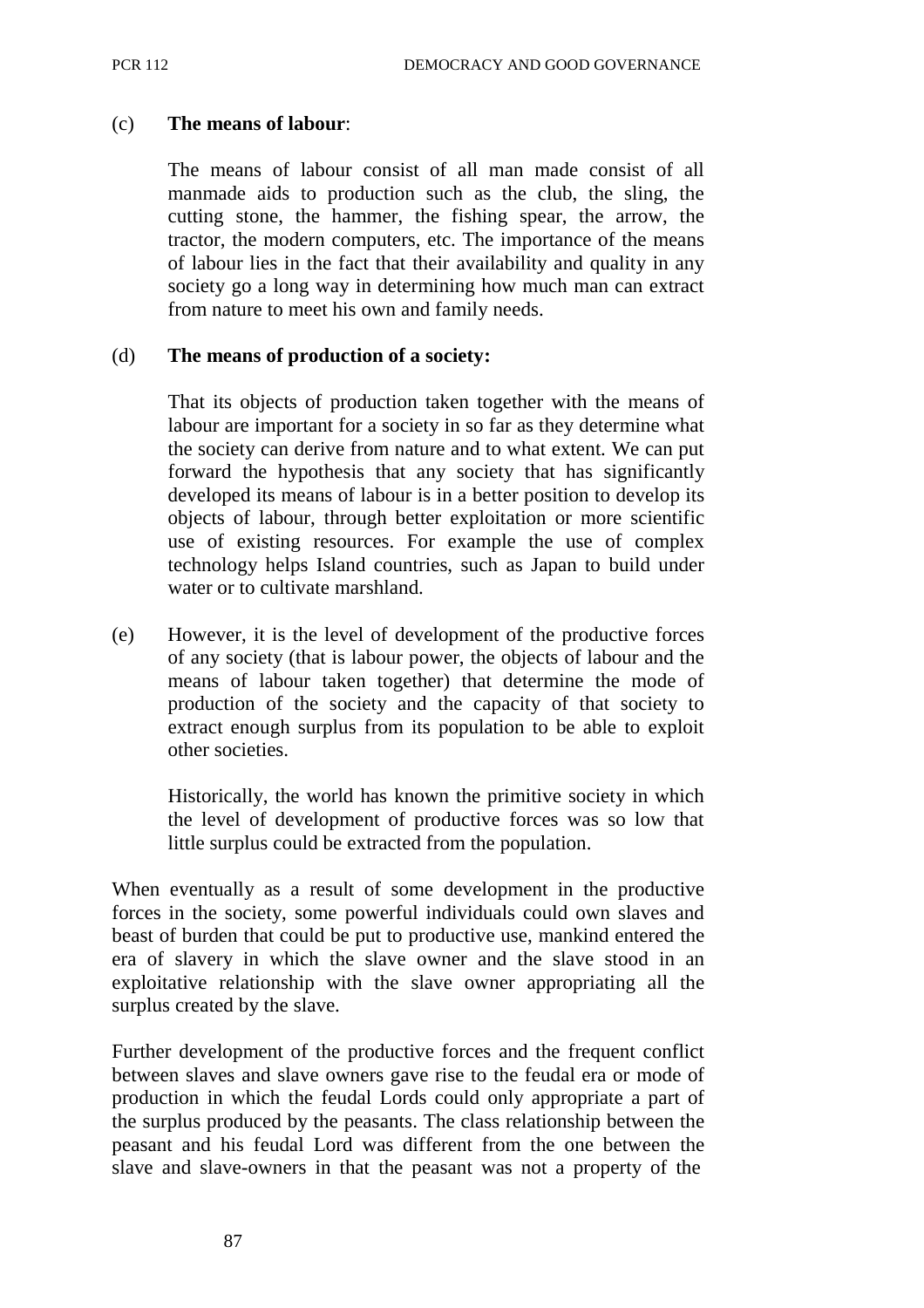feudal Lords who could only appropriate a portion of the surplus created by him. However the relaxed relationship between the peasant and feudal lords soon gave rise to the accumulations of large surpluses by artisans, merchants and rich peasants. With such developments in labour power and accumulation of capital, the feudal order collapsed, giving rise to the capitalist mode of production where:

- The slave/peasant became nominally free from their feudal Lords.
- They could freely offer their labour power to the new capitalist who could appropriate the surplus produced by the workers.
- The means of production of society and the productive forces became concentrated in a few hands.
- For the first time production of goods and services became subject not so much to the use value of the goods as to the exchange value of the goods.

It was under these conditions of capitalist production in Britain and Europe in the l9th century, that much of Africa became structurally tied to Europe in order to enable the European countries resolve the contradictions of capitalism in their own countries. You should bear in mind that the capitalist mode of production with its assumed freedom of the worker to sell his labour power to the capitalist that offers him the most, and the profit motive pushing the capitalist to invest more and more has been the impetus for the rapid growth of productive forces in all the countries where capitalism has taken roots in Europe, North America and Japan. In all these countries capitalism can be rightly said to have produced development: high levels of literacy, long life expectancy of over 70 years, high capacity for new technological and industrial production; the capacity of the society to produce the goods and services needed by the population and generally a high degree of confidence in the society's capacity to meet future challenges.

# **3.3 How Does Underdevelopment Hampers the Growth of Democracy**

The objective features of an underdeveloped society be it in Africa, Asia or Latin America could be stated as the exact opposite of those identified for the developed or industrialised countries. Here there are low incomes per capita; low levels of literacy; agriculture in its peasant form is the main employer of labour, little or no capacity for technological innovation. There is a disfunction between the goods produced in the country and the goods consumed by the population; a low life expectancy; incapacity to respond to natural calamities such as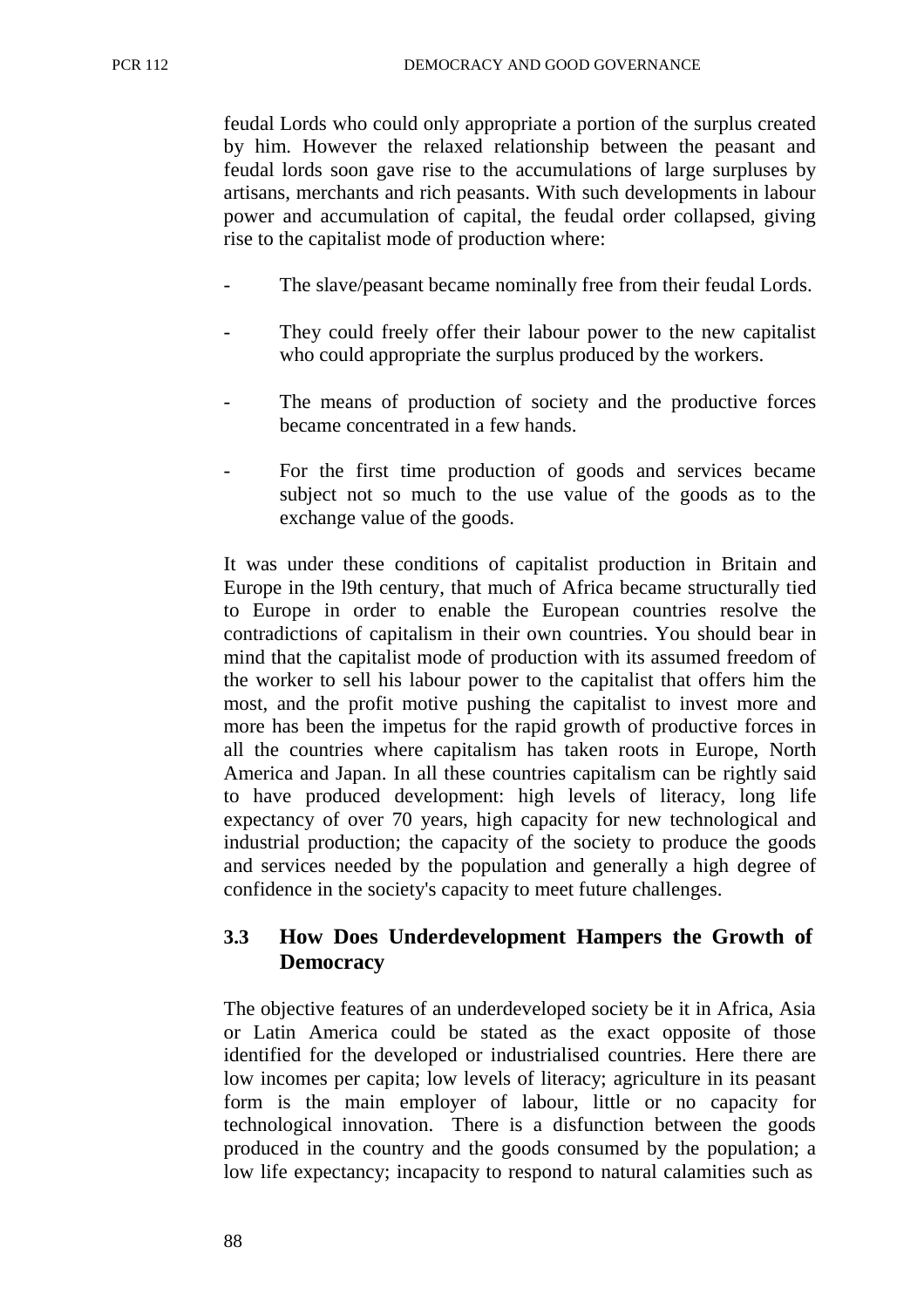floods, droughts etc. Generally a very pessimistic world view as to the capacity of the society to meet the challenges of the future. There are four related reasons why Africa's relationship with the West has produced underdevelopment which hinders the growth of democracy and good governance: the economic system introduced in Africa by the Europeans was either extraverted or disarticulated. Extraversion simply refers to a situation where farmers or producers have their attention fixed on the outside rather on their national markets. Disarticulation refers to a situation where the roads and railways built in Africa were directed more at Europe than on the national territory, for example Nigeria's North - south railways ignore the East - West flow of men and goods in the country.

The uneven nature of British and French activity in Africa produced some core areas of influence and affluence existing in a precarious relationship with a vast periphery of rural areas. The Western education introduced in the country aimed to produce black European gentlemen rather than well-trained engineers and technicians.

Economic underdevelopment also allows the rich countries to impose their own policies on the poor ones by the use unfound, partial and often misguided policies and theories. For example while devaluation, economic liberalisation, removal of subsidies etc can be shown to promote economic growth and development in some particular countries, their blanket application to underdeveloped countries in general helps to keep them impoverished. Where a large number of people are poor, illiterate, hungry and sick, the practice of democracy is rendered virtually impossible for in such a situation, many people are so concerned with meeting their basic needs for food and shelter that they care more or less nothing about political participation.

Those who are conscious enough to participate in polities then sell their ballots for whatever economic benefits could be offered them rice, common salt, beans, a loaf of bread, or even money.

Thus underdevelopment is really a major barrier to the practice of democracy.

# **4.0 CONCLUSION**

As you have seen in this unit, economic underdevelopment is one of the main obstacles to democracy and good governance in many countries of Africa, Asia and Latin America.

The main feature of underdevelopment that acts as a barrier to democracy and good governance is the fact that the economy of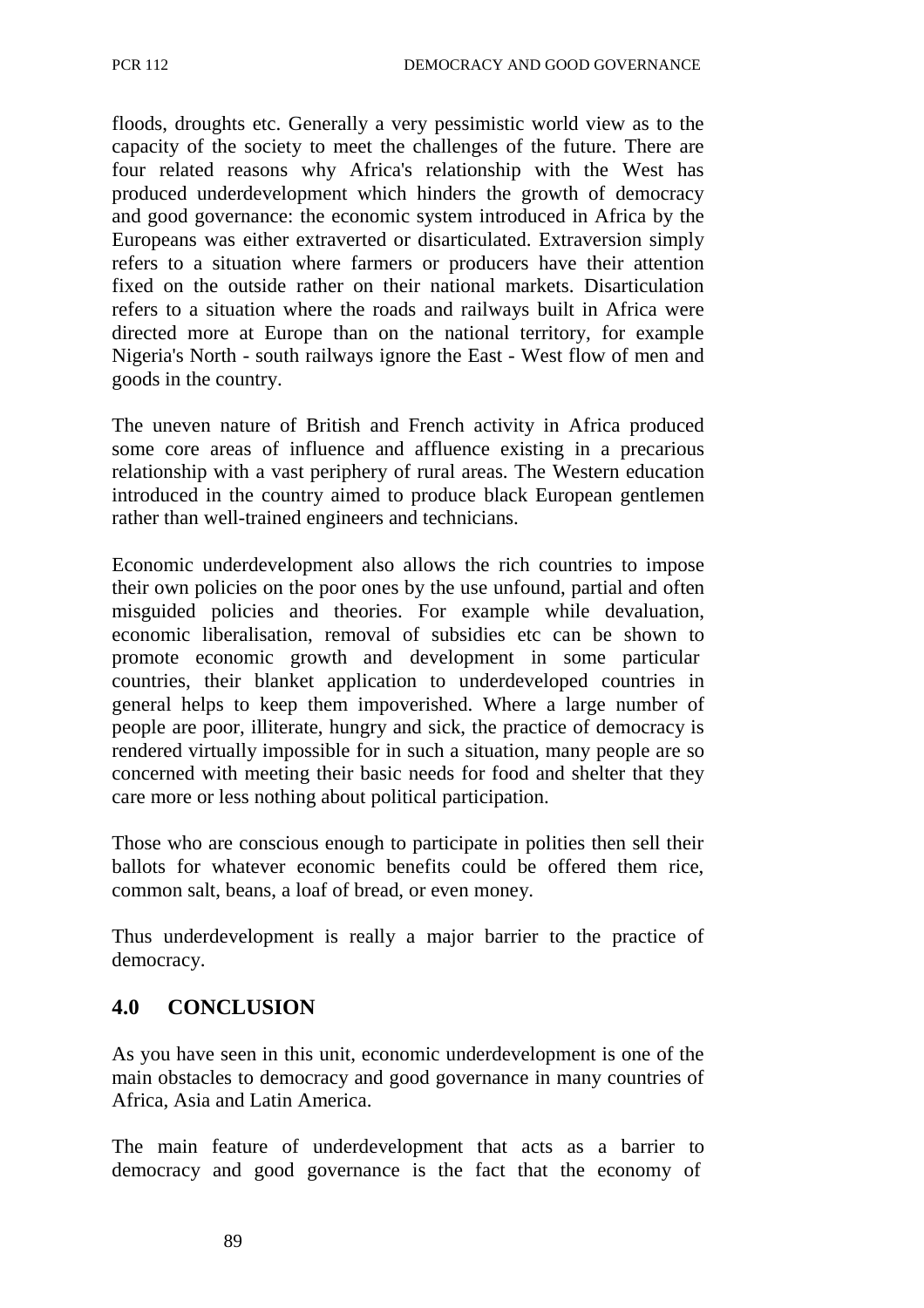undeveloped countries are structurally linked with the economies of some advanced capitalist countries in such a way that economic activities in the poorer countries produce beneficial and positive results in the rich or advanced countries while creating poverty, misery and negative results in the poor countries. It is in this sense that some scholars from the Third World speak in terms of "the development of underdevelopment".

This expression simply means that as the poor countries try to improve their economic conditions their situation gets worse, or to use another expression, the very negative indices of development that they seek to improve, become deeper and more far reaching. It is therefore not surprising that such countries can hardly operate stable democratic government but have to move constantly between democracy and authoritarian rule.

# **5.0 SUMMARY**

Economic development ad underdevelopment are an essential part of the language of political economy that you studied in this unit.

You started off with the idea that in political economy the basic assumption is that every society is composed of an economic substructure and a politico-legal superstructure, the economic structure is composed of the productive forces of society and the relations of production between classes. The productive forces of a society are composed of the labour power and the means of production of society, made up of the objects of labour and the means or instruments of labour. The productive forces of society always grow constantly through experimentation, experience and research.

As the forces of production of a society grow, the society is able to accumulate more surplus from the labour of its members. This surplus value extracted from labour over time makes some societies to be wealthy, and capable of dominating others. When such domination is directed mainly at acquiring private economic gain, then the relationship so established becomes an imperialistic relationship: creating wealth and prosperity for the rich country and poverty and underdevelopment for the poor country. Since the 19th century, most countries of Africa, Asia and Latin America have been held in a structural relationship to the countries of Europe and North America, which has left them poor and underdeveloped. For this reason, these countries have been unable to practice democracy and good governance because they lack the necessary social prerequisites for democratic governance.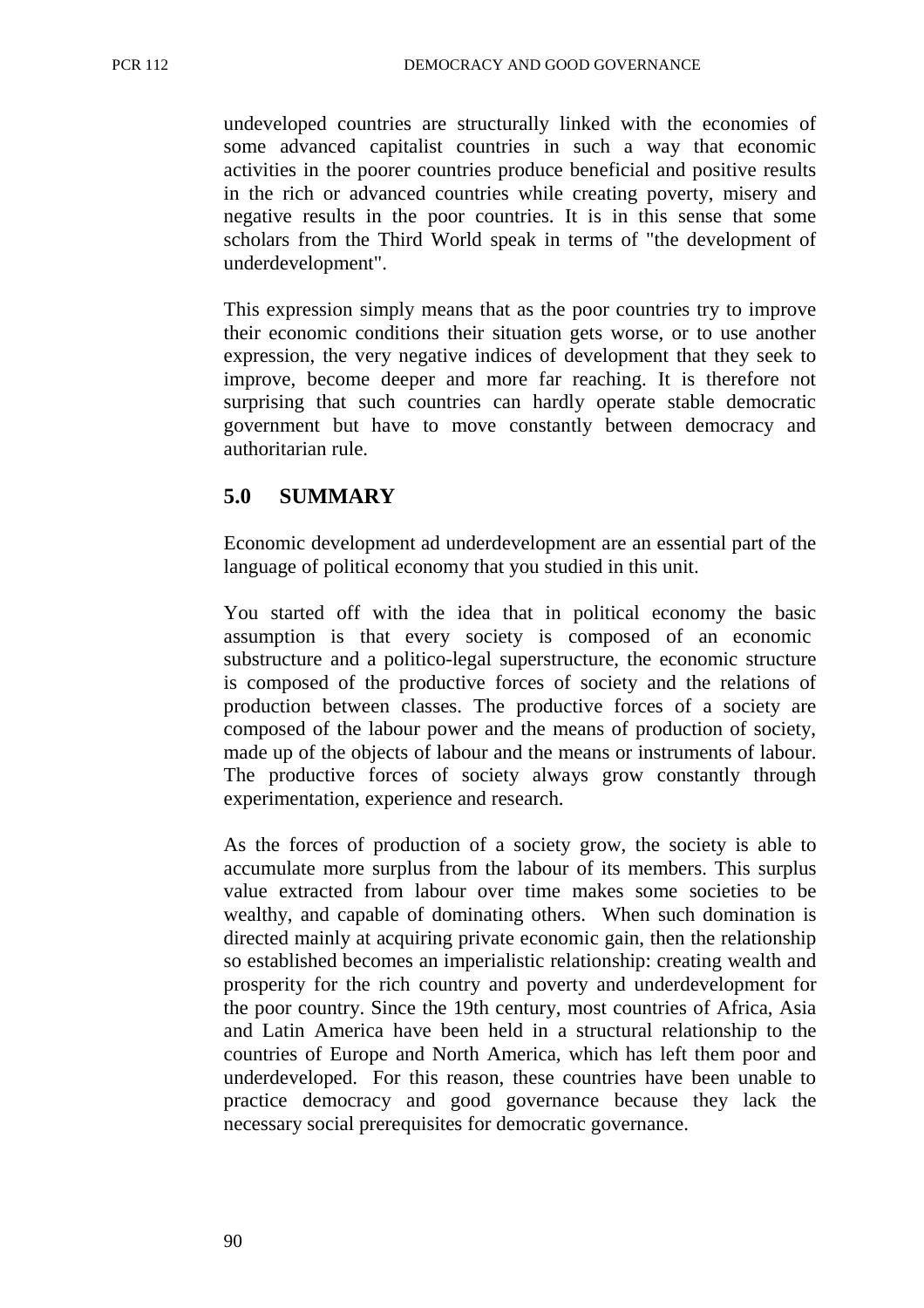## **6.0 TUTOR-MARKED ASSIGNMENT**

- 1. Explain the term economic underdevelopment and how it works in practice?
- 2. Account for at least three ways that under-development makes it difficult to operate democratic government

### **7.0 REFERENCES/FURTHER READINGS**

- Ake, C. (1981), The Political Economy of Africa, London, Longmans.
- Frank, A. G. (1969), "The Development of Underdevelopment" in Frank (ed) The sociology of Development and the Underdevelopment of Sociology, New York.
- Lenin, V. 1. (1977) The Three Component Parts of Marxism" in Selected Works, Moscow Progress Publishers.
- Marx, K. 1848 (1977) A Preface to the Contribution to the critique of Political Economy, Moscow Progress Publishers.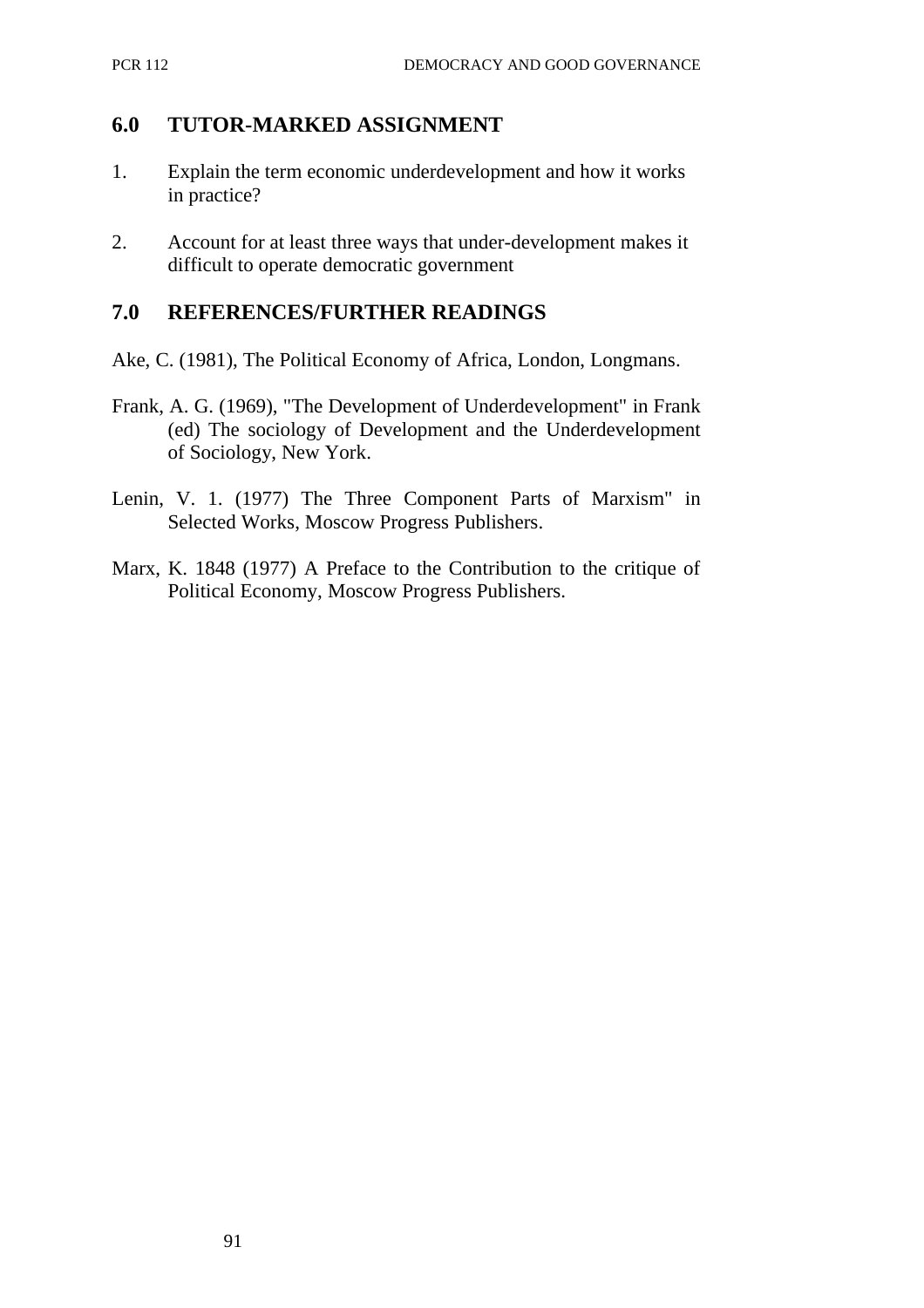# **UNIT 2 CENTRALISATION OF ECONOMIC AND POLITICAL POWER**

### **CONTENTS**

- 1.0 Introduction
- 2.0 Objectives
- 3.0 Main Content
	- 3.1 Definition of Terms
	- 3.2 What do we mean by Centralisation?
	- 3.3 Tangible Indicators of Centralisation of Political and Economic Power
	- 3.4 Centralisation of Economic and Political Power and **Democracy**
- 4.0 Conclusion
- 5.0 Summary
- 6.0 Tutor-Marked Assignment
- 7.0 References/Further Readings

# **1.0 INTRODUCTION**

One central feature of democracy as a system of good governance is the fact that it can be practised directly or indirectly. In direct democracy, the citizens themselves take a direct and active part in governing themselves by holding positions in the arms of government. This was the typical form of democracy among the Greek city states, where every male citizen was an active participant in the government of his city or state. However, direct democracy also implied a high degree of decentralisation of both economic and political power, since those who participated in the politics of their city or states needed to have the economic freedom from direct participation in the production process on the one hand and their action had a direct impact on political outcomes within their community.

Representative democracy whereby the citizens exercise their political governance through elected representatives developed as a result of the increasing expansion both in the territory of States as well as the complexity of the issues with which modern governments have to deal with.

Given the developments in the last three centuries in terms of means of warfare, the means of transportation and the means of communications, governments have become more and more centralised as they exercised control over wider territories.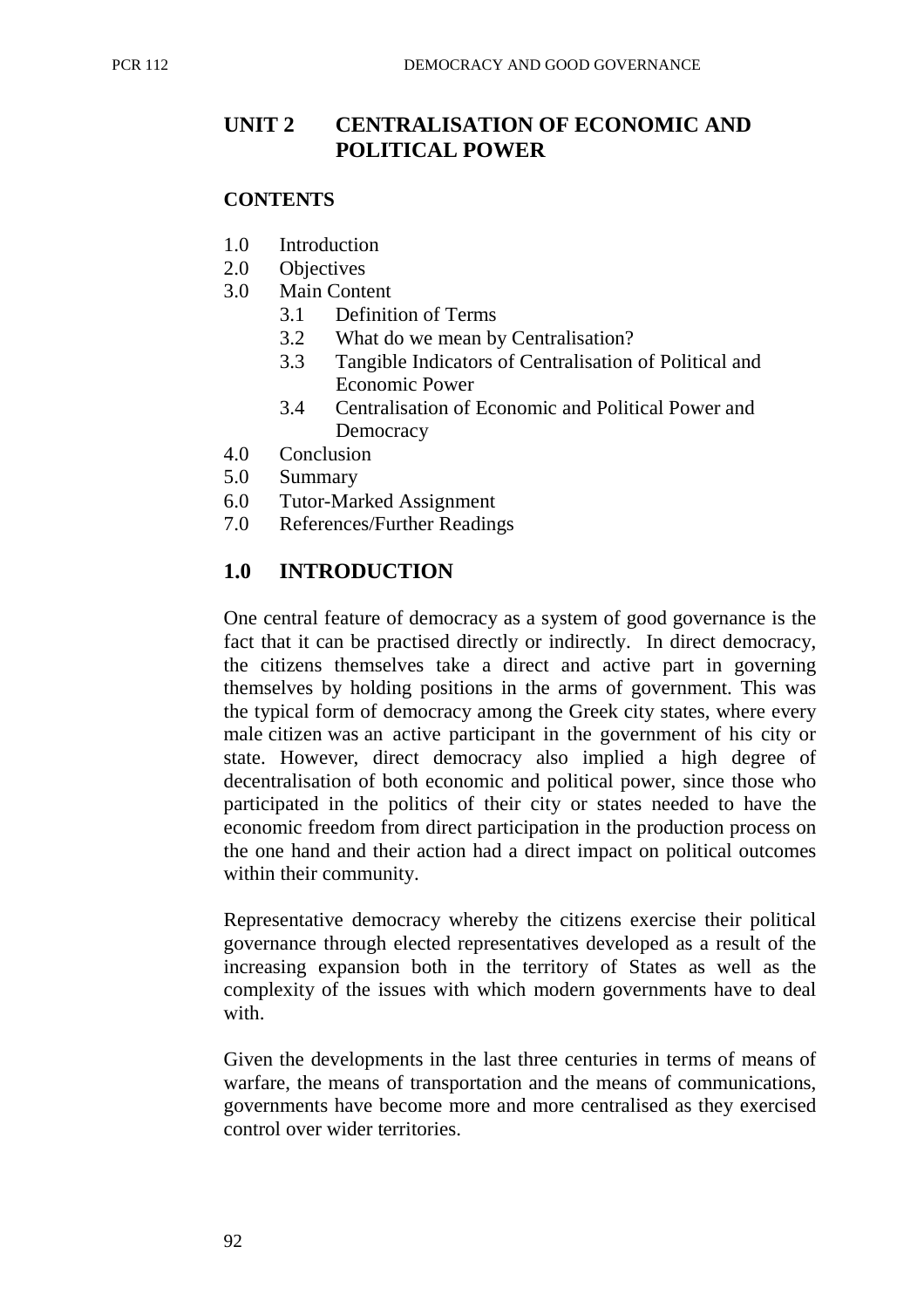The best illustration of this phenomenon can be seen in the post-colonial States that have emerged in tropical Africa. Even though nation building and empire building were in progress in Africa before the advent of colonial rule, in none of these areas did the pre-colonial States approximate the size of modern Nigeria, Ghana, Mali or Niger Republic. These large scale political organisations under British and French colonial rule were the direct result of the superior military, transportation and communication technologies available to the British and the French: whereby from one coastal outpost Lagos, Accra Freetown Dakar, Abidjan, a small group of colonial officers exercised dictation control over hundreds of millions of Africans. This was politically and economically justified in so far as the colonial enterprise was not designed to build democracy or ensure the economic development of the colonies, but to make profits for British and French capitalists.

Thus, from whatever angle one looked at the problem, colonial administration in Africa was over centralised both from an economic and a political point of view. In the case of Nigeria, the country that emerged from British colonial rule in 1960 was a huge territory: with each of the three regions large enough to constitute a country of its own both in terms of population and size of territory. Thus since independence Nigerian politics and government have been dominated more or less by the search for an efficient mechanism of decentralising power from the three big regions to smaller units of political organisation.

Thus the difficulty of operating democratic government in Nigeria since 1960 could be explained largely in terms of over centralisation of economic and political power in the country.

#### **2.0 OBJECTIVES**

At the end of this unit, you should be able to

- (i) Define centralisation of economical power;
- (ii) Identify some of the characteristics associated with a centralised political system;
- (iii) Specify how centralisation impacts negatively on the process of democratic and good governance; and
- (iv) Devise some mechanisms for overcoming the negative impact of centralisation on democracy and good governance.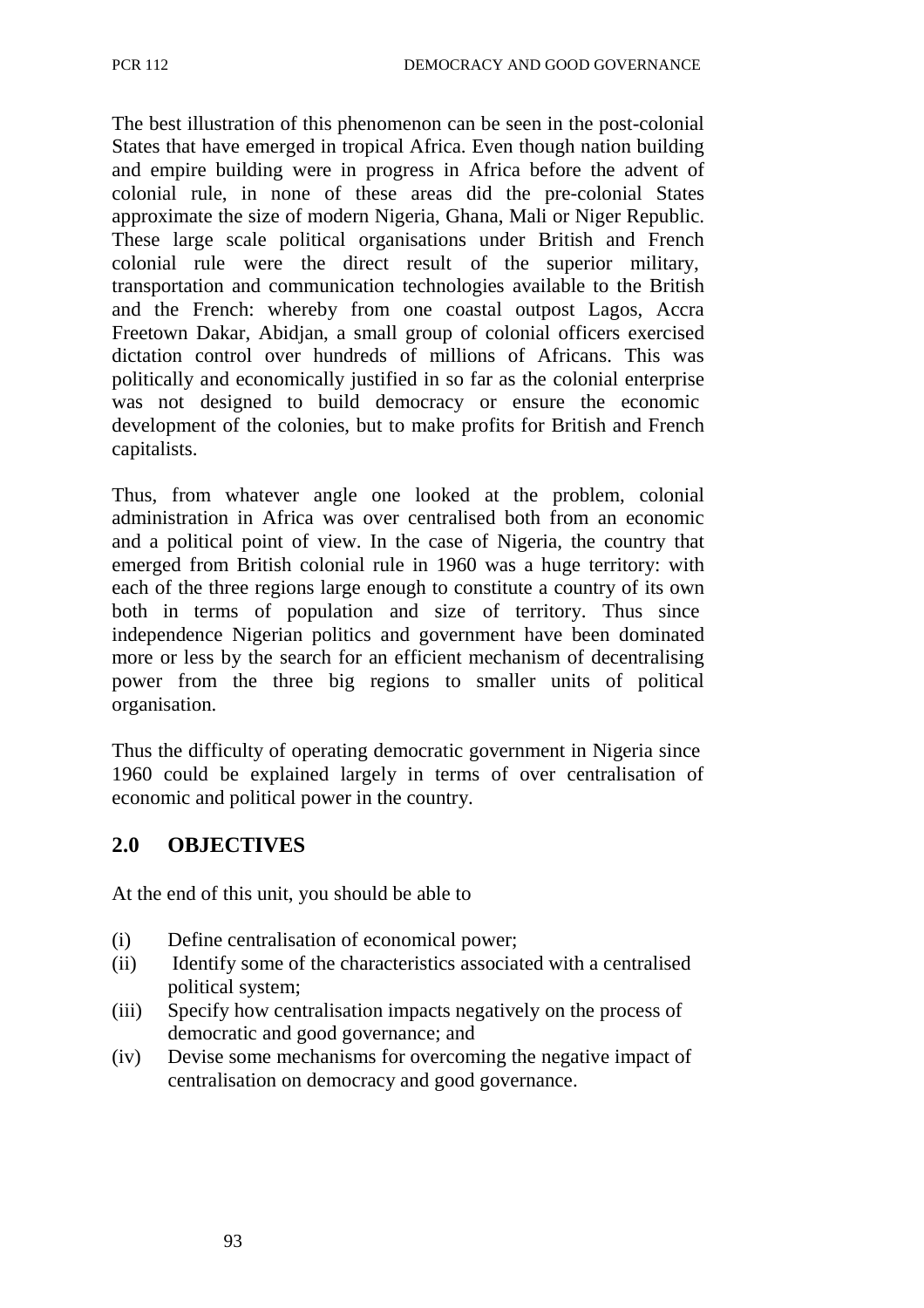## **3.0 MAIN CONTENT**

#### **3.1 Definition of Terms**

In this section your main interest is to define the term centralisation in an intelligent manner and demonstrates how it relates to the process of democratic governance.

#### **3.2 What do we mean by Centralisation?**

The word "centralisation" like most of the terms used in the social sciences has a variety of meanings, some of them loose and vague while in other instances the meaning is precise and scientific. It is for this reason that you are counselled to stick to the usage that is prepared by political and other social scientists.

While we shall give a fuller treatment of decentralisation in the next module, you should bear in mind that many writers in the social sciences treat centralisation and decentralisation as two aspects of the same administrative process, which justifies the reference to decentralisation in this unit. "Administrative centralisation and decentralisation principally describe a condition or a trend in a real hierarchy of power. This condition or trend can be visualised in two ways.

One view contrasts the power of administrators whose formal authority extends over a large geographic area (for example, a nation) with the powers of administrators whose formal authority is confined to particular segments or such segments of that area (for example, regions, local communities). Here the important dimensional setting is geographic, and the classic problem is that of the whole and the individual parts. The second view contrasts the powers of area administrators, arranged on a vertical series of "levels" with those at higher levels having correspondingly larger geographical areas (for example, relations between public health's administrators at the national, State and local levels). Here the important dimensional setting is hierarchies and the basic problem is perceived as distribution of authority among the levels." [Fesler 1968:370].

This long extract helps us to see at a glance what centralisation actually amounts to: the large territory covered by political and administrative authorities on the one hand, and the concentration of political and economic power in higher echelons of government compared to the lower levels.

We have already made reference to the colonial States in West Africa, where a handful of British or French officials located in Lagos, Accra or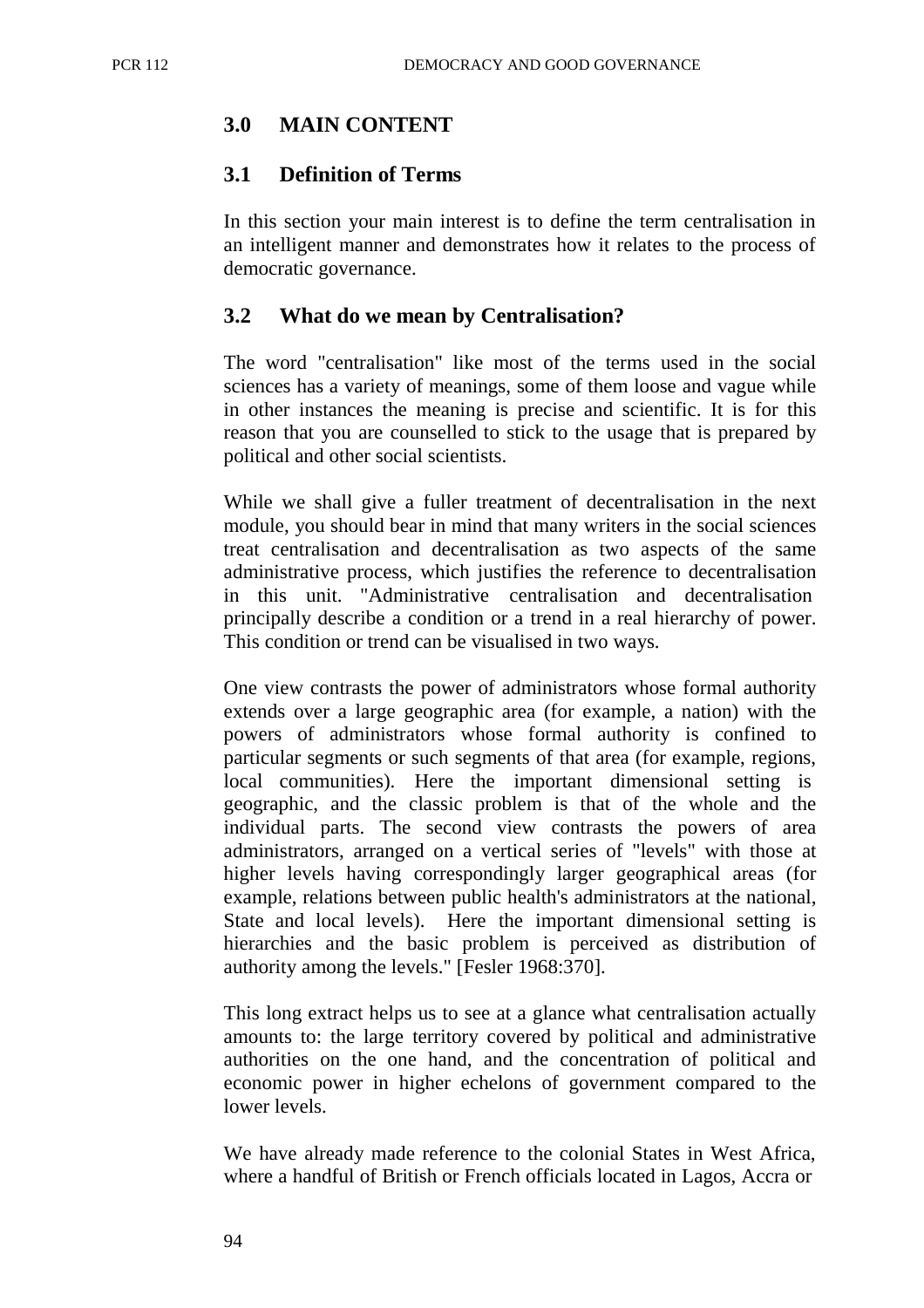Abidjan exercised full political and economic domination over a large territory with a large population. In such a setting, centralisation of economic and political power was seen as the only logical thing to do. It may be argued that by adopting a federal as opposed to a unitary system of government, Nigeria since 1954 adopted a logic of decentralisation both of economic and political powers. After nearly five decades of the practice of federalism in Nigeria, any serious observer will come to the sad conclusion that Nigerian federalism is more of a theoretical than practical proposition. In terms of the hierarchy of power between officials at Federal, State and Local Government levels in Nigeria, it is still clear that the scale is still tilted seriously in favour of officials the National and State Levels While those at the local Government or community levels only operate in an epileptic manner ; opening their offices once in a mouth to be able to receive their salaries and allowances, while little or no services are rendered to the public.

#### **3.3 Tangible indicators of Centralisation of Political and Economic Power**

Some tangible indicators of the phenomenon of centralisation include (a)

the power to take key decisions affecting the lives of the people;

- (b) the economic resources available to the various levels of government and
- (c) the process of implementing decisions affecting the economic and political well being of the people.
- (a) Centralisation of political and economic power is first reflected in who holds the power to take key decisions affecting the well being of the people. In a country such as Nigeria, decisions such as the location and construction of roads, dams and higher institutions are often taken by the national government with the local communities knowing little or participating little in such decisions. Consequently, it had been a common practice to find communities benevolently chosen to be the least of Local Government Councils, National Universities or major industries rejecting the offer outright, or taking up arms against such strategic projects. The assumption here is that if these projects were selected and located differently their host communities would be more receptive and sympathetic to them.
- (b) The quantum of resources controlled by the various tiers of government also helps you to determine whether a political system in centralised or decentralised. For example in Nigeria,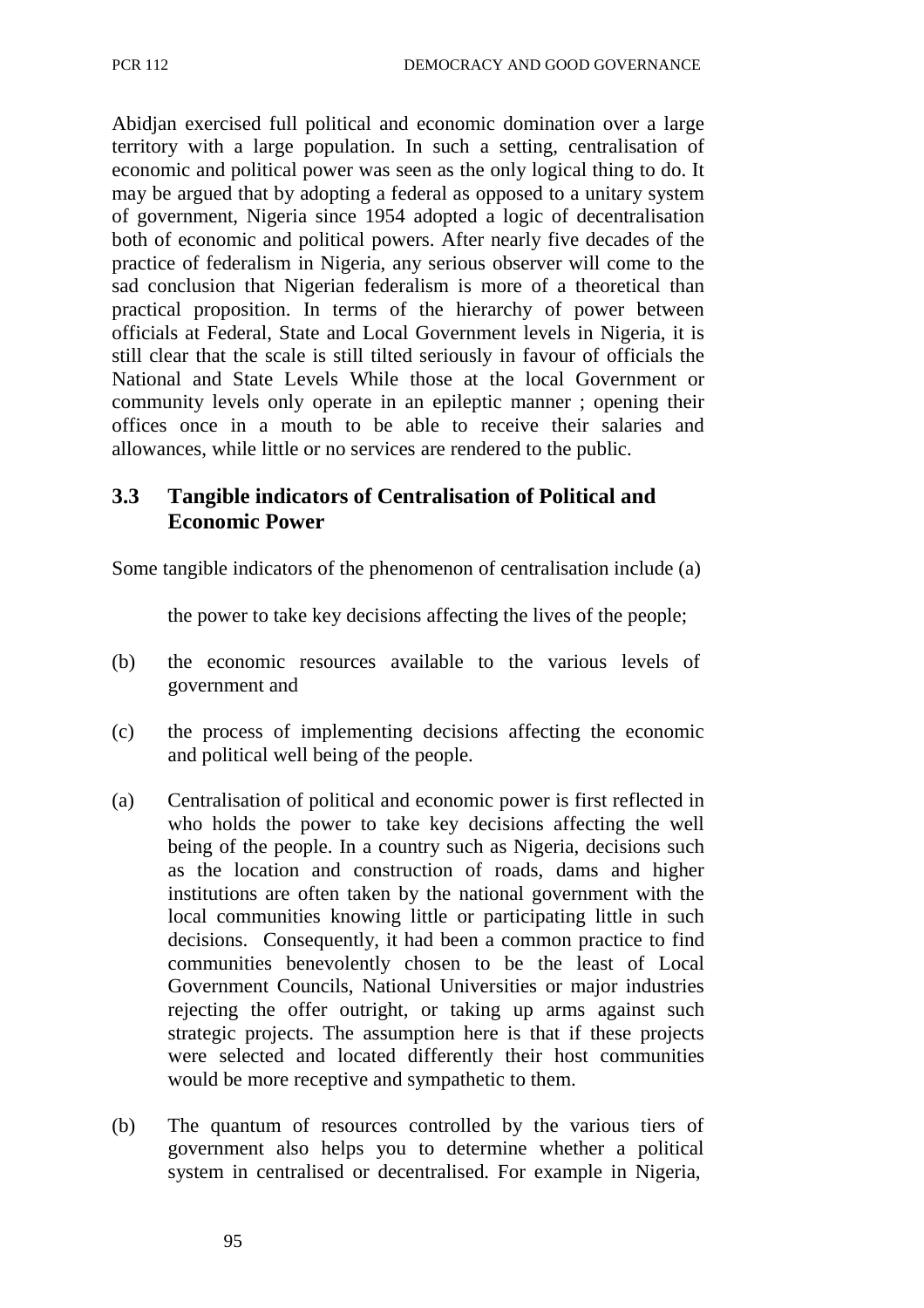the mineral wealth of the country has been put under the exclusive control of the Federal Government which translates into enormous economic resources in the control of central authority. At the same time, States and local Governments complain constantly of either insufficient funding or zero allocation at the end of every month.

This imbalance in the share of economic resources and the political patronage available to each level of government has made "resource control" a matter of intense political debate as well as judicial controversy. As we shall demonstrate later, this phenomenon has far reaching political consequences for Nigeria.

(c) The decision making processes and the mode of implementing key economic and political decisions have also followed the centralised model with either the federal executive council, the State executive council and the local Government council, or their Chairmen, the President, the Governor or the Chairman of council being responsible for taking most economic and political decisions. This usually reduces the majority of the citizenry to be mere victims or objects of the administration.

Whether you like it or not the three mechanisms of centralisation outlined above translate into very serious consequence for the practice of democracy and good governance.

## **3.4 Centralisation of Economic and Political Power and Democracy**

Most important political and economic decisions affecting the people are taken and implemented by government at various levels. This creates in the vast majority of the population, political culture, whereby they always look up to the politicians and administrators to take key decisions affecting them. This apathy towards government and politics is often accentuated under military regimes that do not hesitate to dismiss legislative institutions while retaining executive authorities that are usually appointive.

Centralised control of economic power further alienates the general public from political participation in so far as it impoverishes the people in general and creates a small number of millionaires who now use their access to public wealth to pre determine the outcome of electoral contests.

Given such a setting, democratic elections are reduced to a ritual with the numbers of elections known long before the actual polling or with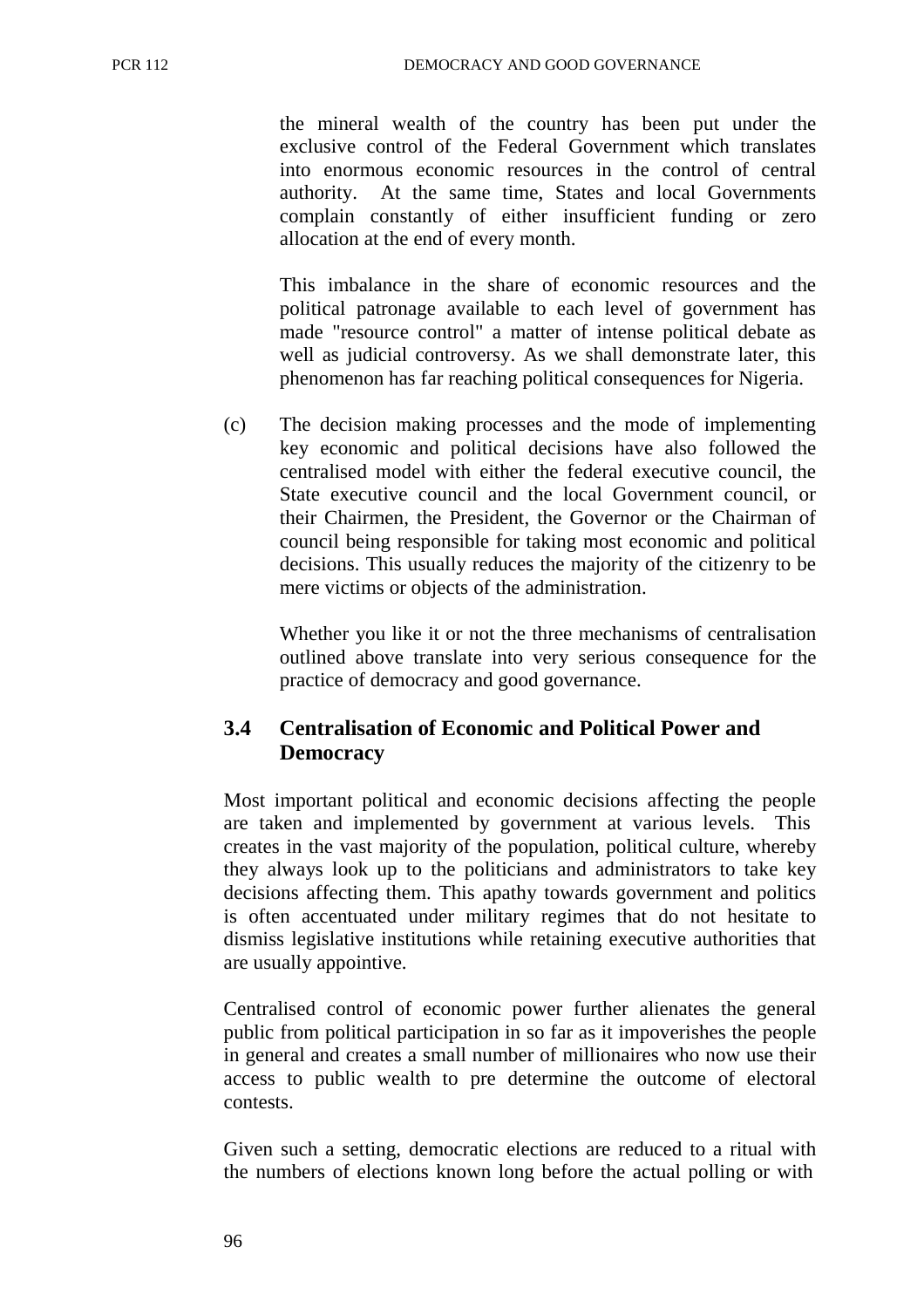unacceptable results annulled by despotic rulers. Thus you could be justified in arguing that a first pre condition for democratic participation in politics is the decentralisation of economic and political power.

#### **4.0 CONCLUSION**

In this unit, you have learnt that centralisation of political and economic power has a direct impact on democratic government because it encourages a subject political culture among the citizens as well as denying the people the economic ability to participate effectively in politics. On the other hand centralisation places too much economic and political power in the hands of a few individuals and thereby increases their capacity to pre determine the out comes of democratic elections.

#### **5.0 SUMMARY**

Centralisation as you saw in this unit can be described in terms of the concentration of decision making power over economic and political matters either in a small number of officials or giving the same officials wide powers over a large expanse of territory or a portion of it.

Of the two types of political system that are most common to us, the federal system seeks to solve the problem of centralisation of power by giving some authority to the Federal, State and Local authorities, thereby reducing the geographic scope of authority of some officials, in many countries such as Nigeria, the adoption of a federal constitution does not really solve the problem of centralisation because there is often a huge gap between the theory and practice of federalism.

However, centralisation in the form of hierarchy of powers and control of resources constitutes a more formable difficulty in a country such as Nigeria because there is a disproportionate share of the resources controlled by officers at different levels. Thus while federal officers conclude their financial year with huge unspent surpluses, State level officials barely have funds to operate with, while local Government officials merely receive their salaries because they do not have any operational funds.

The net effect of all these distortion of centralisation of economic and political power is that the citizens feel alienated from policies, distrust politicians and often sell their currency to the highest bidder.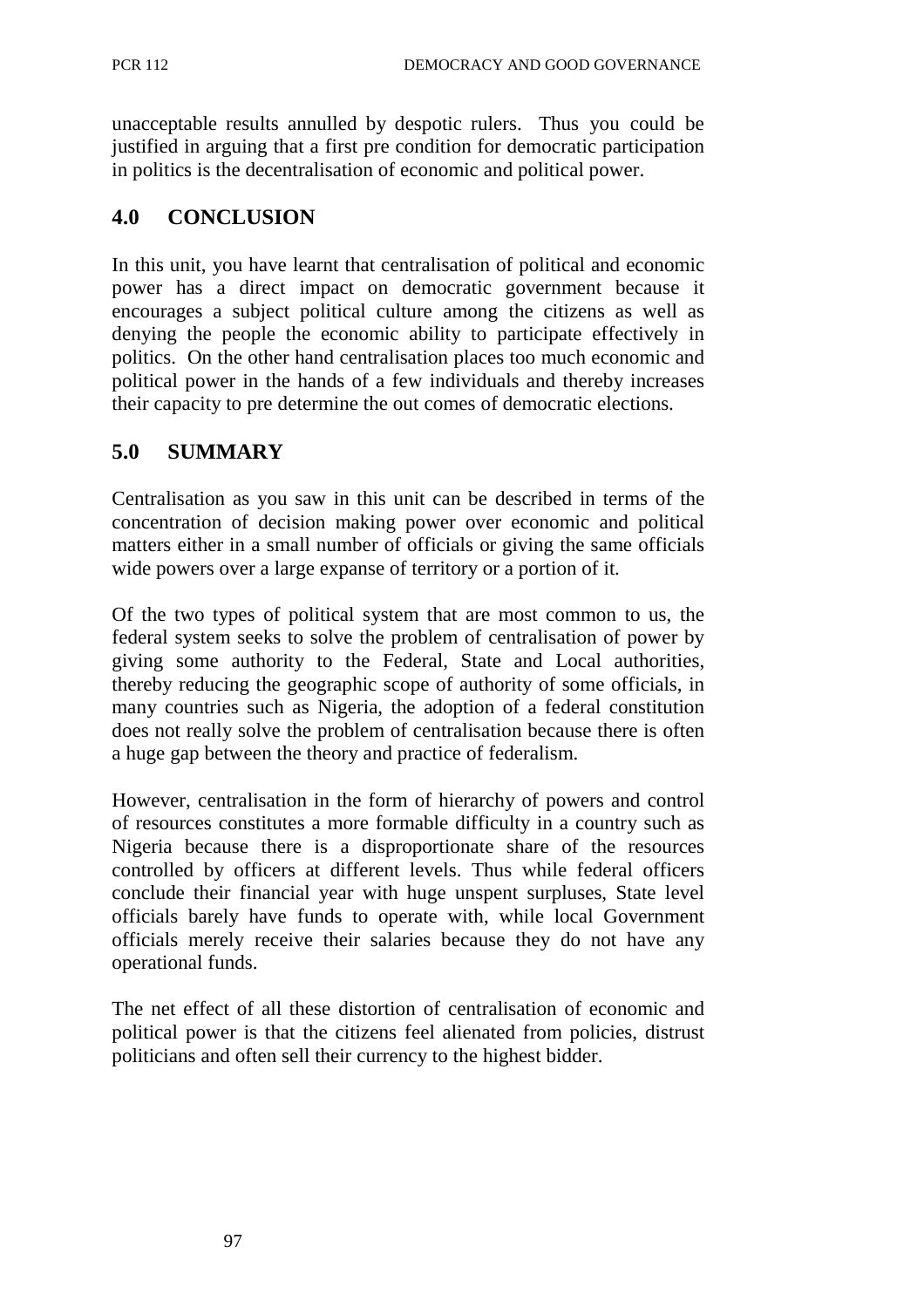#### **6.0 TUTOR-MARKED ASSIGNMENT**

- 1. What do you understand by centralisation of economic and political power?
- 2. Show how they affect democracy and good governance.

## **7.0 REFERENCES/FURTHER READINGS**

Fesler, J.W.1968 " Centralisation and decentralisation." In Sill, D.L. (ed). International Encyclopaedia of the social Sciences, new York, The Macmillan company & the Free press. Pp. 270 - 379.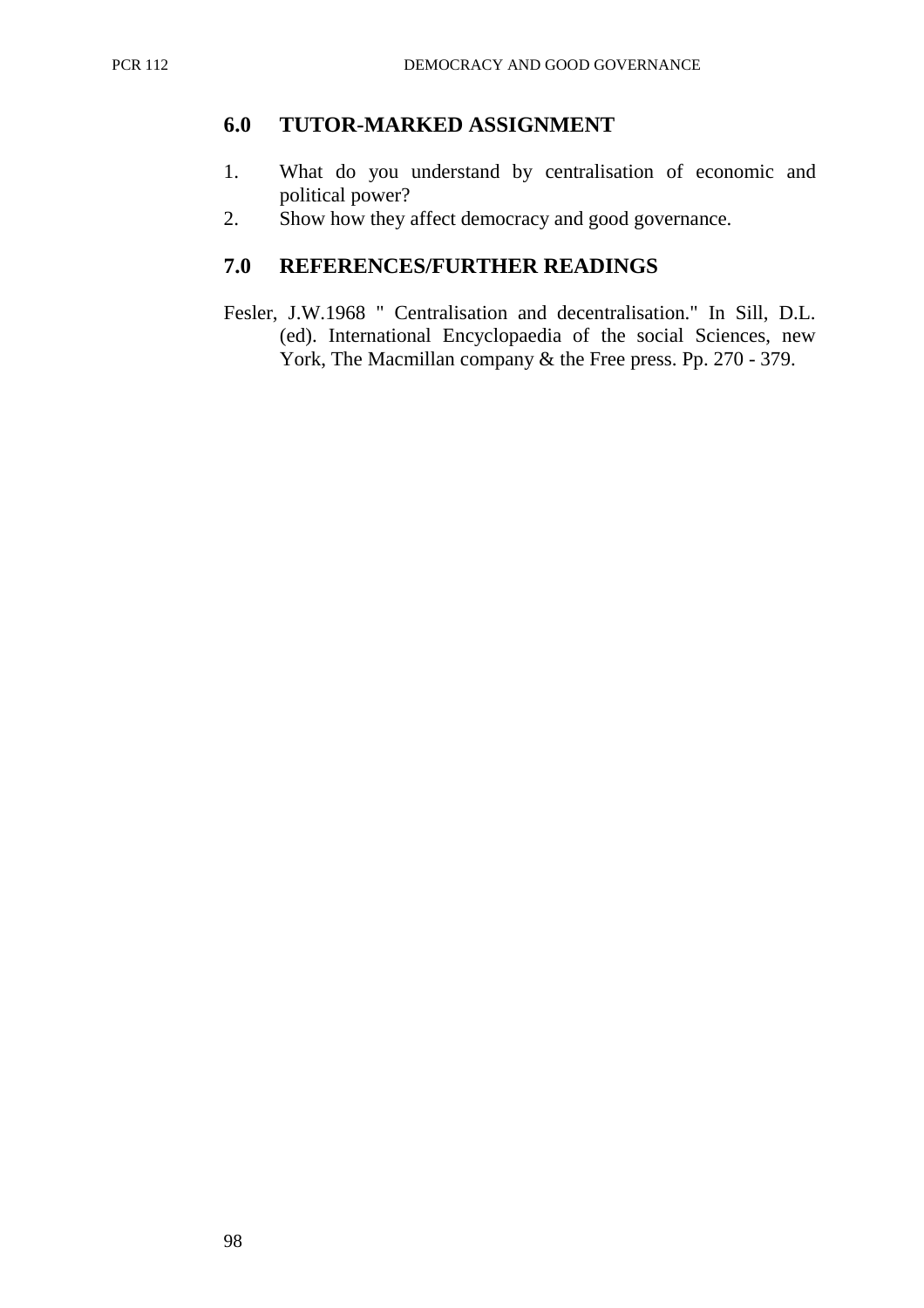# **UNIT 3 CORRUPTION IN ITS VARIOUS RAMIFICATIONS**

#### **CONTENTS**

- 1.0 Introduction
- 2.0 Objectives
- 3.0 Main Content
	- 3.1 Definition of Terms
	- 3.2 Corruption, Democracy and Good Governance
- 4.0 Conclusion
- 5.0 Summary
- 6.0 Tutor-Marked Assignment
- 7.0 References/Further Readings

#### **1.0 INTRODUCTION**

You have considered two important obstacles to democracy and good governance in many African countries up to this point. These are namely economic underdevelopment and centralisation of economic and political power. You will now study a third barrier to democracy in many underdeveloped countries including Nigeria. This is the problem of corruption in its various ramifications.

Whether rightly or wrongly, many social scientists have argued that one of the main obstacles to economic development in the new States of Africa, Asia and Latin America is widespread corruption in the public and private sectors of these countries. Since we have shown above that economic development enhances the practice of democracy and good governance while economic underdevelopment serves as a limiting factor on democracy, it is easy to see how corruption can act as a barrier or obstacles to the practice of democracy and good governance. It is because corruption and associated crimes are considered to be obstacles to democratic governance that the new civilian government in Nigeria in May 1999, declared the war against corruption and organised crime one of its crucial tasks.

However, the widespread acceptance of the view that corruption is a cankerworm that destroys democracy and the commitment by many concerned parties to eradicate it, do not in any way make it easy for us to define what constitutes corruption, what the major indicators and manifestations of corruption really are, not to mention how to combat them.

For these reasons, this unit will take you through a detailed study of the incidence of corruption governance.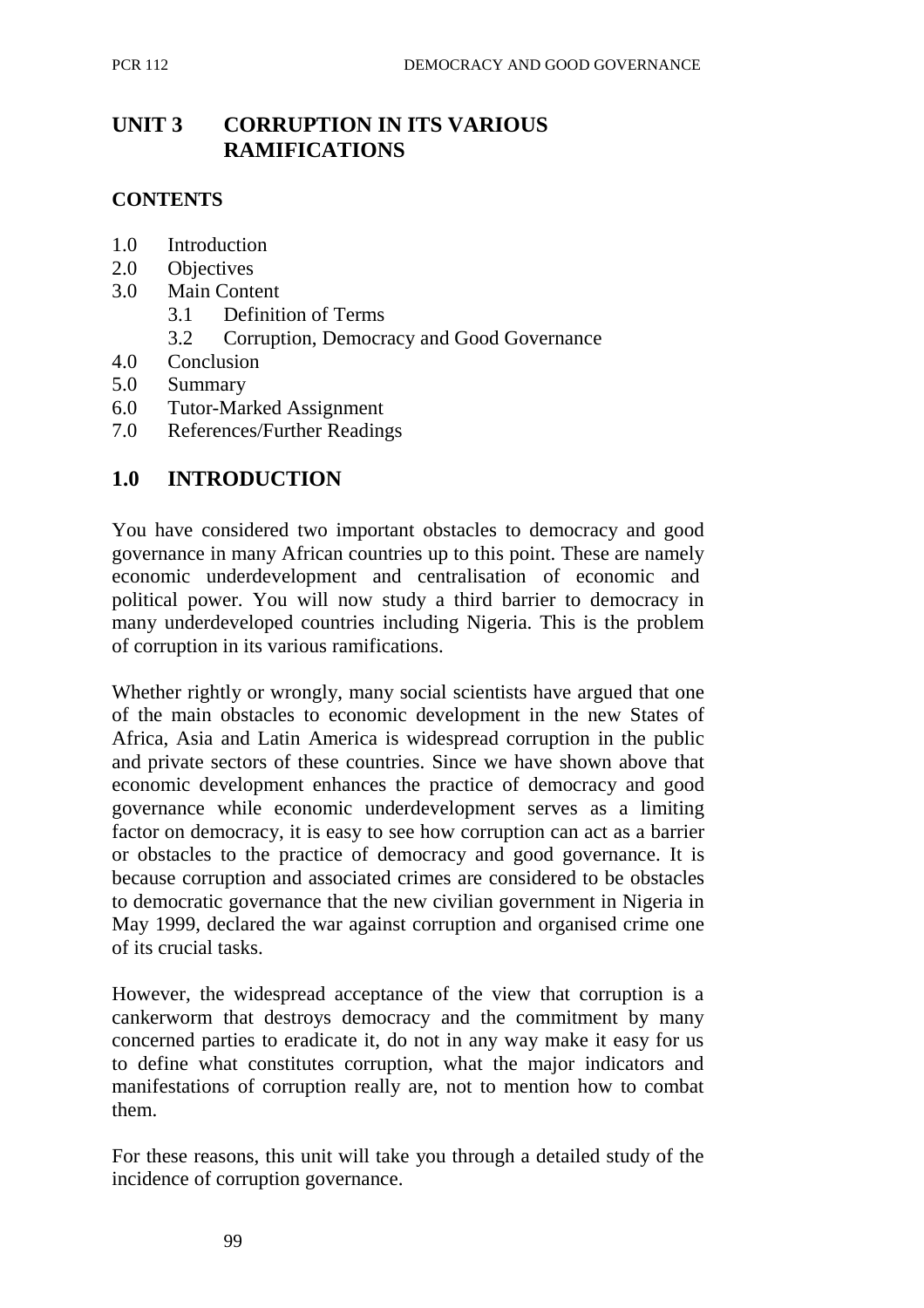## **2.0 OBJECTIVES**

At the end of this unit, you should be able

- (1) Define the concept of corruption;
- (2) Identify some of the manifestations of corruption in the economic and political life of our country;
- (3) Show how corruption affects the practice of democratic governance
- (5) Identify some ways by which the impact of corruption on the politics of our country can be minimised.

## **3.0 MAIN CONTENT**

## **3.1 Definition of Terms**

The main term that you need to understand in this unit is the word "corruption". The New Webster's Dictionary of the English Language International Edition (1995:219) has several definitions of the word corruption. These meanings comprise the following: "corruption the state of being or becoming decayed, a spoiling, deteriorating, the corruption of taste by cheap journalism corrupt practices perversion, moral decay, a corrupting influence, a debased form of a word".

It is obvious that it is not all these meanings of corruption that are relevant to our discussion of democracy and good governance. However, some of the meanings cited above, are at the root of the inability of some countries to operate successful democratic governments. For example "corrupt practice" "perversion" "moral decay" and a "corrupting influence" are all part of the negative effects which corruption has on any society where widespread corruption is practised. There can be no doubt that a process, phenomenon or institution that suffers from corrupting influences is likely to become decayed or to fall into a state of decay or perversion. Thus in the final analysis, all the meanings given to the word corruption have some relevance in any discussion of economic and political corruption.

However, for the purpose of this unit, one would suggest that you note very carefully this definition of corruption put forward by an Indian Political Scientist:

"corruption is ... the abuse of public office for private gains" (Jain 2001:5)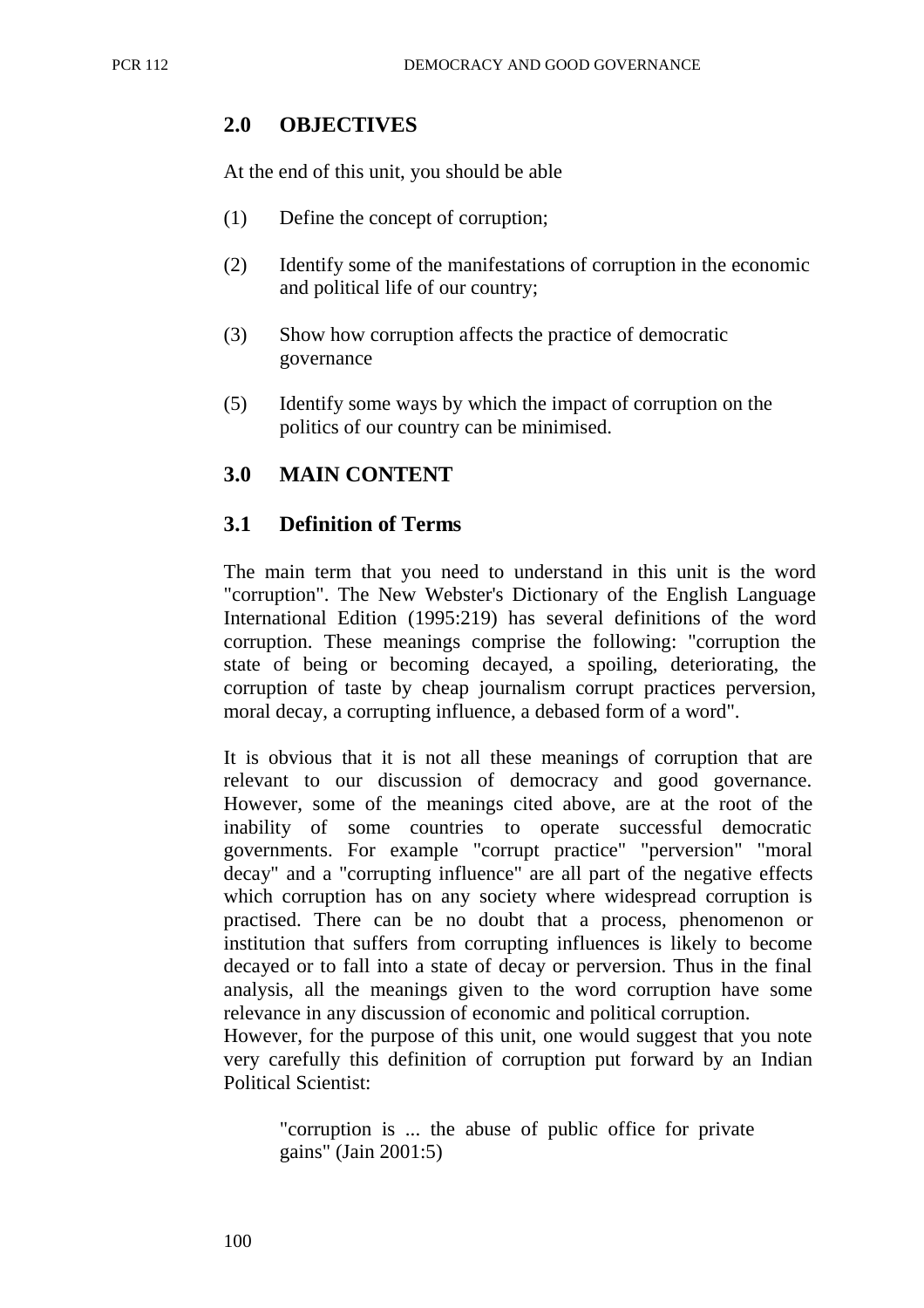This definition even though it is very wide helps us to locate corruption in the political process and thus helps us both to appreciate its various ramifications, as well as its devastating consequences both for society as a whole, and sustainable democratic governance in particular. It is perhaps in consequence of its far reaching societal impact that:

- (a) "The privatisation" of the legitimate use of violence by those in power;
- (b) The existence of an occult collegial power structure, which works with or controls those who are the official occupants of power.
- (c) The proliferation of economic activities considered illegal by international law and international morals by the occult illegal power structure
- (d) The insertion of such economic activities in international criminal networks.
- (e) Osmosis between the cultural and historical representation of the African community in question and the transnational system of representation, that is the motor of globalisation and;
- (f) Significant macro-economic and macro political impact of these political practices and modes of accumulation on the society Bayart et.al. cited by Ibrahim (2001: 82 - 83).

What we can add here to buttress what was summarised above is the fact that for a long period of time the Nigerian State and society were subjected to very severe strains arising from the corrupt abuse of power to enrich and empower private individuals and groups. Three notable illustrations will suffice. State security operatives were used to loot the government treasury and the central Bank of Nigeria of huge sums of money in both local and foreign currencies.

Official procedures for the award of contacts were totally abandoned, while in many instances some prominent Nigerians were shot dead in the streets of Lagos for being critical of the powers that were then in place.

## **3.2 The Impact of Large-scale Corruption on Democratic and Good Governance.**

The implication of corruption for democracy formed the subject of a three-day conference of the International political science association held in Abuja in October 2001.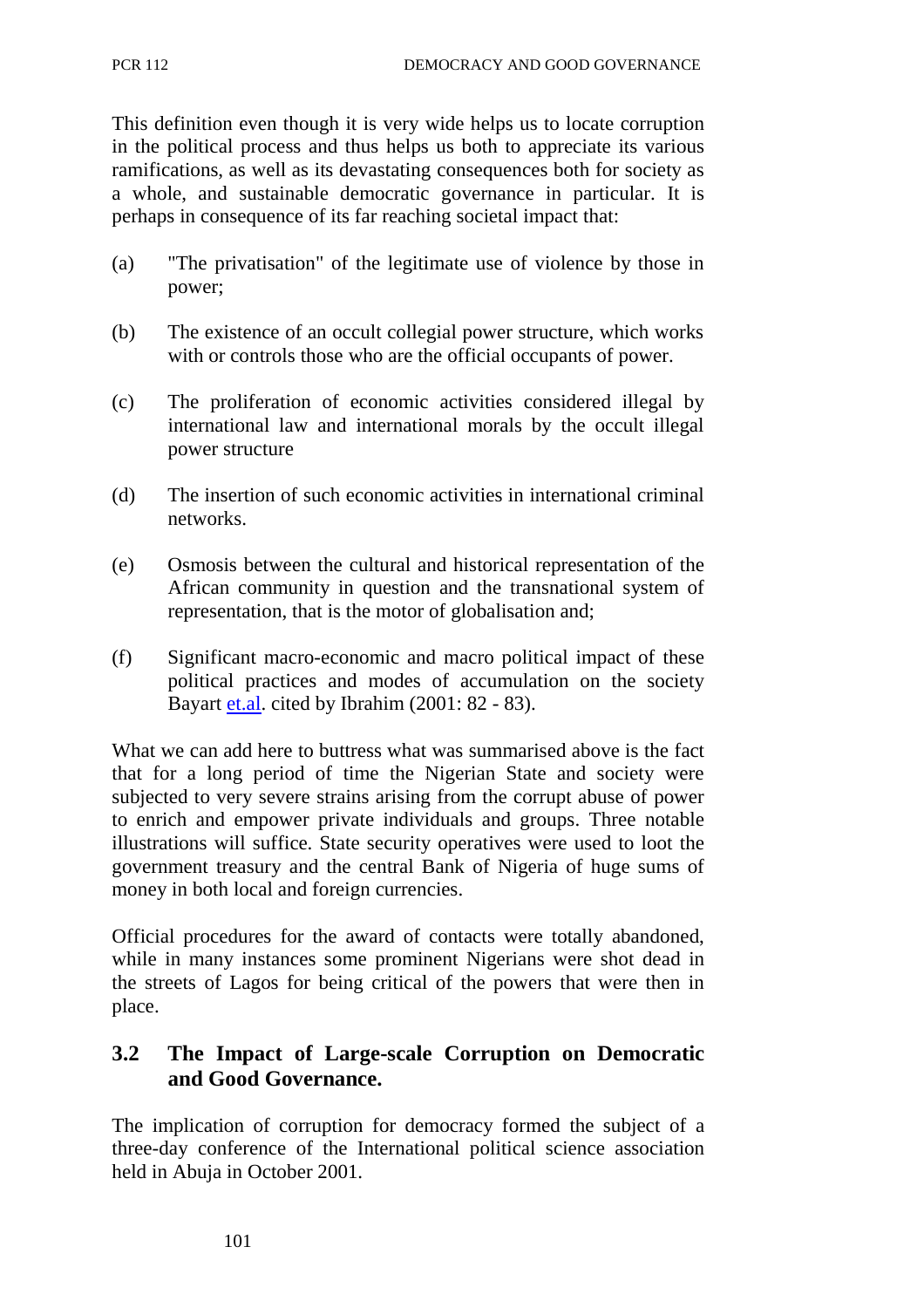However, before considering the recommendations of that conference, let us examine some of the implications which widespread corruption has on democratic politics in general and sustainable democracy in particular.

According to Ibrahim (2001:183), "High level corruption transforms the character of the state. The Nigerian state has been transformed into a patrimonial and rentier one in which those who are in control of state power and strategic bureaucratic offices use their positions for private appropriation". There is no better illustration of this reality than the various media reports of various sums of money stashed away in foreign banks. A lot of normal state functions could not be performed in Nigeria as a result of corruption between 1980 and 1999.

The impact of corruption on democratic governance is significant. Given the large-scale use of violence, thuggery and electoral fraud, many citizens are automatically alienated or become cynical of the political process.

More importantly, democratic elections are reduced to a mere charade in which there is little or no correlation between the number of votes cast in favour of candidates at elections and the results actually announced.

This bastardisation of democracy is usually accomplished through a large combination of specific malpractices: manipulation of the registration of voters exercise, such that it is only the supports of one or two parties or candidates have access to voter cards, the practice whereby some specific town such as Modakeke – a small town in Osun State in South Western Nigeria will register more voters than the whole Ife Local Governments Areas, the stuffing of ballot boxes before the commencement of elections, the theft of ballot boxes on their way to counting centres, etc.

It is very interesting that the practices named above usually bedevil elections in the eyes of the public and cause many citizens to become deeply apathetic.

For such alienated citizens only effective measures aimed at curbing corruption and strengthening good governance canrebuild their confidence in elections and their results. It is therefore appropriate that the Abuja conference referred to above had some of the recommendations for fighting corruption in Africa in general and Nigeria in particular:

(a) Reducing opportunities and incentives for corrupt behaviour and increasing the sense of accountability of public officials and,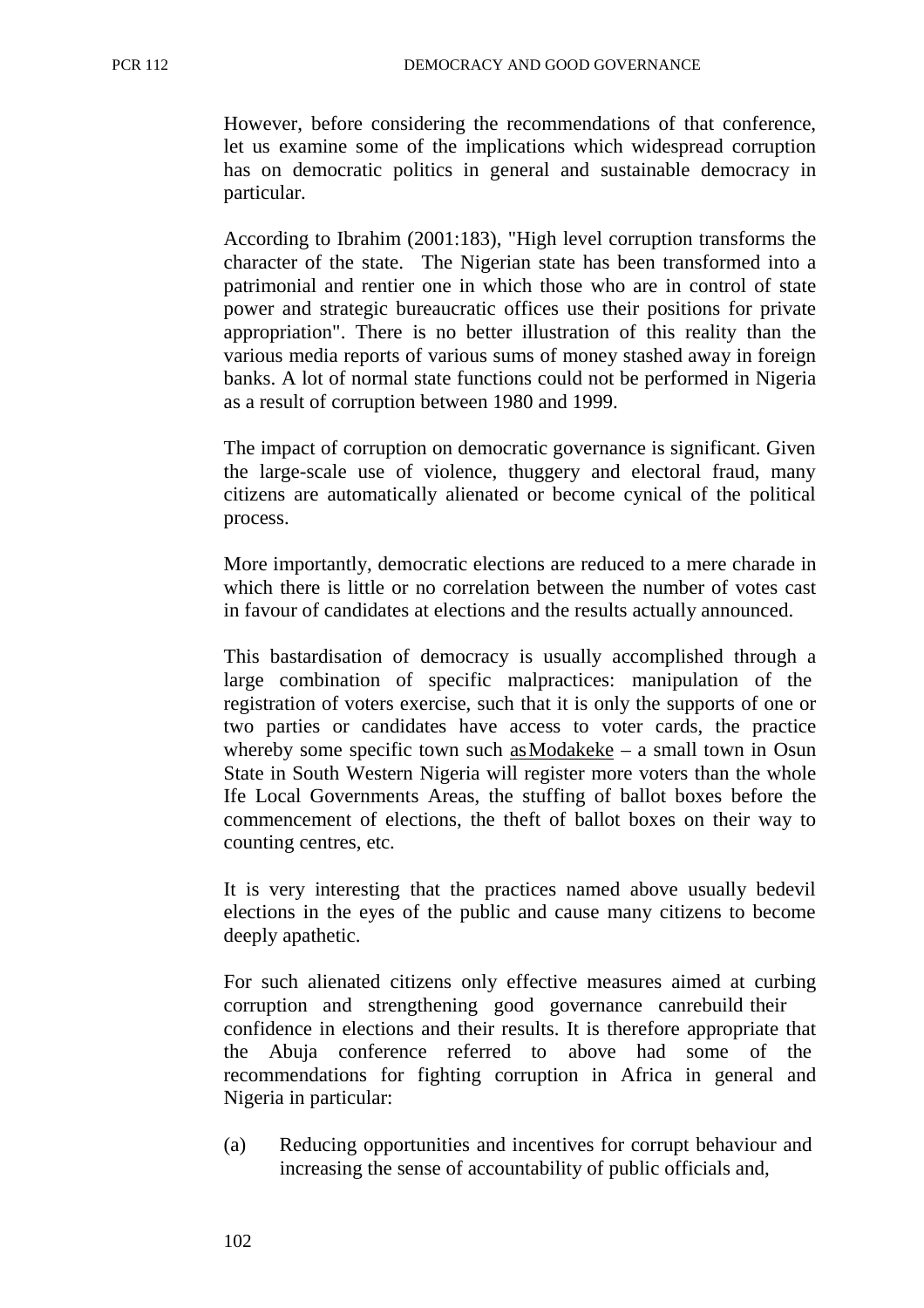(b) Effective implementation of anti corruption measures. Jain, 2001:8.

## **4.0 CONCLUSION**

It does not matter under what precise name it is identified whether as corruption, abuse of office, misuse of official position, favouritism or personal aggrandisement in office, corruption in its various ramifications is widespread in many African States.

The menace posed by the various manifestations of corruption in Nigeria and many other African countries have had a major negative impact on democratic governance in the countries of Africa in general and Nigeria in particular.

The generally held belief in Nigeria is that one fundamental requirement for the development of democracy and good governance in the country is the need to drastically curb and control corruption in the country's public life.

## **5.0 SUMMARY**

Defined as "the abuse of public office for private gains" Corruption manifests itself in the public and private sectors of many African countries including Nigeria.

While many reasons such as mass poverty, traditional kinship ties as well as the negative impact of western media publicity have been advanced to account for the prevalence of corruption in a country such as Nigeria, these is no gain saying the fact that whether in the economic, political or social realms, corruption acts as a restraining influence on the practice of democracy and good governance. This is seen mostly in the general weakening of the state and rendering it in capable of performing its traditional assignment of protecting the citizens and providing them with the much needed social amenities and infrastructure.

As a result of the conscious use of violence by those who hold official positions to promote their personal interests or the inability of the state to effectively control the use of violence in the society, the mass of the population is seriously alienation from the political process.

Their participation in politics becomes a mere formality, a ritual to satisfy the outward requirement that they be elector of those rule over them and exploit them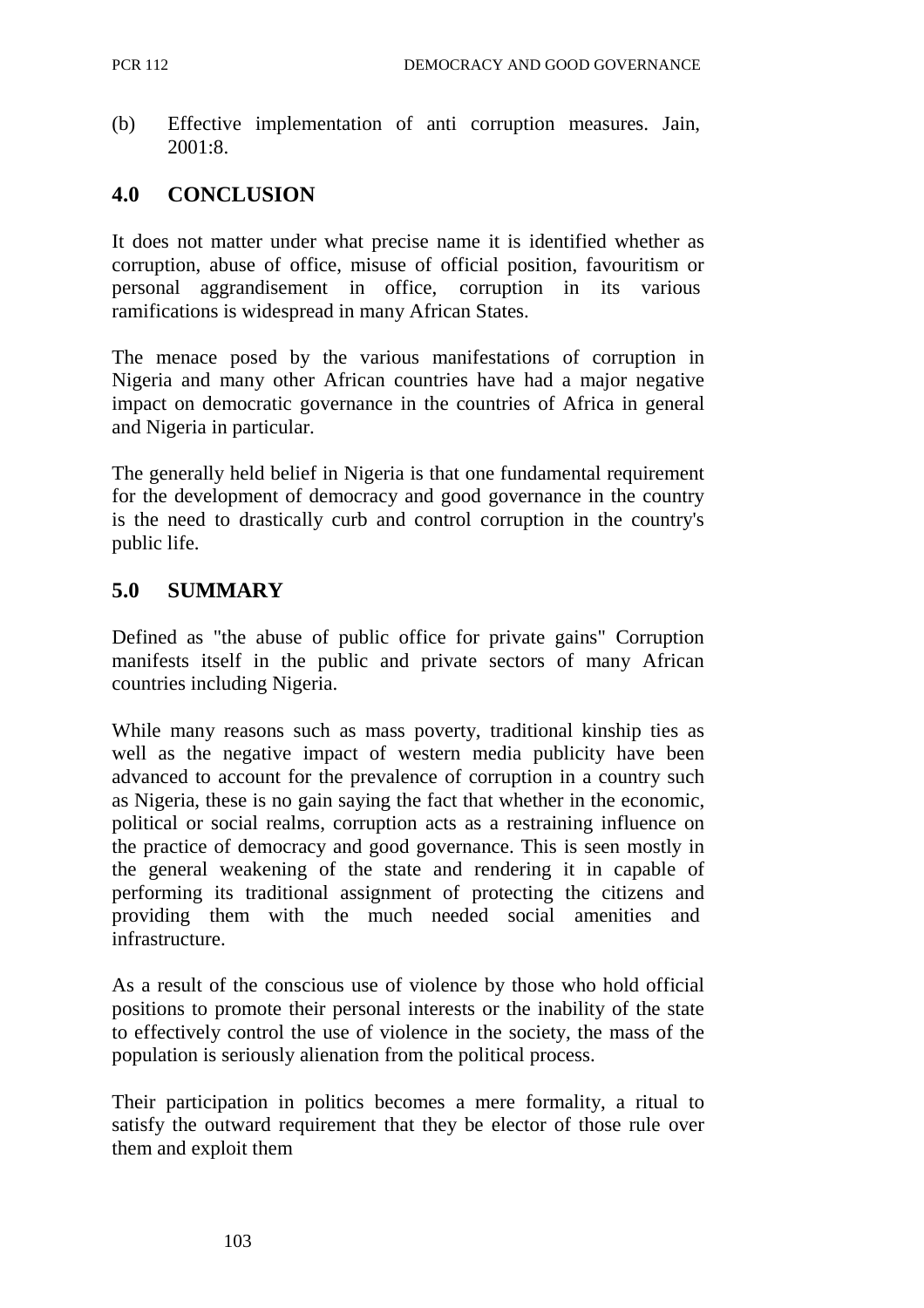The acts of electoral manipulation, the declaration of false election results all combine to make democracy in many African countries a mere farce.

The Government of President Olusegun Obasanjo of Nigeria considered the difficulties posed by corruption to democratic governance sufficient to make it one of the major policies of his administration.

However, the fact that anti-corruption legislation took a long time to be passed and has since not led to the conviction of any important pubic officers, shows the difference between the desire to eradicate corruption and the capacity to do so in practice.

#### **6.0 TUTOR-MARKED ASSIGNMENT**

Identify four types of action that you will classify as constituting corrupt practices and their effect on democratic governance.

#### **7.0 REFERENCES/FURTHER READINGS**

- Jain, R. B. (2001) Towards a corruption free Sustainable Development: Emerging Paradigm of good governance in the 21st century" a Keynote Address Delivered at IPSA RC4 Mid term conference held at Abuja ...15-18 October 2001.
- Olayiwola, R. (2001), Strengthening Institutional and Legal Capacity for Combating corruption in Nigeria" Paper presented at the Abuja Conference of IPSA RC4 15 -18 October 2001).
- Ibrahim, J. (2001), "Manifestations and Impact of corruption on Nigeria in Lame, I. And Odekunle, F. (eds.), Fighting Corruption and Organised Crime in Nigeria, Ibadan Spectrum Books Ltd.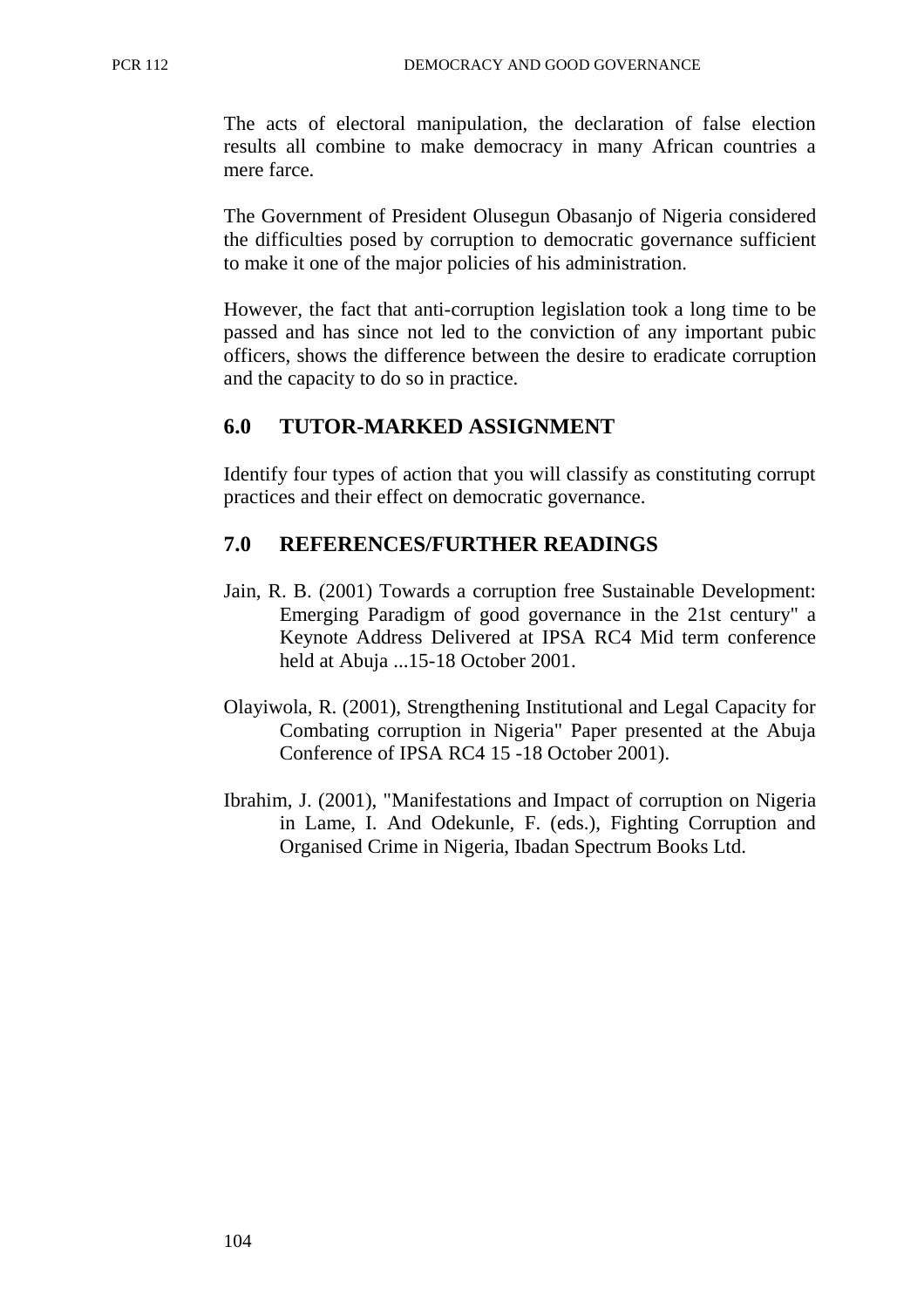## **UNIT 4 NEGATIVE HISTORICAL PRECEDENTS**

#### **CONTENTS**

- 1.0 Introduction
- 2.0 Objectives
- 3.0 Main Content
	- 3.1 Definition of Terms
	- 3.2 Corruption, Democracy and Good Governance
- 4.0 Conclusion
- 5.0 Summary
- 6.0 Tutor-Marked Assignment
- 7.0 References/Further Readings

## **1.0 INTRODUCTION**

Even though historians themselves do not always agree as to what history really teaches us, political scientists are however united that one cannot satisfactorily account for the current politics of a State without paying due attention to the history of that society.

It is for this reason that part of the introduction to political science takes the student through the relationship between political science and other social sciences such as philosophy, economics, sociology, geography, mathematics and statistics and history.

In the particular instance of democracy and good governance, do African countries such as Nigeria, Ghana, etc. have a sound historical foundation or experience to build upon or are the historical precedents and antecedents mostly negative?

In this unit, you will come to learn that one of the major reasons for the inability of many African countries to operate open, accountable and limited governments has a long historical origin beginning in precolonial times, as a result of the authoritarian and dictatorial regimes of the past.

Consequently, given this historical heritage, many observers are hardly surprised that the democratic experiment has taken a much longer time to take roots and mature in Africa. Yet as far as the present rulers of many African States are concerned, there are three immediate historical experiences they can appeal to: the pre-colonial time where the Obas and Emirs combined both spiritual and political authority and therefore equated all opposition to them as sacrilegious; the colonial governors as representatives after majesty held legislative, executive and Judicial authority in the colonies and proceeded to treat as sedition's all opinions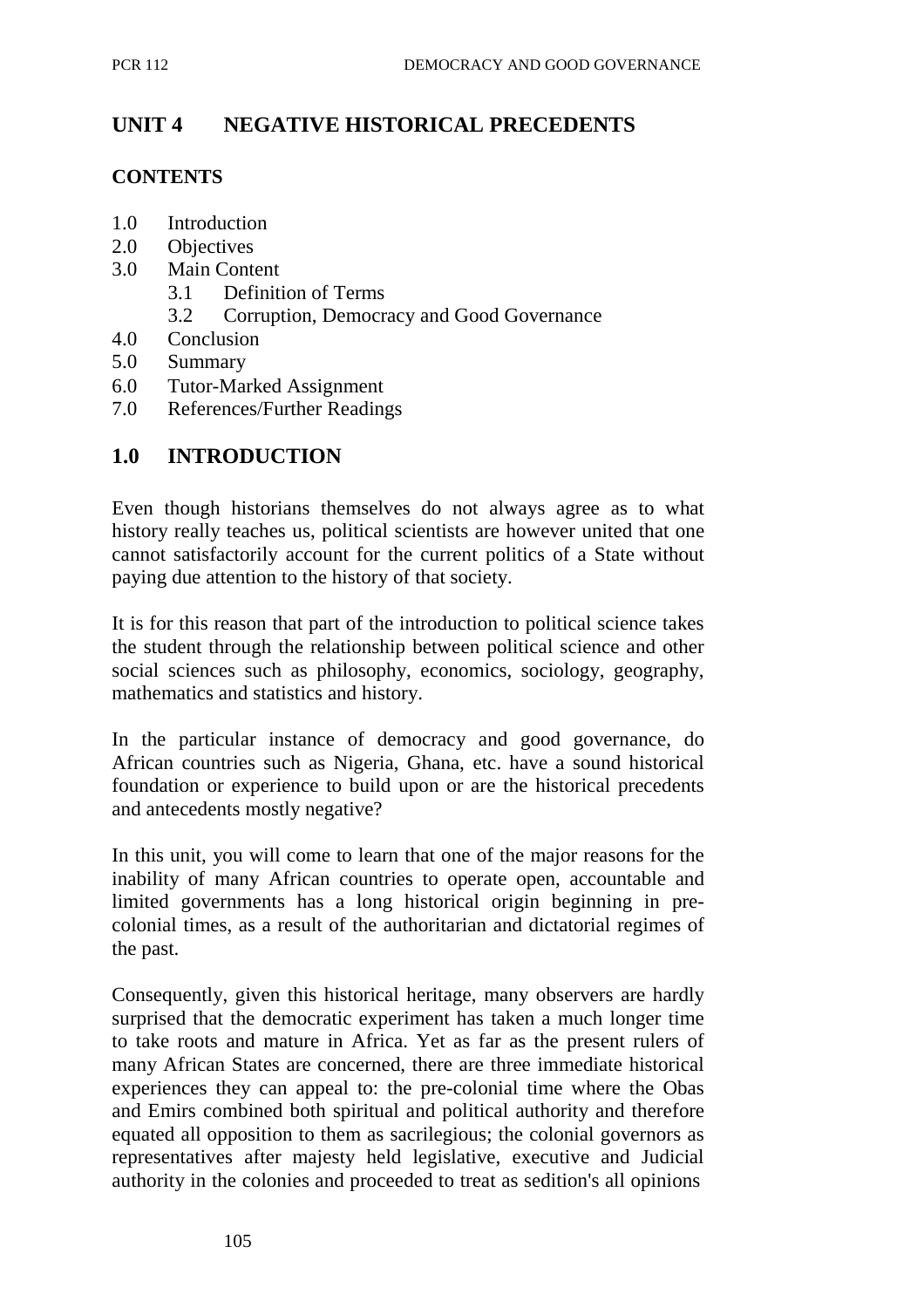and actions that tended to question colonial domination and exploitation, and finally the post independence politicians, who were so desirous to inherit the privileges of the colonial masters that they did nothing to abolish the dualism of colonial rule: European Quarters versus native quarters European scale versus African scale and the exclusive residence on top of hills.

Beyond these negative examples younger African leaders can only remember young majors and captains who rather defend the sovereignty and integrity of their father land, decided to take upon themselves to ruin it by looting the treasury and arrogating to themselves unwarranted privileges.

With such a background, bad governance and authoritarian rule have been the more visible and enduring precedents that contemporary African leaders can point to.

# **2.0 OBJECTIVE**

At the end of this unit you should be able to

- (i) Outline the importance of history in the evolution and development of human society;
- (ii) Specify some of the relevant historical antecedents of contemporary political institutions in Africa;
- (iii) Highlight the negative impacts which these historical antecedents have on the practice of democracy and good governance; and
- (iv) Discuss the possible effects of the current political practice as the historical example of the future.

# **3.0 MAIN CONTENT**

## **3.1 Definition of Terms**

What is history and how does it relate to politics? According to Appadorai [1968:7], history is a record of past events and movements, their causes and inter relations.

It includes a survey of economic, religious, Intellectual and social developments as well as a study of States, their growth and organisation and their relations with one another.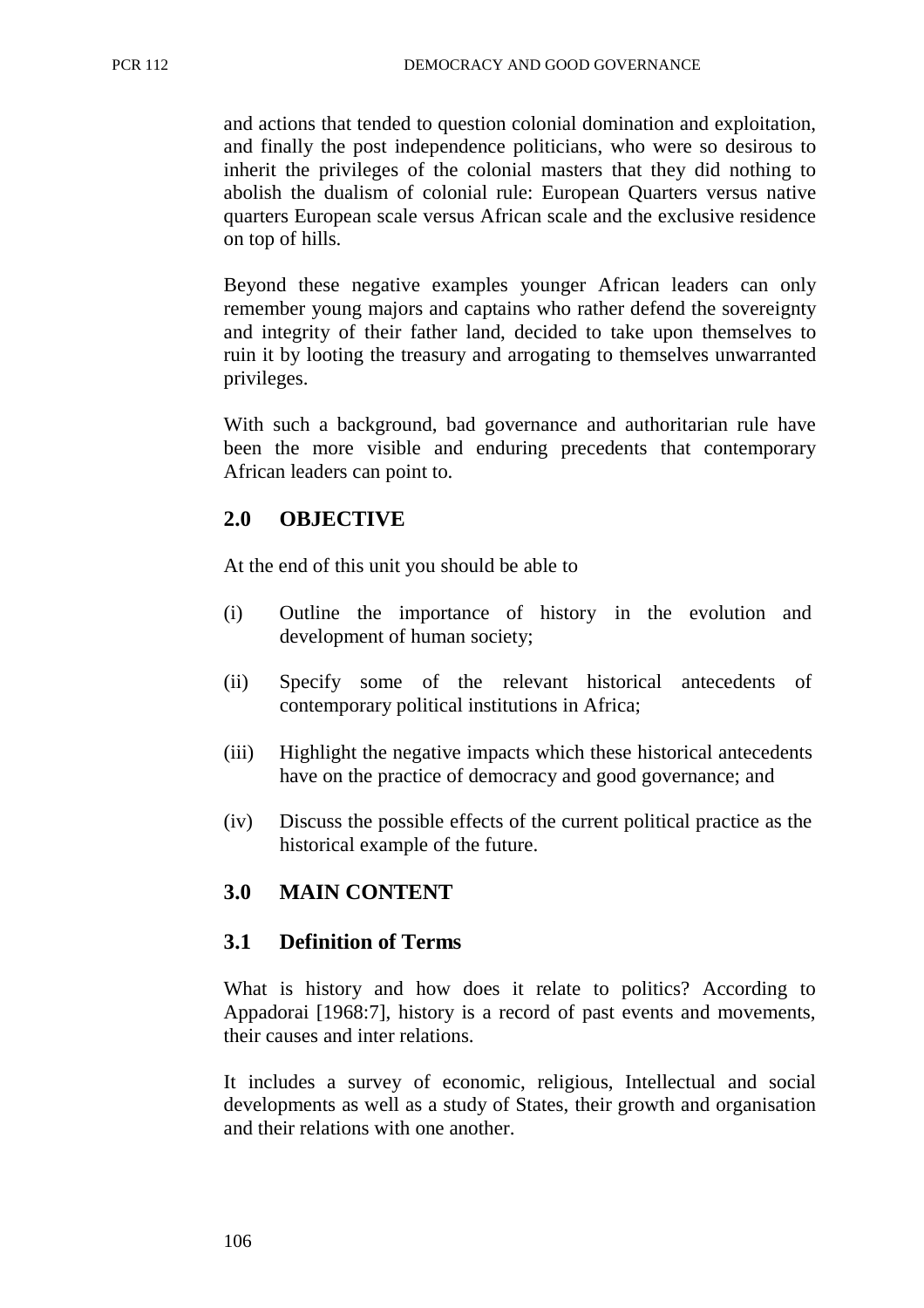Politics and history are mutually interdependent. There are at least several different ways in which the mutual interdependence between history and political science can be demonstrated: the first and most direct of these ways is the fact that much of the study of political science consists in an analysis of historical material in order to be able to distil some general principles, laws and theories of political behaviour.

Secondly, much of evidence for testing hypothesis about politics can be derived from a historical study of past political organisations, States and institutions. Ultimately, current political actions and decisions will constitute the foundation of future history.

#### **Self Assessment Exercise**:

From Your Study of West African history, how would you react to the statement that Africans had no history before the coming of the white men?

#### **3.2 The Historical antecedents of modern African States.**

Your knowledge of the history of West Africa and Nigeria helps to make the following summary of the historical antecedents of the modern African States. The whole area that presently constitutes West Africa has been an area of intense social economic, and political activity dating as far back as 10th century A D. During this long period, different forms of political organisation emerged, survived for some time and collapsed, giving way to new forms of organisation.

Of the most direct importance to your discussion in this unit was the condition of African States at the end of the 19th century, before the British conquest. In the area called Nigeria three fairly distinct patterns of political organisation had emerged and consolidated themselves. In the northern part of Nigeria the Fulani intelligentsia had under the leadership of Othman Dan Fodio succeeded in overthrowing the Hausa dynasties in Sokoto, Gwandu, Kano, Katsina. etc.

In their place, they had instituted a politico-religious regime centered on the Emir who combined both religious and political authority.

The elaborate system of court officials combined with the need to secure the support and approval of the District and village heads as well as the possibility that Ulamaa could declare the conduct of an Emir to be inconsistent with the tenets of Islam ensured that the emirs exercised their theocratic power with the fear of God.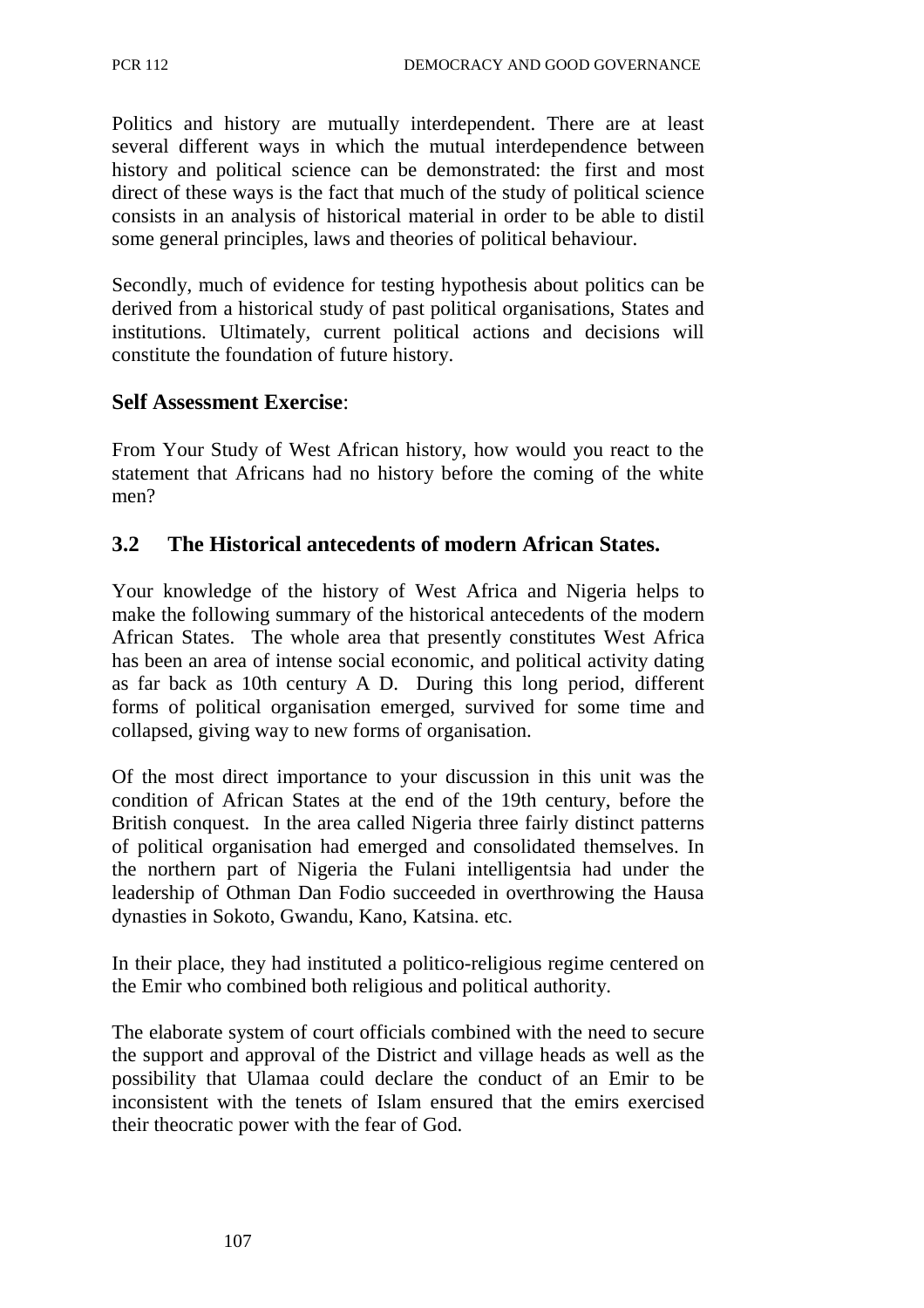In the western part of Nigeria the Yoruba kingdoms had in spite of their frequent wars and conflicts succeeded in evolving a system of government that was sufficiently centralised to meet the needs of effective administration but not so centralised as to destroy local initiative.

This feat was achieved by an intricate system of checks and balances that was present in most of the Yoruba States, but had its highest development in old Oyo Empire. Here, the Alafin considered as the Ikeji, Orisa, or companion of the gods, shared power with Oyo Mesi or council of Elders whose Chairman was known as the Bashorun .

While the Oyomesi formed the Advisory Council to the Alafin and named a new Alafin on the demise of one their authority was checked by the powerful chief priest as well as the Aare Ona Kankanfo who was the commander in chief of the king's armies. If he lost a war, he was required to go into exile or commit suicide; the Oyomesi could present a dictator with a calabash of parrot eggs, which signified his rejection by the people and the gods. In essence, the system of checks and balances ensured that no Yoruba Oba was actually a despot or a dictator. In the middle belt and most of Eastern Nigeria, the scale of political organisation remained fairly low with most villages and clans being the highest level of political organisation. Here it was usual to find the head of a family exercising the major leadership roles for his own, while the heads of several families making up a village or clan would meet together in a village square to settle matters of common interest to them.

As the need demanded age grades, masquerades and deities played different roles in ensuring the continued existence of the community in peace and harmony.

Here, as in the centralised political institutions already discussed there was no room for personalised authoritarian rule, but leadership was based on restraint, balance and the need not to overstep the bounds.

At least this was the situation until developments in European capitalism and imperialism made the acquisition of colonies necessary and essential for the economic survival of Britain, France, Germany, Holland, Spain, Portugal and Italy. If we focus on Britain and Nigeria for example, we see that from 1900 when Nigeria became a British colony and protectorate, the absence of adequate European officers and the funds to run a direct British administration led to the adoption of indirect rule which for all practical purposes translate into "erecting the existing traditional institutions into absolute political authorities" for the purposes of administering the colony and protectorate. Thus, the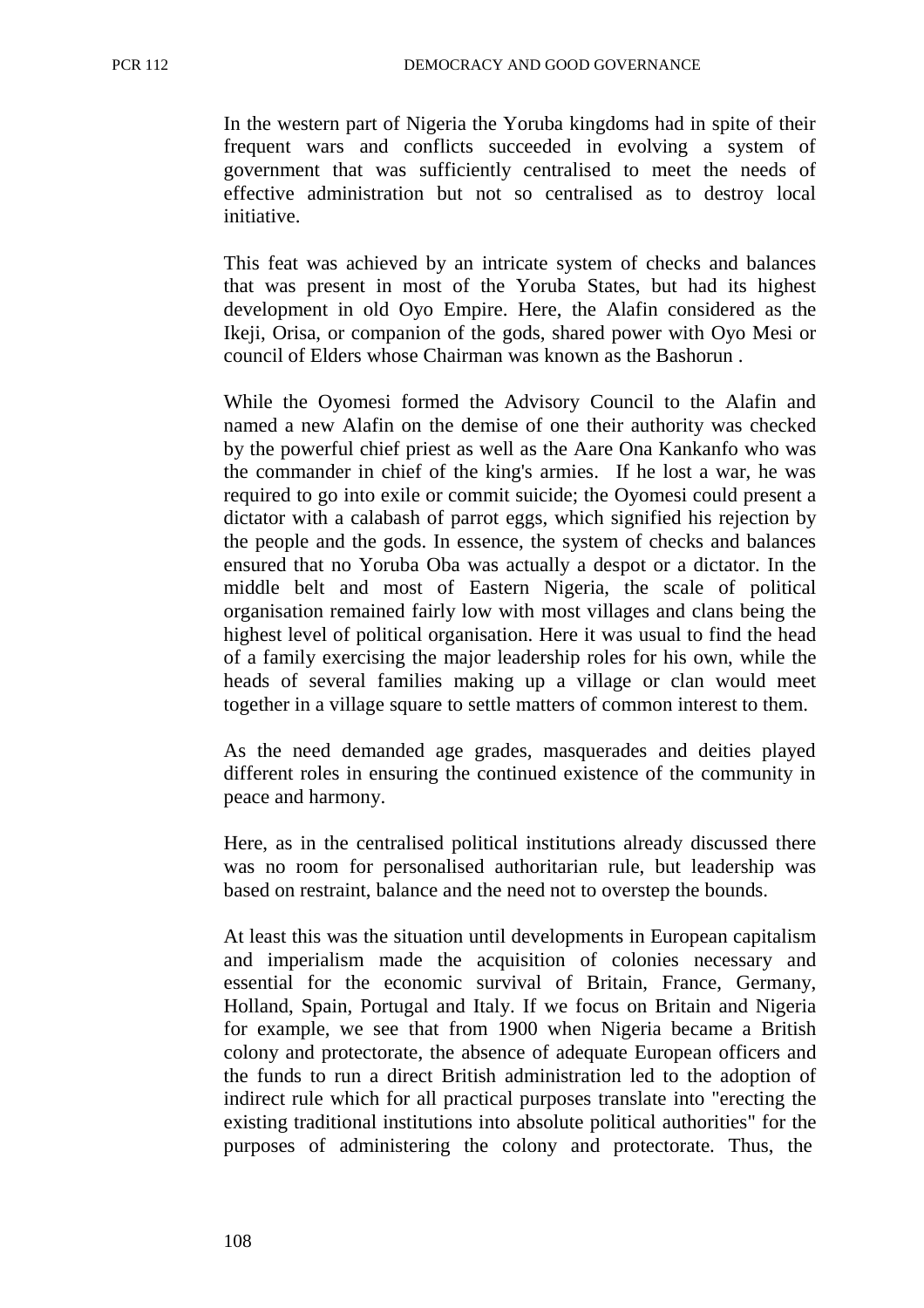historical heritage of Nigeria as far as the pattern of political authority was concerned as a double heritage of authoritarian rule.

On the one hand, the colonial governor pretended to constitute the absolute repository of legislative, executive and judicial authority at the national level, while at the local level, the Native Authority also arrogated to himself absolute wisdom on how to administer the affairs of the rural dwellers from the British perspective.

1 agree with Davidson that this grant of new absolute power to the Native Authorities by the British colonial authorities marked the consolation of the removal of the "rules and regulations for the containment and expression of abusive violence" [Davidson 1992: 247] which became not only very rampant in many African countries, but made the return to democracy difficult.

However what is interesting from this historical background is the fact that neither from the British colonial administration that regularly imprisoned its critics, shot demonstrators such as those at Aba in 1928 and Enugu at local mines, nor from the Negative Authorities could the nationalists learn positive lessons of democracy.

Finally, between 1966 and 1999, a period of nearly thirty three years, Nigeria experienced several military dictatorships, whose performance frequently reinforced the removal of the rules and regulations for the containment and repression of abusive violence rather as we saw in the last unit abusive violence at a point became part of state policy.

Even during the short periods 1960 - 1966 and 1979 - 1983 when we in Nigeria had tried to practice democratic governance, that experience was marked by dominance of the executive and by implication the domination of the legislative or representative institution. According to one Writer: The executive ... is very much the centre of net work of the institution of the State, and the men who hold executive offices are the central and dominant figures of the society. [Bereket 1974: 3]

If these central and dominant figures holding executive positions in national policies had used their dominance in favour of the public good or to promote worthy national objectives and goals, Nigeria would have had worthy examples to follow. But this was hardly the case. The key figures of Nigeria's first republic and those of the second Republic were never certain as to whether they were acting as champions of their various regions and ethnic groups or as leaders of Nigeria. Thus, while each professed democratic inclinations in their speeches, few were willing to respect the opinion of the masses.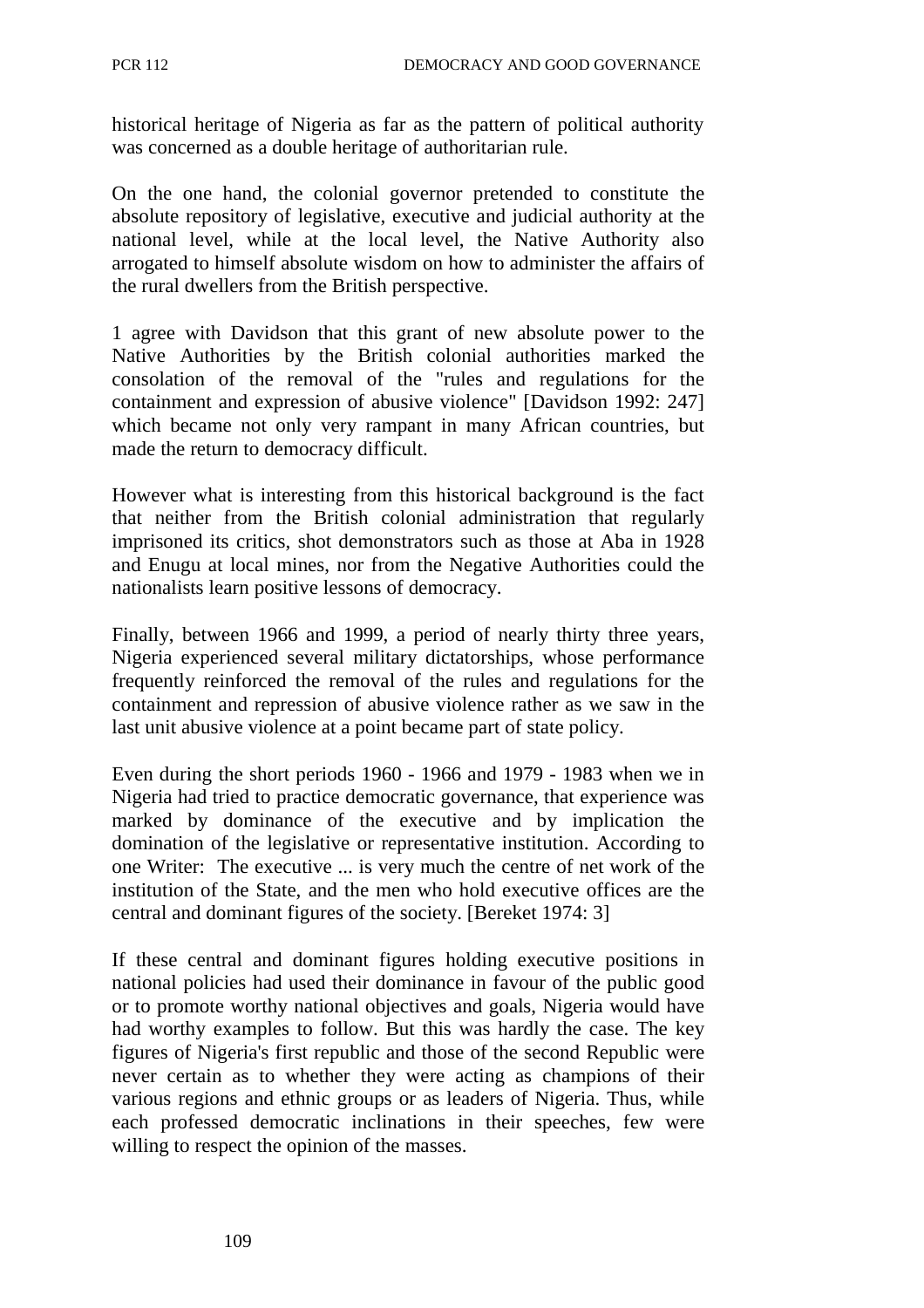Here it is instructive how both the first and second republic collapsed for the self same reason: unwillingness of the leaders to respect the will of the people at national and regional elections; the desire to remain in power in spite of the verdict of the electorate. Yet democratic governance is supposed to be government under the sovereignty of the electorate.

## **4.0 CONCLUSION**

You have just concluded a survey of the historical background from which current attempts to build democracy and good governance in Africa and in Nigeria are taking place.

Two or three essential facts emerge from this survey. First of all, in all West African communities the political institutions functioned in such a way that no single person or institution had absolute power. There were always checks and balances.

However, when these institutions were transformed to serve the needs of colonial rule they were made absolute, thereby creating the preconditions for modern dictatorial governments on the continent in later years.

As would be expected, neither the nationalists who took over from the colonial administrations nor the military officers who took over from were prepared psychologically, politically and economically to promote democracy. Rather they were schooled the authoritarian style of the colonial masters and the Native Authorities.

The main victim of their rule was no other than democracy and good governance.

## **5.0 SUMMARY**

In this unit, you have learnt that political science under which the study of peace and conflict resolution as well as democracy and good governance are undertaken has close relationships with other social sciences and humanities such as economics sociology psychology, ethics and history.

You laid special emphasis on the mutual relationship between political science and history, which can be considered the systematic record and analysis of past events be they economic, social or political this is because history provides part of the raw material which political science uses to construct abstract and general laws and theories of political behaviour. You may wish to conclude that the other part of the raw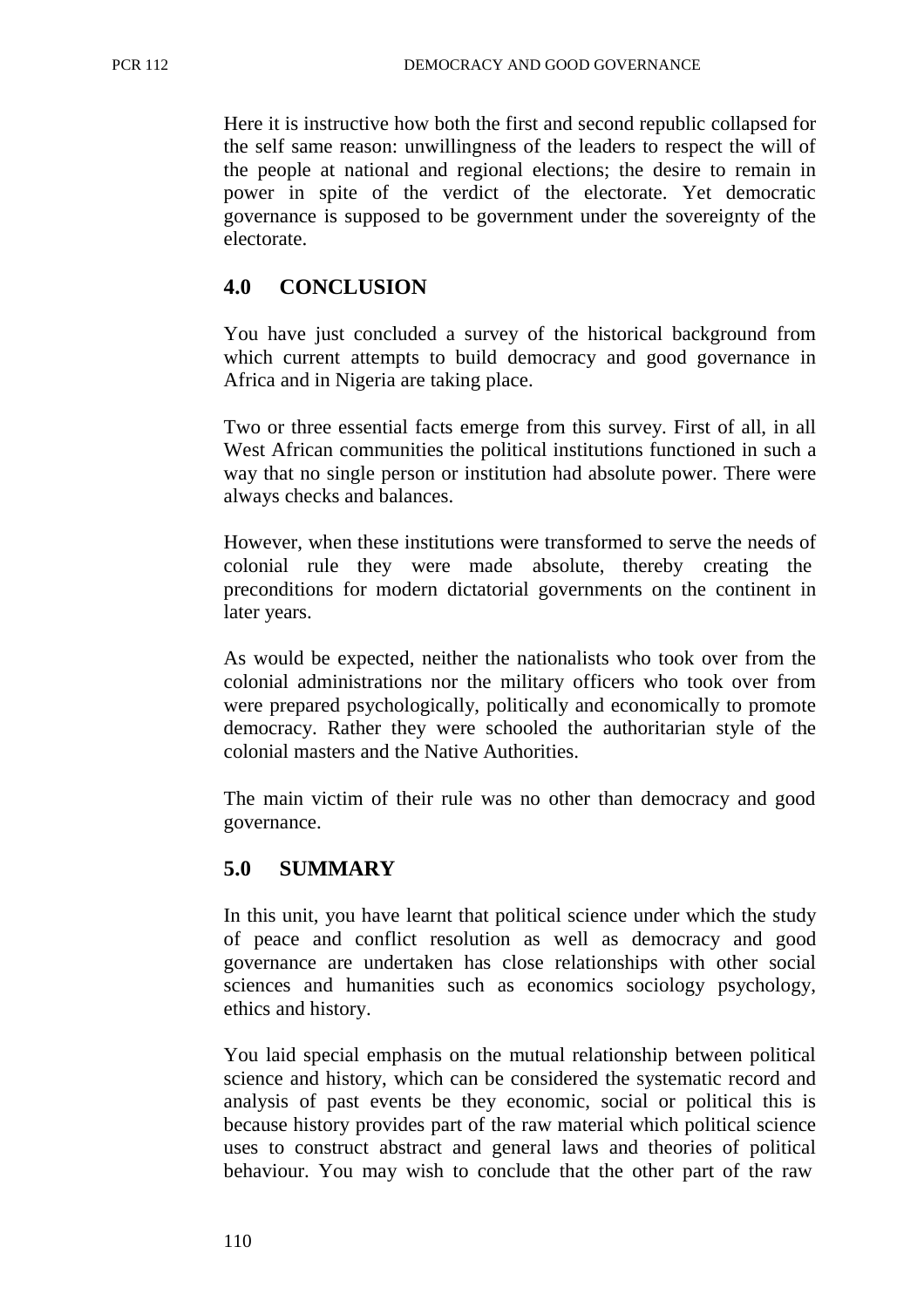material of political science comes from logic and epistemology, in so far as these provide the political scientists with the methodology for constructing valid explanations of political phenomena.

Our examination of the historical background of many African societies revealed that the governments of most African communities whether they were centralised or decentralised had balances, tangible checks and balances on the exercise of power by the Oba, Emir, king or Elders. In such a situation, authoritarian arbitrary and despotic rule were usually the exception rather than the rule.

Things changed very significantly when the British and the French colonised Africa and out of the expediency of inadequate manpower as well as lack of financial resources. The device was to win indigenous political institutions that were based on shared power and authority as well as checks and balances into absolute institutions with the heads being invested with far more power than they ever exercised before the advent of colonial rule.

This negative historical precedent was further reinforced by the administrative style of British and French colonial officials who had absolute powers to make laws, appoint and dismiss members of the legislative councils, as well as deport, imprison or even kill those they considered to be threats to her majesty's colonial administration.

This authoritarian heritage was imbibed and strengthened by the nationalists who fought against the British and the French colonial authorities but were more than willing to inherit their privileges.

When these nationalists alienated themselves from the masses who supported them to force out the colonialists by rigging elections and engaging in widespread corruption, they in twin were officers. But having been schooled in the authoritarian politics of their countries, they were no strangers or novices to the violence, thuggery, corruption, despotism and authoritarian style that they accused the civilians of. Eventually, whether ruled by civilians or the military, most African States became strangers to good governance and democracy.

It was in such circumstances that the politics of transition became a permanent political feature of countries such as Nigeria.

Due to this negative historical background democratisation is not just to civil rule, but a project requiring the attention of all Nigerians.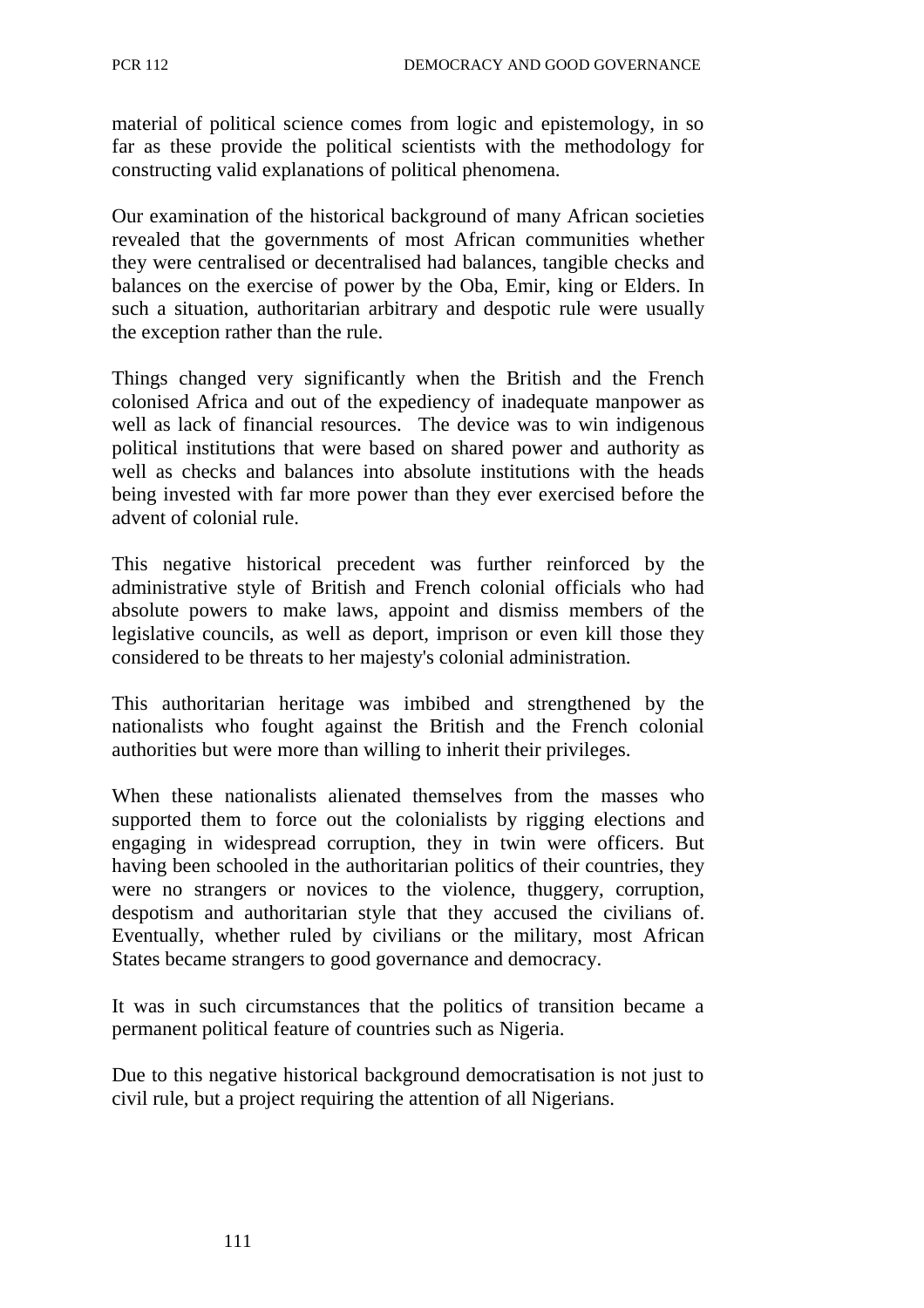#### **6.0 TUTOR-MARKED ASSIGNMENT**

To what extent can you be justified that the historical experience of many African countries has been a barrier to democracy and good government?

#### **7.0 REFERENCES/FURTHER READINGS**

- Appadorai, A. [1968], The Substance of politics, New Delhi, Oxford University press.
- Davidson, B. [1993], The Black man's Burden: Africa and the course of the Nation State, Ibadan Spectrum Books.
- Ake, C. [2001] Democracy and Development in Africa, Ibadan spectrum books for Afrigov.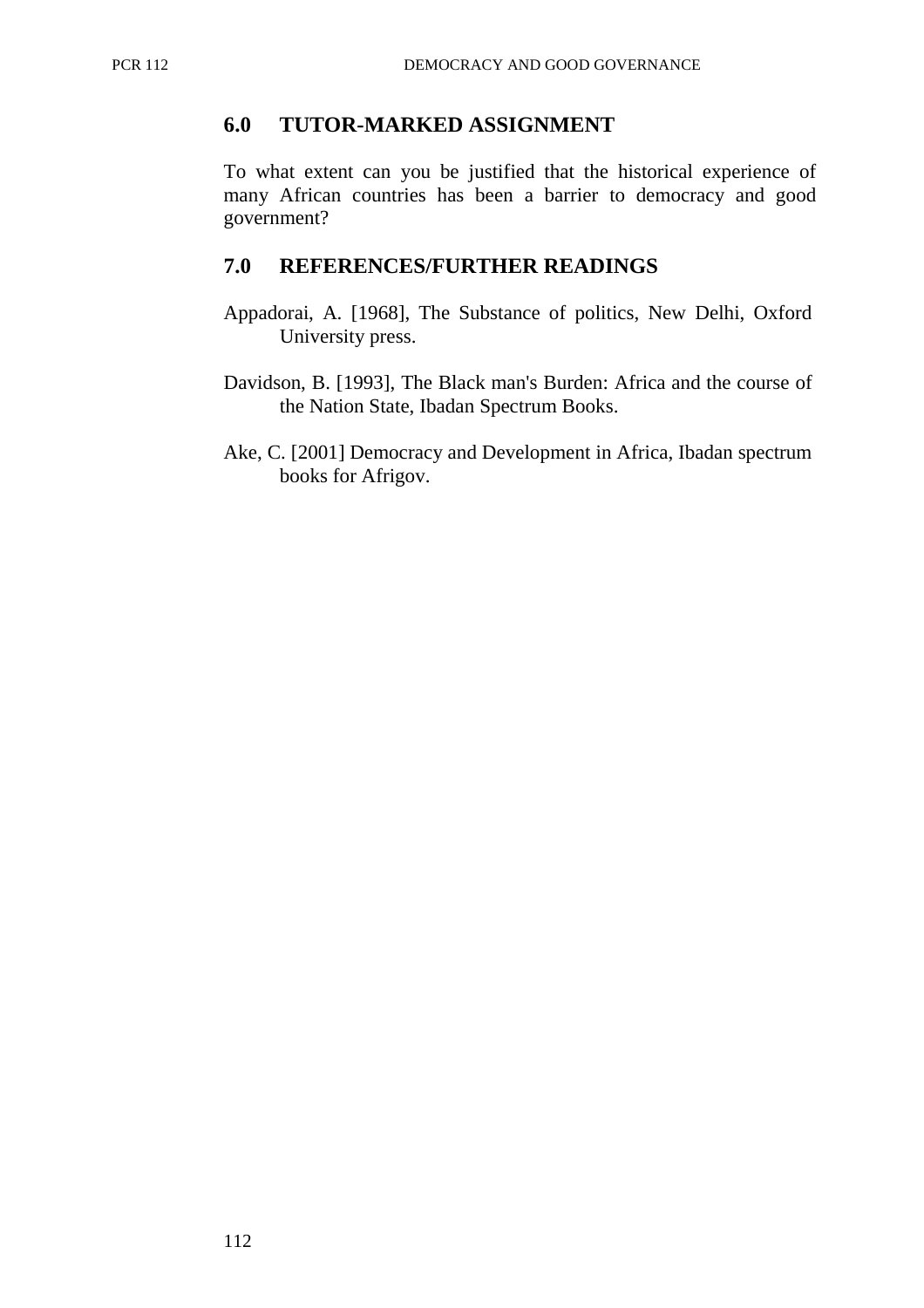## **MODULE 5 OVERCOMING BARRIERS TO DEMOCRACY AND GOOD GOVERNANCE**

Unit 1 A Focus on the People

- Unit 2 Decentralisation of Economic and Political Power
- Unit 3 Ensuring Accountability
- Unit 4 The Application of Due Process

# **UNIT 1 A FOCUS ON THE PEOPLE**

#### **CONTENTS**

- 1.0 Introduction
- 2.0 Objectives
- 3.0 Main Content
	- 3.1 Definition of Terms
	- 3.2 Rediscovering the Nigerian People
	- 3.3 Redefining our Goals and Strategies
- 4.0 Conclusion
- 5.0 Summary
- 6.0 Tutor-Marked Assignment
- 7.0 References/Further Readings

## **1.0 INTRODUCTION**

You have now come to the last module of your study of democracy and good governance. In this module, you shall examine some ways in which the project of democracy and good governance in Nigeria can be consolidated or strengthened progressively. The conceptual foundations of democracy and good governance, the institutional dimensions of democracy as well as attitudinal and behavioural ingredients of democracy and good governance in the second and third modules; the fourth module took you through four of the common obstacles to democracy and good governance in Africa. These include economic underdevelopment and mass poverty, over centralisation of economic and political power, corruption in its various ramifications and negative historical precedents.

The question naturally arises as to how we can overcome some of these barriers to democracy and good governance.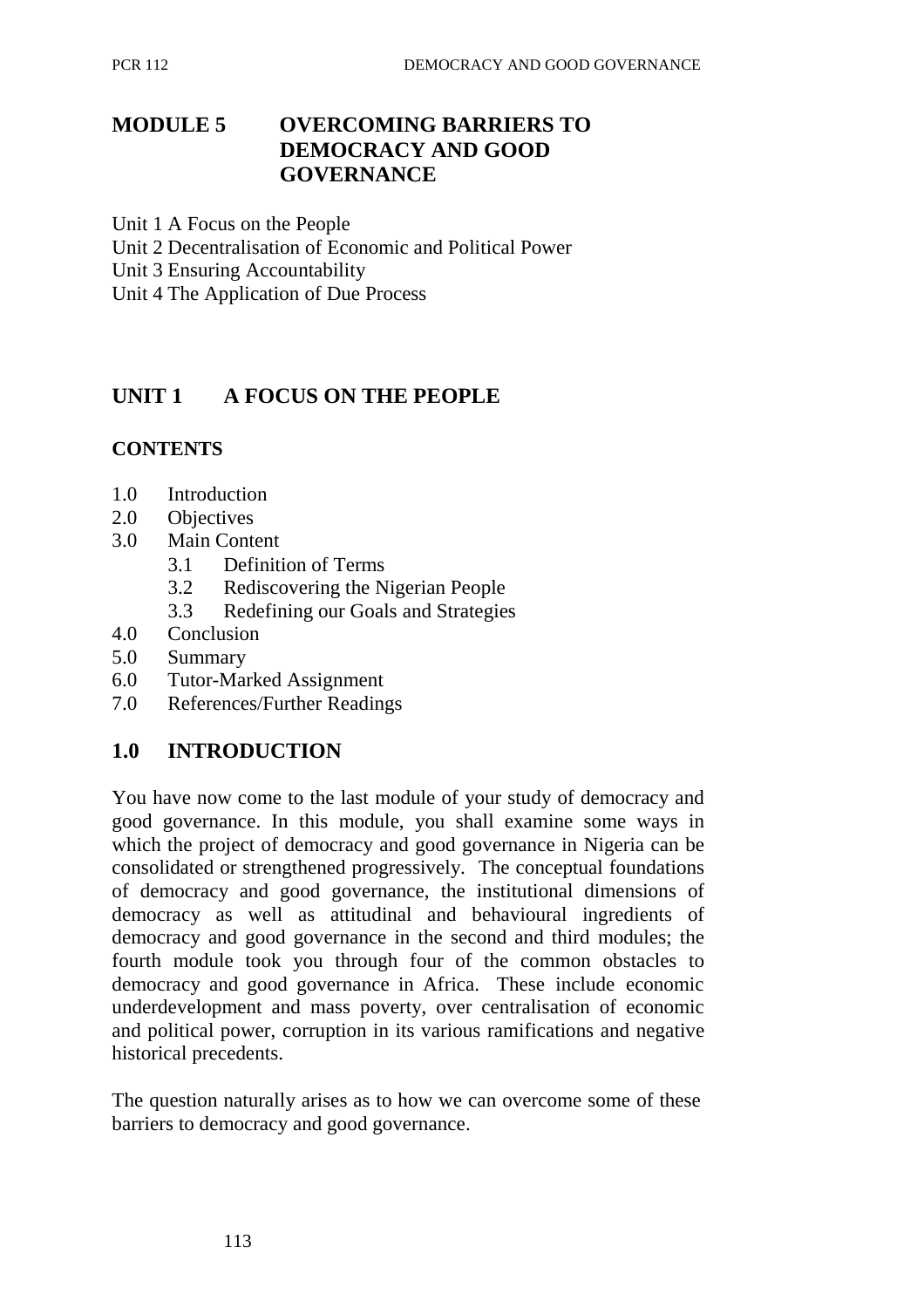In this last module, rather than discuss the building of democracy in general terms, we shall focus particularly on Nigeria hoping that the general principles so distilled could be applied mutatis mutandis [meaning necessary adjustments having been made] to other African countries.

Since it is usually not possible to discuss all the variables that may contribute to the development of a phenomenon or process, even if one could actually identify them, we have settled for four key areas, which in our own estimation are central for the success of the democratic agenda. These are namely: a focus on the people; decentralisation of economic and political power, ensuring the accountability of those who govern to the governed and the strict application of due process in the operations of individuals, groups, organisations and governments. Our expectation is that a proper focus on these four areas will greatly enhance the struggle for democracy in Nigeria.

You should never allow your self to be deceived by the sometimes abstract nature that the discussion of democracy and good governance often takes. This abstract debate about democracy and good governance may lead you to think that democracy or good governance are valued or sought after their own sakes instead of emphasising their instrumental value.

The truth of the matter is that both scholars and public policy makers have given so much consideration to a discussion of democracy and good governance because they are an important means of meeting the needs of the people in whose name democracy claims to operate.

Consequently, without a clear and purposeful focus on the real people of Nigeria one can hardly hope to build and consolidate democracy in the Country.

However, given the many years over which Nigeria has been integrated into the British colonial economy, and later on into the international political economy, the question as to who constitutes the Nigerian people upon the construction and consolidation of democracy cannot be answered in any generalised way.

You as we shall see in section 3, the practice of democracy in Nigeria does not apply in any uniform way among the various classes, segment or sectors of the Nigerian population. Rather, democracy has presented different challenges to different groups in Nigeria, depending on their economic class.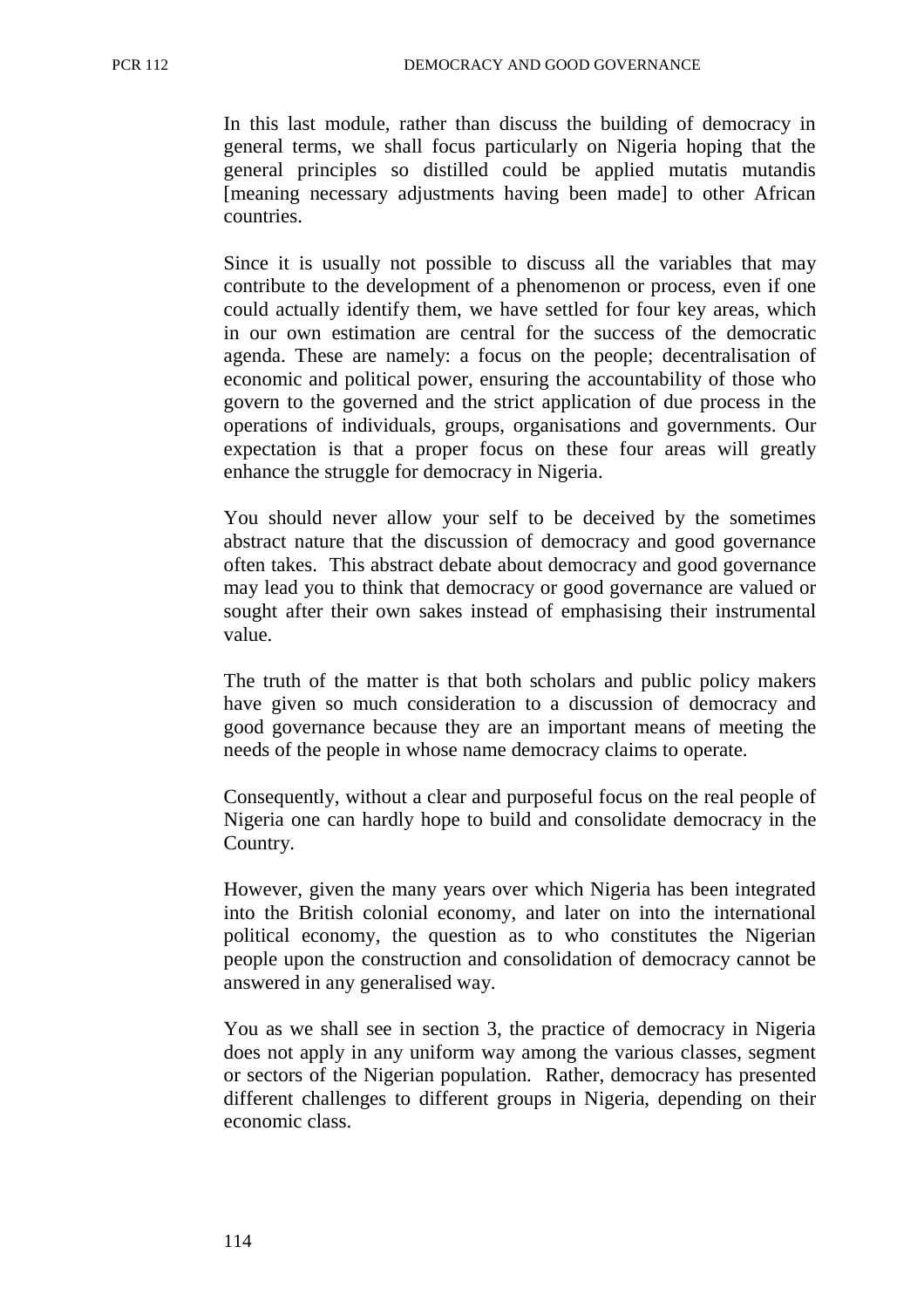#### **2.0 OBJECTIVES**

At the end of this unit you should be able to

- (1) Demonstrate that the people who compose Nigeria are made up of a multiplicity of groups;
- (2) Explain how the different groups in Nigeria have a different interest and stake in the democratic project in Nigeria;
- (3) Describe how for democracy to take roots and grow in Nigeria, it must work to attract the support of the largest spectrum of individuals and groups in the country; and
- (4) Determine the extent to which any public policy can be said to be focused on the people or not; and
- (5) Explain how to make the principal agents of natural development.

## **3.0 MAIN CONTENT**

#### **3.1 Definition of Terms**

The key term that you will need to define and apply correctly is the concept of the people. It should be clear to you that the expression,

"We the people of the federal Republic of Nigeria" as employed in the preamble to the Nigerian constitution [1999] could be misleading in so far as it assumes both an involvement and participation as well as the general consent and intention of the provisions outlined in that document. Now as you know, the history of constitution making in Nigeria shows clearly that it is only a small minority of professional politicians, army officers, senior civil servants and wealthy business men who have been mostly involved in designing and writing constitutions for Nigeria. This narrow foundation of the various Nigerian constitutions has led the Presidential Committee on the Review of the 1999 Constitution to argue, with some justification that in spite of different approaches to constitution making in the colonial and post colonial years, the various constitutions have not emanated from the full involvement of the Nigerian people. This has, in twin, generated extensive alienation from the various constitutions.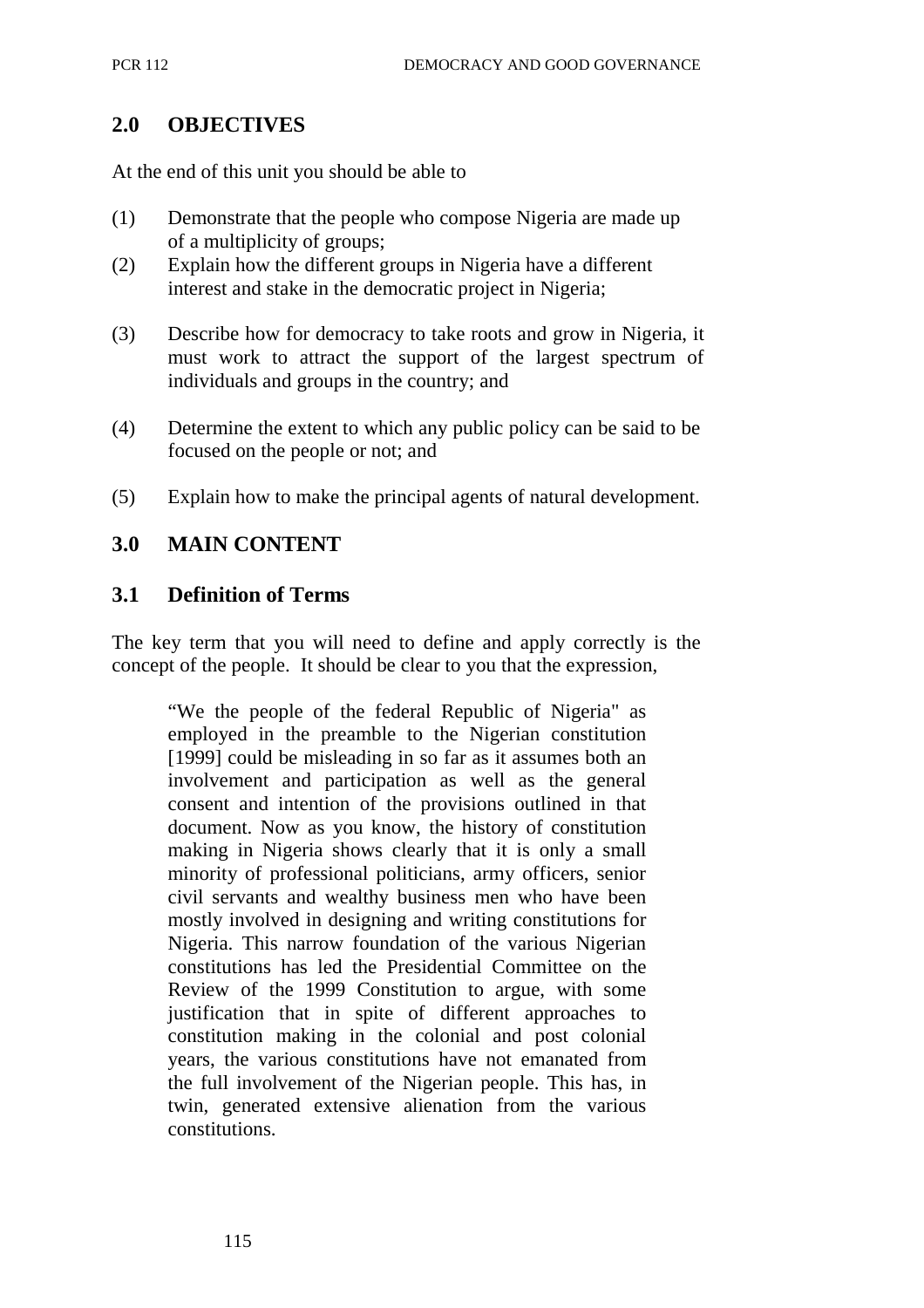Consequently, they have failed to serve as the basis of democratic governance." (Report of the Presidential Committee on the review of the 1999 Constitution, Vol. 1, p. i). As the authors of the Report rightly appointed out, many of the existing or current crises experience in Nigeria, be they political, social, economic or religious. In brief, the crises of democracy have their roots in this extensive alienation of the people from the constitution. But who then are these Nigerian people who have been alienated from the constitution?

In answer to this question, I would like you to bear in mind that modern social scientists have evolved different ways of classifying people. While some sociologists, ethnographers, anthropologists and historians have favoured a grouping of people according to their, cultural trails, their language and religions to come up with different ethnic groups. It will be necessary for us to keep our focus on economic classes as presented in Imoagene [1983], where he discussed the Nigerian class structure. The main reason why you should stick to the grouping of Nigerians into classes is that the concepts used in this type of analysis has a wider and more global application than the concepts of ethnic and tribal groups. For example, if we follow the classification of Nigerians into ethnic groups, we come up with more than two hundred ethnic groups such as the Hausa, Fulani, Igbo, Yoruba, Ijaw, Idoma, Kanuri, Tiv, Edo, Nupe, Efik, Ekoi etc.

However, if we try to analyse the alienation of Nigerians from the constitution, we discover that it is not entire ethnic groups that are excluded but some parts of them. And those parts of the population that are generally alienated from the politics of constitution making are these classes that do not occupy a prominent position in our economic system. They belong to those categories that in the language of political economy are described as the exploited classes. Unfortunately, those who have come severely alienated from the politics of Nigeria, be it under democratic or military regimes, are the broad masses of the people whose support was fundamental to the victory of the nationalist in their struggle against the colonial administration.

According to one observer, the Nigerian people or the masses are made up of the workers, poor Farmers, street hawkers, vendors, touts, market men and women in retail trade, road side motor mechanics, motor cycle and bicycle repairers, petty crafts men, blacksmiths, welders, carpenters, masons, night soil men, the unemployed beggars, domestic servants and taxi drivers

It is clear that very few members of the groups listed play a major role in designing and approving any of Nigeria's several constitutions. To this extent, Nigerian democracy could be said to have by passed or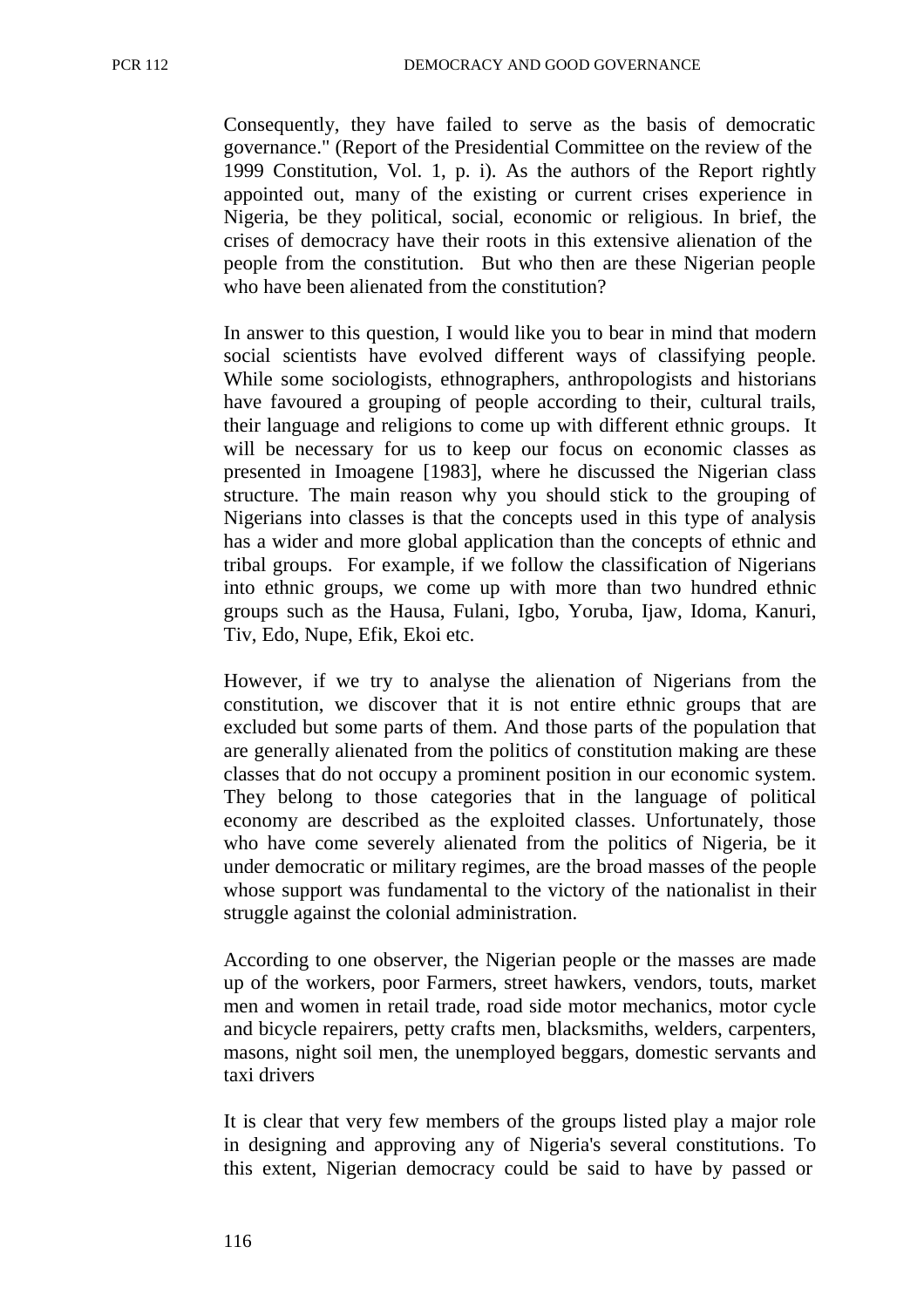sidelined the vast majority of Nigerians who could have been both the beneficiaries and defenders of democracy.

## **3.2 Rediscovering the Nigerian People**

Much of the contemporary literature on development has laid much stress on the economic empowerment of the members of the groups listed above. The basic assumption is that most of the people belonging to these economic groups are economically disempowered and therefore empowering them with the means of economic livelihood is a major step in the right direction. However, evidence from Nigeria's poverty alleviation programmes in the last three years indicates that economic empowerment in a political vacuum does not produce positive results in so far as poverty reduction programmes are designed and implemented by members of the same classes that brought about the disempowerment and alienation of the masses in the first place. However, empowering the Nigerian people goes far beyond helping them earn an income or get a job. It requires a fundamental reordering of our Society in many ways. For example, in so far as the Nigerian Community is an integrated whole, it does not help the underprivileged if they are assisted to buy motor cycles, engine boats or bore hole pumps. If at the same time they cannot find fuel those machines, or are unable to keep their children in school because the primary, secondary school teachers and university lecturers are not paid their salaries, for the simple reason that some politicians are stockpiling funds to contest the next round of elections.

You may like to note that a central issue in the empowerment of the ordinary Nigerian is economic, but not in the sense of giving Nigerians a few thousand naira loans at a time. Rather, the problem lies in redefining the value of the naira to the dollar and other international currencies. With the naira exchanging at more than N 130 to one dollar, and Nigeria operating a liberal import regime, every available naira in Nigeria is deployed to chase the ever-expanding demand for foreign consumer goods. Consequently, the search for economic empowerment will remain a mirage.

Thus, the recommendation by Professor Uya to the Nigerian polity will require "the creation of an appropriate environment that enables the individual to free himself from the constraints of poverty, hunger, ill – health, coercion and control." [Uya 2000:3]. Such ideal environment may however be very difficult to achieve under prevailing conditions of an ever unfavourable falling exchange rate of the naira and the tendency to fuse governmental and party authorities.

While the need to decentralise power from the existing over centralised structures will be the subject of our attention in the next unit, let us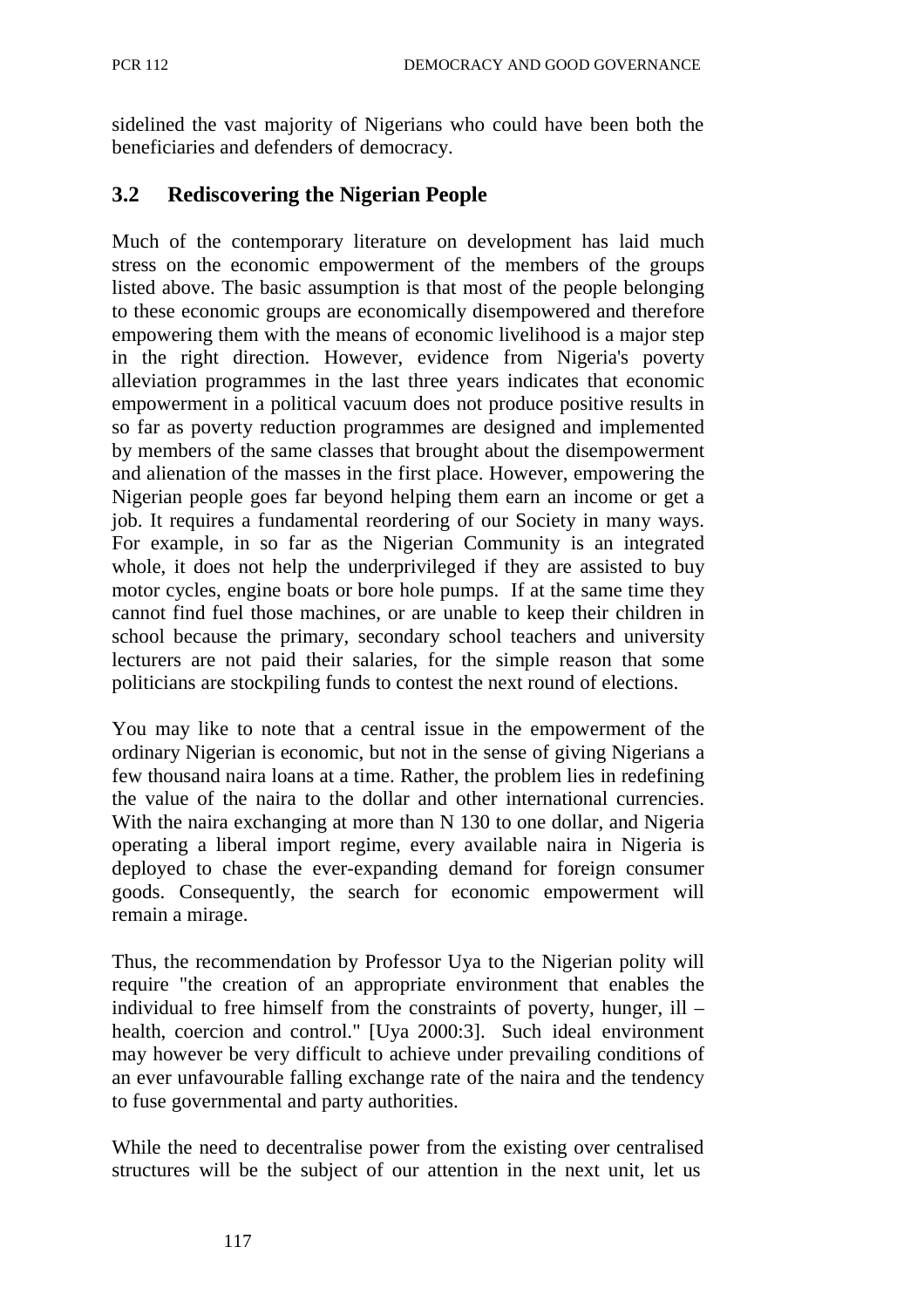examine here what could be done in order to put the people at the focus of the democratic project in Nigeria.

## **3.3 Redefining Our Goals and Strategies**

You should be aware that some of the major strategies that have been used to sideline the Nigerian people have been the tendency for officials to busy themselves in statistics derived often from the World Bank and other international organisations. While these statistics have been useful in pointing out which groups have been most severely affected in terms of the prolonged economic crisis, they have been used most often for propaganda at international level rather than for concrete remedial action at home.

For example, if it has been known over the past decade that Nigerian workers have earned less than a living wage, the same politicians who do not hesitate to appropriate huge sums of tax payers resources for their own foreign and local travels have been most unwilling to pay their workers a living wage.

This appears to be part of the whole strategy of disempowerment, in so far as workers who spend most of their unpaid wages can hardly be mobilised for effective political action to redress their disempowerment.

In the same way, rather than accept a redistribution of economic power to the States and the local government the central authorities in the Nigerian capital, Abuja have maintained a strong hold on the country's resources thereby making it difficult for these levels of government that are really close to the people to initiate and implement meaningful programmes for the welfare and economic empowerment of the people.

Yet a well-respected Nigerian social scientist has argued that the systems of governance that should attract the searchlight and efforts of Nigerians in the twenty- first century should be based on these fundamental principles:

"first and foremost, governance... must be predicated on the proposition that people do matter. Consequently, politics and economics in any society must be built around the people and there must be priority of the human over the economic and the political." [Adedeji, 2000:2]

It is obvious that such a strategic people centred vision of governance will carry a number of very significant consequences, in terms of both the objectives to be pursued by government at all levels, as well as the methodologies adopted in achieving those objective principles put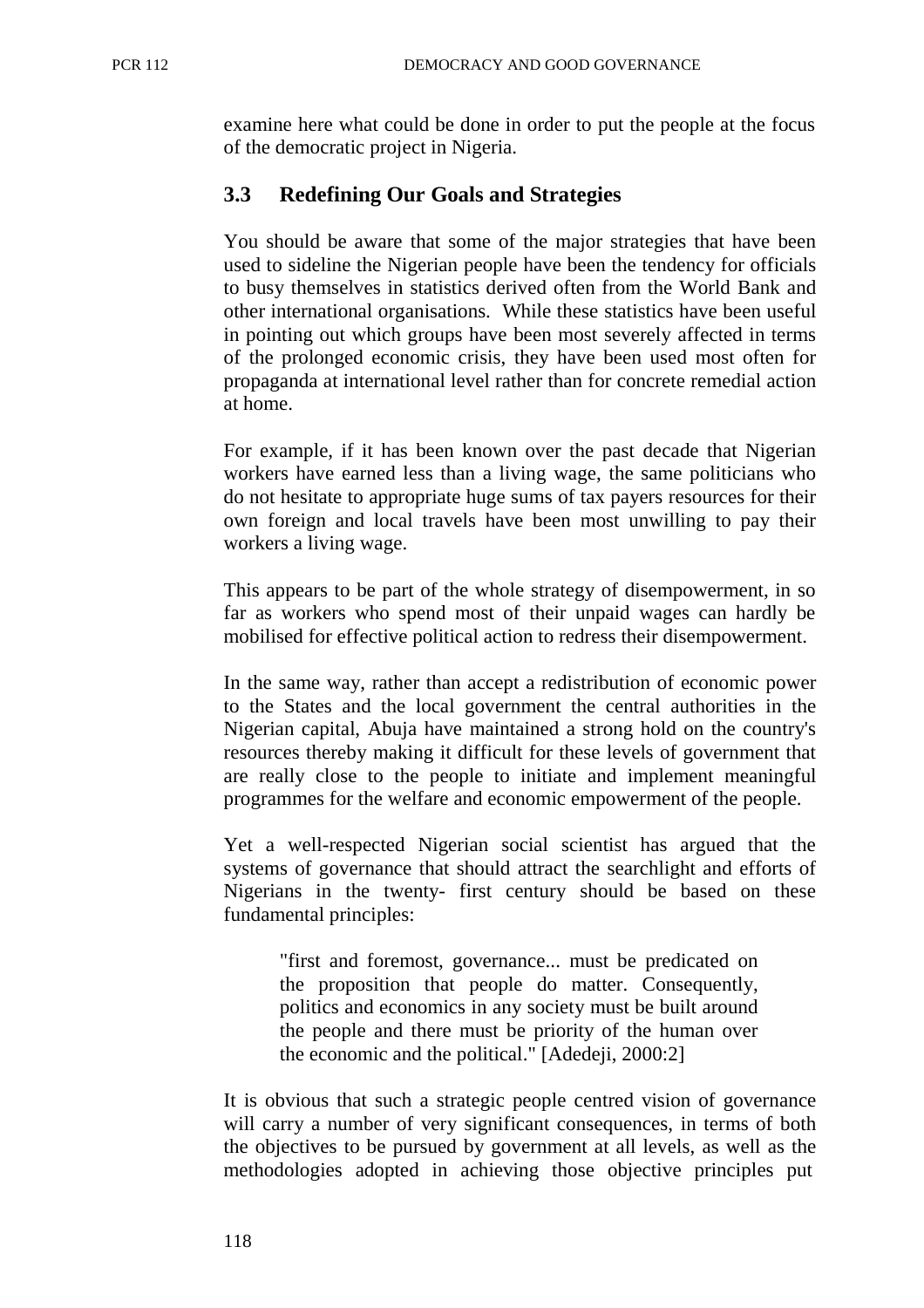forward by Professor Adedeji. To sustain a people centred system of local governance in Nigeria, we can highlight the principle of popular participation, which is both the means and the end of empowerment for excluded and marginalised groups, according to him:

"For democracy to survive, grow and thrive in a society, it must derive from and be inspired by a deeply rooted culture by a particular participation. In essence, the empowerment of the people to involve themselves in designing policies and programmes that all can contribute optionally to the development process". [Adedeji 2000 p. 3].

Now you cannot imagine what positive effects the widespread practice of popular participation will have on both the people and the process of development itself. For one sure reason the design and implementation of many white elephant projects which are conceived mostly as a means of awarding contracts. In the place of huge foreign debts incurred ostensibly to execute the white elephant projects, small scale projects executed through popular participation are likely to leave the country with a reduced external debt burden.

Finally, through popular participation, those sections of the people who are usually excluded will become active participants in the development process. However, we must recognise that popular participation will be easier to realise in the respect of local development issues than over national political issues such as constitutional review, because of difficulties arising from communication problems. But even in these areas, a creative approach will remove the obstacles to popular participation.

# **4.0 CONCLUSION**

In this unit, you have seen that even though the broad masses of the Nigerian people were instrumental to the success of the nationalist in acquiring independence from the colonial power, they have generally been marginalized and alienated from the country's political and development process.

This alienation of a large section of the Nigerian people, up to 50%, according to some estimates, has been the main obstacle to national democratic governance. Overcoming this deficit requires designing a new system of governance at all levels that will not only focus on the people and their needs, but will empower the people to contribute to the development of their communities through popular participation.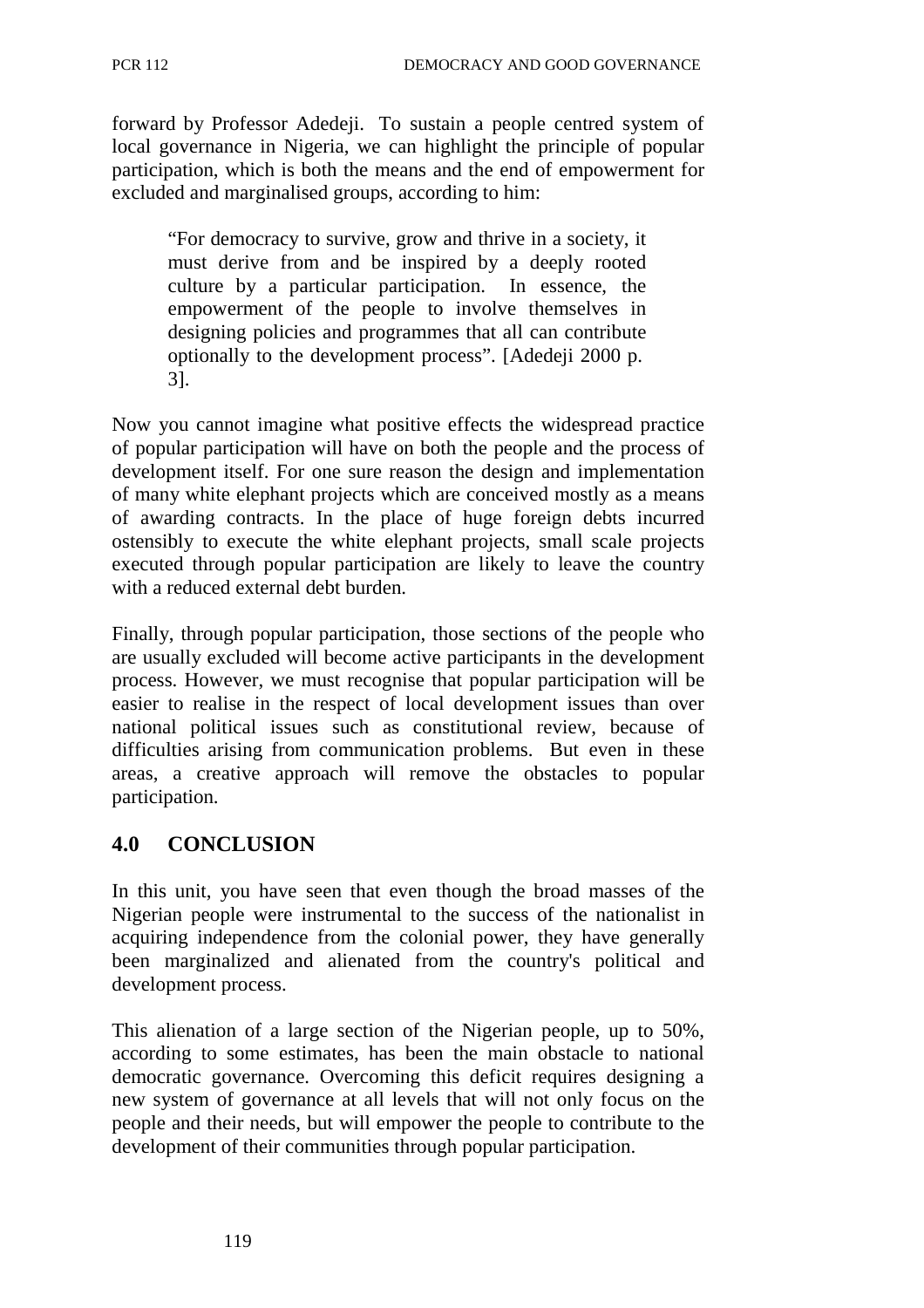### **5.0 SUMMARY**

In this unit, we have seen that democracy and good governance even if they could be considered intrinsic values in themselves are mainly instrumental.

Consequently, they only have meaning and significance when they really serve the needs of the people. In a country such as Nigeria, with a huge population of over 120 million people, the essence of democracy and good governance can only be seen in the extent to which the people are really at the focus of the political and economic processes of society.

However as a result of the country's historical evolution and the severe crises that the country has endured in the past two decades, large sections of the Nigerian community have become effectively marginalized from the country's political processes. Among these are women, peasants, workers, artisans, craftsmen traders and market women.

A people focused system of democracy will have the privacy of the human resources of the country as its base and through a system of popular participation, the benefits of such a people focused system will include a reduction in the number of failed white elephant projects in the country, the reduction in the cost of project implementation, as well as a greater capacity to meet the actual needs of the people. Above all, through such popular participation, the people will be able to empower themselves to resist their exploitation by Local State and Federal officials, who have often used the design and implementation of poverty reduction and people empowerment programmes to enrich themselves.

#### **6.0 TUTOR-MARKED ASSIGNMENT**

Identify three essential features of a people-centered concept of democracy.

#### **7.0 REFERENCES/FURTHER READINGS**

- Adedeji, A. [2000] Renewal of the search for systems of local Governance that can serve the common Good" in Adedeji, A. and Ayo, B. [eds], people–centered Democracy in Nigeria? The search for Alternative systems of Governance at the grace roots, Ibadan, Heinemann educational Books, Nigeria plc.
- Imoagene, O. [1989], The Nigerian class Structure, Ibadan, Evans brothers, Nig. Ltd.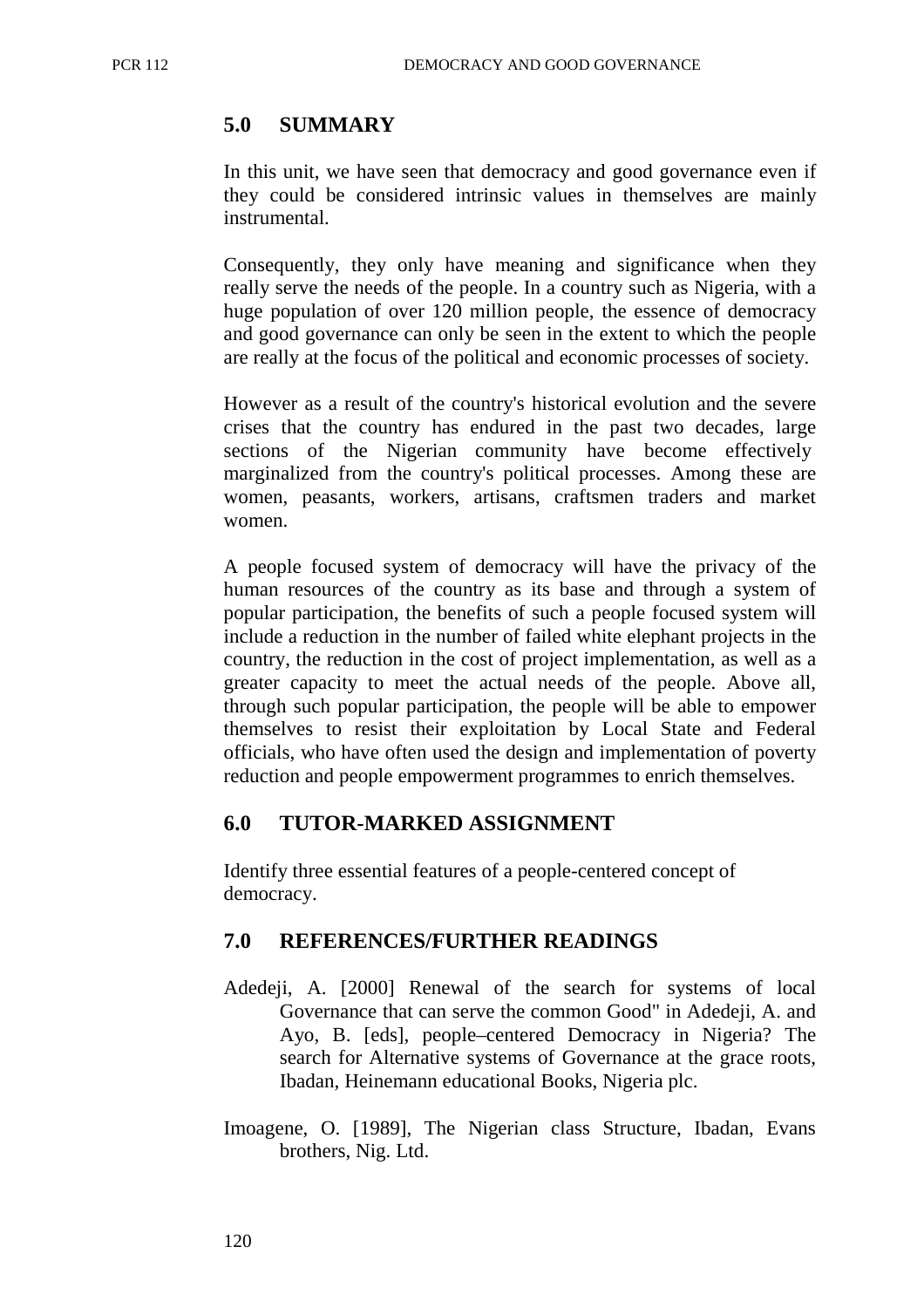- Federal republic of Nigeria, [2001] Report of the Presidential Committee on the Review of the 1999 Constitution [PCRC], Volume 1, main report.
- Federal Republic of Nigeria Constitution of the federal republic of Nigeria. 1999, Lagos, Federal Government Press.
- Nnoli, O. [1989] Nigerians foreign policy and the struggle for economic Independence" in Akinyemi, et. al. (eds) Nigeria since independence: The First 25. Years, Volume X international Relations, Ibadan, Heinemann Educational Books, Nigeria Ltd.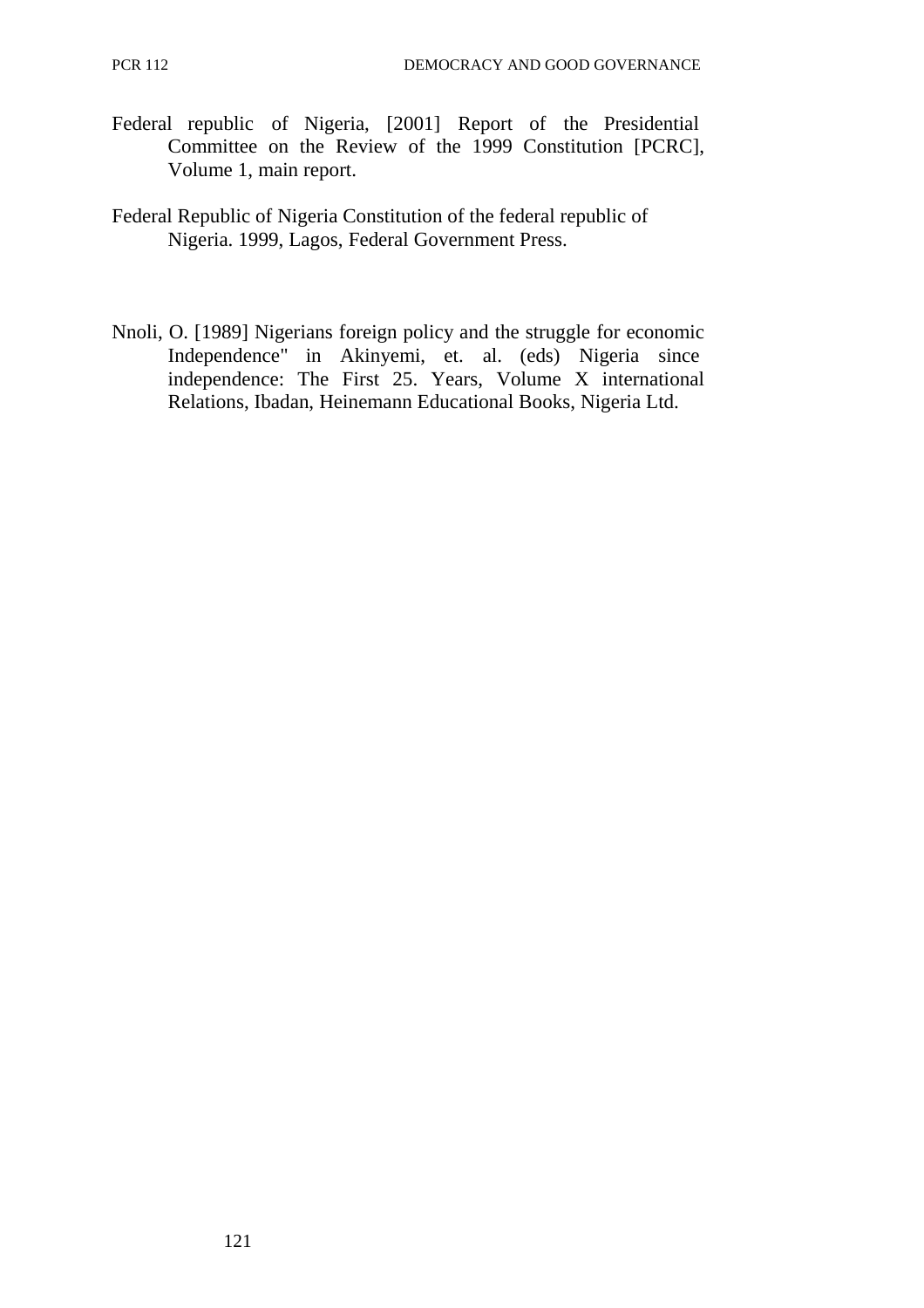## **UNIT 2 DECENTRALISATION OF ECONOMIC AND POLITICAL POWER**

#### **CONTENTS**

- 1.0 Introduction
- 2.0 Objectives
- 3.0 Main Content
	- 3.1 Definition of Terms
	- 3.2 Decentralisation
	- 3.3 Characteristics of a Decentralised System
	- 3.4 Decentralisation and Democratic Governance
- 4.0 Conclusion
- 5.0 Summary
- 6.0 Tutor-Marked Assignment
- 7.0 References/Further Readings

## **1.0 INTRODUCTION**

In unit 14 you studied the fact that one of barriers to democracy and good governance in many African countries is the over centralisation of both economic and political power. Perhaps such centralisation of power was most developed in a country such as Nigeria for a number of historical reasons: right from the creation of Nigeria in 1914, the economic expediency of spending as little money as possible on colonial administration in Nigeria, led the British to run the colony and protectorate as a single entity even though the logic of size and geographical expanse would have dictated otherwise.

When from 1939 to 1954, federalism was gradually introduced, the regions that emerged had within themselves the same concentration of economic and political power that prevailed in the central Government. Both at the centre and the regions, a monolithic power structure enabled those who controlled state political power to also monopolise economic power, such that those who had power, had wealth through the marketing Boards for export crops as well as government contracts.

This system of centralised power to take economic and political decisions was further reinforced and ossified by the long period of military rule in the country (1966 - 1999 - 1979 - 83) or twenty nine years. Military rule had a strong centralising influence on Nigerian government and politics for a number of related reasons: the military is a purposive organisation set up to fight and win wars. The political economy of war, the need for coherence, economy and decisiveness impose the following structural features on the military. A centralised and unified command structure, a rigid hierarchy of power and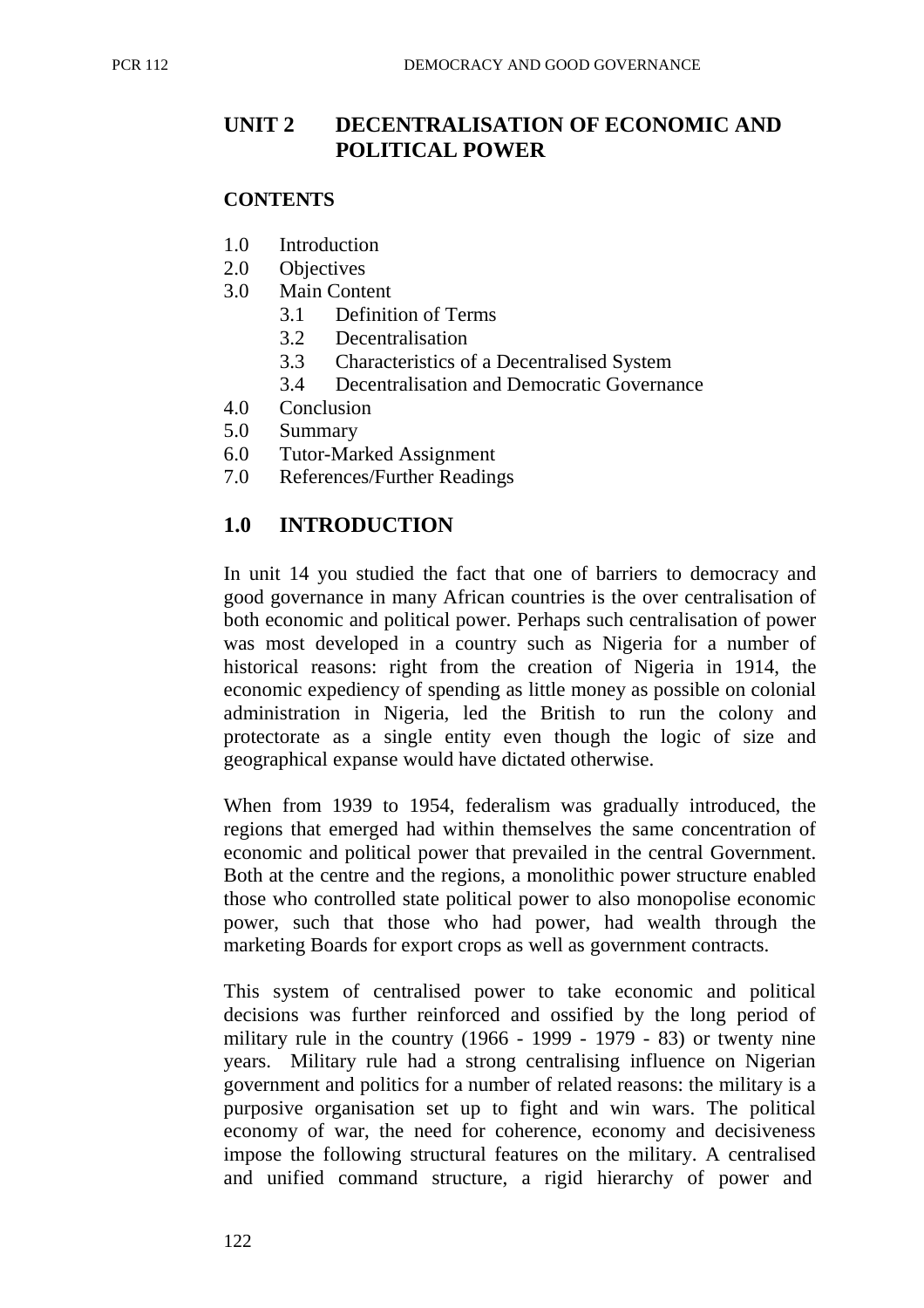authority, a highly developed system of communication and a strong esprit de corps or unity. Thus, whenever the military take control of state power, irrespective of the idiosyncrasies of specific military leaders, their presence in government automatically translates into a highly centralised administration. You can also argue that the longer the military stay in power, the greater the entrenchment of the centralising influence of the military on governance. In this instance, it matters very little whether the constitution is formally labelled a federal, unitary or conferral system. The effect is the same, under military rule; there is centralisation of economic and political power

The logic of democracy and democratic institutions are the exact opposite of the centralised features of the military. Political parties are often loose associations and coalitions of several factions; many parties often have various tendencies that often compete one with another. Thus in a democratic dispensation, decentralisation is not just a necessary, but an essential precondition of governance.

# **2.0 OBJECTIVES**

At the end of this unit, you should be able to

- (i) Define the concept and principle of decentralization.
- (ii) Identify some of the characteristics of a decentralised political system.
- (iii) Show how the characteristics of decentralisation work to promote democratic governance.
- (iv) Identify some of the benefits of democratic governance based on a decentralised model.

# **3.0 MAIN CONTENT**

## **3.1 Definition of Terms**

Our main interest in this section is to develop a working definition of decentralisation as a concept of politics and administration, as well as explore its characteristics and relationship to the practice of democratic governance.

# **3.2 What is Decentralisation?**

You should refer to your discussion of centralisation in Module four so as to understand the essence of decentralisation.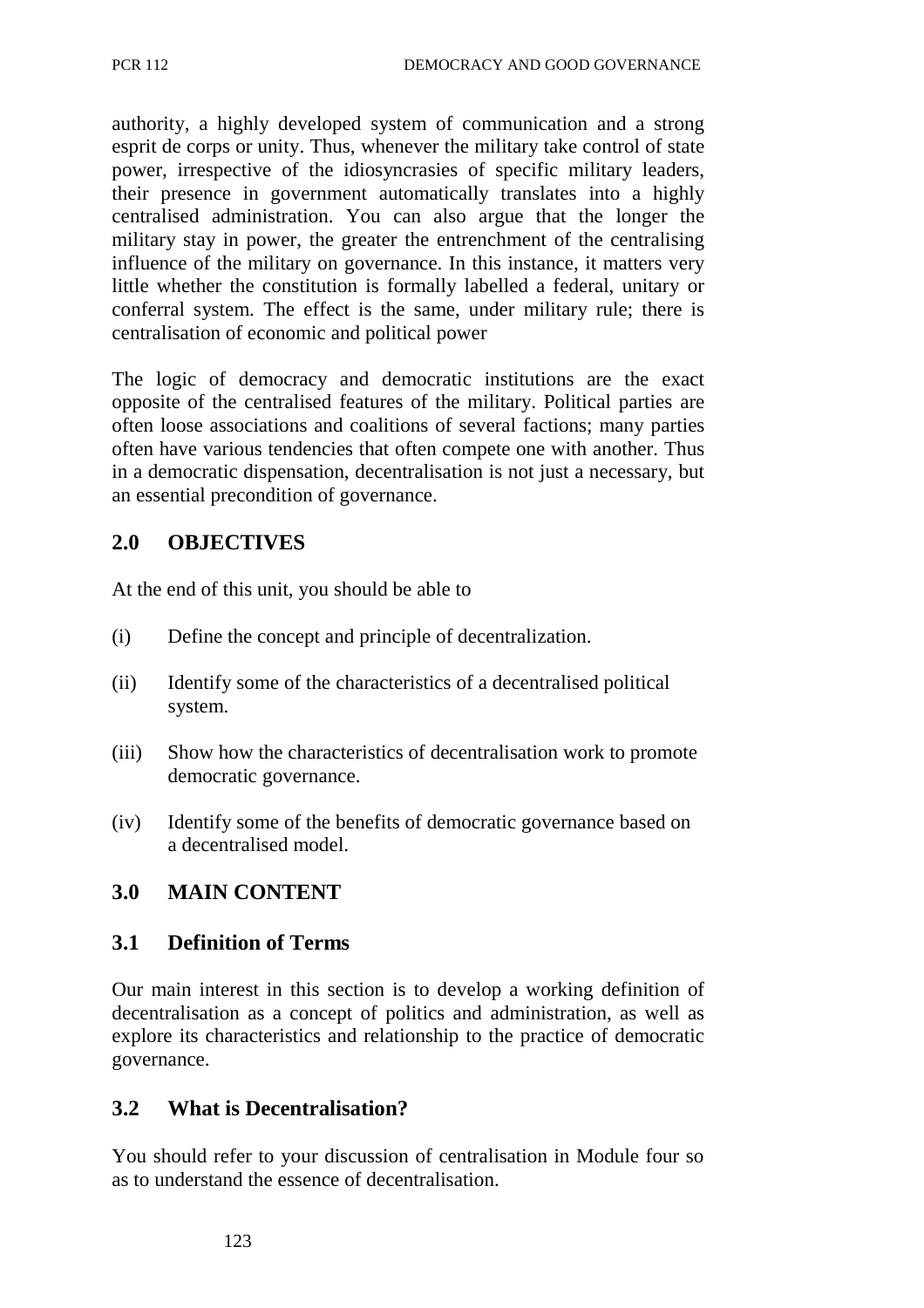Decentralisation can be described as a process of dispersing the powers of government in such a way that the geographic area over which officials exercise political, economic and administrative control is smaller than in a centralised system. One the other hand, decentralisation also refers to the grant of greater decision making powers in terms of choice of area of intervention, the type and extent of means of intervention and finally the involvement of more people in the realisation of the goals so set!

Thus, whether on a horizontal or a vertical basis, decentralisation simply means the dispersal, diffusion and spreading out of the power and authority to take and implement vital political, economic and administrative decisions. A practical illustration of the difference between the centralised approach to economic development and people's welfare and the decentralised model can be seen as follows: A major erosion site has been identified in a local community of any of the thirty six states of the federation.

The minister of Works or Environment is invited by the State Governor to inspect the site of the erosion and assess the grave danger it poses to the community.

The Honourable Minister visits the sight with key staff of his Ministry. On their return to Abuja, the National Capital, the Honourable Minister presents a report on the erosion menace to the federal executive council with the following prayer:

- (a) The erosion menace in state X really constitutes a national environmental hazard that requires the intervention of the Federal Government in order to contain the menace;
- (b) In view of the urgency of the threat posed by the erosion site, Contractor Y that has handled similar problems in states A, B and C, should be awarded the contract to execute the project;
- (c) Furthermore, in view of the urgency of this project, a 50% mobilisation fee should be paid out of the contract sum.

A few weeks after the perplexed inhabitants of the village wake up to find a large number of trucks, earth moving equipment and assorted manual workers massed in their village square.

On enquiry, everybody learns to their consternation that a contract has been awarded to rehabilitate the erosion site in their village. The contractor might then book a courtesy call with the Governor of the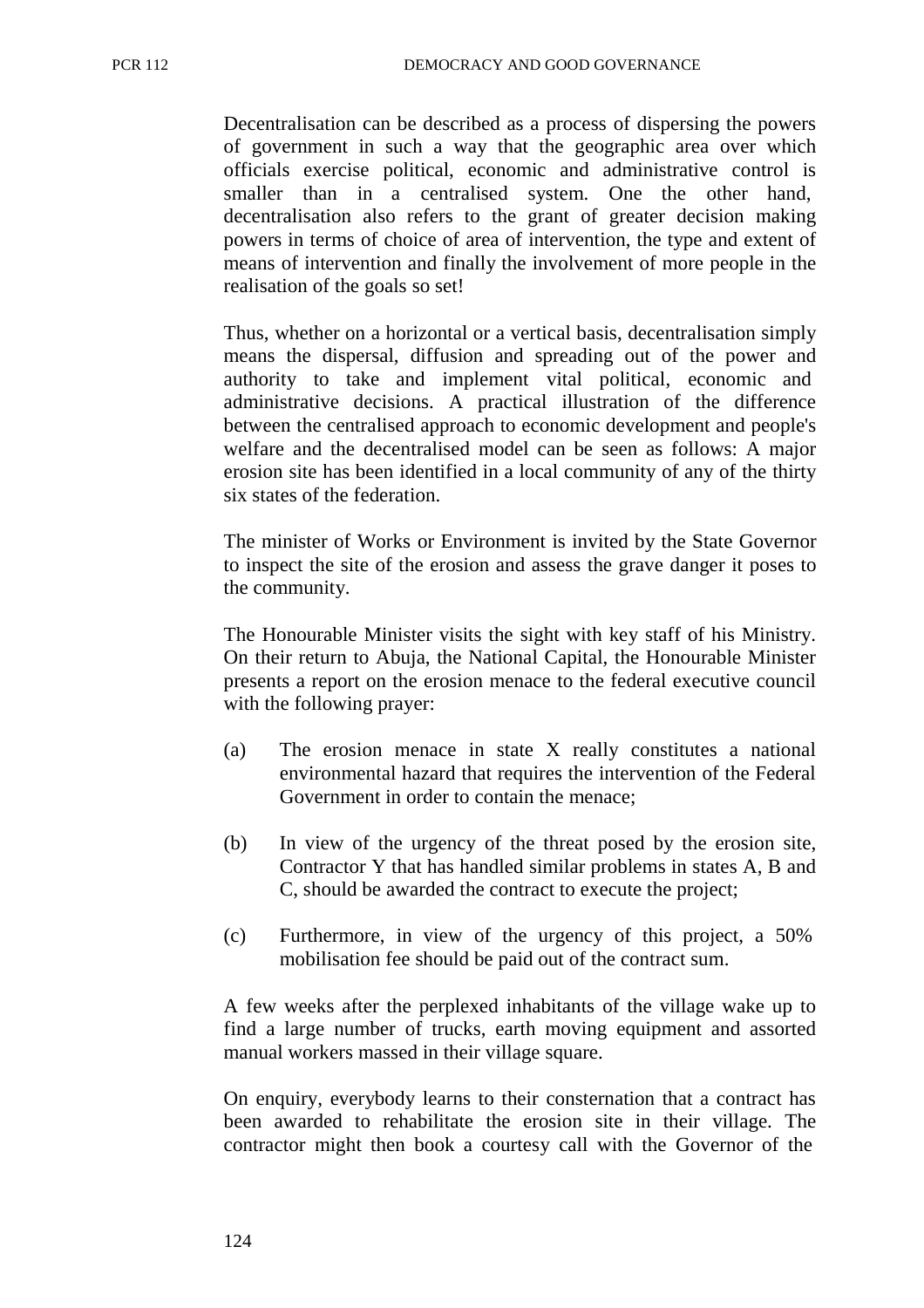State to inform him that he had "won" the contract to execute a project in his home village.

The decentralised model of development might take this form:

A village or community council after observing the negative impact which a spreading erosion site is having the availability of farm lands might hold a long session to assess the available options open to it:

- (i) Abandon the site for now;
- (ii) Embark on some self-help activity in the affected site,
- (iii) Plant some trees, and finally,
- (iv) Call on the Local Government Council
- (v) And the State Governments to assist in the project.

After a series of consultations all parties concerned might agree that the site might require a combination of concrete work and earth filling. Further the State Government might be persuaded to offer at least 200 bags of cement and iron rods for the concrete work while the community will have to provide sand, gravels and boulders for the project. However, it soon dawns on the village or clan head that even though men can readily fetch sand and gravel from the village river, they might not do so well fetching water to mix the cement, sand and gravel. He therefore invites the women leader of the community and relates to her the need for the women to support the erosion control project by providing water. The women leader protests initially that they were left out of the initial planning, but finally relents.

The day for commencing the project finally arrives, and the community gathers at the project site: the village chief and his elders to ensure that all attend; the able bodied men and young men in their prime to fetch sand, gravels ad mix the mortar, masons, carpenters and other artisans to direct how the work will be done; the young women and women to fetch water, take care of young children and sing for those who are working. The whole village or clan is mobilised on the erosion site. At the close of work, perhaps only half of the work has been accomplished; but the community is agog. Every villager has something to be happy over. They have at least started solving their own problem. Every body can refer to the work site as "our project". They suddenly realised that they can take action to solve other problems of interest to them.

In other words, the community has become mobilised and empowered.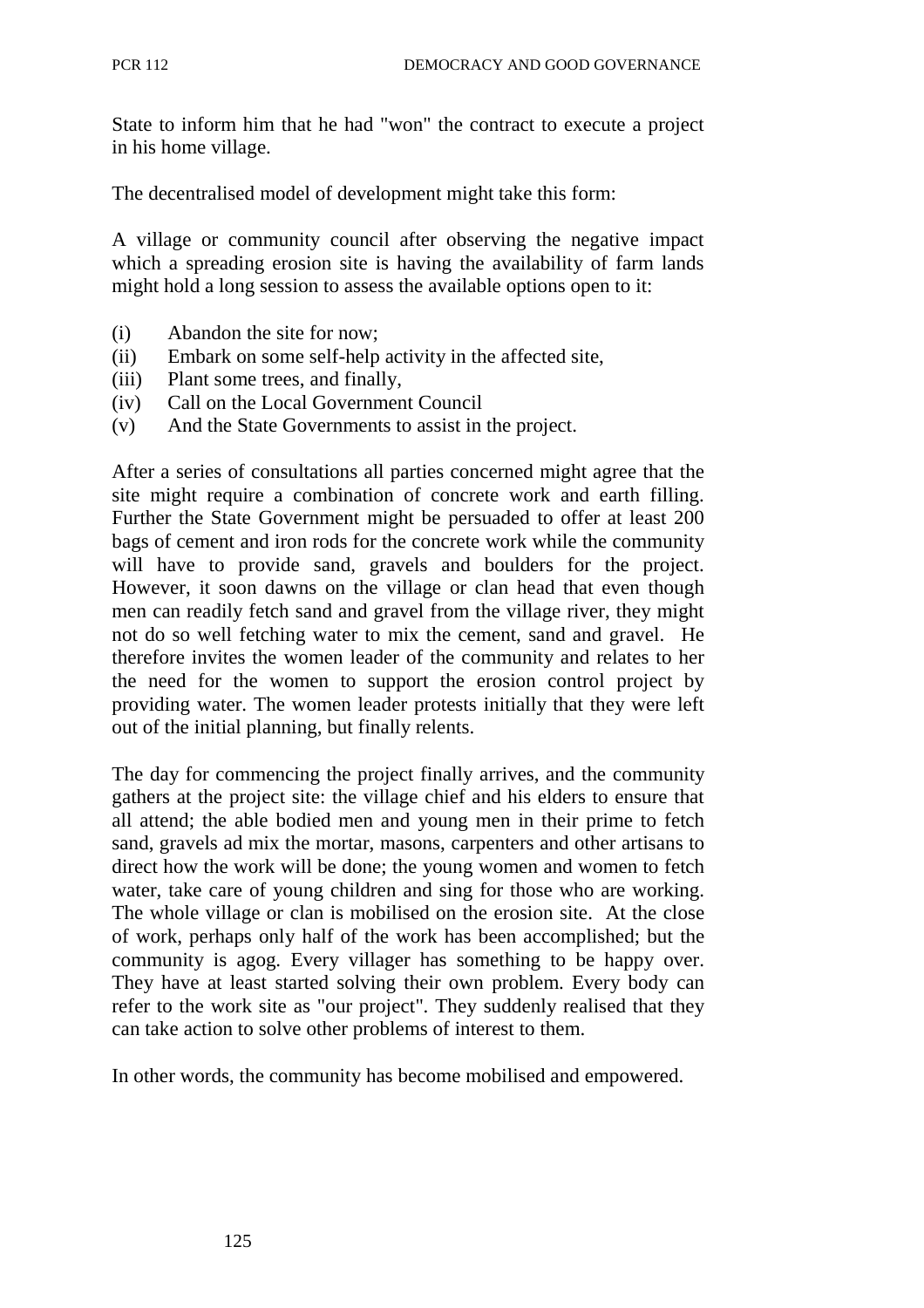#### **3.3 Characteristics of a Decentralised system**

As shown in the two models just mentioned the main characteristics of a decentralised model or system include the fact that:

- (i) the power to take decisions is not concentrated at one single level or institution, but is dispersed among several individuals and institutions. In the example just given the village community, the Local Government council and the State Government are all involved.
- (ii) The decentralised model involves the participation of large groups of people, even whole communities in the realisation of agreed objectives and plans.
- (iii) The decentralised model automatically leads to social mobilization, as the peculiar resources of each individual and group are called into service for the common good.
- (iv) Providing the masses of the people with an opportunity to mobilise and use their talents and skills in the service of the common good, as in a decentralised model leads to the empowerment of the people.

The question that these identified features of a decentralised model of political economic and administrative organisations can be attained in existing powers, structures or not. A scholar who has given considerable attention these to questions has pointed out that:

There is a consensus that a new wave of decentralization / democratisation which is different in quality and content form earlier programmes of decentralisation is necessary. This new round of decentralisation is to empower ordinary citizens and build a genuine system of local governance, which can serve as the basis of effective systems of local governance. (Olowu 2000:142.).

Admitted that you are not presently to embark on a detailed study of the Local Government system in Nigeria, it may be useful to emphasise the point that the characteristics of a decentralised model of power, whether in political or economic terms can only be realised within the context of well structured and properly functioning Local collectivizes, whether they are called councils or governments. It is in this context that you may need to note the following characteristics that a decentralised local government need to have: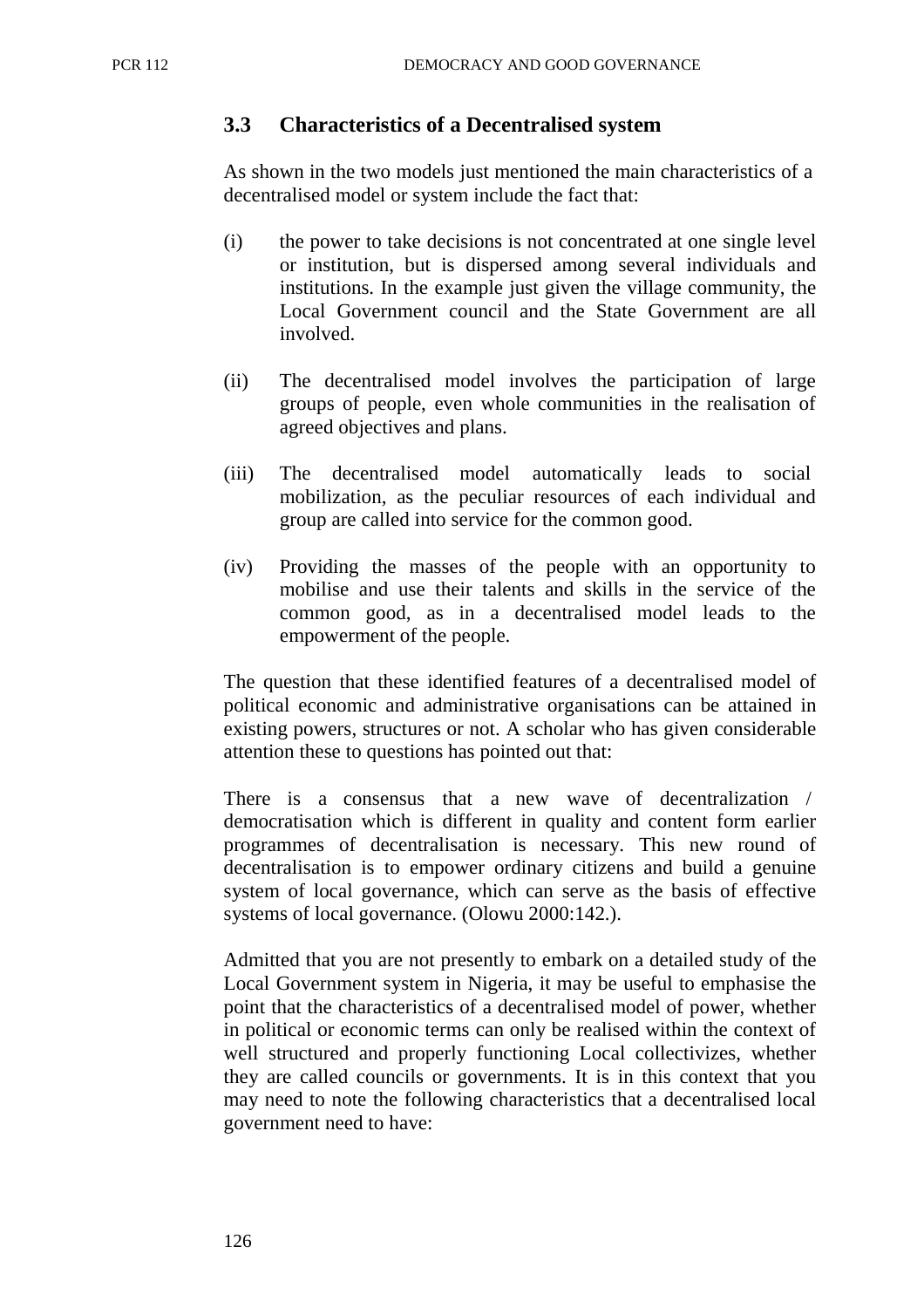- (i) A local body should exist which is constitutionally separate from government and is responsible for a significant range of services.
- (ii) Should have own treasury, a separate budget and accounts, and its own taxes to produce a substantial part of its revenue;
- (iii) Should have own political staff, with power to hire and fire, though there can be some officers seconded from government to fill up positions initially.
- (iv) Decision making on policy ad procedure in the hands of a council, which genuinely represents and is accountable to all parts of the local community.
- (v) Central government administrators are to serve as external advisers and inspectors, but have no role either as councillors or officers of the local authority. (Olowu 2000:142).

What can be said about these five features of local authorities, is the fact that their full realisation might take a fairly longer time to accomplish, but if eventually accomplished, could go a long way in meeting the triple objectives which local government should meet: help the people to mobilise their own resources to meet their own needs in a sustainable manner.

## **3.4 Decentralisation and Democratic Governance**

If at any time local governments in Nigeria actually live up to the objective of helping the people to mobilise their own resources to meet their own needs in a sustainable manner, then decentralisation becomes synonymous with democratic governance which essentially is to ensure popular control over government as well as obtain the accountability of those who hold and exercise power to the people, besides using the resources of government to promote the welfare of the generality of the people.

However, as far as you are concerned in this unit, it appears to us that the requirements of decentralisation to meet the requirements of democratic participation and control need to extend beyond the reform of the local government councils. Even the State Governments and the federal Government need reforms that will decentralise the decision making power over key issues affecting the welfare of the people in areas such as water supply, road construction and the building and setting up of educational institutions.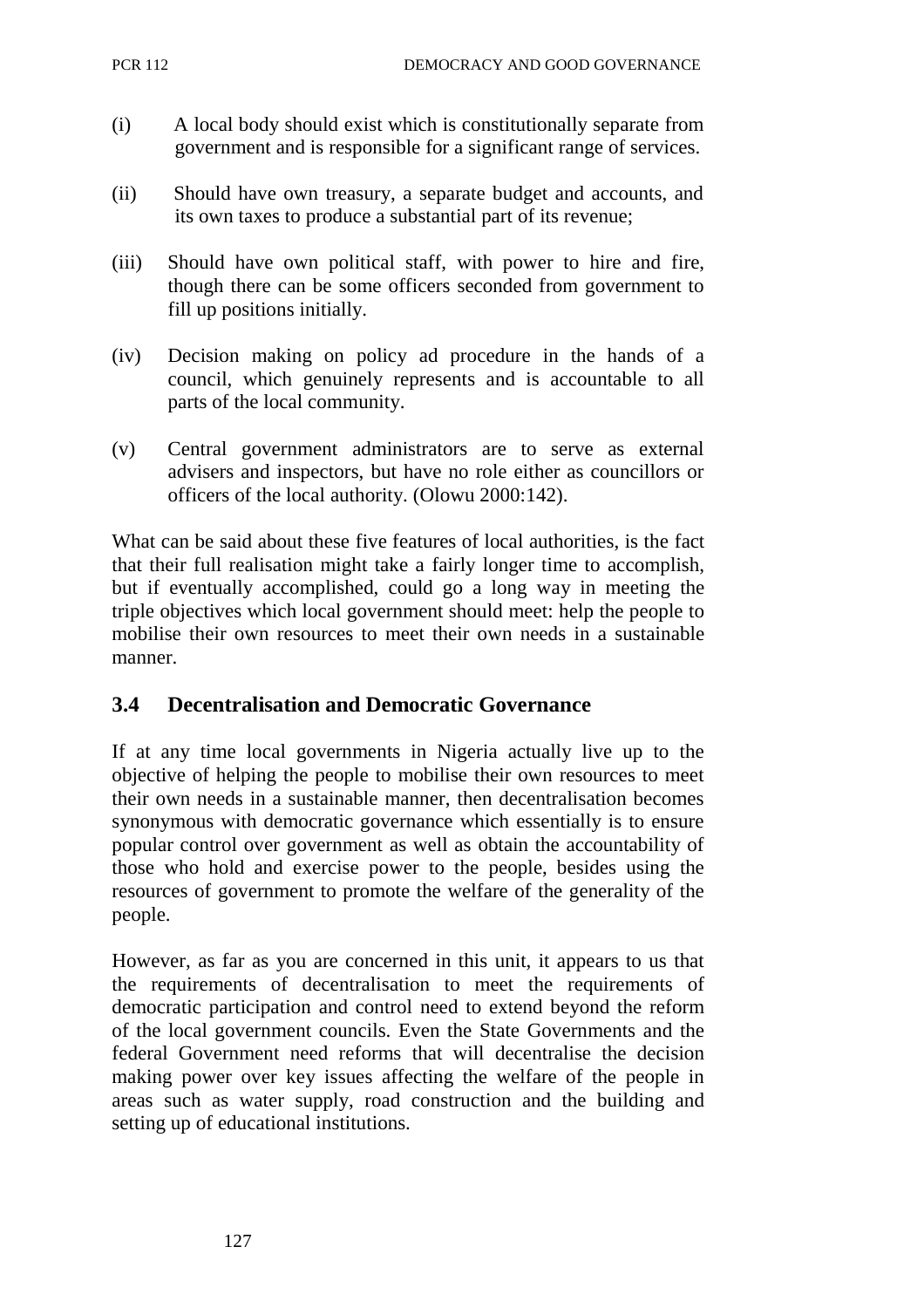Reforms in these areas need to affect both the horizontal and vertical levels. Horizontally there is need to reduce the concentration at the federal level by empowering the six geo political zones to enable them perform a more effective co-ordinating, planning and resource allocation role to the States.

Similarly, the States that have senatorial District Development commissions need to similarly empower them in such a way that they will have sufficient resources to impact on the local governments in their areas.

But decentralisation also needs to be pursued at the vertical level. At present most of the decision making power and the authority to incur expenditure are concentrated at the highest echelons of government with the result that officers at lower levels are permanently on a kind of unofficial vacation. If it is the Local Government councils, the Chairman and his supervisory Councillors usually monopolise council funds and decisions; such that the Councils can hardly render any other services than "revenue generation and collection" to their residents.

Similarly, many State Governments under the democratic dispensation have inherited the military habit whereby the military governor or administrator personally awards all contracts and makes all payments. This practice often leaves the bureaucracy idle and redundant.

Decentralisation would allow the Governors to hand over many of those duties and responsibilities to the Ministries and the civil Service and concentrate on policy formulation and decision-making.

## **4.0 CONCLUSION**

From the foregoing you can conclude that decentralisation (which means the diffusion and dispersal) of political and economic power are a necessary precondition for the growth and development of democratic governance in Nigeria.

As shown in this unit, decentralisation produces three beneficial results which are central to the objective of democratic governance namely: Increasing the number of participants who are involved in identifying and taking decisions concerning the welfare of citizens; mobilising the people to participate and contribute in the implementation of decisions and programmes regarding their welfare; empowering the people as they work collectively to meet their common goals and aspirations. These in essence are the fundamental objectives of democratic governance.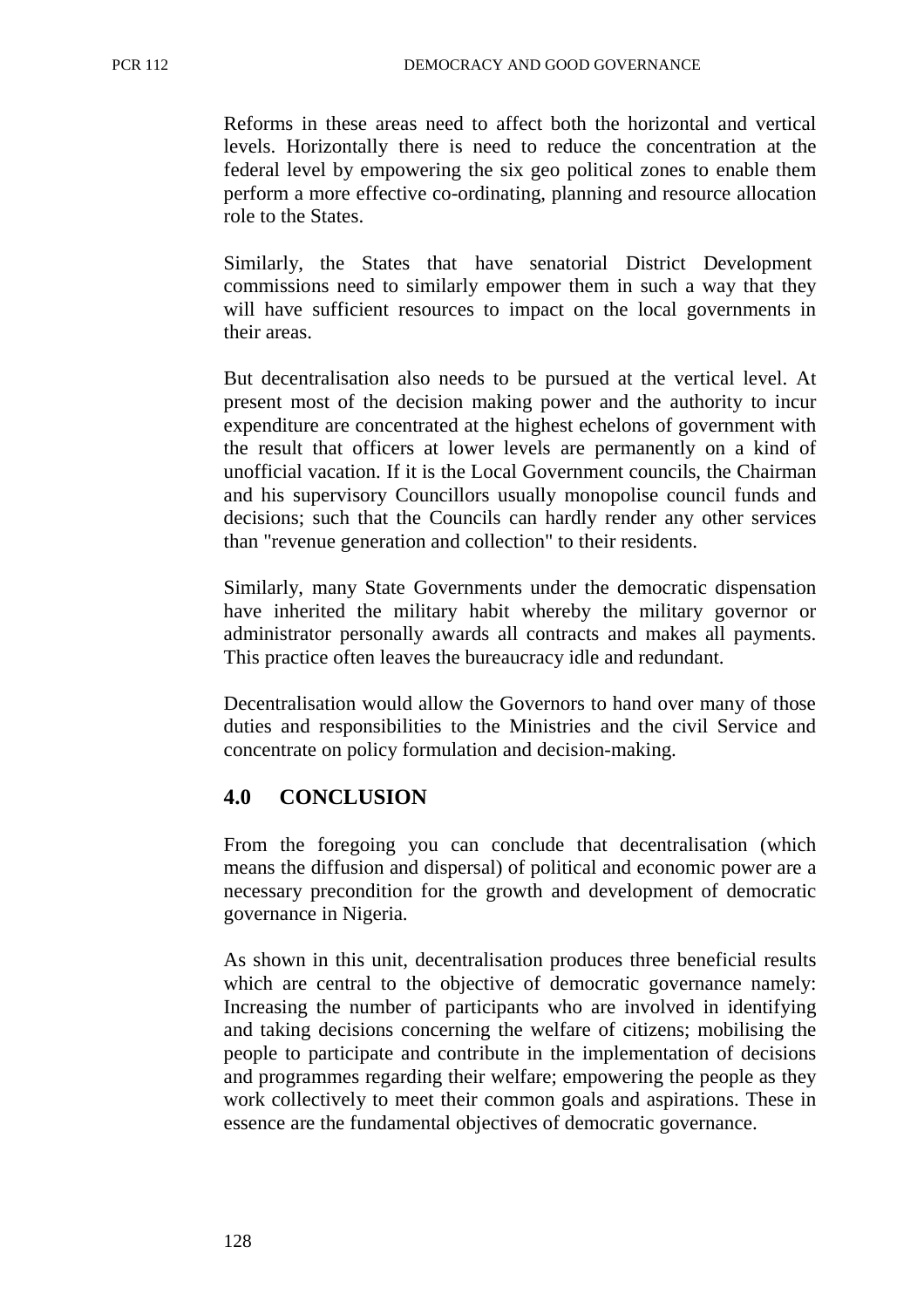## **5.0 SUMMARY**

It may be useful to recall here for the purpose of emphasis, some of the societal costs which Nigeria and other African States have had to pay as a result of their pursuit of the centralised model of power in order to appreciate the gains of the decentralised model discussed in this unit. Whether in Nigeria or elsewhere, the centralised model has often been accompanied by a bloated state security and defence structure, which naturally leads to the excessive allocation of resources to defence expenditure over and above the health, educational and other social sectors. The expansive state sector necessarily engenders economic mismanagement and state corruption. The attempt by civil society organisations to challenge the excesses of the State gives rise in turn to the abuse and violation of human rights by a ruling elite, often determined to hide its crimes including money laundering and the looting of the treasury.

Against these burdens that accompany centralization, the efficiency, cost saving and greater participation provided by decentralisation cannot be overlooked. Perhaps this is the main reason for which decentralisation and democratisation are sometimes utilised inter-chargeable.

If however we recognise the fact that even though these processes describe similar political, economic and administrative processes, democratisation is a more comprehensive term than decentralisation, which is one of the several means available for achieving a democratic political order.

However, from the illustrations given in 3.1 above, it should be clear to us that without the characteristics of a decentralised model identified above, as well as a far reaching reform of the existing local government system along the lines suggested above, it will be difficult to attain democratic governance.

## **6.0 TUTOR-MARKED ASSIGNMENT**

Identify and discuss four way by which decentralisation of political and economic power can help in the building and consolidation of a system of democratic governance in Nigeria.

### **7.0 REFERENCES/FURTHER READINGS**

Olowu, D. (2002) "Stalled Decentralisation Reforms: The Nigerian and Lesions for other African countries" in ADEDEJI, A. and Ayo, B. (eds) People Centred Democracy in Nigeria? The Search for Alternative systems of Governance at the Grass Roots, Ibadan, Heinemann Educational Books, (Nigeria).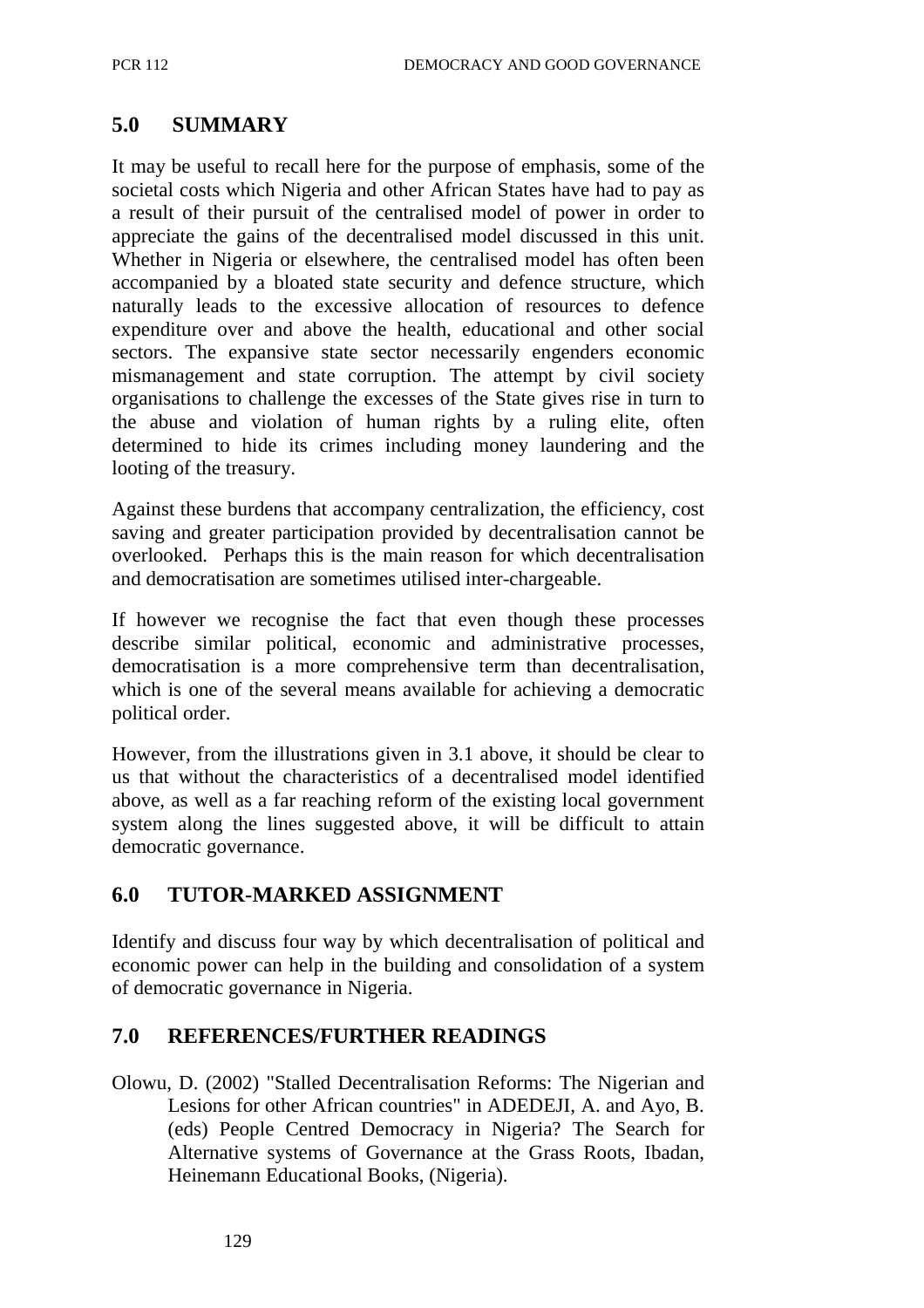## **UNIT 3 ENSURING ACCOUNTABILITY**

#### **CONTENTS**

- 1.0 Introduction
- 2.0 Objectives
- 3.0 Main Content
	- 3.1 Definition of Terms
	- 3.2 What is Accountability?
	- 3.3 The Main Features of Accountability
	- 3.4 Accountability and Democratic Governance
- 4.0 Conclusion
- 5.0 Summary
- 6.0 Tutor-Marked Assignment
- 7.0 References/Further Readings

## **1.0 INTRODUCTION**

The 1989 World Bank Report entitled *Sub Saharan Africa: From Crisis to Sustainable Growth,* has been described by some Nigerian observers as "the political dimension of SAP (structural adjustment programme) as put forward by the Bank;" so far as it tried to provide an "explanation for the failure of SAP in Africa and the way forward" (Ganger and War 1998:92). The central thesis which the Bank sought to defend in this political dimension of SAP was that the structural adjustment programme failed woefully in Africa because of bad governance or to use the exact expression of the Bank, "the crisis of governance" in Africa. This crisis of governance was seen to be embodied in three related maladies or defects of politics and administration in Africa, namely: lack of accountability, transparency and predictability as well as the absence of the rule of law. Having identified the assumed courses of inability of African government and States to impact positively on their populations and thereby promote the growth and development of their economies. The World Bank then put forward its own political prescription that will serve as a complement to the structural adjustment programme to ensure the sustainable development of their economies. Accordingly, the Bank advanced the thesis of "better government" or good governance as the panacea for African economic development. According to the two authors we just quoted, the needed "good" government should have an efficient public service, a reliable judicial system and an administration which is accountable to the people" (Ganger and Umar 1998:93).

Even though this description could be criticised on two important grounds: the fact that they were ideologically motivated to support and shore up capitalist development in Africa on the one hand, and on the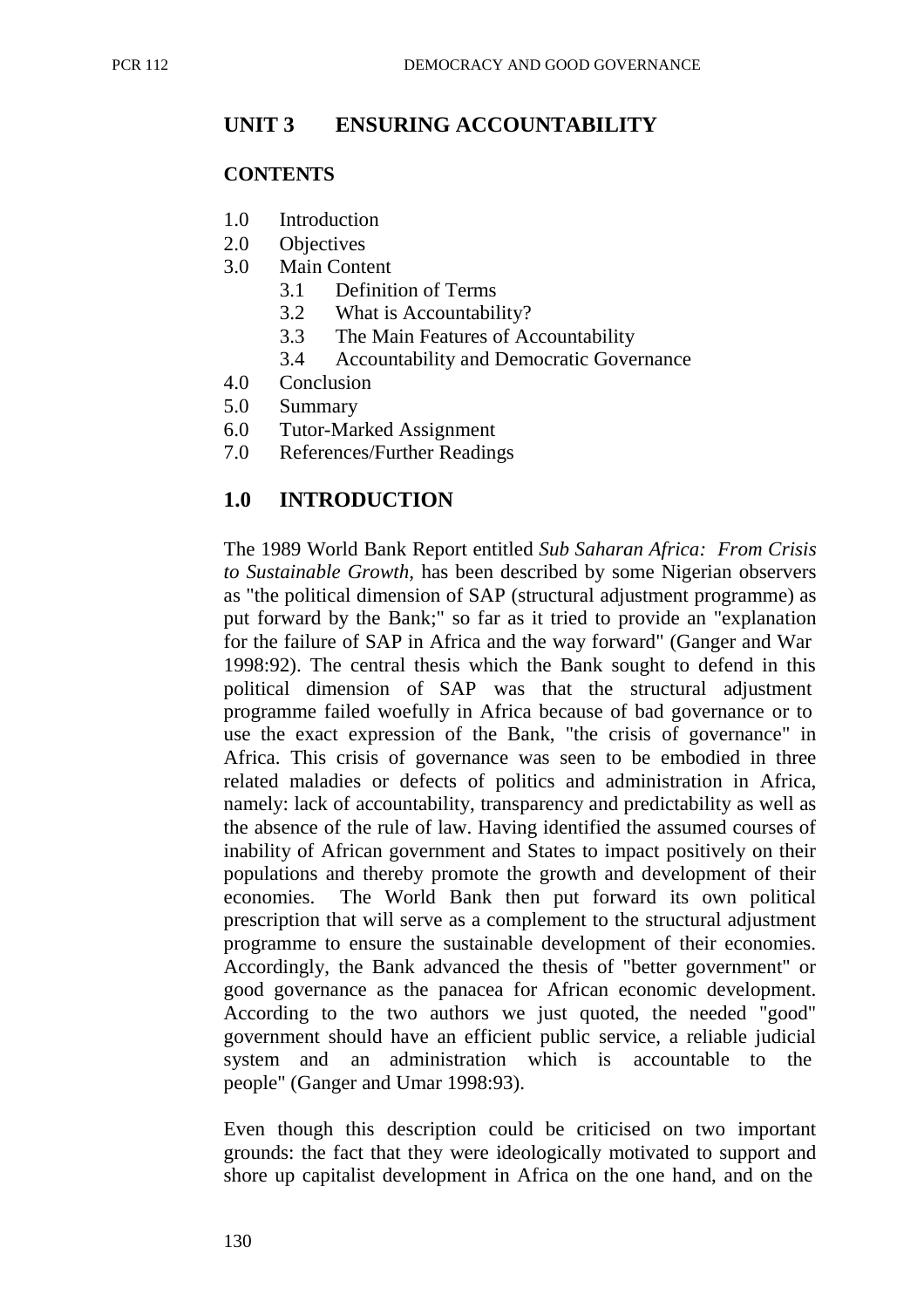other hand to be hypocritical in the sense that these political manifestations were the natural political consequences of deeply rooted and severe economic crises in Africa, the recommendations soon became the central theme of political discourse and action in Africa in the 1990s.

Admitted that the World Bank prescription included much more than the policy measures highlighted above, it appears to us reasonable to concentrate on the recommendation of "an administration that is accountable to the people", as being of major significance at this point since we have previously highlighted the importance of the rule of law and a reliable judicial system in the first module of this manual.

In other words, what is accountability and how does it relate to good governance and democracy? Perhaps it might be useful to characterise the absence of accountability as synonymous with a situation in which politicians and administrators without any serious deference to the public as to their policy choices and the impact of their administrative actions.

## **2.0 OBJECTIVE**

Your objectives in studying this unit should include the following:

- (1) Define and establish a clear meaning for the term accountability;
- (2) Identify some of the characteristics and features of an accountable system of government;
- (3) Establish the connection between these characteristics of accountability and the practice of democracy and good governance.
- (4) Suggest practical ways that a citizen can contribute to building a system of accountability in our country.

## **3.0 MAIN CONTENT**

## **3.1 Definition of Terms**

The key term that we shall be concerned mainly with in this section is accountability. We shall also examine its major features and characteristics as well as the means of ensuring the evolution or development of an accountable system in Nigeria.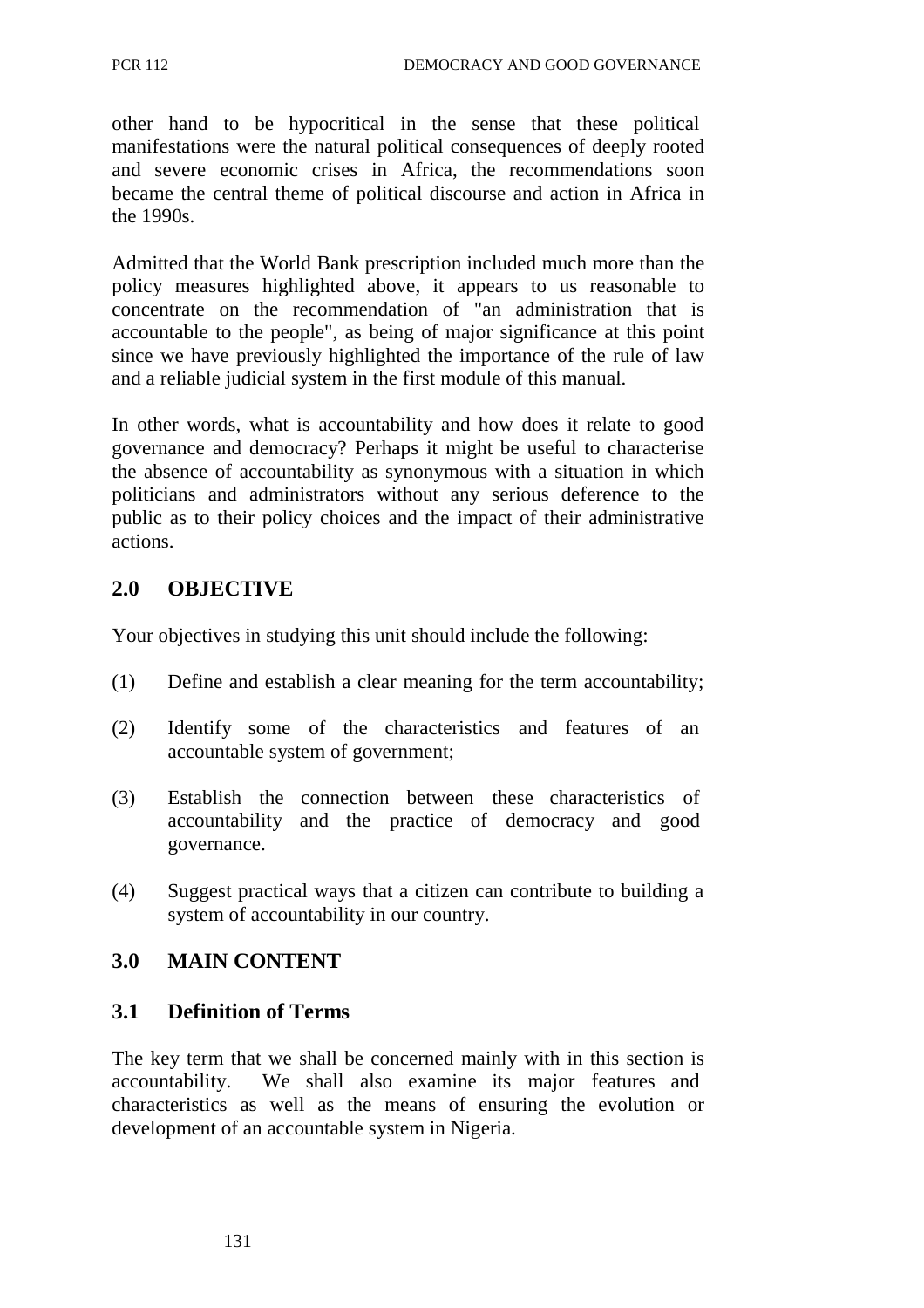## **3.2 What is Accountability?**

Accountability has been defined as follows by a Nigerian author:

This is the requirement, which subjects public officers to detailed scrutiny by the legislature over objectives, use of resources, and manner of performance. The least act of a public officer can become a momentous political ensue in parliament, where a Minister has to answer for all acts of his officials in the department. Organs of political control like the public accounts Committee (of the National assembly or State Houses of assembly) and ombudsman (Public Complaints commission in Nigeria) are installed into the system to Monitor and report on the activities and performance of public officers. (Adebayo 2001:7)

This definition of accountability given by Adebayo, needs to be commended in so far as it highlights the most important element in the concept of accountability, that is the subjection of the conduct of public officers to the scrutiny or examination of the public either directly or through their elected representatives.

The essential nature of accountability is therefore not really affected whether this process of examination or scrutiny of the conduct of public officers is actually actualised by the "Parliament" or Ombudsman as in Great Britain or by the National Assembly or the State Houses of Assembly and their public accounts Committees and the public complaints commission as in Nigeria. The most important point is that elected representatives of the people or an institution created by them and vested with power so to do, ensures that the conduct of public officers is kept under strict supervision.

From the passage quoted above an important element or feature of accountability stands out. This is the fact that accountability covers the three major phases of policy formulation and implementation namely: the choice of objectives, the use of resources or implementation of the objectives and finally the results of policy implementation.

There can be little doubt that the effective scrutiny and assessment of governmental action at the three levels outlined about will yield far reaching positive results in a country such as Nigeria, where for a long time many institutions, authorities and individuals had often operated on the basis of the concept of impunity.

Impunity simply refers to the attitude of some high government officials that whatever they did with public funds and resources was no man's business.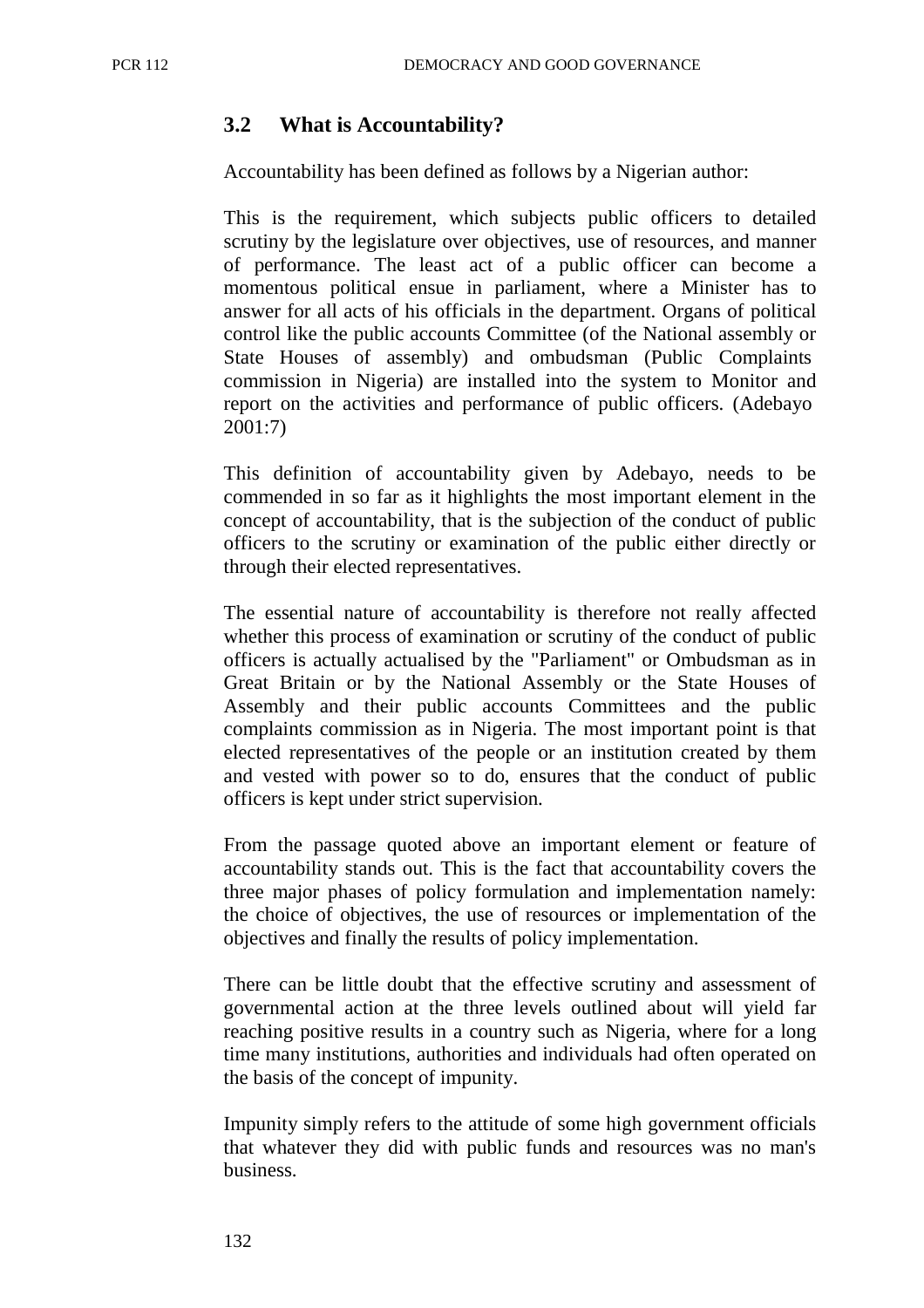Against such a feeling of impunity you can contrast the concept of accountability, which simply emphasises that all moral agents account for their conduct in the public realm of the society.

### **3.3 The Main Features of Accountability**

A society in which the principle of accountability reigns supreme has certain basic features. These features include:

If not legislative supremacy, there must be some legislative autonomy in a political system for you to have any amount of accountability. For if there is subjection of the Legislature to the executive branch or the summation of the Legislative branch of Government in the Executive Authority of the State, then it becomes virtually impossible for the Legislature to be able to carryout its watch dog functions effectively. Is there any wonder then that many observers consider military government of any type whatsoever, to be inherently unaccountable, for the simple reason that it does not allow the Legislature or law makers the freedom of both thought and action to examine properly the actions of the executive Branch or public officials.

Another feature which the process of accountability demands and feeds upon is the process of transparency in the operations of government. Transparency can be described as the exact opposite of secrecy and secretiveness. What this dimension of accountability actually demands is that the activities of government be carried out in such a way that interested citizens and other organisations and especially monitoring institutions such as the code of conduct Bureau, the Public Complaints' Commission, can readily have access to required information to carry out their duties of monitoring and supervising the work of administrative agencies. A situation in which simple letters to a Minister or a permanent secretary is classified as "confidential" or "top secret" definitely obviates the necessity of open access and accountability.

A third feature of accountability is the acceptance of responsibility both in a positive and negative sense of the term. Positively, public officers take responsibility for their conduct when they receive commendation for their positive result such as a programme that is well designed and executed and which touches the lives of a large number of citizens. Such officers could be commended, promoted, given a bonus or where they are politicians they could be elected for another term in office.

Public servants account for their conduct in office and take responsibility in a negative sense when they are obliged to resign they are forced to resign from office, are demoted, transferred from one location to the other.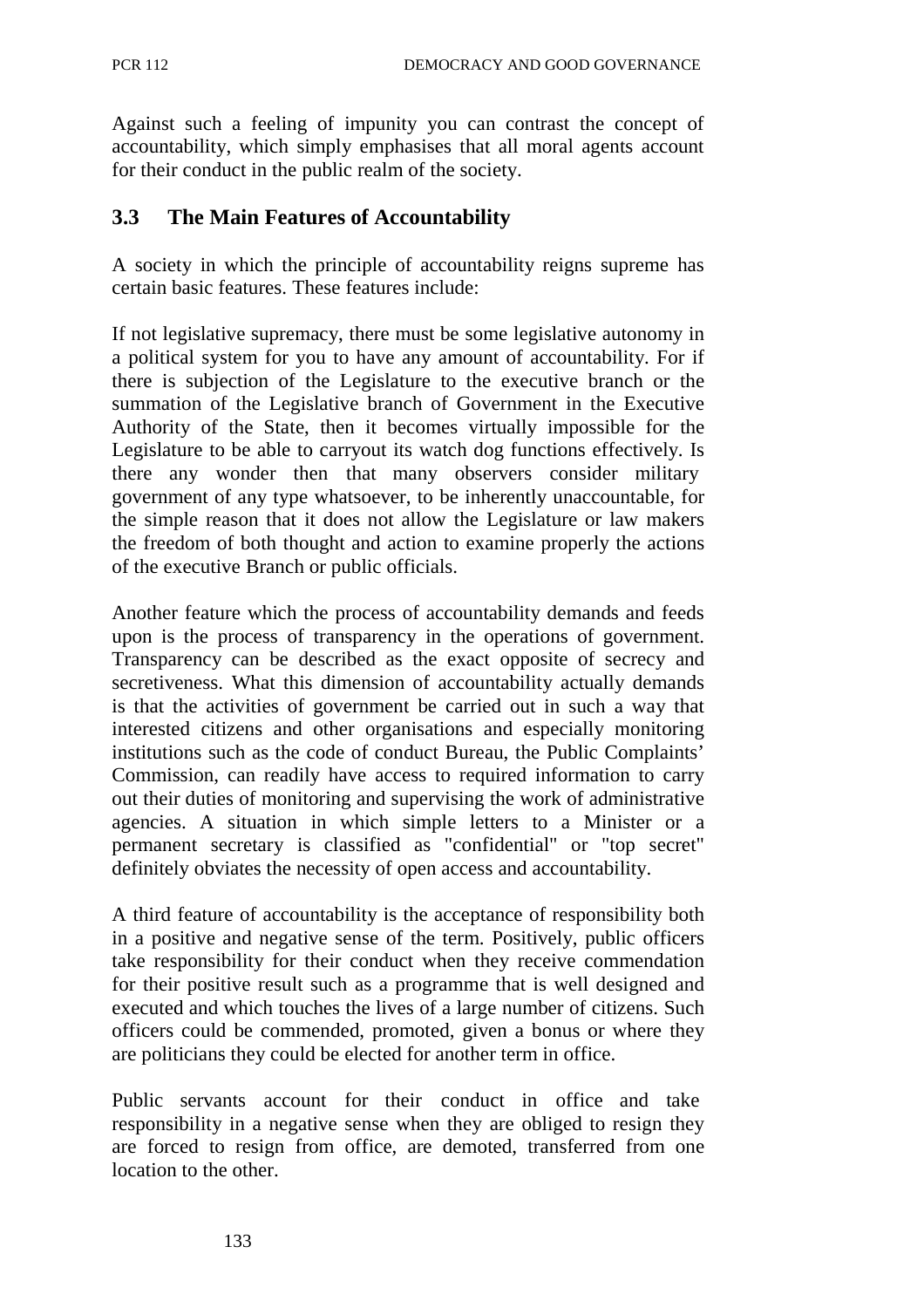It is important to stress the fact that the common function of all the features of accountability discussed here work together to ensure that on a permanent basis, the executive branch is kept under the surveillance of the Legislature or the elected representatives of the people.

### **Self Assessment Exercise**:

Define the concept of accountability and show how it is realised.

## **3.4 Accountability and Democratic Government**

You are now in no doubt of the fact that the processes of ensuring accountability that we discussed above can best be realised in a democratic political environment than under any other systems of government. This is because only in a democratic political arrangement can the autonomy and independence of the Legislature be guaranteed relative to the Executive Branch and the Bureaucracy. Consequently, in societies where democracy does not operate or where there is an over development of the Executive in relation to the Legislature, it can be hard to practice accountability, in so far as the three processes through which accountability is ensured are themselves either integral parts or the consequences of democratic governance.

Let us take for instance the processes of parliamentary debates, including question time for Ministers. In countries where the cabinet system of government operates as in Great Britain, Cabinet Ministers are primarily members of parliament before becoming Ministers. By virtue of this fact, they are also required to sit in parliament especially when matters affecting their respective Ministries and Departments are debated. In the circumstance, it is a common occurrence that any Minister may be called upon to explain, explicate and clarify certain actions or inactions of his particular Ministry or department.

You should not for any reason suppose that the presidential system of Government as practised in Nigeria and the United States makes accountability in terms of the subjection of the Executive to the Legislature less easy to accomplish. On the contrary, the practice in Nigeria has been that either in executive session or in committee sessions, Ministers, top civil servants and key administrators are often invited to answer questions relating to the activities of their Ministries.

For example, sometime in 2001 the Senate Committee on petroleum Resources carried out an elaborate public investigation of those who were responsible for, and the circumstances that led to the importation and distribution of adulterated petroleum products that led to the death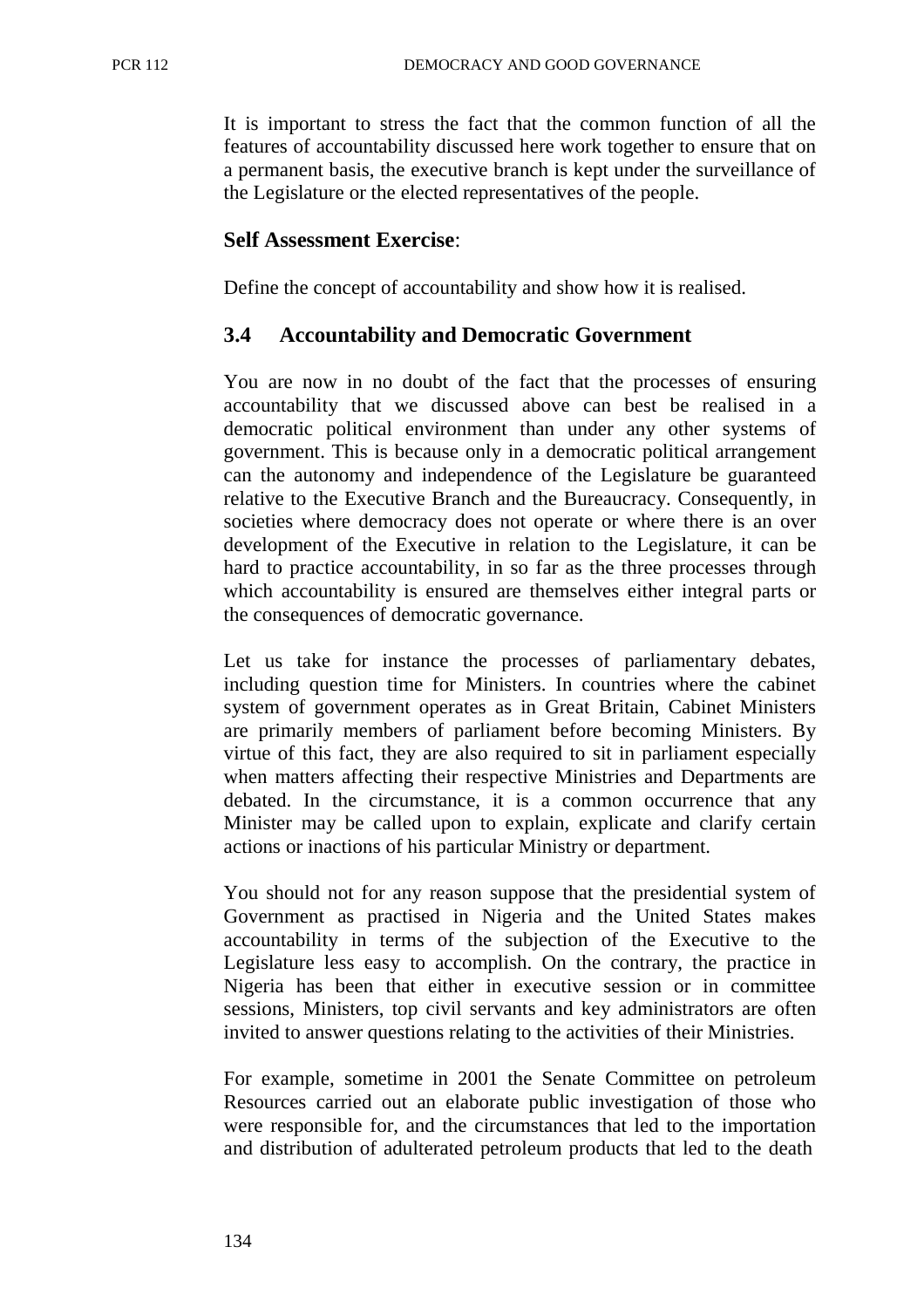of several Nigerians. At other times, key issues such as the failure of the economy to respond to policy measures, etc.

Democratic governance also enhances the process of transparency in that each fiscal year, the president or state Governor is required to submit a detailed budget proposal to the National Assembly or state Assembly where he is expected to out line his major proposals of anticipated government revenue for the year, and the proposed items upon which the revenue will be spent. The underlying assumption is that at any point in time, one should be able to identify an agreed upon programme of activity by the government and assess how much of public funds have been expended upon that project.

Even accountability in the form of personal responsibility is fostered in both the Cabinet systems of democratic governance. For example, in parliamentary democracy, the Cabinet is collectively and individually responsible before parliament for its conduct of public affairs. A successful vote of no confidence on the Government passed by the parliament will automatically lead to the resignation of the Cabinet while poor performance by a specific Minister could lead to public or parliamentary demands for his resignation. In Nigeria's fourth Republic, some Ministers have occasionally been dropped on grounds of poor and substandard performance.

It may be useful to note in passing that one of the reasons that makes it virtually impossible to maintain a system of accountability under a military dictatorship is the fact that the key sanction which the electorate as the ultimate repository of sovereignty that a nation uses to sanction erring public officers is either suspension or rendered ineffective: that is the freedom to vote for or against public officers, the Legislators and the chief Executives, solely on the basis of the electorate's assessment of their performance in office. In a political environment, where a few conspiring officers can covertly seize the power and authority of Government, demolish political and representative institutions, whomsoever they put in power consider themselves above the law of the land and seek to rule uniquely to the satisfaction of their bloated egos, or to the profit of the conspirators who put them in power. To this extent, only a democratically elected government on the basis of popular sovereignty can sustain a system of public accountability.

## **4.0 CONCLUSION**

Accountability as you have seen in this unit simply means the responsibility of public office holders to answer before the electorate or their duly elected representatives in parliament or the National Assembly for their conduct in public office.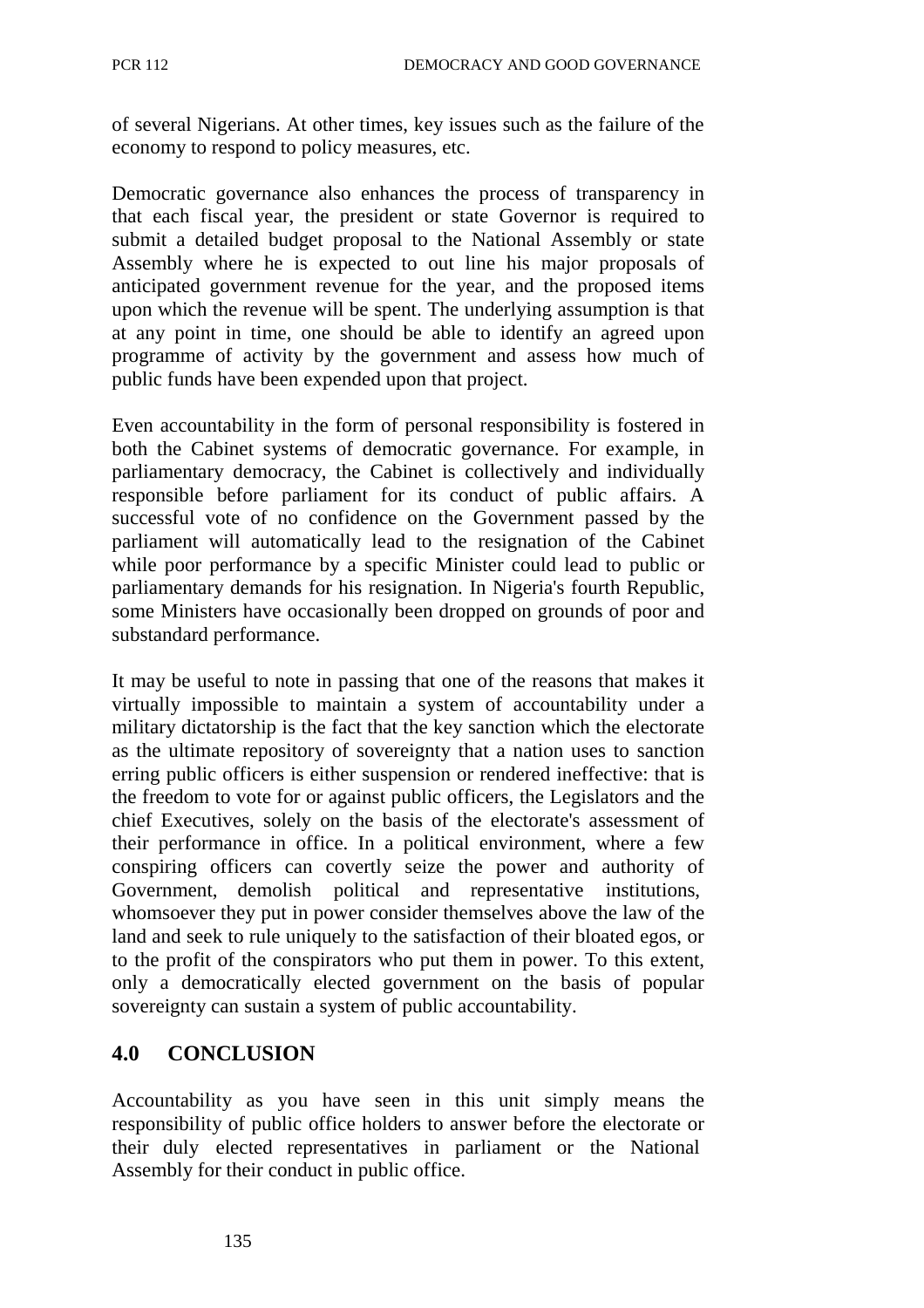This responsibility covers the ideas and conceptions upon which the utilisations of society's resources are based as well as the outcomes or results of their actions.

Accountability can take an individual or a collective form: In Cabinet government the whole government is responsible to the parliament for the policy they seen to implement and how well it is implemented. At the same time, individual Ministers could be sanctioned for the extent to which his specific department or Ministry is able to actualise the policy of government in the Department.

In Presidential Government even though the whole government cannot be removed by a vote of no confidence, the President and individual Ministers still have to account to the Legislature and the electorate for their conduct while in office.

We also established the fact that for reasons shown above only democratic governments can ensure the operation of an accountable system of government while military dictatorships are by their inherent natures unable to do so.

## **5.0 SUMMARY**

Given the intricate relation ship between democratic governance and the principle of accountability that we have seen in this unit, the World Bank was probably right in 1989 when it recommended to African Governments that they must establish governments based on accountability, reliable judicial systems and the rule of law if they hoped to attain sustainable economic development in the near future. However, you may like to know why we said that the Bank was probably justified in making the recommendations it made. This is because accountability, the rule of law and a reliable judicial system are both the cause and the effects of given economic and social conditions. The problem will become clearer to us if we recall what we learnt about the political economy approach to the study of society. In that unit we leant that the economic conditions of society play an important part in the development of the society.

So the right question the World Bank would have asked should have been: why did the rule of law, the judicial system and accountability become seriously eroded in most African countries in the late 1970s and the 1980s? Then the answer would have come in this form: the severe deterioration in the economic conditions of many African States in the period under consideration led to an increasing tendency towards lawlessness on the part of the citizens and the leadership in order to overcome the limitations imposed by the economy. Then the solution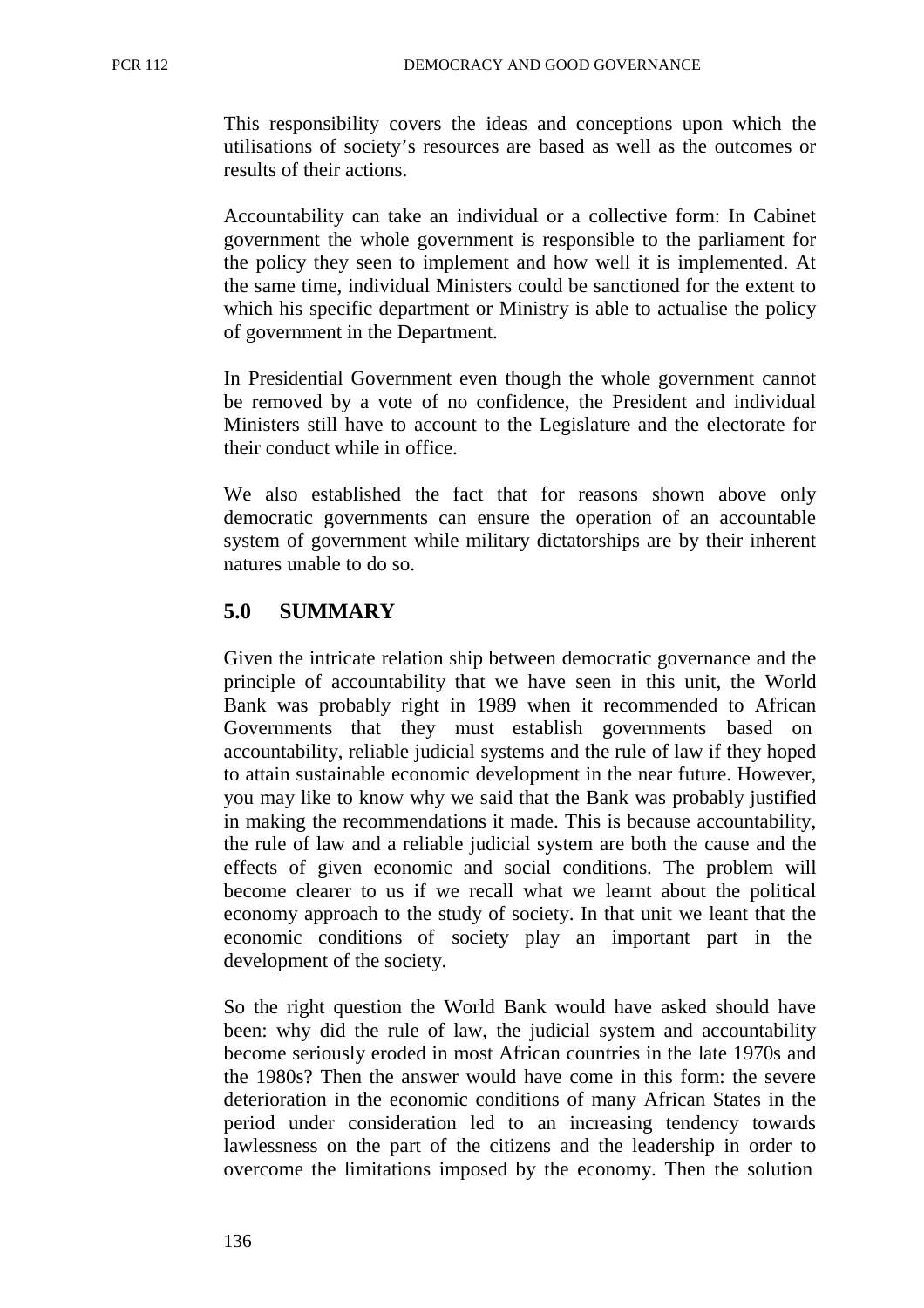would have been sought in the area of extending meaningful economic support in the form of debt cancellation and a kind of Marshal plan programme to the African states to rebuild their economies. The economic prosperity that will follow from such economic revival will gradually make abuse of the rule of law, executive lawlessness and petty corruption more and more anachronistic, while there will be a greater tendency for lawful behaviour.

But you will realise that the World Bank logic went the other way round: from the political to the economic. Thus according to their logic, African States needed to change their political policies and then their economies will automatically improve. This logic was contrary to reality and is largely the reason why democratisation has not uniformly led to economic prosperity in the majority of African State.

However, this is not to underrate the importance of accountability for the working of a democratic system of government. The truth of the matter is that accountability is an essential ingredient of democratic governance in so far as it ensures the subordination of those who govern to those over whom they exercise authority.

# **6.0 TUTOR-MARKED ASSIGNMENT**

Define accountability and show why it is an important element of democratic government.

# **7.0 REFERENCES/FURTHER READINGS**

Adebayo, A. (2001), Principles and Practice of Public Administration in Nigeria Second Edition, lbadan, Spectrum Books.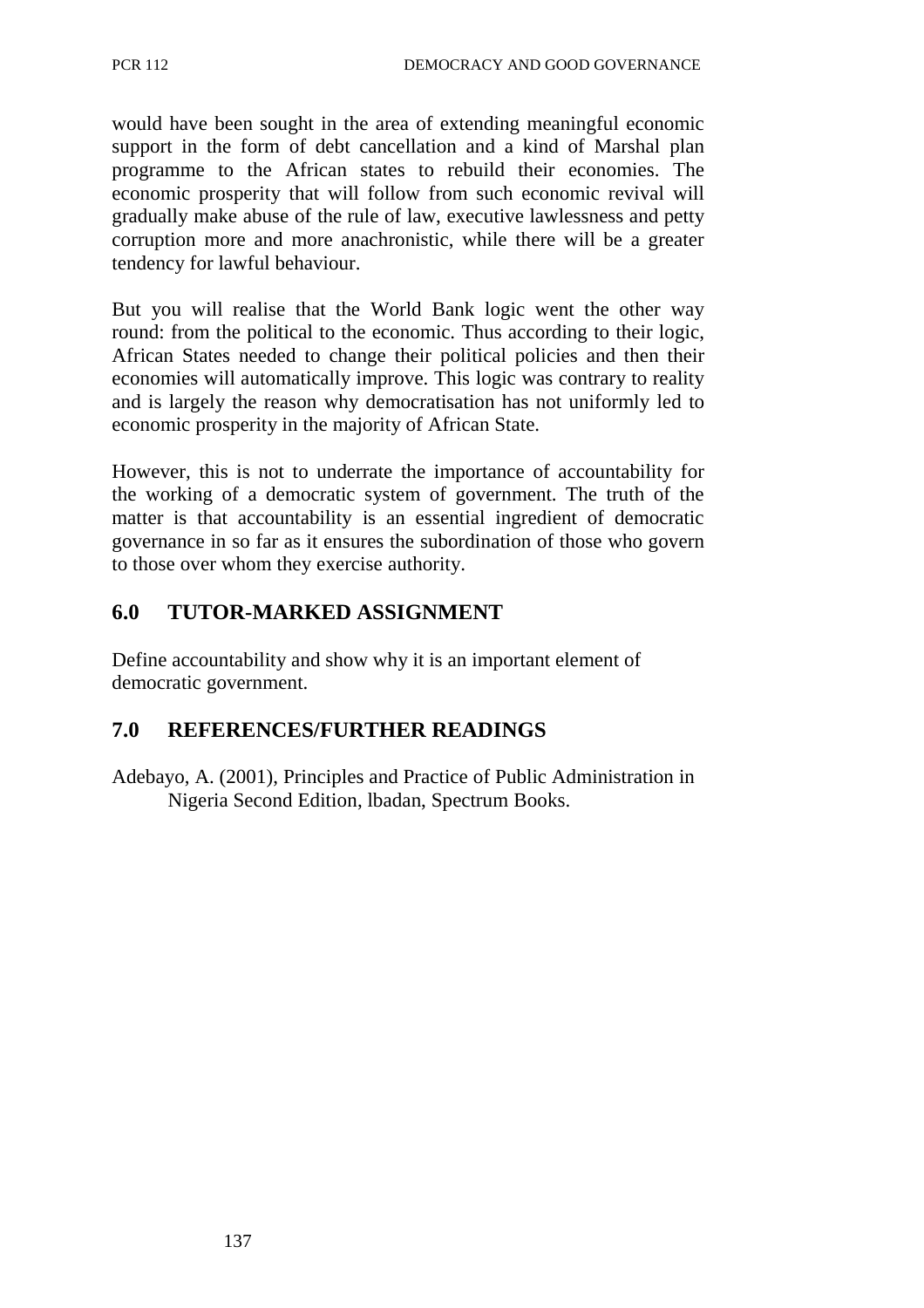## **UNIT 4 THE APPLICATION OF DUE PROCESS**

#### **CONTENTS**

- 1.0 Introduction
- 2.0 Objectives
- 3.0 Main Content
	- 3.1 Definition of Terms
	- 3.2 Due Process in Political Sphere
	- 3.3 Due Process of Law
	- 3.4 Democratic Governance and the Problem of Due Process
- 4.0 Conclusion
- 5.0 Summary
- 6.0 Tutor-Marked Assignment
- 7.0 References/Further Readings

## **1.0 INTRODUCTION**

As you embark on your study of this last unit of your course on democracy and good government I will like you to pause and reflect for a moment on this question:

In what ways does democratic government really differ from other forms considered to be non democratic?

Could the difference be located at the level of the definition of the systems of governance? Or can we attribute the difference between democracy and non-democratic government functions or still can the difference be explained mainly in terms of the personalities of the key actors in democratic / non-democratic system?

Perhaps you need to admit that you need to admit that democratic governance officers from non-democratic forms of governance in each of these respects: definition, institution and even personalities of key actors.

However, if the differences were limited only to these areas there would not be much to distinguish democratic governance from non-democratic forms. We propose that you assert the fact that the main feature of democratic governance that really separates and sets it apart from other types of government are the processes and procedures by which democratic governance is accomplished.

For whereas non democratic forms of government be they totalitarian or authoritarian, function on assumption that can be summarised in terms of "the end justifies the reign" democracy on the other hand works on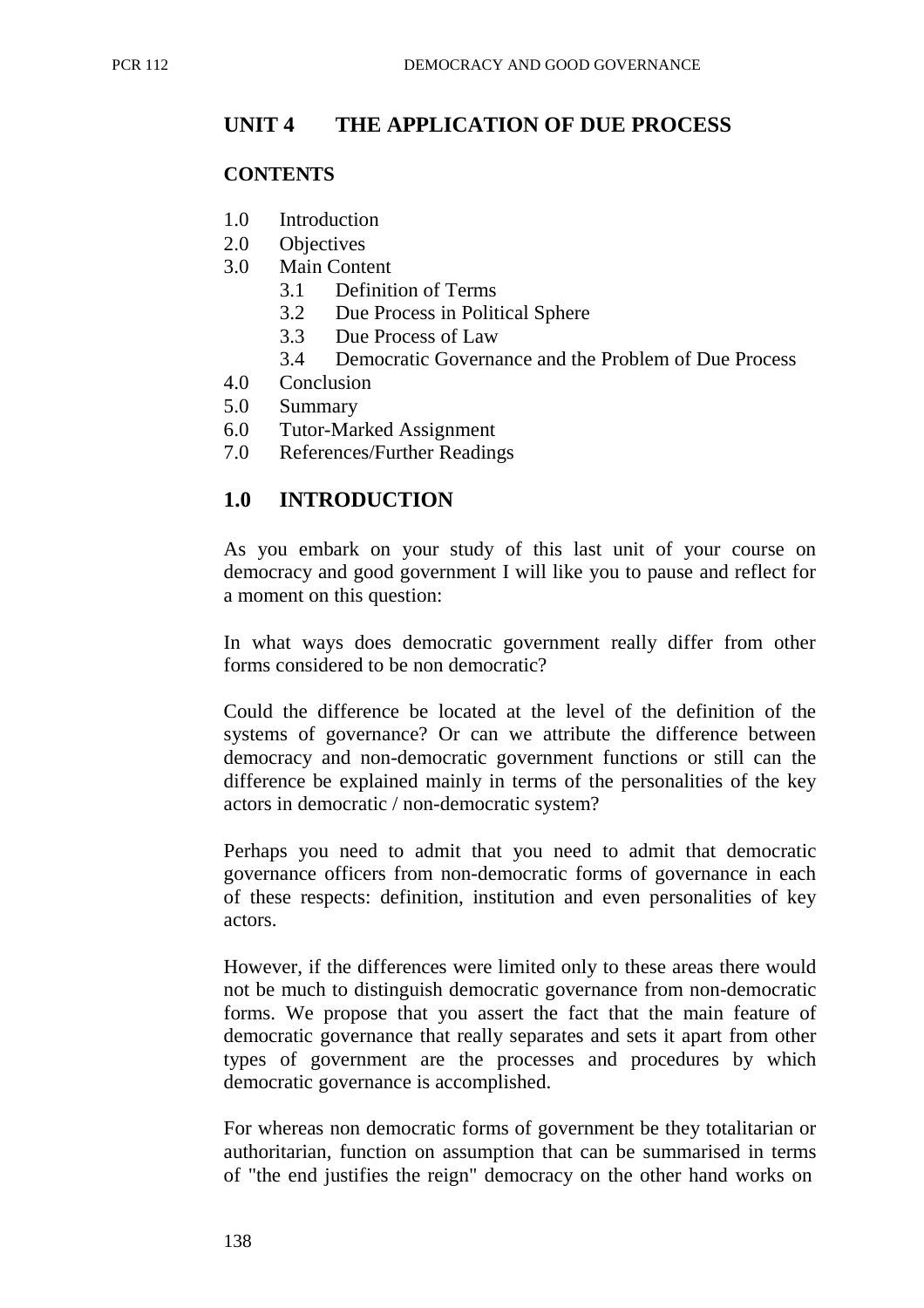the principle of "due process" but in a political sense and from a legal perspective. As we shall see in this unit, the principle of "due process" in the two dimensions mentioned above is so vital to democratic governance that its observance or non-observance automatically separates the democratic from the non-democratic polity. As will be demonstrated a transition from democratic to authoritarian or totalitarian rule often occurs at the point where the rules and principles of due process begin to be ignored, over looked or out rightly violated by those who hold and exercise power in a polity. The transition back to democratic governance then requires a systematic if but gradual return to the observance of both due political process and due legal process.

It may interest you to note that the history of Nigeria in the period between 1979 and 1999 is quite illustrative of the loss and recovery of due process as the civilian administration of President Shehu Shagari initially tried to confront the growing international economic crises by introducing exceptional economic measures which alienated the civil population and pushed the government to use more and more coercive political instruments to retain political power during the 1983 general elections.

The N.P.N. electoral victory of August 1983, which was seen widely as achieved without observance of due process led the army to intervene in December 1983.

Non-respect of due process by each succeeding military administration was used as an excuse by rivals to seize power from them.

It was the exceptional event of divine intervention in June 1998 that helped to break the vicious circle of lack of respect for due process in Nigeria.

### **2.0 OBJECTIVES**

Upon completion of this unit, you should be able to

- (i) Define the term "due process";
- (ii) Distinguish between due process as it operates in the political and legal spheres of society;
- (iii) Show the relevance of due process in its double signification to the practice of democratic government; and
- (iv) Highlight some ways of contributing to the observance of due process.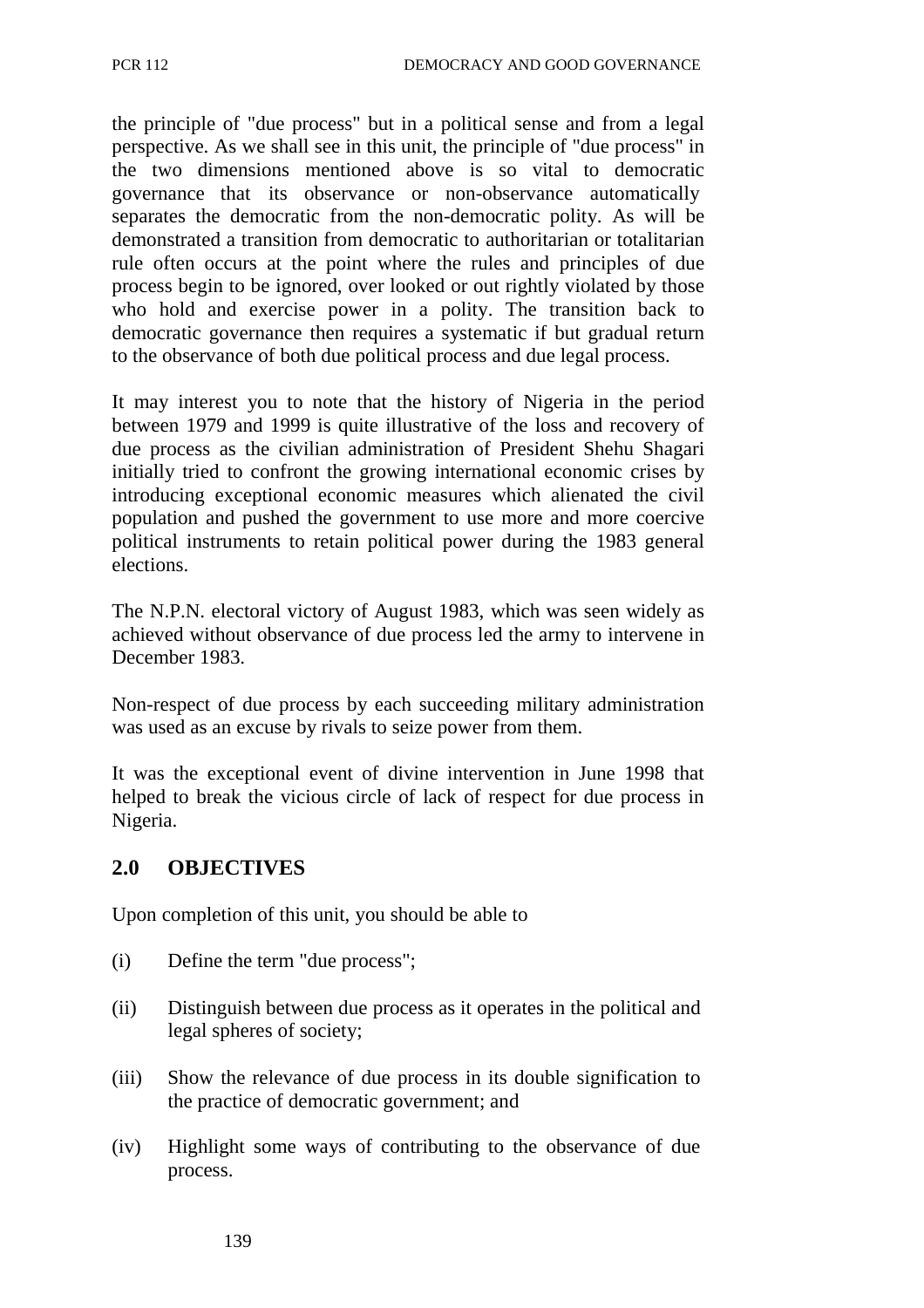# **3.0 MAIN CONTENT**

## **3.1 Definition of Terms**

The key expressions that are relevant to your understanding of this unit are the concepts of due process in its dual signification of due political process and due legal process.

Before taking each of these two dimensions of the term, it will be useful for you to first appreciate in a general way what is meant by due process. The word "due" has several meanings, as given by the New Webster's International Dictionary of the English Language (1995). Among the various meanings of the word given by the dictionary, the one that appears to be the most relevant to our purposes is the idea that due means "proper, filling, adequate", as for example, when we suggest that a matter, a problem or a situation be treated with due attention. In such a usage to give or treat a matter with due attention means to give a matter or problem the "adequate, proper and fitting attention or consideration that it deserves.

The same dictionary at (p. 777) gives different meanings of the word "process". The meaning that comes closest to what this term is intended to connote in this context is this: "to submit something to a routine handling procedure". For example, a student's application for admission may be quickly processed because the procedure for selection of students has become simplified and made impersonal.

Therefore, when we use the expression "due process" in the context of democratic governance, all governmental activities will be carded out through giving adequate, proper and fitting attention to each laid down procedure such that the outcomes of governmental actions can be anticipated and also predicted by a fair knowledge of the laid down processes. Essential to such predictability is a knowledge that those who actually carry out the various activities of government will actually follow the laid down procedures such that the individual personality, the personal discretion and even the whims and caprices of those who take and implement decisions on behalf of the Government will not be the central elements in determining the outcome of the action being undertaken.

Conceived in these general terms it becomes immediately understandable why the debate on democratisation in Nigeria often revolved around the presence or absence of proper or due process proper, or due process in the operations of government whether at the purely political level of legislation and policy formulation, the administrative level of policy implementation and perhaps at the judicial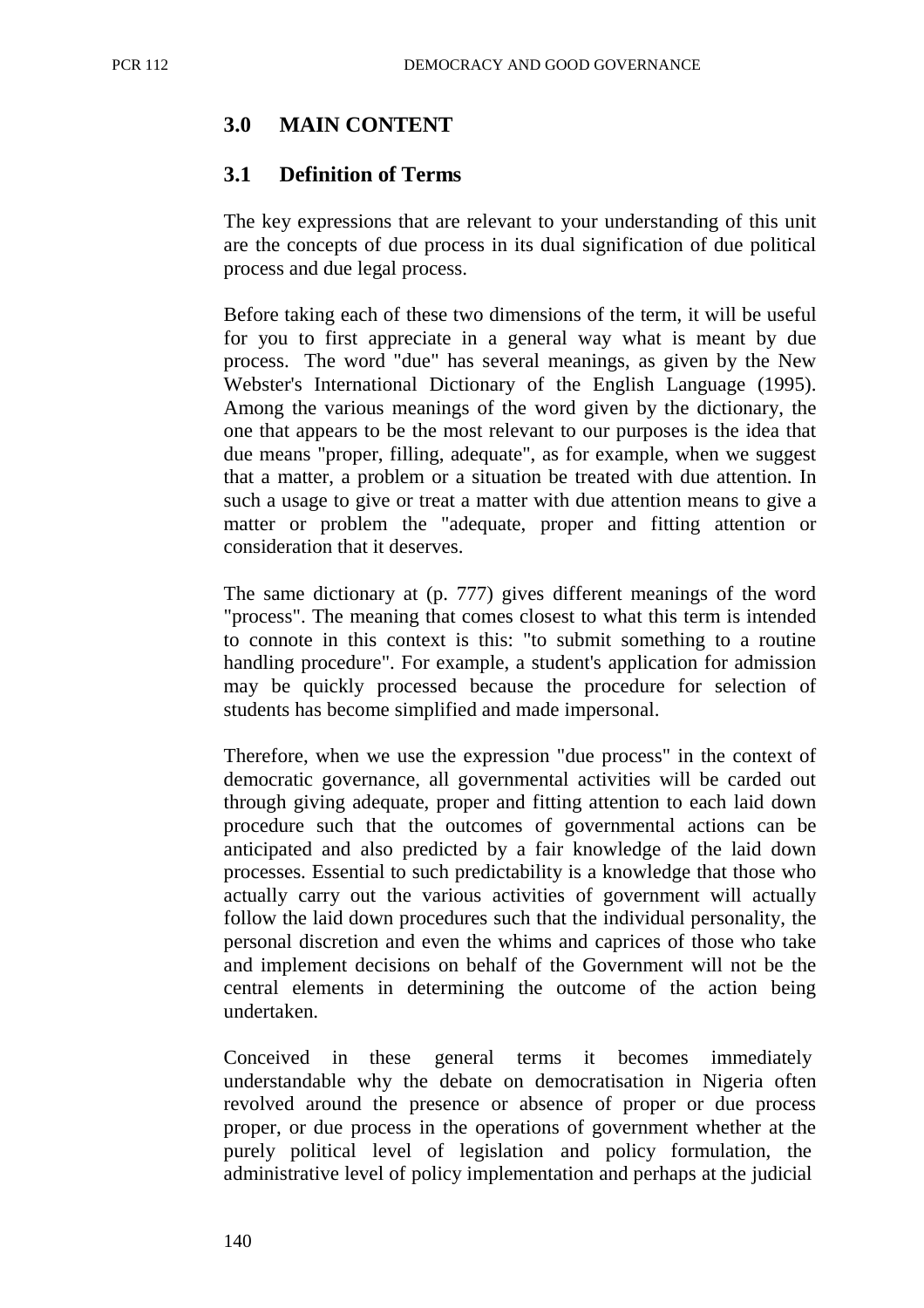level, in terms of the due process of law for the trial of individual citizens.

Let us repeat here that due process is important in that it facilitates the access of citizens to the various institutions of government and makes the operations of government both impersonal and predictable to the citizens.

However, let us try to explore the significance of due process as it manifests itself in both the political administrative and judicial realms of our society.

## **3.2 Due Process in Political Sphere**

Due process in the political sphere of a country such as Nigeria can be observed at three different levels: the level of access to political office, the level of policy formulation and the level of policy implementation.

One of the most significant formal requirements of democratic governance is the necessity for all those who occupy important legislative and executive positions in a country to be popularly elected. This due process for coming to a position of power is considered so vital and critical that its non-observance is usually considered a violation of due process. This requirement of due process is actually the basis for the Legitimacy of most democratic regimes, and the violation of this due process is usually the root cause of the problem of low or lack of legitimacy suffered by military regimes.

Due process at the political level can also be seen in the process of policy formulation and implementation. For example, due process requires that a democratic government present its policy programme (what it intends to do in office to the electorate for the prior ratification of the electorate.

At a second level, the government is required to formulate a budget proposal indicating what amount of taxes it intends to raise from the people in a given fiscal year, the priority items or areas that it intends to spend the taxes so collected on and finally show very clearly the balance between the income of government and its expenditure plan. A Legislative approval of this budget plan provides a second basis of legitimisation of the government and is considered an important part of due process. The budget process may be considered a very important part of due process in so far as it affords interested parties an opportunity to seek to influence government in one way or the other. The net result of such attempts at influencing the government by a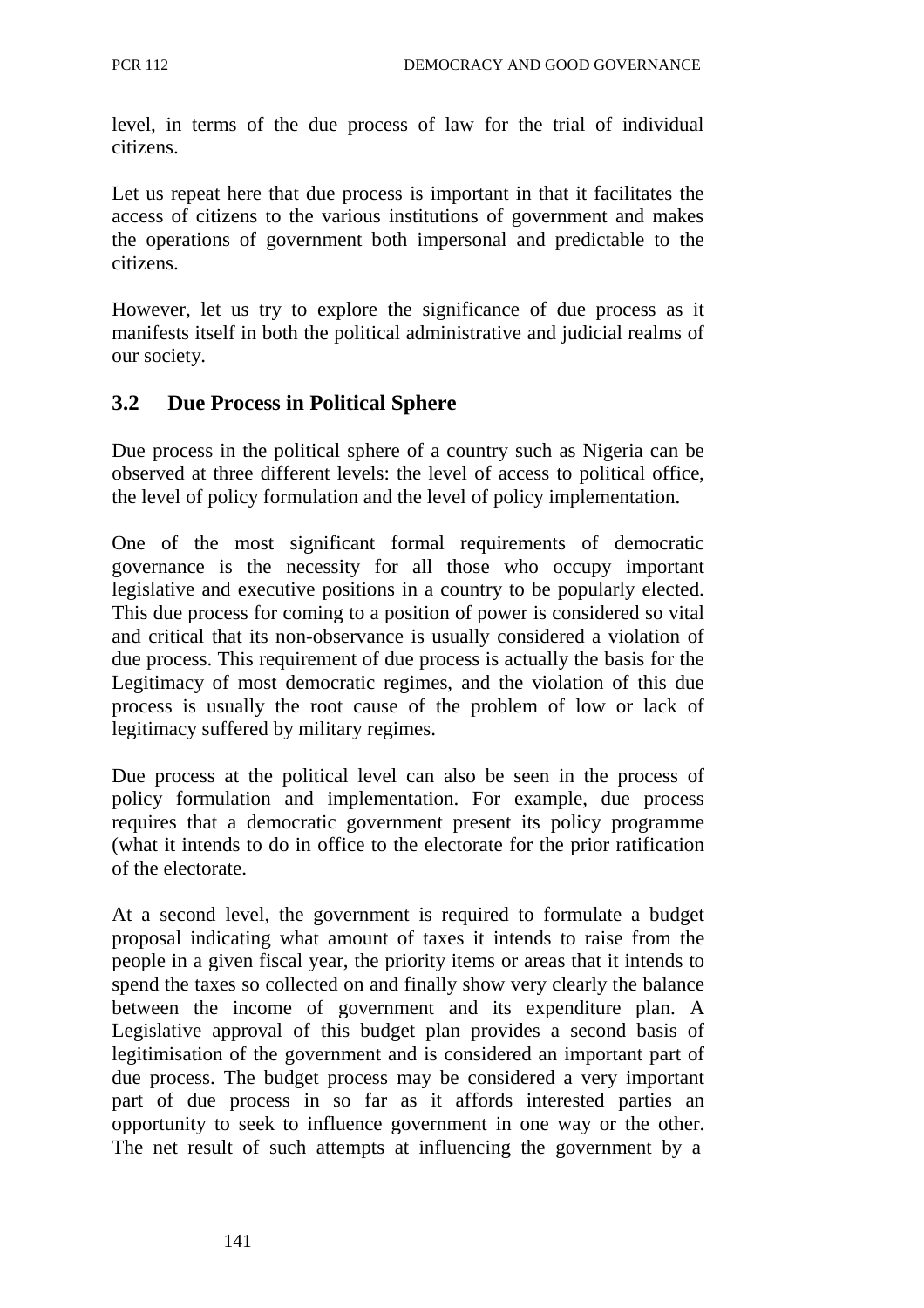multiplicity of interests could be beneficial to the society at large if the process is not open to the negative impact of corruption.

The third dimension in which due process is considered necessary and useful is the process of policy implementation. According to the norms of democratic governance, accountability requires that societal resources be expended to provide vitally needed social and economic resources for society.

Consequently, the attribution of government contracts must follow a tender's procedure that is open, fair and gives equal opportunities to all participants.

In this process, the use of executive fiat, kinship, religious or other considerations in the attribution of government contracts is automatically tantamount to a violation of due process. In this circumstance, the executive or other extraneous influences to interfere with the award of contracts may lead to the job going to incompetent contractors, thereby not only causing the society to pay more for the contract, but to run an additional risk to human life and property. For example, a building projects awarded to incompetent contractors have collapsed, killing innocent citizens and leading to a double expenditure on the project.

Finally, let us look at due process as it concerns procedures for the disbursement of public funds. The main requirement for the payment of government funds for contracts is that a duly signed certificate of delivery of supplies or completion of a job must be presented to the officer who approves the payment for such jobs.

Here, violation of the due process usually takes the form of authorising payment for a job that was not done or is improperly done. In other instances, more than 50% of the contract fee or sum is usually paid out in advance to the contractor as mobilisation fee. Very often, the contractors use this so-called mobilisation fee to execute every other social project-wedding ceremonies, acquisition of Chieftaincy titles, the importation of state of the art motor vehicles and generous donations at public launching ceremonies - but not the contract for which the advance was given.

It is little wonder that we have in the past twenty three years accumulated so many uncompleted projects, which now stand as rude reminders of our inability to observe due process in the past.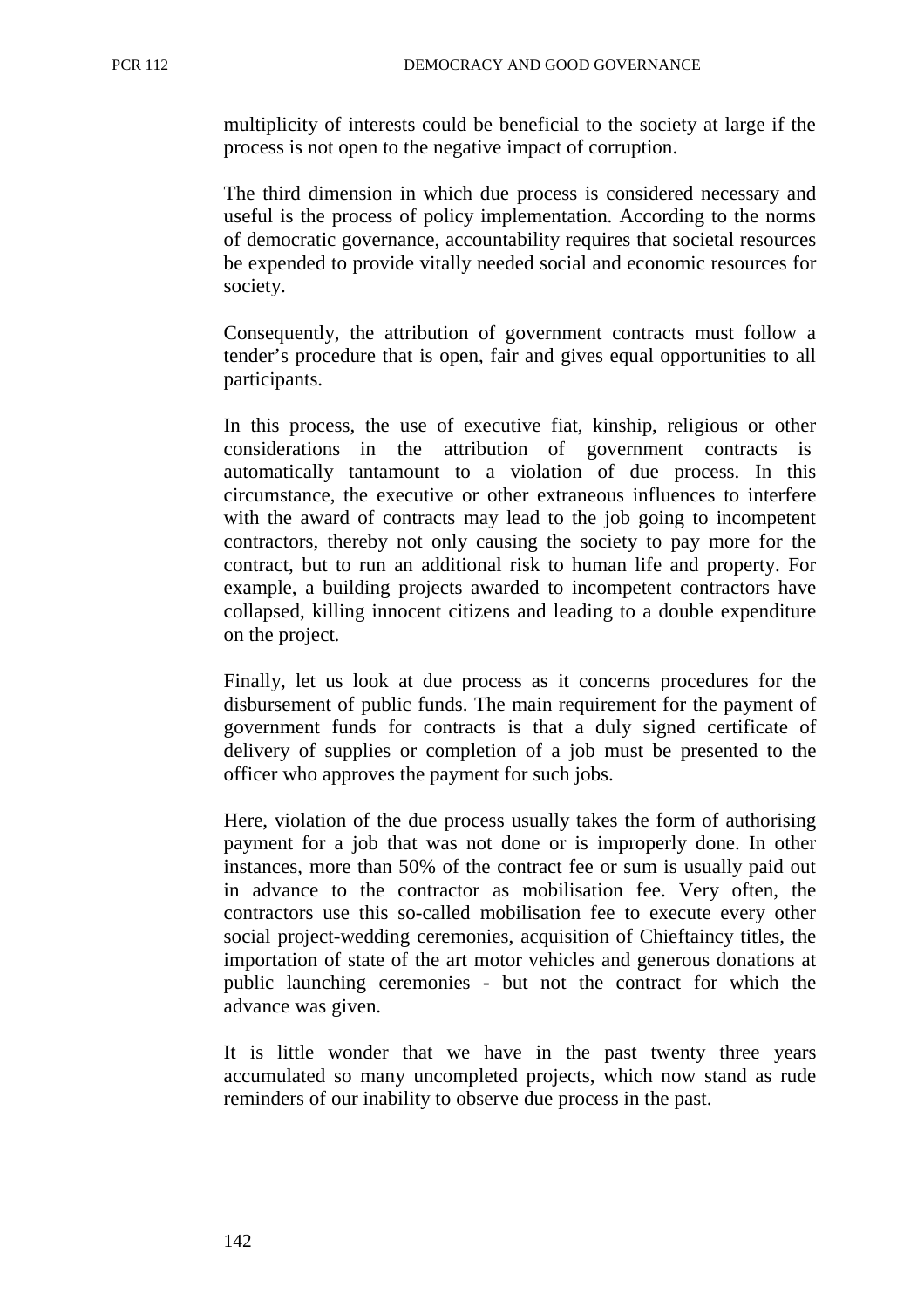# **3.3 Due Process of Law**

As you saw in the discussion of the rule of law, the legal means of resolving disputes between citizens in a country such as Nigeria, is the process of litigation administered by the courts. Black's Law Dictionary (1979:449) offers us this very useful description of the due process of law:

Due process of law in each particular case, means such an exercise of the powers of the government as the settled maxims of law permit and sanction, and under such safeguards, for the protection of individual rights, as those maxims prescribe for the class of cases to which the one in question belongs."

Obviously the significance of this passage lies in the use of legal maxims and norms to protect the rights of the individual whenever he or she has a legal dispute with the government as the essence of due process.

The dictionary in the passage just quoted, goes on to name some other components of due process which include the trial of a case by a tribunal of competent jurisdiction, proper notification of the accused person to appear before the tribunal, the right of the accused to defend himself before the tribunal or the right to fair hearing and freedom form bias.

A large number of cases tried in Nigeria under the various military regimes that governed Nigeria between 1984 and 1998, have roundly been criticised for not having been carried in conformity with the principles of due process, or for simply violating due process. A few could be mentioned here like the trial and execution of Ken Saro Wiwa and his colleagues in November 1995 by a tribunal that lacked jurisdiction to pass the death sentence, the jailing of several bank executives for the collapse of their banks and the detention and imprisonment of many Nigerians by military tribunals that applied martial law in trying pure civilians or inventing new offences that were not in the country's criminal or penal code such as: accessories to the fact of treason.

In many of these cases, the violation of due process consisted either in the incompetence of the tribunals, the retroactive nature of the offences for which the defenders were tried, their long detention without trial, their invention of new or in existent offences, and finally, the execution of tribunal or court verdict, even before the confirming authority had time to confirm the sentences. It is interesting for you to note, that of the two types of due process: political and legal, the violation of legal due process was considered by the international community as a more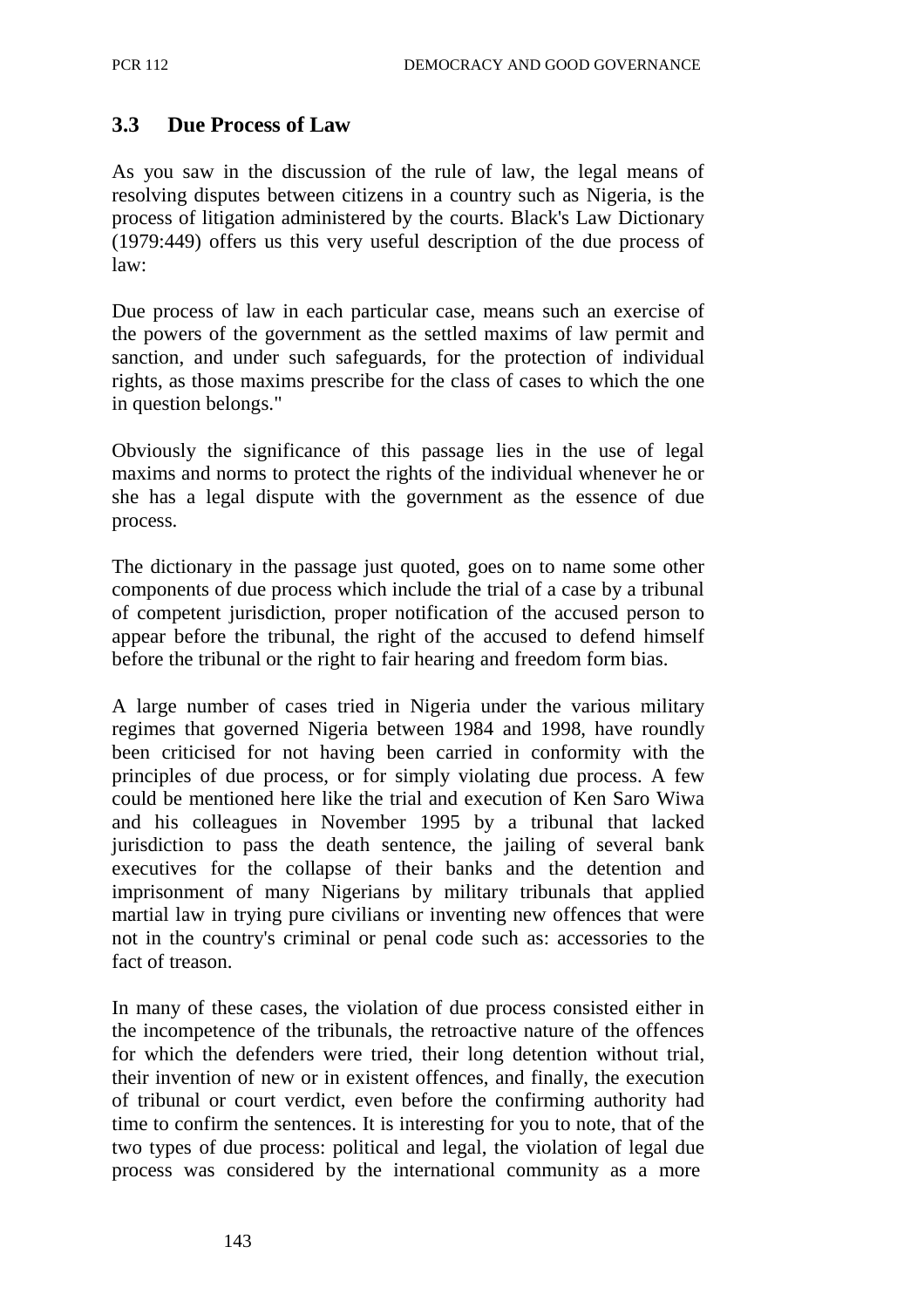serious threat to international peace and security, than the non observance of political due process. This may explain the wake of international reactions, especially the imposition of economic and other sanctions on Nigeria following the November 1995execution of the Ogoni Nine.

Perhaps it may be necessary for you to remember that in many respects, the observance of judicial due process is closely related to the whole problem of the independence of the judiciary, such that the independence of the judiciary enhances the observance of legal due process, while the absence or erosion of the independence of the judiciary automatically translates into the incidence of violations of legal due process.

A legal luminary who has given consideration to this matter suggested about six characteristics of the independence of the judiciary, which we also consider fundamental to the observance of due process in a democratic society:

- (1) The decision of important and controversial cases and issues on the basis of merit and principle rather than on the basis of expediency.
- (2) Resisting the pressure of hysteria, fanaticism, tribalism and ethnicity.
- (3) It allows a judge to rise above passion, above the public of the moment.
- (4) It insulates the judge from executive violence legislative violence and mob hysteria and violence.
- (5) It enables judges give full effect the to enduring values enshrined in our constitution.
- (6) An independent Judiciary is an indispensable pre requisite of a free society under the Rule of Law. (Oputa 1998:178)

### **3.4 Democratic Governance and the Problems of Due Process**

Let us focus for the moment on these features of an independent Judiciary as enunciated by Mr. Justice Oputa. One point that is evident from the list is the facts that it is only in a democratic polity that these conditions can be satisfied; for judges to rise up to their duties of using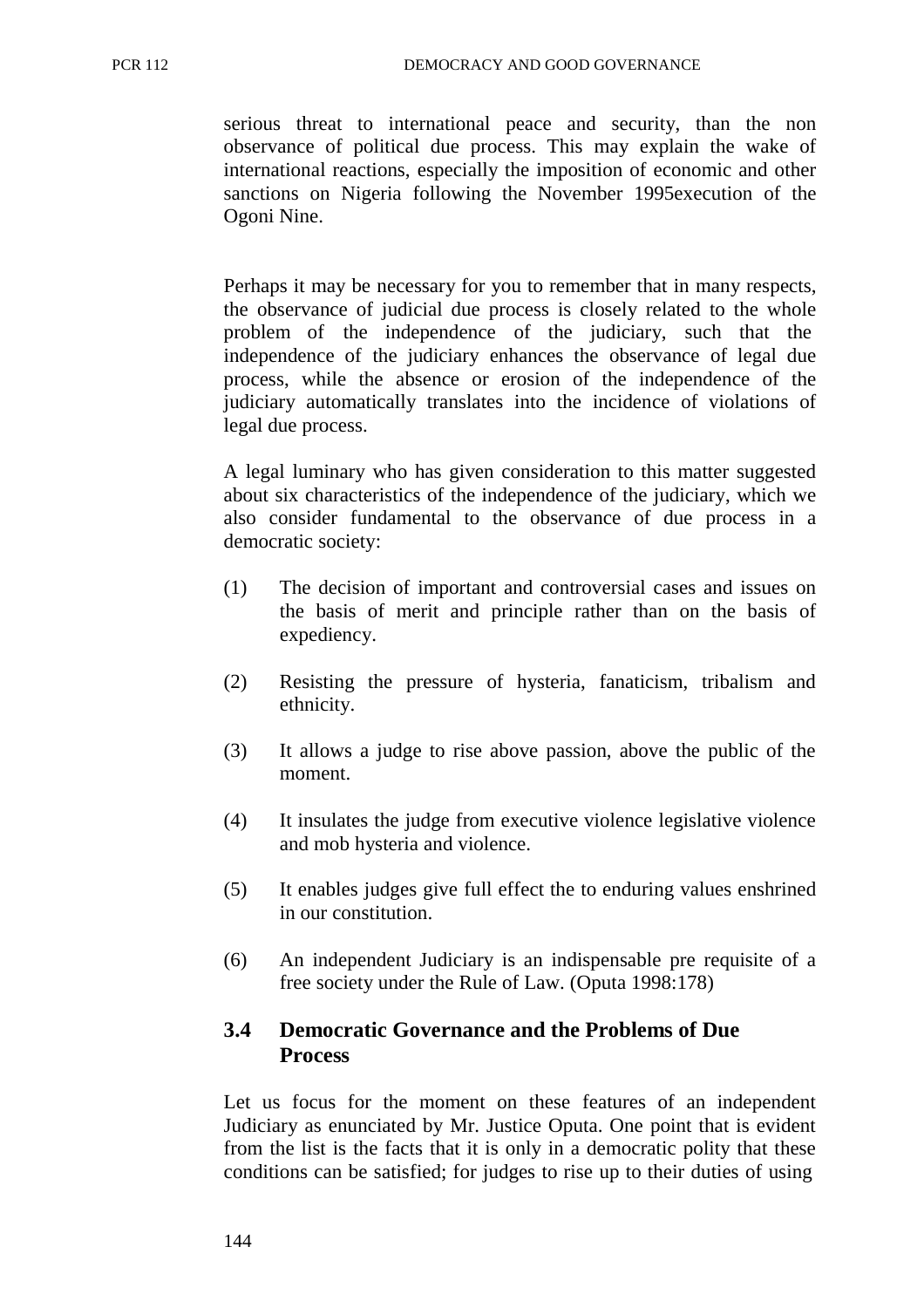the law to protect the individual rights of the citizen. This is so mainly because, the very conditions which give rise to regimes are such that oblige the executive branch of government to seek to interfere with the judiciary, since the court's application of due process might prolong or hinder the punishment of political offenders, or slow down the eradication of some newly created offence.

It is interesting to note how the proper constitution of the Supreme Court, the Federal High Court, the Federal Court of Appeal could be used as an instrument of violating the principle of due process of Law.

For example, during a period of the military regime between 1992 and 1999, the Supreme Court could not dispose off some vital and serious cases because the court did not have a full complement of judges, and some Justices disqualified themselves from hearing particular cases because they had a material interest in the case.

It took the return to civil rule in 1999 for the Supreme Court and the Federal Court of Appeal to have their full complement of Justices. It is interesting that the Supreme Court is now deciding even sensitive cases in less than one full year.

## **4.0 CONCLUSION**

If due process means the government following the laid down administrative, political and legal procedures established for the transaction of government business in its various ramifications, you have seen that it is only democratic governments that can ensure the respect of due process by its officials. This is so because the fact that the politicians have come to power through the due process, enhances their capacity to enforce due process among the administrative and judicial officials.

Similarly, a democratic government stands a better chance of respecting the independence of the Judiciary and thus fostering respect for the due process of law, which is fundamental to the protection of the human rights of the citizens.

Military regimes on the other hand arise out of an objective violation of due political or constitutional process and therefore have a strong inclination to reinforce their initial violation of the constitutional due process, by subverting both the administrative and judicial processes in favour of expediency and exigency.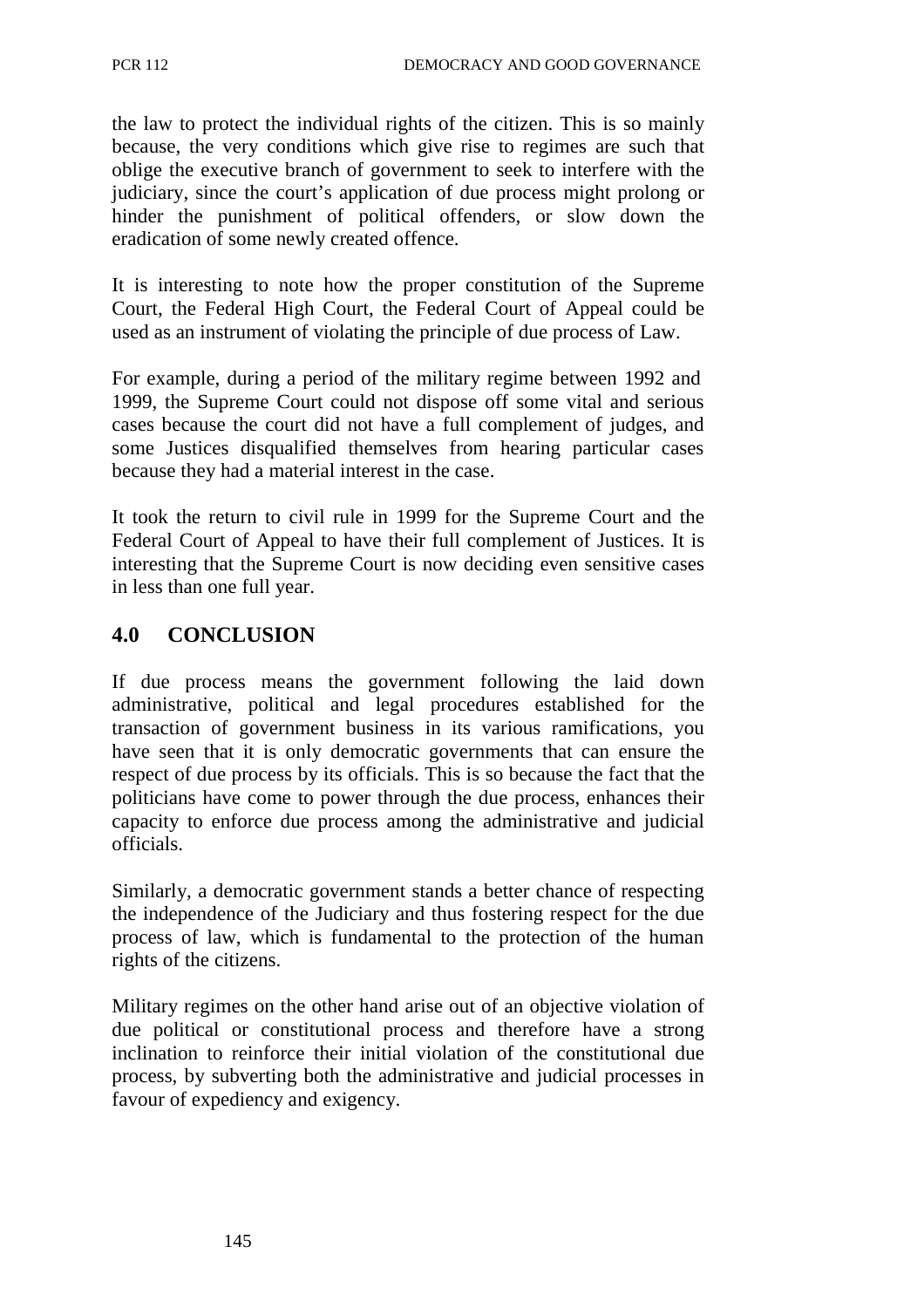## **5.0 SUMMARY**

Given the objective correlation between democratic governance and the respect for due process in the constitutional, administrative political and legal dimensions as you have seen in this unit, what contributions can an ordinary citizen of Nigeria make towards the promotion of democracy and good governance in his/her own country? There are several different ways in which you as a private citizen can contribute to the growth of democracy and good governance.

The first and most direct way is for one to be conscious that democracy and good governance are built by the right or correct theoretical knowledge that democracy is the only viable system of governance in the world today.

Consequently, no country has an alternative to democracy, but each country has a responsibility to build democracy according to its own unique circumstances, which should not imply that people can run a despotism or an autocracy and "claim to be democracies" (Sartori 1968:112). What the requirement for building really demands of the citizens of a country is a conscious ideological and mental choice in favour of democracy and against the undesirable alternatives.

Secondly, building democracy requires that the individual citizens promote respect for due constitutional, political administrative and legal processes. For example, citizens participating in constitutional debates when they are in a position to do so, by voting in constitutional referenda and finally seeking for public office according to the constitutionally approved due process.

In administrative and political matters, supporting and sustaining the due process requires the citizens not to succumb to pressures to changing the rules of the game half way through a contest, not to base their political actions on any other, but on grounds of equity, fairness and justice.

Similarly, the due judicial process can be strengthened by citizens not taking the law into their own hands by resorting to individual or group violence; by using ethnic, religious or other parochial reasons to interfere with the judicial process.

There are multitudes of other ways in which you as a citizen of Nigeria can contribute to the growth of democracy and good governance in your own country.